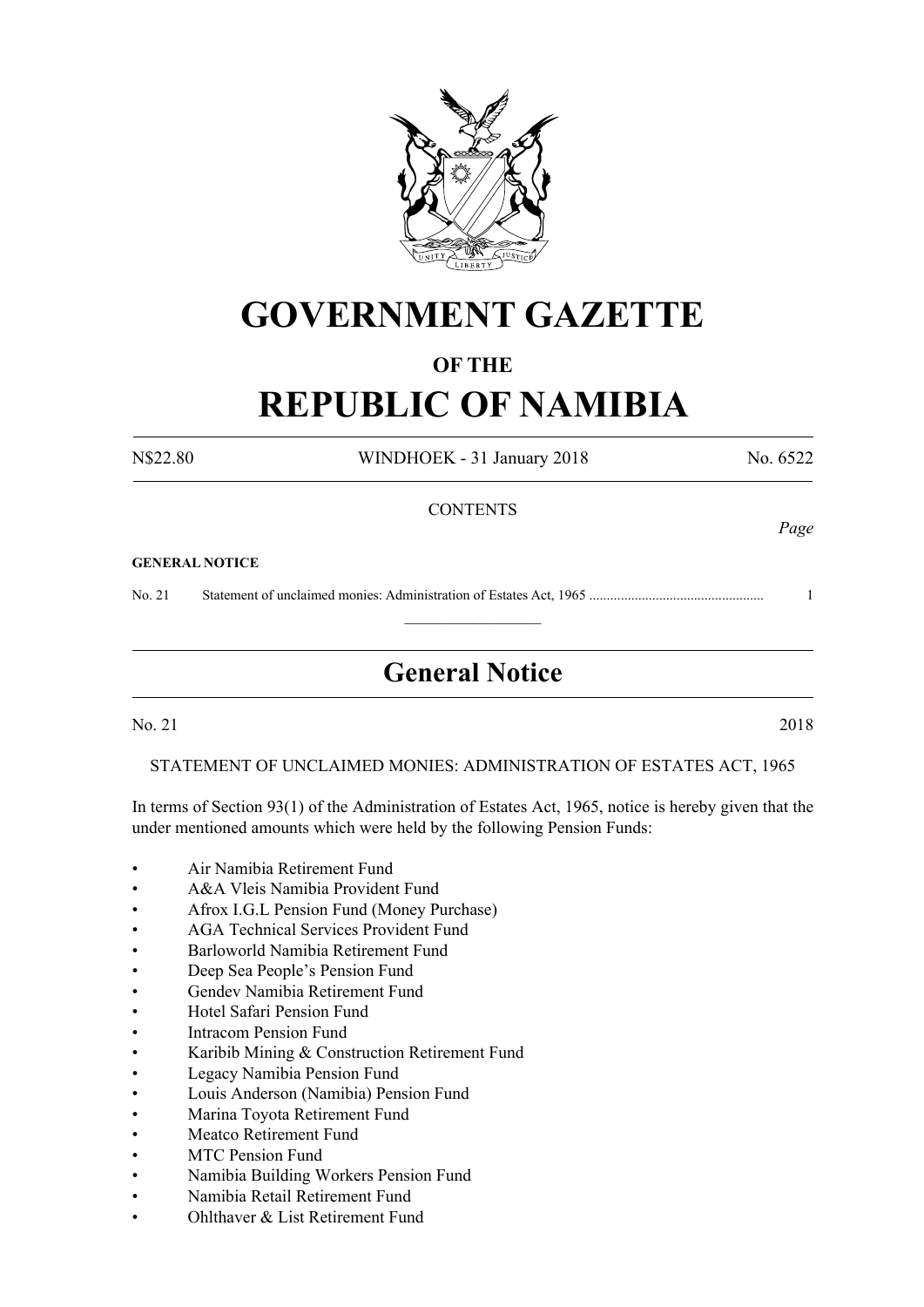- • Rural Development Centre Pension Fund
- Skorpion Zinc Provident Fund
- • Rossing Pension Fund
- • WBV Pension Fund
- Alexander Forbes Namibia Retirement Fund (Pension Section)<br>• Alexander Forbes Namibia Retirement Fund (Provident Section
- Alexander Forbes Namibia Retirement Fund (Provident Section)

Or by any agent on his behalf, on 31 December 2017, have remained unclaimed for a period of five years or more by the rightful owners. Should these amounts not be claimed within three months of the date of publication hereof, they will be deposited in the "Guardian's Fund of the Master of the High Court of Namibia to the credit of the rightful owners.

| AIR NAMIBIA RETIREMENT FUND                 |                               |                                |                                                  |                                |  |
|---------------------------------------------|-------------------------------|--------------------------------|--------------------------------------------------|--------------------------------|--|
| <b>MEMBER</b><br><b>NUMBER</b>              | <b>SURNAME &amp; INITIALS</b> | <b>DATE OF</b><br><b>BIRTH</b> | <b>EMPLOYER</b>                                  | <b>GROSS</b><br><b>BENEFIT</b> |  |
| 9628                                        | KAUNATJIKE I                  | 04/04/1987                     | <b>AIR NAMIBIA</b>                               | 9,263.44                       |  |
| 10090                                       | <b>ANDENGE T</b>              | 16/09/1981                     | <b>AIR NAMIBIA</b>                               | 14,619.80                      |  |
| 9300                                        | <b>GXENYA CZ</b>              | 05/10/1970                     | <b>AIR NAMIBIA</b>                               | 20,107.36                      |  |
| 9148                                        | <b>BRAS NL</b>                | 23/12/1984                     | <b>AIR NAMIBIA</b>                               | 33,361.91                      |  |
| <b>A&amp;A VLEIS NAMIBIA PROVIDENT FUND</b> |                               |                                |                                                  |                                |  |
| <b>MEMBER</b><br><b>NUMBER</b>              | <b>SURNAME &amp; INITIALS</b> | <b>DATE OF</b><br><b>BIRTH</b> | <b>EMPLOYER</b>                                  | <b>GROSS</b><br><b>BENEFIT</b> |  |
| 744                                         | <b>LIMBILIUS E</b>            | 03/03/1969                     | <b>A&amp;A VLEIS</b>                             | 209.12                         |  |
| 442                                         | <b>SAKARIAT</b>               | 03/04/1964                     | A&A VLEIS                                        | 937.37                         |  |
| 191                                         | <b>KAUAPIRURA E</b>           | 04/01/1970                     | <b>A&amp;A VLEIS</b>                             | 6,302.54                       |  |
|                                             |                               |                                | <b>AFROX I.G.L PENSION FUND (MONEY PURCHASE)</b> |                                |  |
| <b>MEMBER</b><br><b>NUMBER</b>              | <b>SURNAME &amp; INITIALS</b> | <b>DATE OF</b><br><b>BIRTH</b> | <b>EMPLOYER</b>                                  | <b>GROSS</b><br><b>BENEFIT</b> |  |
| 3514                                        | <b>WESKOP PK</b>              | 28/05/1975                     | <b>AFROX NAMIBIA</b>                             | 119.92                         |  |
| 2658                                        | VAN WYK F                     | 04/04/1969                     | <b>AFROX NAMIBIA</b>                             | 193.60                         |  |
| 2500                                        | <b>SHIKUSHO MS</b>            | 27/08/1970                     | <b>AFROX NAMIBIA</b>                             | 331.17                         |  |
| 2623                                        | <b>HOA-KHAOB E</b>            | 06/08/1972                     | <b>AFROX NAMIBIA</b>                             | 333.66                         |  |
| 2259                                        | KOCK JJ                       | 06/07/1973                     | <b>AFROX NAMIBIA</b>                             | 502.01                         |  |
| 1732                                        | <b>JOHANNES MS</b>            | 20/03/1969                     | <b>AFROX NAMIBIA</b>                             | 714.67                         |  |
| 2186                                        | <b>SHAND TL</b>               | 25/03/1973                     | <b>AFROX NAMIBIA</b>                             | 1,165.84                       |  |
| 2810                                        | POPAWA E                      | 12/06/2011                     | <b>AFROX NAMIBIA</b>                             | 2,961.49                       |  |
| 3409                                        | <b>CLOETE DD</b>              | 26/01/1987                     | <b>AFROX NAMIBIA</b>                             | 4,319.14                       |  |
| 2631                                        | <b>NAUISEB S</b>              | 22/03/1978                     | <b>AFROX NAMIBIA</b>                             | 5,119.12                       |  |
| 3506                                        | <b>NAUISEB S</b>              | 22/03/1978                     | <b>AFROX NAMIBIA</b>                             | 7,259.57                       |  |
| 2909                                        | <b>AUALAL</b>                 | 26/03/1980                     | <b>AFROX NAMIBIA</b>                             | 8,601.94                       |  |
| 396                                         | <b>SAKEUS T</b>               | 16/02/1936                     | <b>AFROX NAMIBIA</b>                             | 97,867.95                      |  |
| 3417                                        | VAN WYK PA                    | 22/02/1977                     | <b>AFROX NAMIBIA</b>                             | 102,798.48                     |  |
|                                             |                               |                                | <b>AGA TECHNICAL SERVICES PROVIDENT FUND</b>     |                                |  |
| <b>MEMBER</b><br><b>NUMBER</b>              | <b>SURNAME &amp; INITIALS</b> | <b>DATE OF</b><br><b>BIRTH</b> | <b>EMPLOYER</b>                                  | <b>GROSS</b><br><b>BENEFIT</b> |  |
| 663                                         | KAULUMBWA B                   | 23/05/1978                     | <b>AGA TECHNICAL SERVICES</b>                    | 572.47                         |  |
| 621                                         | <b>KALUMBU M</b>              | 11/09/1950                     | <b>AGA TECHNICAL SERVICES</b>                    | 667.82                         |  |
| 639                                         | SHINANA J                     | 14/11/1967                     | AGA TECHNICAL SERVICES                           | 944.40                         |  |
| 264                                         | <b>TOLATAP</b>                | 01/01/1978                     | <b>AGA TECHNICAL SERVICES</b>                    | 1,213.64                       |  |
| 281                                         | <b>UUPINDI M</b>              | 07/07/1970                     | <b>AGA TECHNICAL SERVICES</b>                    | 1,785.64                       |  |
| 604                                         | <b>KRUGER AJ</b>              | 23/05/1958                     | AGA TECHNICAL SERVICES                           | 1,890.95                       |  |
| 213                                         | ABED O                        | 08/07/1956                     | AGA TECHNICAL SERVICES                           | 2,003.04                       |  |
| 43                                          | <b>BARNARD L</b>              | 01/05/1973                     | AGA TECHNICAL SERVICES                           | 2,133.97                       |  |
| 272                                         | URIB G                        | 27/03/1972                     | AGA TECHNICAL SERVICES                           | 2,683.99                       |  |
| 299                                         | VAN ROOYEN L                  | 23/03/1973                     | AGA TECHNICAL SERVICES                           | 4,136.06                       |  |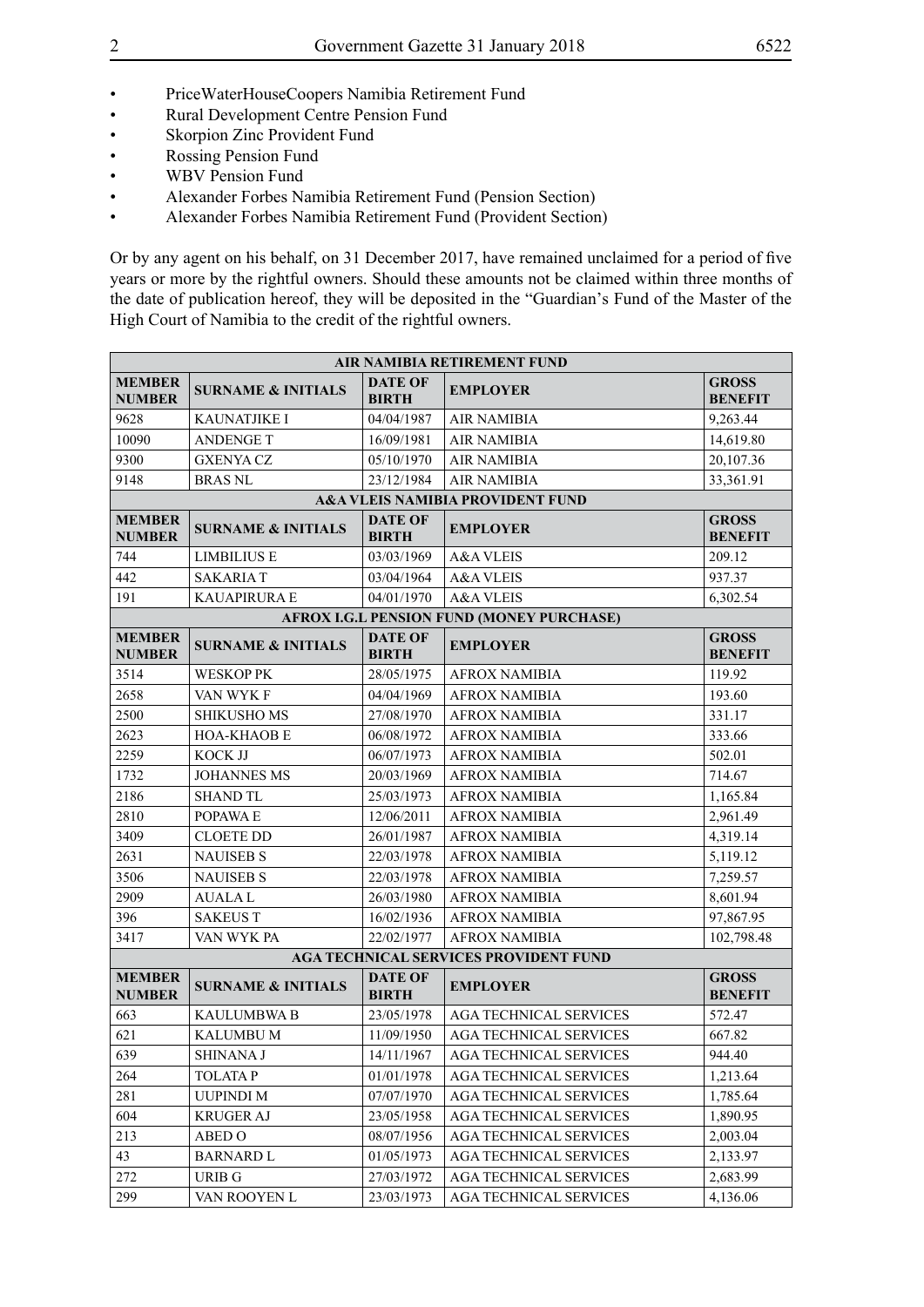| 86                             | <b>ENGLISH T</b>              | 08/08/1961                     | <b>AGA TECHNICAL SERVICES</b>             | 7,400.50                       |
|--------------------------------|-------------------------------|--------------------------------|-------------------------------------------|--------------------------------|
| 175                            | <b>MINNAAR W</b>              | 23/06/1952                     | <b>AGA TECHNICAL SERVICES</b>             | 16,557.37                      |
| 256                            | <b>SPANGEHL FM</b>            | 31/05/1965                     | <b>AGA TECHNICAL SERVICES</b>             | 17,510.66                      |
| 591                            | <b>LOUWR</b>                  | 03/04/1966                     | <b>AGA TECHNICAL SERVICES</b>             | 51,737.90                      |
|                                |                               |                                | <b>BARLOWORLD NAMIBIA RETIREMENT FUND</b> |                                |
| <b>MEMBER</b><br><b>NUMBER</b> | <b>SURNAME &amp; INITIALS</b> | <b>DATE OF</b><br><b>BIRTH</b> | <b>EMPLOYER</b>                           | <b>GROSS</b><br><b>BENEFIT</b> |
| 3034                           | <b>SCHAEFER LT</b>            | 22/03/1967                     | <b>BARLOWORLD CORPORATE OFFICE</b>        | 1,299,540.50                   |
|                                |                               |                                | DEEP SEA PEOPLE'S PENSION FUND            |                                |
| <b>MEMBER</b><br><b>NUMBER</b> | <b>SURNAME &amp; INITIALS</b> | <b>DATE OF</b><br><b>BIRTH</b> | <b>EMPLOYER</b>                           | <b>GROSS</b><br><b>BENEFIT</b> |
| 205                            | PAULUS M                      | 11/06/1955                     | <b>ALL MEMBERS</b>                        | 232.31                         |
| 221                            | <b>NAFITAL P</b>              | 01/01/1951                     | <b>ALL MEMBERS</b>                        | 467.98                         |
| 264                            | <b>NASH S</b>                 | 10/07/1952                     | <b>ALL MEMBERS</b>                        | 892.95                         |
| 256                            | <b>NANDE J</b>                | 10/11/1964                     | <b>ALL MEMBERS</b>                        | 1,325.58                       |
| 1317                           | <b>SHELDON D</b>              | 17/01/1979                     | <b>ALL MEMBERS</b>                        | 2,337.09                       |
| 922                            | <b>HARAGAEB G</b>             | 28/03/1980                     | <b>ALL MEMBERS</b>                        | 10,349.42                      |
| 1201                           | <b>CLOETE P</b>               | 01/12/1966                     | <b>ALL MEMBERS</b>                        | 12,208.09                      |
| 132                            | <b>HITICASHAM</b>             | 05/09/1966                     | <b>ALL MEMBERS</b>                        | 35,440.89                      |
| 272                            | PETERSEN F                    | 03/08/1948                     | <b>ALL MEMBERS</b>                        | 149,015.17                     |
| 361                            | VAN WYK PC                    | 12/10/1948                     | <b>ALL MEMBERS</b>                        | 170,898.39                     |
|                                |                               |                                | <b>GENDEV NAMIBIA RETIREMENT FUND</b>     |                                |
| <b>MEMBER</b><br><b>NUMBER</b> | <b>SURNAME &amp; INITIALS</b> | <b>DATE OF</b><br><b>BIRTH</b> | <b>EMPLOYER</b>                           | <b>GROSS</b><br><b>BENEFIT</b> |
| 100099                         | <b>HARADOEB E</b>             | 15/04/1972                     | <b>GENDEV NAMIBIA</b>                     | 180.29                         |
| 338                            | SHIKWAMBI D                   | 01/04/1966                     | <b>GENDEV NAMIBIA</b>                     | 791.28                         |
| 100820                         | NGURUNGUNDA T                 | 15/06/1968                     | <b>GENDEV NAMIBIA</b>                     | 1,684.49                       |
| 3549                           | PAULUS D                      | 21/10/1962                     | <b>GENDEV NAMIBIA</b>                     | 2,262.93                       |
| 3816                           | <b>MOSES P</b>                | 28/09/1963                     | <b>GENDEV NAMIBIA</b>                     | 2,293.21                       |
| 780                            | <b>SIMON J</b>                | 07/07/1947                     | <b>GENDEV NAMIBIA</b>                     | 3,541.10                       |
| 4332                           | <b>SHIIKWA S</b>              | 08/03/1941                     | <b>GENDEV NAMIBIA</b>                     | 4,576.32                       |
| 2356                           | LUCAS J                       | 09/06/1942                     | <b>GENDEV NAMIBIA</b>                     | 4,593.12                       |
| 1791                           | VAN ZYL JJ                    | 30/11/1949                     | <b>GENDEV NAMIBIA</b>                     | 93,874.86                      |
|                                |                               |                                | <b>HOTEL SAFARI PENSION FUND</b>          |                                |
| <b>MEMBER</b><br><b>NUMBER</b> | SURNAME & INITIALS            | <b>DATE OF</b><br><b>BIRTH</b> | <b>EMPLOYER</b>                           | <b>GROSS</b><br><b>BENEFIT</b> |
| 264                            | ISAAKZ J                      | 25/09/1944                     | HOTEL SAFARI GROUP                        | 56,870.57                      |
|                                |                               |                                | <b>INTRACOM PENSION FUND</b>              |                                |
| <b>MEMBER</b><br><b>NUMBER</b> | <b>SURNAME &amp; INITIALS</b> | <b>DATE OF</b><br><b>BIRTH</b> | <b>EMPLOYER</b>                           | <b>GROSS</b><br><b>BENEFIT</b> |
| 1945                           | <b>TSEI TSEIMO</b>            | 21/12/1975                     | DOMESTICATED OSTRICH PRODUCT              | 36.83                          |
| 1546                           | <b>NGHILUKILWA</b>            | 03/02/1977                     | DOMESTICATED OSTRICH PRODUCT              | 41.21                          |
| 4901                           | <b>VRIESF</b>                 | 12/09/1970                     | DOMESTICATED OSTRICH PRODUCT              | 187.54                         |
| 1520                           | <b>SAMR</b>                   | 14/05/1973                     | DOMESTICATED OSTRICH PRODUCT              | 215.48                         |
| 2763                           | <b>FISCH R R</b>              | 16/01/1977                     | <b>INTRACOM</b>                           | 96.20                          |
| 8231                           | <b>HAMUKWAYA L</b>            | 21/07/1982                     | <b>INTRACOM</b>                           | 151.31                         |
| 6866                           | <b>HAIDUWALN</b>              | 09/03/1982                     | <b>INTRACOM</b>                           | 156.25                         |
| 4260                           | <b>MALUMBUT</b>               | 08/06/1971                     | <b>INTRACOM</b>                           | 170.80                         |
| 2615                           | <b>TITUS J R</b>              | 24/12/1980                     | <b>INTRACOM</b>                           | 184.75                         |
| 7137                           | <b>NEUMBOP</b>                | 13/08/1976                     | <b>INTRACOM</b>                           | 256.25                         |
| 2151                           | <b>DELIE SH</b>               | 03/06/1969                     | <b>INTRACOM</b>                           | 369.75                         |
| 7005                           | <b>KALUWA S</b>               | 05/05/1963                     | <b>INTRACOM</b>                           | 375.97                         |
| 8931                           | DE KOE B                      | 26/04/1976                     | <b>INTRACOM</b>                           | 411.75                         |
| 7463                           | <b>NANGOLOS</b>               | 08/09/1973                     | <b>INTRACOM</b>                           | 413.62                         |
| 8273                           | <b>MAARMANLF</b>              | 27/08/1984                     | <b>INTRACOM</b>                           | 459.22                         |
| 8664                           | <b>MONTSINGER H</b>           | 24/12/1990                     | <b>INTRACOM</b>                           | 467.73                         |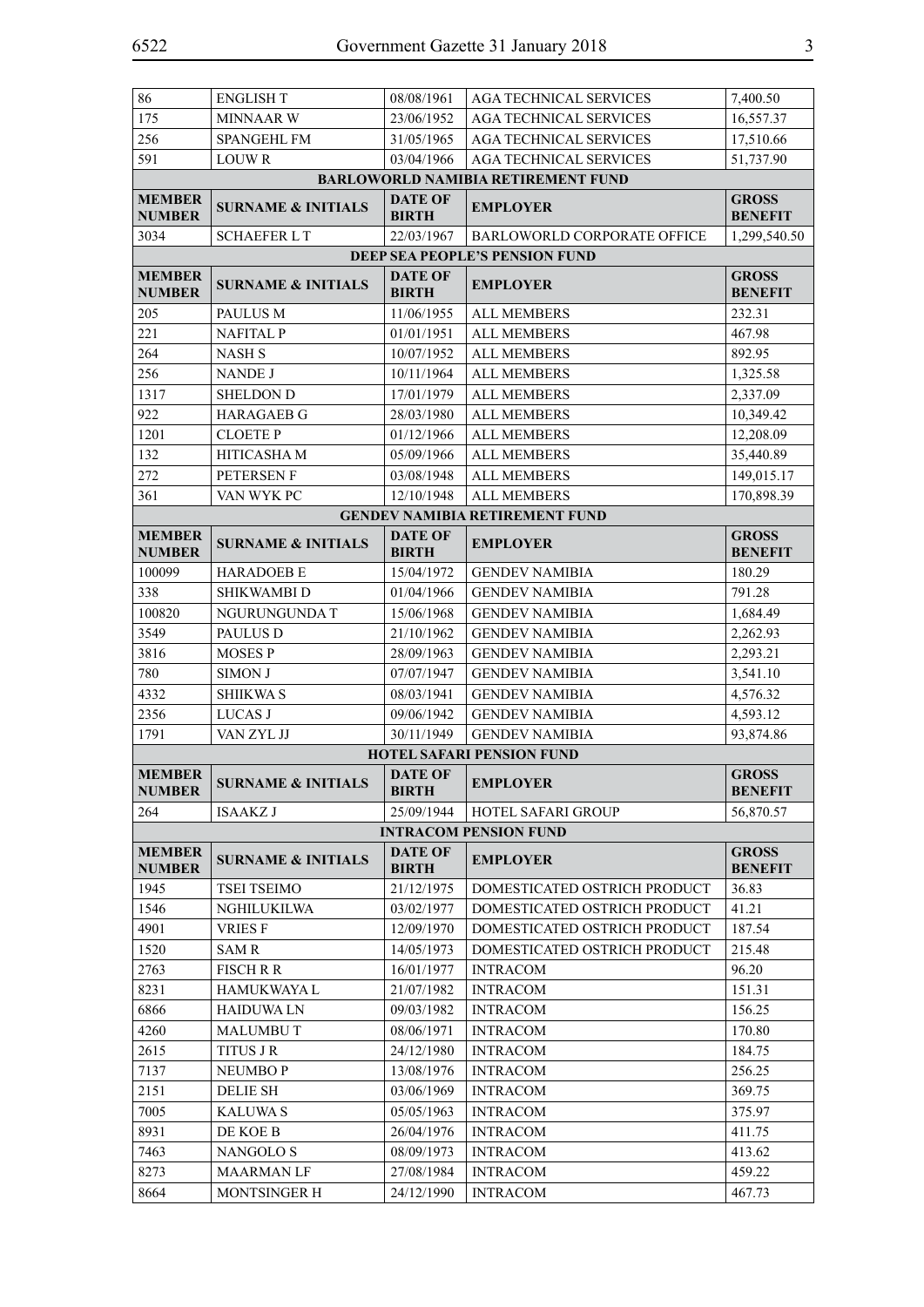| 8141          | <b>MALGAS CJ</b>              | 27/02/1986     | <b>INTRACOM</b>                                          | 478.00         |
|---------------|-------------------------------|----------------|----------------------------------------------------------|----------------|
| 9351          | <b>WOMBINDA A</b>             | 16/06/1979     | <b>INTRACOM</b>                                          | 525.50         |
| 8192          | <b>HAISONGAI</b>              | 28/02/1989     | <b>INTRACOM</b>                                          | 615.99         |
| 9326          | VAN WYK NH                    | 31/08/1980     | <b>INTRACOM</b>                                          | 631.79         |
| 9687          | TJIZERA H                     | 22/02/1991     | <b>INTRACOM</b>                                          | 665.92         |
| 2046          | VAN DER MERW                  | 01/04/1968     | <b>INTRACOM</b>                                          | 749.48         |
| 8397          | <b>JUSTUS T</b>               | 22/11/1986     | <b>INTRACOM</b>                                          | 774.14         |
| 7595          | <b>HORAEB I</b>               | 30/09/1984     | <b>INTRACOM</b>                                          | 839.98         |
| 5258          | <b>CLOETE RA</b>              | 12/03/1973     | <b>INTRACOM</b>                                          | 858.01         |
| 6394          | <b>GARISEB C</b>              | 06/12/1982     | <b>INTRACOM</b>                                          | 958.82         |
| 6831          | <b>KANDJII W</b>              | 03/03/1968     | <b>INTRACOM</b>                                          | 1,015.11       |
| 10090         | DAWIDS M                      | 27/06/1990     | <b>INTRACOM</b>                                          | 1,072.22       |
| 9954          | DE OLIVEIRA                   | 03/04/1957     | <b>INTRACOM</b>                                          | 1,191.15       |
| 7340          | <b>HAMUPOLO SS</b>            | 20/06/1979     | <b>INTRACOM</b>                                          | 1,203.75       |
| 9440          | MAGONGO JJ                    | 08/11/1954     | <b>INTRACOM</b>                                          | 1,407.49       |
| 10456         | <b>MARAIS JW</b>              | 02/03/1980     | <b>INTRACOM</b>                                          | 1,625.70       |
| 7951          | MAURIHUNGIRI                  | 05/03/1962     | <b>INTRACOM</b>                                          | 1,888.13       |
| 9369          | <b>NOARISEB EW</b>            | 23/08/1979     | <b>INTRACOM</b>                                          | 2,045.28       |
| 7706          | <b>KATIYA JK</b>              | 08/06/1990     | <b>INTRACOM</b>                                          | 2,079.74       |
| 7871          | <b>SIMATAA J</b>              | 19/07/1973     | <b>INTRACOM</b>                                          | 2,087.36       |
| 9091          | MUNGAMBA LM                   | 10/10/1978     | <b>INTRACOM</b>                                          | 2,617.87       |
| 8702          | <b>HIPIKURUKA E</b>           | 05/05/1983     | <b>INTRACOM</b>                                          | 5,123.05       |
| 1279          | <b>ISRAEL F</b>               | 20/04/1961     | <b>INTRACOM</b>                                          | 59,102.68      |
| 4197          | DU RAAN C                     | 23/03/1976     | <b>INTRACOM</b>                                          | 224,617.59     |
|               |                               |                | <b>KARIBIB MINING &amp; CONSTRUCTION RETIREMENT FUND</b> |                |
| <b>MEMBER</b> |                               | <b>DATE OF</b> |                                                          | <b>GROSS</b>   |
|               | <b>SURNAME &amp; INITIALS</b> |                | <b>EMPLOYER</b>                                          |                |
| <b>NUMBER</b> |                               | <b>BIRTH</b>   |                                                          | <b>BENEFIT</b> |
| 4758          | TJIVEZE J                     | 23/05/1956     | KARIBIB MINING & CONSTRUCTION                            | 181.38         |
| 4863          | <b>ANDREAS A</b>              | 01/12/1962     | KARIBIB MINING & CONSTRUCTION                            | 998.22         |
| 1503          | <b>BENYAMIN P</b>             | 11/06/1956     | KARIBIB MINING & CONSTRUCTION                            | 2,896.87       |
| 4731          | <b>BONIFATIUS E</b>           | 13/08/1951     | KARIBIB MINING & CONSTRUCTION                            | 1,445.44       |
| 4898          | <b>MATHEUS W</b>              | 13/03/1959     | KARIBIB MINING & CONSTRUCTION                            | 1,087.40       |
| 27            | <b>BRUCE EE</b>               | 31/08/1965     | KARIBIB MINING & CONSTRUCTION                            | 609.74         |
| 2941          | <b>FERIS JW</b>               | 12/05/1960     | KARIBIB MINING & CONSTRUCTION                            | 113,728.80     |
| 710           | <b>HAIMBAK</b>                | 12/09/1938     | KARIBIB MINING & CONSTRUCTION                            | 4,247.03       |
| 1236          | PAULUS J                      | 12/04/1940     | KARIBIB MINING & CONSTRUCTION                            | 8,988.95       |
|               | <b>AILES S</b>                |                | KARIBIB MINING & CONSTRUCTION                            | 2,759.10       |
|               | AMADHILA JP                   |                | KARIBIB MINING & CONSTRUCTION                            | 1,597.34       |
|               | <b>ANDREASP</b>               |                | KARIBIB MINING & CONSTRUCTION                            | 1,227.18       |
|               | ASHIVUDHI M                   |                | KARIBIB MINING & CONSTRUCTION                            | 106.62         |
|               | <b>AUTALE O</b>               |                | KARIBIB MINING & CONSTRUCTION                            | 512.00         |
|               | DAVID J                       |                | KARIBIB MINING & CONSTRUCTION                            | 5,302.41       |
|               | <b>HAUNGEDAP</b>              |                | KARIBIB MINING & CONSTRUCTION                            | 5,628.94       |
|               | HISHIYUKU J                   |                | KARIBIB MINING & CONSTRUCTION                            | 4,761.98       |
|               | <b>KAMATIF</b>                |                | KARIBIB MINING & CONSTRUCTION                            | 12,501.23      |
|               | KASHIMA A                     |                | KARIBIB MINING & CONSTRUCTION                            | 2,338.45       |
|               | MBENYAMENI T                  |                | KARIBIB MINING & CONSTRUCTION                            | 4,942.83       |
|               | <b>MUISOORF</b>               |                | KARIBIB MINING & CONSTRUCTION                            | 432.31         |
|               | PAULUS E                      |                | KARIBIB MINING & CONSTRUCTION                            | 9,723.33       |
|               | PAULUS J                      |                | KARIBIB MINING & CONSTRUCTION                            | 1,038.42       |
|               | <b>SHIGWEDHA S</b>            |                | KARIBIB MINING & CONSTRUCTION                            | 5,061.60       |
|               | <b>ANDREASP</b>               |                | KARIBIB MINING & CONSTRUCTION                            | 1,635.74       |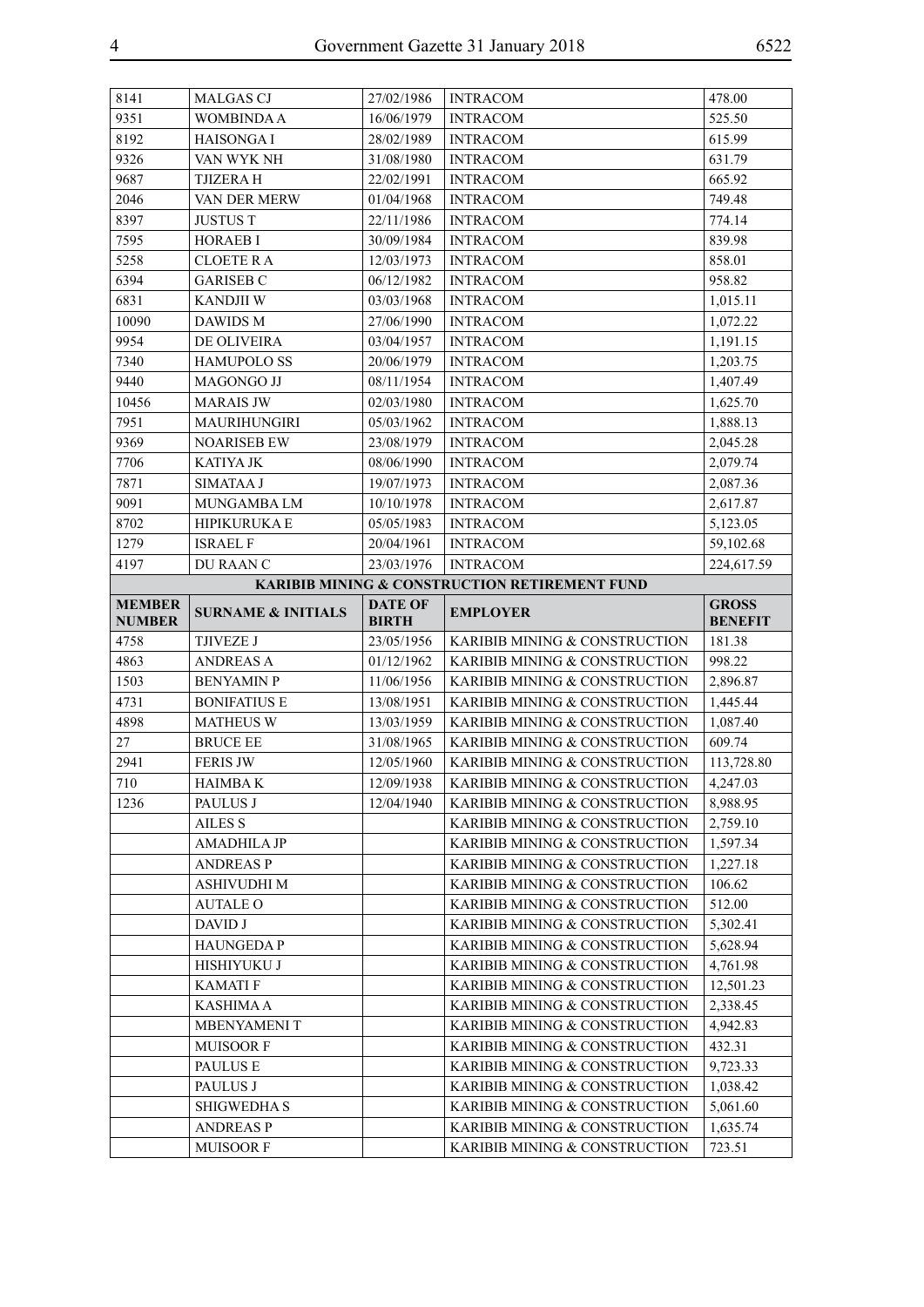| <b>LEGACY NAMIBIA PENSION FUND</b> |                               |                                |                                              |                                |  |
|------------------------------------|-------------------------------|--------------------------------|----------------------------------------------|--------------------------------|--|
| <b>MEMBER</b><br><b>NUMBER</b>     | <b>SURNAME &amp; INITIALS</b> | <b>DATE OF</b><br><b>BIRTH</b> | <b>EMPLOYER</b>                              | <b>GROSS</b><br><b>BENEFIT</b> |  |
| 9261                               | <b>KLEIN N I</b>              | 20/03/1975                     | WINDHOEK COUNTRY CLUB                        | 377.10                         |  |
| 11924                              | SIBOLEKA MM                   | 14/12/1985                     | WINDHOEK COUNTRY CLUB                        | 445.92                         |  |
| 11801                              | <b>STEINER RM</b>             | 29/03/1981                     | WINDHOEK COUNTRY CLUB                        | 446.34                         |  |
| 7331                               | <b>NEL FD</b>                 | 08/06/1983                     | WINDHOEK COUNTRY CLUB                        | 910.00                         |  |
| 13676                              | <b>TITIES DD</b>              | 12/09/1991                     | WINDHOEK COUNTRY CLUB                        | 1,377.90                       |  |
| 11592                              | <b>ASERT</b>                  | 05/01/1985                     | WINDHOEK COUNTRY CLUB                        | 1,642.91                       |  |
| 13200                              | <b>CLAASEN C</b>              | 31/10/1991                     | WINDHOEK COUNTRY CLUB                        | 3.275.91                       |  |
| 13404                              | <b>KUBAS I</b>                | 27/07/1990                     | WINDHOEK COUNTRY CLUB                        | 3,470.64                       |  |
| 11843                              | <b>HORNER W</b>               | 10/01/1970                     | WINDHOEK COUNTRY CLUB                        | 11,943.53                      |  |
| 2267                               | <b>SHIKESHOF</b>              | 03/09/1972                     | WINDHOEK COUNTRY CLUB                        | 57,189.78                      |  |
| 9784                               | <b>VISSER R</b>               | 29/12/1972                     | WINDHOEK COUNTRY CLUB                        | 67,489.60                      |  |
| 6751                               | <b>MUHARUKUA Z</b>            | 14/06/1974                     | WINDHOEK COUNTRY CLUB                        | 123,500.51                     |  |
|                                    |                               |                                | <b>LOUIS ANDERSON (NAMIBIA) PENSION FUND</b> |                                |  |
| <b>MEMBER</b><br><b>NUMBER</b>     | <b>SURNAME &amp; INITIALS</b> | <b>DATE OF</b><br><b>BIRTH</b> | <b>EMPLOYER</b>                              | <b>GROSS</b><br><b>BENEFIT</b> |  |
| 566                                | DE WET A                      | 17/06/1945                     | <b>ANDERSON TRANSPORT</b>                    | 1,315.00                       |  |
| 1678                               | ZEMBURUKA J                   | 10/10/1974                     | ANDERSON TRANSPORT                           | 2,615.43                       |  |
| 574                                | <b>GAESEBP</b>                | 12/03/1966                     | <b>ANDERSON TRANSPORT</b>                    | 4,115.65                       |  |
| 591                                | <b>SHIPANDENIT</b>            | 06/06/1949                     | ANDERSON TRANSPORT                           | 48,544.66                      |  |
|                                    |                               |                                | <b>MARINA TOYOTA RETIREMENT FUND</b>         |                                |  |
| <b>MEMBER</b><br><b>NUMBER</b>     | <b>SURNAME &amp; INITIALS</b> | <b>DATE OF</b><br><b>BIRTH</b> | <b>EMPLOYER</b>                              | <b>GROSS</b><br><b>BENEFIT</b> |  |
| 582                                | NERONGO L                     | 02/06/1982                     | <b>MARINA TOYOTA</b>                         | 39.60                          |  |
| 931                                | <b>BLOM M</b>                 | 17/05/1956                     | <b>MARINA TOYOTA</b>                         | 1,021.02                       |  |
| 604                                | <b>JANKOWSKIP</b>             | 05/10/1971                     | <b>MARINA TOYOTA</b>                         | 1,519.17                       |  |
| 434                                | <b>OPPERMANC</b>              | 24/10/1964                     | <b>MARINA TOYOTA</b>                         | 2,439.37                       |  |
|                                    |                               |                                | <b>MEATCO RETIREMENT FUND</b>                |                                |  |
| <b>MEMBER</b><br><b>NUMBER</b>     | <b>SURNAME &amp; INITIALS</b> | <b>DATE OF</b><br><b>BIRTH</b> | <b>EMPLOYER</b>                              | <b>GROSS</b><br><b>BENEFIT</b> |  |
| 26808                              | DIERGAARDT A                  | 08/09/1980                     | NORTH COMMUNAL AREA                          | 1,420.88                       |  |
| 30091                              | <b>NAMBINGA EE</b>            | 08/01/1970                     | NORTH COMMUNAL AREA                          | 8,054.83                       |  |
| 9636                               | <b>GEPHARD B</b>              | 11/05/1945                     | <b>WINDHOEK WAGES</b>                        | 470,684.53                     |  |
|                                    |                               |                                | <b>MTC PENSION FUND</b>                      |                                |  |
| <b>MEMBER</b>                      |                               | <b>DATE OF</b>                 |                                              | <b>GROSS</b>                   |  |
| <b>NUMBER</b>                      | <b>SURNAME &amp; INITIALS</b> | <b>BIRTH</b>                   | <b>EMPLOYER</b>                              | <b>BENEFIT</b>                 |  |
| 5690                               | HAMATA T                      | 26/04/1982                     | <b>MTC</b>                                   | 101,548.57                     |  |
|                                    |                               |                                | <b>NAMIBIA BUILDING WORKERS PENSION FUND</b> |                                |  |
| <b>MEMBER</b><br><b>NUMBER</b>     | <b>SURNAME &amp; INITIALS</b> | <b>DATE OF</b><br><b>BIRTH</b> | <b>EMPLOYER</b>                              | <b>GROSS</b><br><b>BENEFIT</b> |  |
| 176281                             | <b>INDONGO S</b>              | 29/01/1985                     | <b>BAARD GROUP</b>                           | 621.70                         |  |
| 176079                             | POKATI P                      | 01/01/1988                     | <b>BAARD GROUP</b>                           | 1,403.95                       |  |
| 164526                             | <b>HANGULA V</b>              | 15/09/1980                     | <b>BAARD GROUP</b>                           | 1,468.58                       |  |
| 185639                             | <b>TSOWASEB KG</b>            | 13/09/1960                     | BDM PLANT HIRE AND MINING CC                 | 134.53                         |  |
| 194638                             | <b>KAMBATUKU J</b>            | 08/02/1991                     | BDM PLANT HIRE AND MINING CC                 | 174.61                         |  |
| 194450                             | <b>MBANDEKAT</b>              | 19/09/1989                     | BDM PLANT HIRE AND MINING CC                 | 222.26                         |  |
| 183229                             | NUUNYANGO P                   | 25/11/1980                     | BDM PLANT HIRE AND MINING CC                 | 243.08                         |  |
| 185914                             | <b>XOAGUB T</b>               | 01/03/1980                     | BDM PLANT HIRE AND MINING CC                 | 305.47                         |  |
| 186431                             | <b>TJIMUNE J</b>              | 01/03/1980                     | BDM PLANT HIRE AND MINING CC                 | 323.29                         |  |
| 186511                             | <b>JUNIAS M</b>               | 01/03/1980                     | BDM PLANT HIRE AND MINING CC                 | 497.20                         |  |
| 183822                             | <b>HENGARI U</b>              | 29/02/1988                     | BDM PLANT HIRE AND MINING CC                 | 534.19                         |  |
| 186015                             | <b>DANIELS AG</b>             | 01/03/1980                     | BDM PLANT HIRE AND MINING CC                 | 539.92                         |  |
| 181609                             | <b>BARENDS C</b>              | 31/08/1992                     | BDM PLANT HIRE AND MINING CC                 | 558.04                         |  |
| 181889                             | <b>IIPINGE E</b>              | 03/09/1968                     | BDM PLANT HIRE AND MINING CC                 | 589.90                         |  |
|                                    |                               |                                |                                              |                                |  |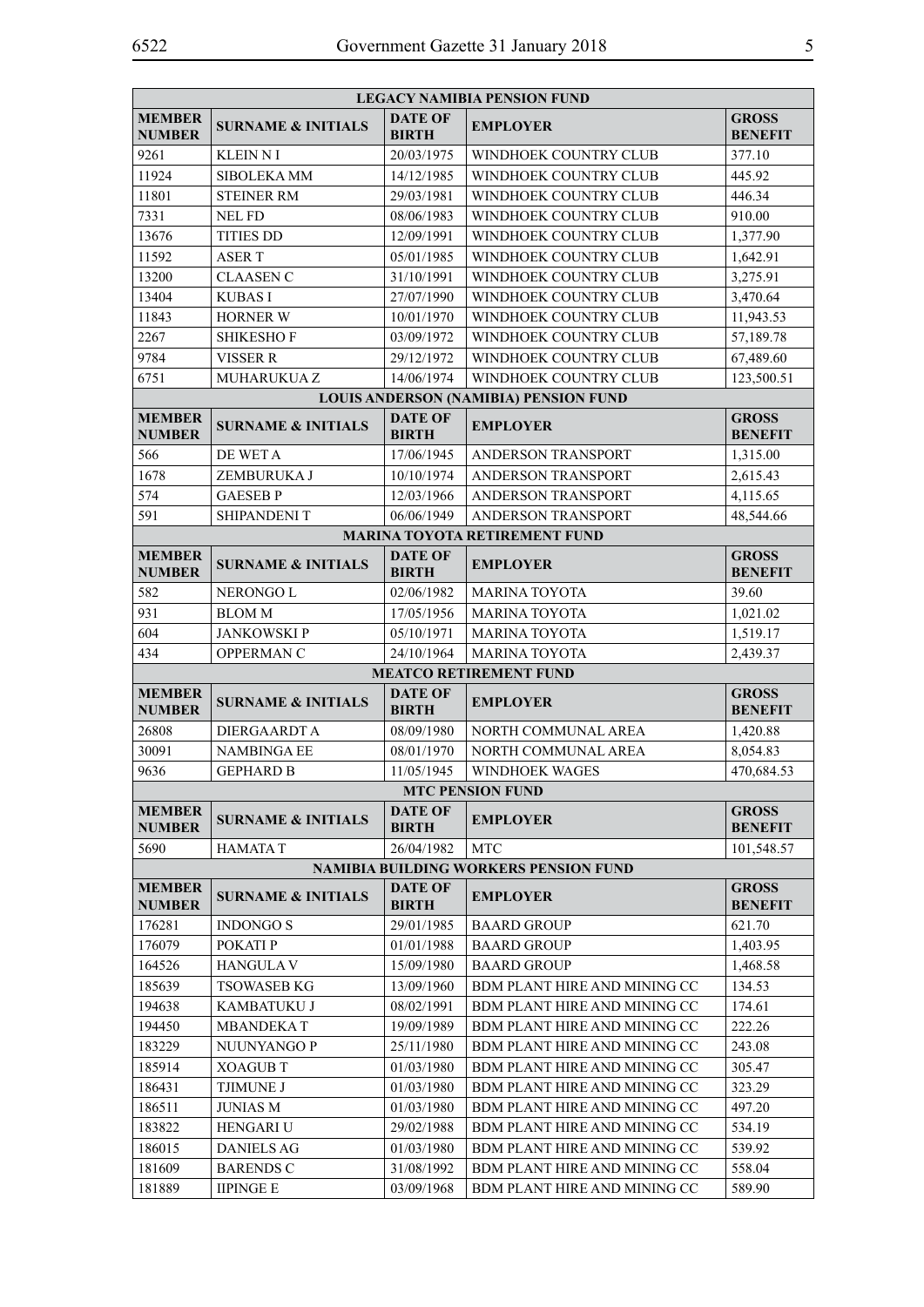| 192091 | COLMAN J            | 28/11/1988 | BDM PLANT HIRE AND MINING CC             | 593.06     |
|--------|---------------------|------------|------------------------------------------|------------|
| 192210 | HAMUKOTO L          | 11/01/1974 | BDM PLANT HIRE AND MINING CC             | 631.39     |
| 192112 | <b>ARAEBL</b>       | 02/01/1989 | BDM PLANT HIRE AND MINING CC             | 646.50     |
| 183121 | <b>NAOBEBP</b>      | 27/08/1988 | BDM PLANT HIRE AND MINING CC             | 670.23     |
| 192104 | <b>SHITHINDI A</b>  | 22/11/1990 | BDM PLANT HIRE AND MINING CC             | 725.17     |
| 191892 | <b>SOMAEB J</b>     | 15/12/1982 | BDM PLANT HIRE AND MINING CC             | 743.80     |
| 191795 | <b>GANSEB B</b>     | 20/12/1982 | BDM PLANT HIRE AND MINING CC             | 763.70     |
| 185833 | <b>VENABLES M</b>   | 27/08/1989 | BDM PLANT HIRE AND MINING CC             | 784.83     |
| 182541 | <b>SHALYEFU J</b>   | 15/08/1973 | BDM PLANT HIRE AND MINING CC             | 958.26     |
| 182311 | <b>CLOETE J</b>     | 06/01/1968 | BDM PLANT HIRE AND MINING CC             | 982.72     |
| 181722 | <b>HOA-KHAOB D</b>  | 30/05/1989 | BDM PLANT HIRE AND MINING CC             | 1,067.15   |
| 182095 | <b>TJAHIKIKA G</b>  | 29/12/1960 | BDM PLANT HIRE AND MINING CC             | 1,148.71   |
| 185949 | <b>SHOOPALA JS</b>  | 26/12/1986 | BDM PLANT HIRE AND MINING CC             | 1,300.15   |
| 182893 | <b>HARASEB M</b>    | 22/07/1977 | BDM PLANT HIRE AND MINING CC             | 1,471.55   |
| 181684 | MOSEKA D            | 18/01/1985 | BDM PLANT HIRE AND MINING CC             | 1,611.93   |
| 182061 | <b>KAMUPONE G</b>   | 14/12/1982 | BDM PLANT HIRE AND MINING CC             | 1,986.13   |
| 181293 | <b>GASEB A</b>      | 22/08/1980 | BDM PLANT HIRE AND MINING CC             | 2,150.93   |
| 182788 | <b>HARAEB L</b>     | 22/02/1991 | BDM PLANT HIRE AND MINING CC             | 2,355.43   |
| 187801 | VAN RENSBURG        | 22/11/1978 | BDM PLANT HIRE AND MINING CC             | 2,477.00   |
| 181927 | <b>SEIBEB E</b>     | 15/10/1975 | BDM PLANT HIRE AND MINING CC             | 2,587.62   |
| 182869 | <b>KARIPO M</b>     | 25/10/1980 | BDM PLANT HIRE AND MINING CC             | 2,915.41   |
| 183288 | <b>HOWOSEB R</b>    | 04/09/1971 | BDM PLANT HIRE AND MINING CC             | 3,173.38   |
| 181544 | <b>KAMSEB B</b>     | 16/09/1973 | BDM PLANT HIRE AND MINING CC             | 3,348.20   |
| 181251 | KAIMBI A            | 01/01/1970 | BDM PLANT HIRE AND MINING CC             | 3,379.84   |
| 192872 | <b>SHILUWAP</b>     | 12/03/1982 | CORPORATE BUILDERS HIRE&SALES            | 527.41     |
| 192902 | <b>SIMON J</b>      | 20/06/1988 | CORPORATE BUILDERS HIRE&SALES            | 527.41     |
| 192929 | <b>KAMBULI J</b>    | 08/02/1989 | CORPORATE BUILDERS HIRE&SALES            | 527.41     |
| 192937 | MUKONGO J           | 21/10/1992 | CORPORATE BUILDERS HIRE&SALES            | 527.41     |
| 192911 | <b>SHETUNYENGA</b>  | 10/02/1992 | CORPORATE BUILDERS HIRE&SALES            | 527.62     |
| 193011 | PETER A             | 16/09/1977 | <b>CORPORATE BUILDERS HIRE&amp;SALES</b> | 527.81     |
| 192805 | <b>HANYEMWESHIT</b> | 19/02/1991 | <b>CORPORATE BUILDERS HIRE&amp;SALES</b> | 527.89     |
| 192856 | <b>GABRIEL G</b>    | 08/03/1989 | CORPORATE BUILDERS HIRE&SALES            | 527.89     |
| 192899 | <b>HIKALELE J</b>   | 04/04/1972 | CORPORATE BUILDERS HIRE&SALES            | 527.89     |
| 192945 | NDEMUSHAKENA        | 25/08/1991 | CORPORATE BUILDERS HIRE&SALES            | 527.89     |
| 192996 | <b>HAUFIKU M</b>    | 01/10/1973 | CORPORATE BUILDERS HIRE&SALES            | 604.33     |
| 192783 | <b>HAIMBODI A</b>   | 23/02/1986 | <b>CORPORATE BUILDERS HIRE&amp;SALES</b> | 694.46     |
| 192970 | <b>KALUSHA A</b>    | 07/08/1981 | CORPORATE BUILDERS HIRE&SALES            | 694.46     |
| 192759 | <b>ABEL T</b>       | 24/11/1977 | <b>CORPORATE BUILDERS HIRE&amp;SALES</b> | 695.10     |
| 192988 | <b>MWESIPANDEKA</b> | 15/02/1980 | CORPORATE BUILDERS HIRE&SALES            | 695.10     |
| 205    | <b>BEUKES FP</b>    | 18/08/1973 | <b>E MARKS</b>                           | 4,097.82   |
| 26450  | <b>KATURA B</b>     | 02/08/1952 | <b>EMS CONTRACTORS</b>                   | 55,380.96  |
| 26395  | <b>KAMBIDHI D</b>   | 27/01/1955 | <b>EMS CONTRACTORS</b>                   | 155,075.81 |
| 4227   | NGHISHIDIVAL        | 10/10/1968 | EXPO (SWA) (PTY) LTD                     | 5,838.97   |
| 4481   | VAN WYK W           | 24/09/1963 | EXPO (SWA) (PTY) LTD                     | 6,745.73   |
| 73407  | <b>IMMANUEL J</b>   | 18/03/1951 | <b>FRITZ &amp; QUELLE</b>                | 1,169.24   |
| 41084  | <b>SHIHEPO I</b>    | 25/05/1968 | FRITZ & QUELLE                           | 4,596.03   |
| 53244  | <b>MALANGU MK</b>   | 07/05/1976 | <b>G2 JOINT VENTURE (PTY) LTD</b>        | 1,216.83   |
| 165409 | NGHISHIKUNGU        | 23/05/1986 | <b>GEORGE FRITZ CONSTRUCTION</b>         | 352.13     |
| 165506 | <b>HANDULAI</b>     | 20/04/1974 | GRINAKER ME-DIVISION-ROSHPINAH           | 670.88     |
| 179680 | TJIMUHIVA J         | 06/08/1988 | GRINAKER-LTA(NAMIBIA)(PTY)LTD            | 282.03     |
| 169692 | <b>KASONAK</b>      | 21/12/1987 | GRINAKER-LTA(NAMIBIA)(PTY)LTD            | 369.19     |
| 168807 | <b>LARANDJAN</b>    | 15/06/1976 | GRINAKER-LTA(NAMIBIA)(PTY)LTD            | 497.13     |
| 169684 | <b>HUMA MPB</b>     | 15/10/1975 | GRINAKER-LTA(NAMIBIA)(PTY)LTD            | 531.37     |
| 161870 | <b>KURUSEB R</b>    | 28/03/1988 | GRINAKER-LTA(NAMIBIA)(PTY)LTD            | 736.23     |
| 165697 | <b>AMUKOTO J</b>    | 26/08/1986 | GRINAKER-LTA(NAMIBIA)(PTY)LTD            | 749.40     |
|        |                     |            |                                          |            |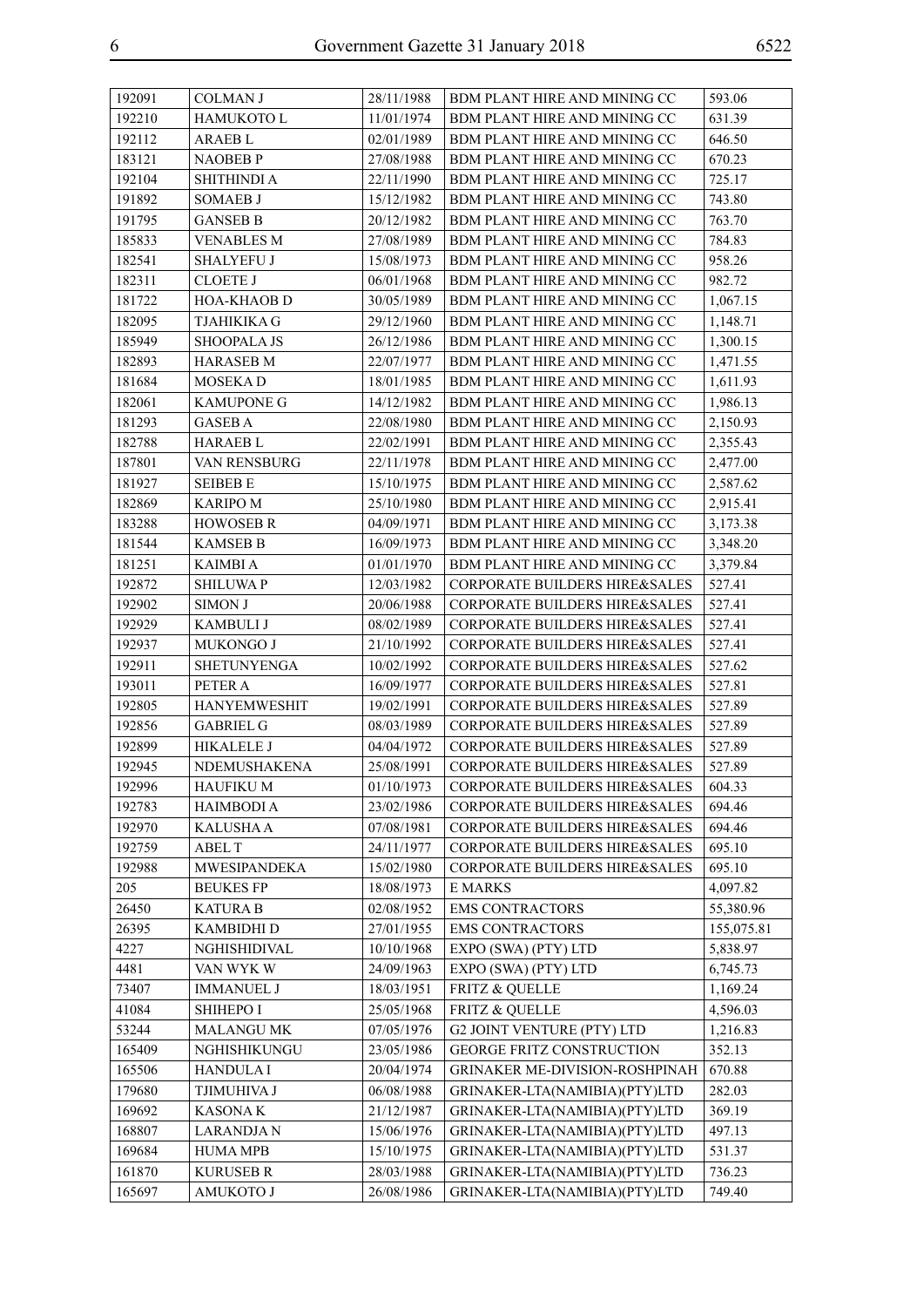| 48968  | <b>NANGOLOS</b>     | 05/05/1974 | GRINAKER-LTA(NAMIBIA)(PTY)LTD                     | 762.90     |
|--------|---------------------|------------|---------------------------------------------------|------------|
| 170488 | NAMWAAPO JN         | 28/03/1979 | GRINAKER-LTA(NAMIBIA)(PTY)LTD                     | 782.82     |
| 188000 | MUKENDWA N N        | 15/08/1967 | GRINAKER-LTA(NAMIBIA)(PTY)LTD                     | 923.00     |
| 161781 | <b>KAIHIVA E</b>    | 27/08/1982 | GRINAKER-LTA(NAMIBIA)(PTY)LTD                     | 1,049.27   |
| 170577 | <b>TJANDJATR</b>    | 07/12/1987 | GRINAKER-LTA(NAMIBIA)(PTY)LTD                     | 1,103.32   |
| 18350  | KAPUKULU K          | 20/06/1970 | GRINAKER-LTA(NAMIBIA)(PTY)LTD                     | 1,227.05   |
| 161811 | KAKUVA U            | 08/01/1981 | GRINAKER-LTA(NAMIBIA)(PTY)LTD                     | 1,265.86   |
| 163201 | <b>MUTUEZU FT</b>   | 07/11/1985 | GRINAKER-LTA(NAMIBIA)(PTY)LTD                     | 1,333.18   |
| 162698 | PETRUS J            | 30/11/1985 | GRINAKER-LTA(NAMIBIA)(PTY)LTD                     | 1,352.58   |
| 163546 | <b>KAPETJAH</b>     | 12/05/1983 | GRINAKER-LTA(NAMIBIA)(PTY)LTD                     | 1,481.22   |
| 161136 | <b>SUXUS ML</b>     | 29/04/1980 | GRINAKER-LTA(NAMIBIA)(PTY)LTD                     | 1,486.56   |
| 162043 | THOM T              | 20/09/1983 | GRINAKER-LTA(NAMIBIA)(PTY)LTD                     | 1,933.29   |
| 163180 | <b>MUTUNDU K</b>    | 16/02/1984 | GRINAKER-LTA(NAMIBIA)(PTY)LTD                     | 2,026.46   |
| 163317 | WILLEM PK           | 05/07/1980 | GRINAKER-LTA(NAMIBIA)(PTY)LTD                     | 2,499.38   |
| 163651 | <b>NIKLANS B</b>    | 22/09/1959 | GRINAKER-LTA(NAMIBIA)(PTY)LTD                     | 2,588.95   |
| 161144 | THOM K              | 12/02/1979 | GRINAKER-LTA(NAMIBIA)(PTY)LTD                     | 3,395.81   |
| 16578  | NEL D               | 24/05/1958 | <b>GROUP A</b>                                    | 1,670.20   |
| 8613   | <b>JAFTA TR</b>     | 22/02/1961 | <b>GROUP A</b>                                    | 3,278.86   |
| 72613  | <b>SHEYAWALIF</b>   | 16/05/1948 | <b>GROUP A</b>                                    | 4,147.81   |
| 72524  | <b>GABRIEL I</b>    | 10/06/1950 | <b>GROUP A</b>                                    | 5,169.94   |
| 6378   | <b>AFRIKANER G</b>  | 20/05/1948 | <b>GROUP A</b>                                    | 7,483.18   |
| 6874   | <b>BEUKES JD</b>    | 23/09/1954 | <b>GROUP A</b>                                    | 12,541.46  |
| 2950   | <b>JONAS J</b>      | 18/08/1964 | <b>GROUP B</b>                                    | 2,384.62   |
| 91545  | VANYIKAN NT         | 03/09/1983 | <b>GROUP C (COAST)</b>                            | 27.15      |
| 264    | DE WAAL AG          | 12/06/1971 | <b>GROUP C (COAST)</b>                            | 1,252.80   |
| 28428  | <b>TSUSEB R</b>     | 04/09/1961 | <b>GROUP C (COAST)</b>                            | 1,856.54   |
| 5525   | NDJENDE P           | 16/03/1968 | <b>GROUP C (COAST)</b>                            | 2,527.44   |
| 248    | N <sub>N</sub>      | 30/08/1961 | <b>GROUP C (COAST)</b>                            | 2,800.42   |
| 485    | NENGHWANYA J        | 05/05/1950 | <b>GROUP C (COAST)</b>                            | 8,572.54   |
| 4553   | <b>BEUKES JD</b>    | 16/04/1951 | <b>GROUP C (COAST)</b>                            | 120,751.49 |
| 37583  | <b>APRIL L</b>      | 08/11/1975 | <b>GROUP FIVE CONTRACTORS</b><br>NAMIBIA(PTY) LTD | 1,120.29   |
| 8231   | <b>REHABEAM IV</b>  | 01/01/1964 | HERO CONSTRUCTION                                 | 2,898.24   |
| 34436  | <b>HENOK S</b>      | 12/10/1964 | HERO CONSTRUCTION                                 | 21,015.26  |
| 163350 | HANGULA L           | 18/07/1977 | <b>INVO STAHLBAU</b>                              | 2,140.85   |
| 188751 | VAN ROOI F          | 30/09/1988 | <b>INVO STAHLBAU</b>                              | 4,623.24   |
| 892    | <b>HIPANDWAP</b>    | 08/01/1966 | <b>JURGEN KOTTING PAINTERS</b>                    | 788.93     |
| 193381 | MWAKUMINANGO        | 18/09/1983 | K NEUMAYER CIVIL CONTRACTOR                       | 176.16     |
| 189707 | <b>NDATINDA S</b>   | 19/07/1977 | K NEUMAYER CIVIL CONTRACTOR                       | 577.35     |
| 170232 | <b>EMBULA J</b>     | 10/11/1990 | K.L. CONSTRUCTION                                 | 56.03      |
| 177750 | <b>SWARTBOOI JD</b> | 22/12/1943 | K.L. CONSTRUCTION                                 | 79.57      |
| 174564 | <b>GERARDOP</b>     | 30/07/1984 | K.L. CONSTRUCTION                                 | 81.83      |
| 50750  | <b>SHILONGO H</b>   | 02/03/1950 | K.L. CONSTRUCTION                                 | 95.45      |
| 169919 | <b>KAKUNYA N</b>    | 09/09/1978 | K.L. CONSTRUCTION                                 | 114.03     |
| 180165 | <b>PLAATJIES A</b>  | 04/01/1985 | K.L. CONSTRUCTION                                 | 134.59     |
| 181188 | KUHLMANN D          | 27/11/1967 | K.L. CONSTRUCTION                                 | 156.82     |
| 56456  | <b>IIYAMBO J</b>    | 17/11/1970 | K.L. CONSTRUCTION                                 | 165.03     |
| 193097 | <b>SHIKESHOW</b>    | 07/08/1990 | K.L. CONSTRUCTION                                 | 180.99     |
| 181218 | MAGAGA LV           | 24/10/1989 | K.L. CONSTRUCTION                                 | 203.20     |
| 176524 | <b>HAIMBODI O</b>   | 31/05/1973 | K.L. CONSTRUCTION                                 | 249.04     |
| 181137 | <b>HENDRIKS S</b>   | 06/11/1992 | K.L. CONSTRUCTION                                 | 265.08     |
| 181153 | <b>HENDRICKS P</b>  | 24/02/1990 | K.L. CONSTRUCTION                                 | 265.08     |
| 181129 | <b>CHARLEY J</b>    | 08/09/1985 | K.L. CONSTRUCTION                                 | 265.54     |
| 168777 | <b>BUNDJE EN</b>    | 19/07/1989 | K.L. CONSTRUCTION                                 | 265.56     |
| 181200 | <b>BLOEDOOGHT G</b> | 31/03/1979 | K.L. CONSTRUCTION                                 | 283.62     |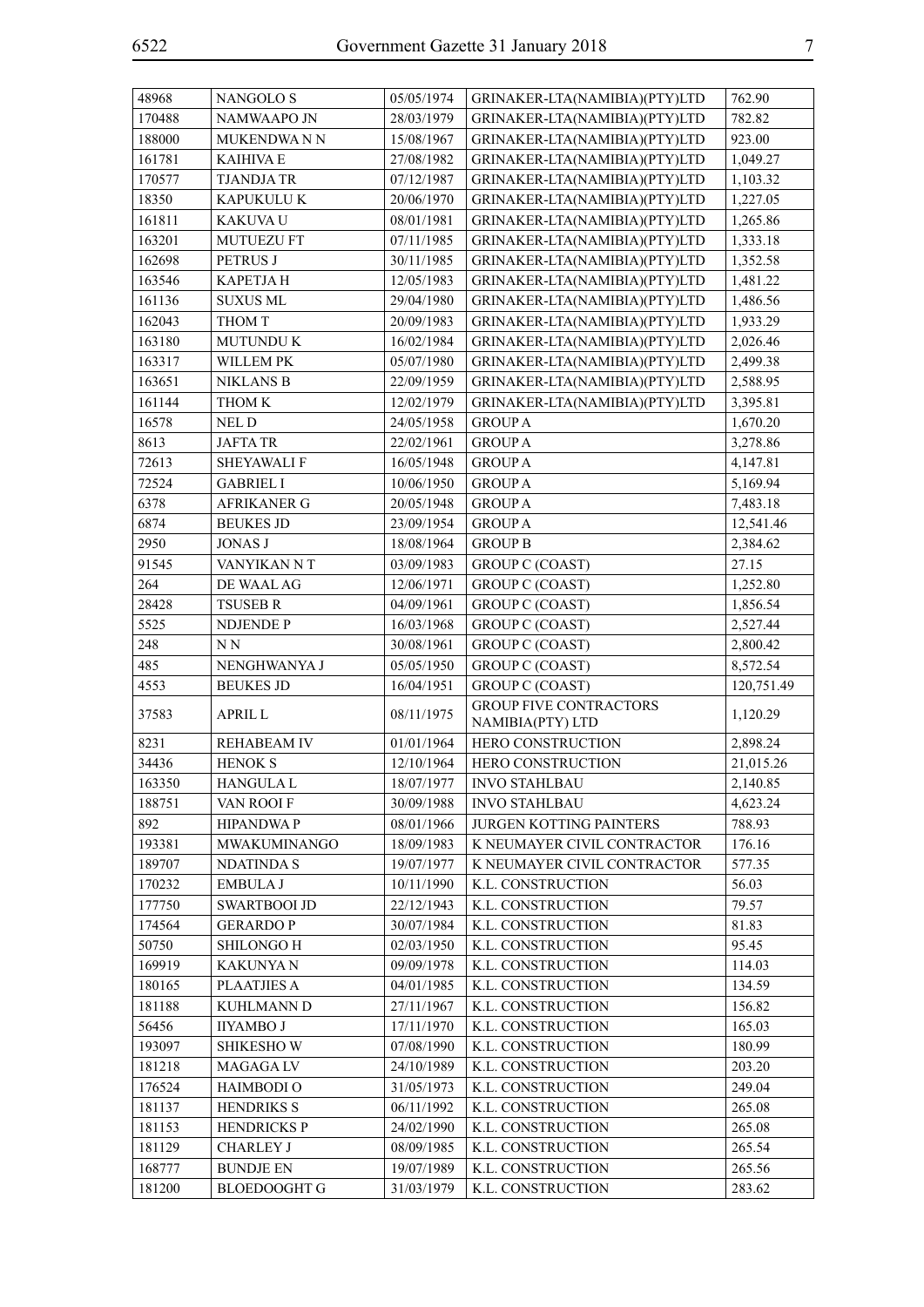| 177733 | <b>GOLIATH LI</b>   | 02/05/1990 | K.L. CONSTRUCTION            | 314.94    |
|--------|---------------------|------------|------------------------------|-----------|
| 180009 | THOMAS AM           | 06/04/1985 | K.L. CONSTRUCTION            | 339.30    |
| 179973 | <b>GOLIATH SS</b>   | 14/05/1991 | K.L. CONSTRUCTION            | 343.18    |
| 181111 | <b>ROOS RR</b>      | 06/06/1990 | K.L. CONSTRUCTION            | 363.13    |
| 179981 | <b>GOLIATH DC</b>   | 29/05/1967 | K.L. CONSTRUCTION            | 415.02    |
| 87661  | <b>HAMUPEMBE M</b>  | 04/01/1986 | K.L. CONSTRUCTION            | 443.71    |
| 87653  | NIKAMBE J           | 03/07/1969 | K.L. CONSTRUCTION            | 467.46    |
| 179817 | <b>KAFFER CA</b>    | 04/04/1980 | K.L. CONSTRUCTION            | 490.67    |
| 180041 | <b>BOBEJE E</b>     | 29/06/1958 | K.L. CONSTRUCTION            | 533.96    |
| 165590 | <b>ELAGO NN</b>     | 16/06/1981 | K.L. CONSTRUCTION            | 545.78    |
| 85201  | <b>CLAASEN WJ</b>   | 16/07/1963 | K.L. CONSTRUCTION            | 574.04    |
| 86509  | <b>SHILONGO S</b>   | 28/06/1981 | K.L. CONSTRUCTION            | 798.43    |
| 77208  | <b>BEUKES GG</b>    | 12/02/1971 | K.L. CONSTRUCTION            | 884.73    |
| 176541 | NUUNYANGO L         | 31/10/1976 | K.L. CONSTRUCTION            | 1,011.53  |
| 77194  | <b>SHAANIKA RM</b>  | 17/09/1977 | K.L. CONSTRUCTION            | 1,215.66  |
| 83445  | KAMEYA JK           | 30/09/1966 | K.L. CONSTRUCTION            | 1,306.39  |
| 77135  | <b>HANGALA WE</b>   | 11/09/1972 | K.L. CONSTRUCTION            | 1,676.46  |
| 61816  | <b>HAUWANGAM</b>    | 16/10/1960 | K.L. CONSTRUCTION            | 2,159.91  |
| 61719  | <b>HAACK SA</b>     | 29/06/1981 | K.L. CONSTRUCTION            | 2,169.73  |
| 61832  | <b>ANTON P</b>      | 27/05/1966 | K.L. CONSTRUCTION            | 2,199.18  |
| 61727  | <b>SARLES HM</b>    | 18/11/1976 | K.L. CONSTRUCTION            | 2,203.72  |
| 61808  | MOPYENI J           | 07/01/1966 | K.L. CONSTRUCTION            | 2,238.74  |
| 162442 | <b>ISAAKS M</b>     | 01/12/1950 | MILLER PROPERTY DEVELOPMENT  | 7,099.02  |
| 37257  | <b>JOHANNES T</b>   | 02/03/1950 | <b>MULTI ENGINEERING</b>     | 173.58    |
| 184420 | NANGOMBE J          | 18/08/1962 | MULTI ENGINEERING            | 211.63    |
| 184438 | <b>CLEOPUS J</b>    | 11/07/1990 | <b>MULTI ENGINEERING</b>     | 406.72    |
| 87734  | NGHISHITI M         | 21/01/1971 | MULTI ENGINEERING            | 588.06    |
| 180335 | ROOI M              | 24/05/1985 | MULTI ENGINEERING            | 644.69    |
| 180351 | <b>TADEUS W</b>     | 08/06/1986 | MULTI ENGINEERING            | 809.13    |
| 180343 | <b>MATEUS S</b>     | 18/09/1989 | <b>MULTI ENGINEERING</b>     | 1,204.61  |
| 39136  | TITUS R             | 02/03/1950 | MULTI ENGINEERING            | 4,111.93  |
| 93335  | <b>NANGOMBE D</b>   | 28/08/1973 | MULTI ENGINEERING            | 6,018.78  |
| 194662 | <b>SABATTA E</b>    | 21/11/1978 | <b>NAMIBBETON</b>            | 105.72    |
| 185876 | <b>OMSEB A</b>      | 01/03/1980 | <b>NAMIBBETON</b>            | 200.73    |
| 159638 | <b>MARTINS EGG</b>  | 15/07/1974 | NAMIBBETON                   | 239.21    |
| 89486  | <b>KANGONGA E</b>   | 14/08/1959 | <b>NAMIBBETON</b>            | 331.51    |
| 186791 | <b>IHEMBAR</b>      | 15/09/1969 | <b>NAMIBBETON</b>            | 587.57    |
| 165441 | NDJAULA LK          | 01/01/1988 | <b>NAMIBBETON</b>            | 850.93    |
| 186929 | <b>SWART A</b>      | 01/03/1980 | <b>NAMIBBETON</b>            | 1,324.48  |
| 161241 | KOLOBINIA L         | 01/01/1961 | <b>NAMIBBETON</b>            | 1,421.20  |
| 187771 | <b>SHIKONGO D</b>   | 16/01/1955 | <b>NAMIBBETON</b>            | 2,402.34  |
| 159654 | <b>AMBOLIL</b>      | 29/08/1950 | <b>NAMIBBETON</b>            | 3,867.73  |
| 145017 | TEODOR M            | 14/11/1988 | <b>NAMIBBETON</b>            | 5,013.68  |
| 12092  | <b>WIMMERT S</b>    | 27/12/1956 | NAMIBIA CONSTRUCTION         | 353.76    |
| 72940  | <b>KAMBURUTUE S</b> | 21/10/1957 | NAMIBIA CONSTRUCTION         | 1,245.31  |
| 35785  | <b>ENGELBRECHT</b>  | 11/11/1970 | NAMIBIA CONSTRUCTION         | 1,311.32  |
| 9334   | <b>AMUNYELA S</b>   | 03/03/1963 | NAMIBIA CONSTRUCTION         | 1,412.61  |
| 9229   | <b>ABISAI IS</b>    | 21/06/1951 | NAMIBIA CONSTRUCTION         | 2,286.27  |
| 9261   | <b>AMAKALIF</b>     | 15/07/1954 | NAMIBIA CONSTRUCTION         | 2,890.76  |
| 10065  | <b>HAMUNYELA S</b>  | 08/08/1951 | NAMIBIA CONSTRUCTION         | 4,016.92  |
| 10944  | NAMANDOMBORO        | 27/01/1965 | NAMIBIA CONSTRUCTION         | 50,469.17 |
| 158143 | <b>ELIAW</b>        | 11/04/1964 | NETWOOD KITCHENS             | 1,584.95  |
| 169102 | <b>HAITEMBU KM</b>  | 20/07/1986 | NEW ERA INVESTMENT (PTY) LTD | 424.24    |
| 169234 | KONDYENI NN         | 06/10/1979 | NEW ERA INVESTMENT (PTY) LTD | 619.17    |
| 169552 | <b>MARIA E</b>      | 22/12/1989 | NEW ERA INVESTMENT (PTY) LTD | 619.17    |
|        |                     |            |                              |           |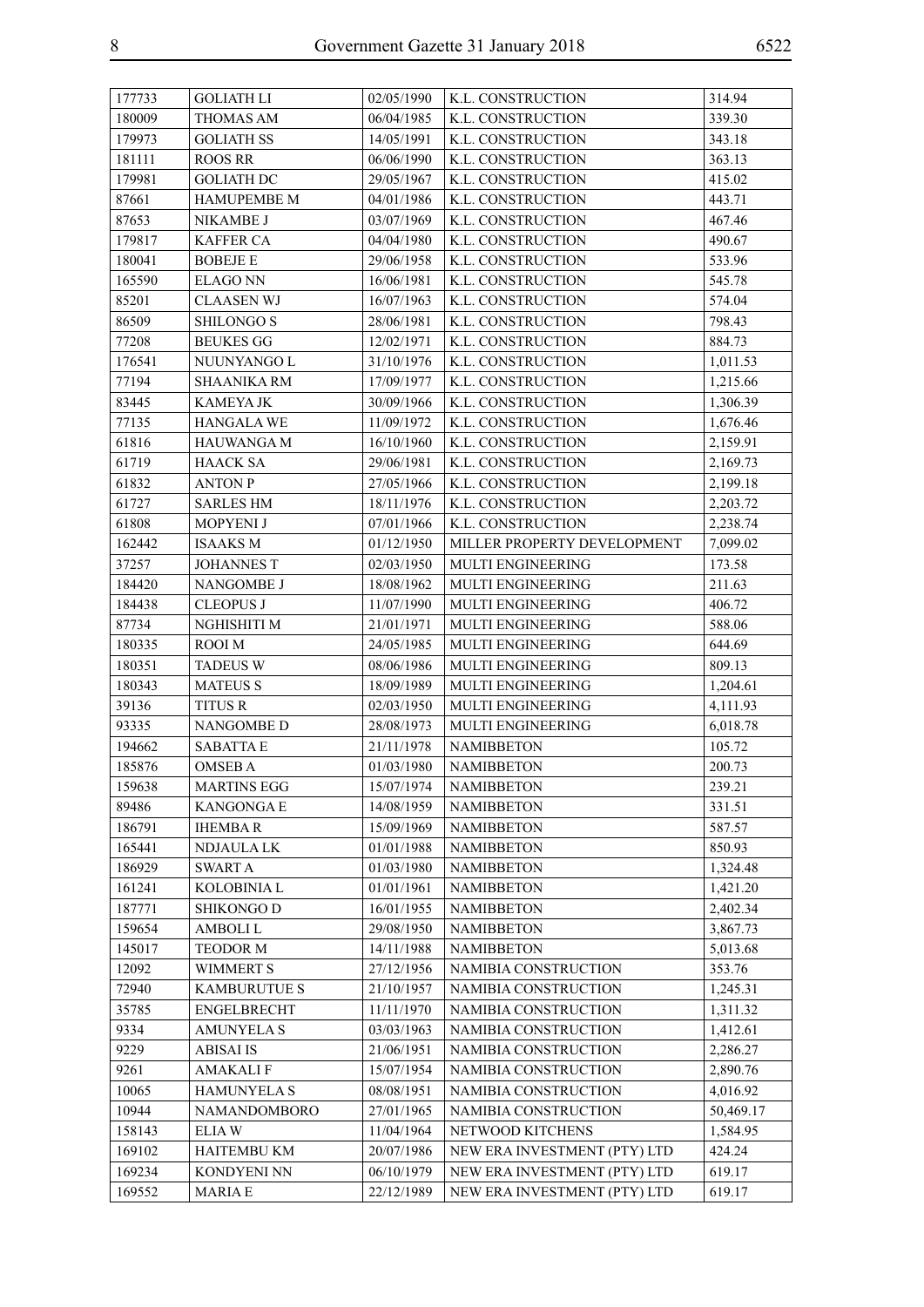| 169561 | NDINELAO H          | 01/06/1982 | NEW ERA INVESTMENT (PTY) LTD | 631.20    |
|--------|---------------------|------------|------------------------------|-----------|
| 169340 | <b>NAMUPALA MS</b>  | 11/06/1975 | NEW ERA INVESTMENT (PTY) LTD | 731.05    |
| 13871  | NGHIDINWA J         | 04/05/1959 | PREMIER CONSTRUCTION         | 1,014.43  |
| 83186  | <b>ARESEBA</b>      | 16/03/1952 | PREMIER CONSTRUCTION         | 2,065.42  |
| 13528  | MALETZKIE H         | 30/08/1963 | PREMIER CONSTRUCTION         | 2,838.15  |
| 14150  | <b>SHITUMBULENI</b> | 30/07/1967 | PREMIER CONSTRUCTION         | 13,302.42 |
| 172251 | <b>MAZUVA PN</b>    | 06/03/1985 | RCC/CCC JOINT VENTURE        | 249.71    |
| 187011 | <b>HAIRWA KJ</b>    | 01/03/1980 | RCC/CCC JOINT VENTURE        | 373.23    |
| 180297 | <b>KASUTO A</b>     | 28/12/1972 | RCC/CCC JOINT VENTURE        | 443.88    |
| 175293 | <b>KWAGAJ</b>       | 16/02/1990 | RCC/CCC JOINT VENTURE        | 596.34    |
| 175307 | <b>AWASEB J</b>     | 18/04/1980 | RCC/CCC JOINT VENTURE        | 596.34    |
| 175315 | OKA J               | 30/04/1992 | RCC/CCC JOINT VENTURE        | 596.34    |
| 175323 | <b>SINYEMBAL</b>    | 10/10/1981 | RCC/CCC JOINT VENTURE        | 596.34    |
| 175188 | NDJAMBA JH          | 10/05/1991 | RCC/CCC JOINT VENTURE        | 689.32    |
| 173568 | <b>SHIKONGO F</b>   | 14/10/1979 | RCC/CCC JOINT VENTURE        | 767.46    |
| 175366 | <b>TAME JN</b>      | 03/12/1980 | RCC/CCC JOINT VENTURE        | 819.74    |
| 175200 | NANGOLO AN          | 24/02/1972 | RCC/CCC JOINT VENTURE        | 853.19    |
| 180220 | <b>NDARA SK</b>     | 27/09/1980 | RCC/CCC JOINT VENTURE        | 1,113.98  |
| 171972 | <b>JOEL J</b>       | 25/05/1952 | RCC/CCC JOINT VENTURE        | 1,371.37  |
| 173801 | <b>HUNIBEB E</b>    | 01/08/1957 | RCC/CCC JOINT VENTURE        | 1,657.22  |
| 172235 | SHIKONGO M          | 02/01/1989 | RCC/CCC JOINT VENTURE        | 1,704.30  |
| 171425 | <b>GAESEBF</b>      | 03/03/1966 | RCC/CCC JOINT VENTURE        | 1,752.06  |
| 177300 | MPINGANA TJU        | 02/03/1950 | RCC/CCC JOINT VENTURE        | 1,774.28  |
| 175668 | <b>STEFANUS N</b>   | 18/05/1987 | RCC/CCC JOINT VENTURE        | 1,862.88  |
| 176371 | <b>HAMUTENYA PK</b> | 02/03/1950 | RCC/CCC JOINT VENTURE        | 2,194.09  |
| 175641 | <b>SIMBUNDU ST</b>  | 12/12/1985 | RCC/CCC JOINT VENTURE        | 2,536.61  |
| 173746 | NANGOLO E           | 19/11/1979 | RCC/CCC JOINT VENTURE        | 2,598.14  |
| 177245 | <b>MAURUST</b>      | 02/03/1950 | RCC/CCC JOINT VENTURE        | 2,651.76  |
| 173193 | <b>HAMUNYELA S</b>  | 18/08/1974 | RCC/CCC JOINT VENTURE        | 3,142.87  |
| 173371 | <b>OANIBEB RM</b>   | 18/09/1986 | RCC/CCC JOINT VENTURE        | 3,152.13  |
| 177474 | MBIZO S             | 27/07/1961 | RCC/CCC JOINT VENTURE        | 3,332.35  |
| 172057 | <b>GAOABL</b>       | 06/01/1980 | RCC/CCC JOINT VENTURE        | 3,548.47  |
| 170771 | <b>GARO-OABL</b>    | 08/07/1968 | RCC/CCC JOINT VENTURE        | 6,872.70  |
| 174343 | NOODI T             | 03/11/1976 | ROADS CONTRACTOR COMPANY LTD | 311.31    |
| 184721 | MWEBELA NA          | 10/09/1987 | ROADS CONTRACTOR COMPANY LTD | 439.31    |
| 173983 | <b>GARUREB L</b>    | 16/11/1982 | ROADS CONTRACTOR COMPANY LTD | 554.83    |
| 174017 | <b>KAMENDUM</b>     | 25/11/1968 | ROADS CONTRACTOR COMPANY LTD | 554.83    |
| 174041 | <b>LINKS BR</b>     | 02/03/1950 | ROADS CONTRACTOR COMPANY LTD | 554.83    |
| 184764 | MUSHABATI MM        | 18/02/1985 | ROADS CONTRACTOR COMPANY LTD | 626.45    |
| 174335 | MUNANGO FK          | 10/03/1951 | ROADS CONTRACTOR COMPANY LTD | 777.23    |
| 168360 | <b>KABOLE KC</b>    | 26/05/1967 | ROADS CONTRACTOR COMPANY LTD | 838.68    |
| 168378 | <b>KABOZU SV</b>    | 02/05/1976 | ROADS CONTRACTOR COMPANY LTD | 838.68    |
| 168475 | <b>SIMATAA BS</b>   | 24/10/1981 | ROADS CONTRACTOR COMPANY LTD | 838.68    |
| 180629 | <b>KAUTJITUAVI</b>  | 16/03/1983 | ROADS CONTRACTOR COMPANY LTD | 1,006.52  |
| 174297 | <b>HENDJALA E</b>   | 31/05/1986 | ROADS CONTRACTOR COMPANY LTD | 1,138.11  |
| 173894 | EIBEB CN            | 04/04/1985 | ROADS CONTRACTOR COMPANY LTD | 1,242.73  |
| 174033 | <b>KHUAREB U</b>    | 14/06/1969 | ROADS CONTRACTOR COMPANY LTD | 1,242.73  |
| 174092 | <b>SHIFIONA A</b>   | 21/06/1968 | ROADS CONTRACTOR COMPANY LTD | 1,242.73  |
| 174122 | TSAM G              | 18/07/1960 | ROADS CONTRACTOR COMPANY LTD | 1,242.73  |
| 185027 | <b>HIKOAMTT</b>     | 01/03/1980 | ROADS CONTRACTOR COMPANY LTD | 1,255.38  |
| 166375 | NAMUPALA TN         | 06/04/1984 | ROADS CONTRACTOR COMPANY LTD | 1,377.38  |
| 167401 | <b>!NOABEB NS</b>   | 23/11/1986 | ROADS CONTRACTOR COMPANY LTD | 1,492.74  |
| 166341 | NAKAAMBO IE         | 04/05/1973 | ROADS CONTRACTOR COMPANY LTD | 1,528.81  |
| 166456 | <b>SHIKANDE F</b>   | 15/06/1953 | ROADS CONTRACTOR COMPANY LTD | 1,630.65  |
| 177105 | <b>KASHIIPALEKW</b> | 02/03/1950 | ROADS CONTRACTOR COMPANY LTD | 1,684.41  |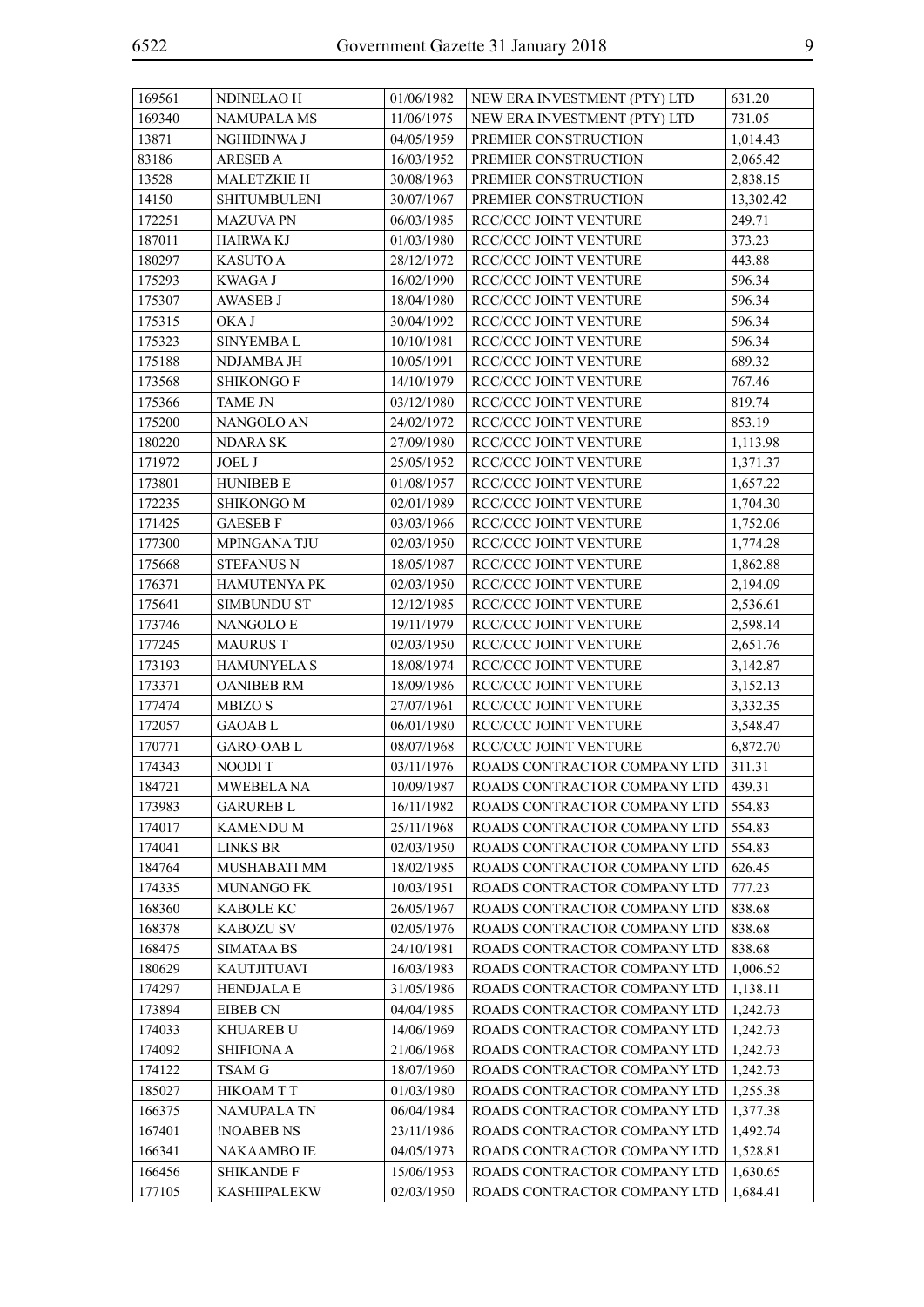| 167215                         | <b>MAPELE JW</b>              | 13/05/1976                     | ROADS CONTRACTOR COMPANY LTD                | 1,925.55                       |
|--------------------------------|-------------------------------|--------------------------------|---------------------------------------------|--------------------------------|
| 167207                         | MPUGULU TN                    | 25/07/1978                     | ROADS CONTRACTOR COMPANY LTD                | 1,938.45                       |
| 165841                         | <b>ANGALAS</b>                | 05/03/1977                     | ROADS CONTRACTOR COMPANY LTD                | 2,004.38                       |
| 169021                         | <b>SWARTZ T</b>               | 02/03/1950                     | ROADS CONTRACTOR COMPANY LTD                | 2,570.73                       |
| 167509                         | <b>HOCHOBEB J</b>             | 15/03/1972                     | ROADS CONTRACTOR COMPANY LTD                | 2,574.66                       |
| 166359                         | <b>IIYAMBO E</b>              | 05/04/1972                     | ROADS CONTRACTOR COMPANY LTD                | 2,642.67                       |
| 174131                         | <b>VENASIUS J</b>             | 26/03/1985                     | ROADS CONTRACTOR COMPANY LTD                | 2,717.15                       |
| 167169                         | <b>SHIKONGO J</b>             | 02/01/1979                     | ROADS CONTRACTOR COMPANY LTD                | 3,540.30                       |
| 168980                         | <b>KOOPER PL</b>              | 08/06/1953                     | ROADS CONTRACTOR COMPANY LTD                | 4,107.49                       |
| 27073                          | VAN WYK F                     | 25/03/1965                     | SALZ GOSSOW (PTY) LTD                       | 43.69                          |
| 42501                          | <b>MOSES D</b>                | 17/02/1972                     | SALZ GOSSOW (PTY) LTD                       | 359.15                         |
| 40339                          | <b>SHIKOMBAE</b>              | 02/09/1982                     | SALZ GOSSOW (PTY) LTD                       | 498.37                         |
| 40967                          | HATUTALE J.                   | 12/05/1960                     | SALZ GOSSOW (PTY) LTD                       | 1,456.05                       |
| 15831                          | <b>RUHOZU K</b>               | 27/02/1974                     | SALZ GOSSOW (PTY) LTD                       | 7,249.37                       |
| 15164                          | <b>FUDILA F</b>               | 28/01/1976                     | SALZ GOSSOW (PTY) LTD                       | 7,365.21                       |
| 15261                          | <b>IITAD</b>                  | 09/07/1972                     | SALZ GOSSOW (PTY) LTD                       | 8,218.37                       |
| 15652                          | <b>NDENGU SP</b>              | 24/05/1973                     | SALZ GOSSOW (PTY) LTD                       | 9,043.57                       |
| 40223                          | NAKAFINGO N                   | 01/06/1946                     | SALZ GOSSOW (PTY) LTD                       | 9,770.01                       |
| 15938                          | <b>SHIKONGO S</b>             | 10/03/1967                     | SALZ GOSSOW (PTY) LTD                       | 9,918.66                       |
| 15024                          | <b>AMUTHITU D</b>             | 22/12/1971                     | SALZ GOSSOW (PTY) LTD                       | 23,616.23                      |
| 15768                          | <b>OLAVID</b>                 | 12/12/1964                     | SALZ GOSSOW (PTY) LTD                       | 30,838.88                      |
| 45284                          | <b>AMALUNGU T</b>             | 28/08/1950                     | <b>STOCKS &amp; STOCKS</b>                  | 1,200.54                       |
| 61018                          | <b>LUKAS L</b>                | 15/06/1973                     | <b>STOCKS &amp; STOCKS</b>                  | 2,927.00                       |
| 178675                         | MUSONGO FS                    | 26/12/1973                     | TREKKOPJE JOINT VENTURE                     | 1,004.09                       |
| 178284                         | <b>GARISEB RK</b>             | 24/12/1983                     | TREKKOPJE JOINT VENTURE                     | 2,372.77                       |
| 179337                         | SIPARARO JM                   | 12/05/1976                     | TREKKOPJE JOINT VENTURE                     | 2,554.14                       |
| 178870                         | <b>TARAUKOWE N</b>            | 21/03/1979                     | TREKKOPJE JOINT VENTURE                     | 2,974.02                       |
| 179078                         | YR.                           | 02/06/1976                     | TREKKOPJE JOINT VENTURE                     | 5,312.52                       |
| 179396                         | <b>UISEBL</b>                 | 01/04/1963                     | TREKKOPJE JOINT VENTURE                     | 6,871.60                       |
| 133566                         | <b>LIKUWA M</b>               | 09/12/1965                     | UNCLAIMED BENEFITS                          | 1,042.22                       |
| 150339                         | <b>TSUSEB R</b>               | 04/09/1961                     | UNCLAIMED BENEFITS                          | 1,683.74                       |
| 133230                         | <b>IZAAKS J</b>               | 18/12/1957                     | <b>UNCLAIMED BENEFITS</b>                   | 2,069.60                       |
| 83402                          | N N                           | 14/04/1983                     | W GROENEWALD BUILDING                       | 82.24                          |
| 187381                         | PETRUS A                      | 01/03/1980                     | W GROENEWALD BUILDING                       | 480.98                         |
| 162311                         | SHIKOMBA RM                   | 13/01/1988                     | W GROENEWALD BUILDING                       | 3,237.79                       |
| 39195                          | <b>HAMUKWAYA J</b>            | 15/08/1966                     | <b>WEIMANNS CARPENTRY</b>                   | 2,351.27                       |
|                                |                               |                                | <b>NAMIBIA RETAIL RETIREMENT FUND</b>       |                                |
| <b>MEMBER</b>                  | <b>SURNAME &amp; INITIALS</b> | <b>DATE OF</b>                 | <b>EMPLOYER</b>                             | <b>GROSS</b>                   |
| <b>NUMBER</b>                  |                               | <b>BIRTH</b>                   |                                             | <b>BENEFIT</b>                 |
| 18767                          | VAN VUUREN PJ                 | 11/02/1969                     | <b>FRESHMARK MEMBERS</b>                    | 64,801.46                      |
| 35602                          | <b>HINDJOU D</b>              | 22/10/1976                     | SHOPRITE NAMIBIA (PTY) LTD                  | 238.71                         |
| 36021                          | <b>KAIZUKO K</b>              | 05/06/1992                     | SHOPRITE NAMIBIA (PTY) LTD                  | 509.26                         |
| 33031                          | <b>WATERS JZL</b>             | 17/08/1991                     | SHOPRITE NAMIBIA (PTY) LTD                  | 647.58                         |
| 30228                          | <b>KAUNE K</b>                | 16/06/1987                     | SHOPRITE NAMIBIA (PTY) LTD                  | 1,973.53                       |
| 31089                          | <b>ABIATAR F</b>              | 06/09/1972                     | SHOPRITE NAMIBIA (PTY) LTD                  | 2,231.99                       |
| 30422                          | <b>KAUTAS</b>                 | 26/04/1978                     | SHOPRITE NAMIBIA (PTY) LTD                  | 2,656.34                       |
| 31097                          | <b>ISAAK E</b>                | 17/10/1984                     | SHOPRITE NAMIBIA (PTY) LTD                  | 3,405.65                       |
| 22691                          | PITT RP                       | 21/03/1986                     | SHOPRITE NAMIBIA (PTY) LTD                  | 6,302.19                       |
| 4804                           | <b>MBANGULATN</b>             | 03/03/1977                     | SHOPRITE NAMIBIA (PTY) LTD                  | 8,982.78                       |
|                                |                               |                                | <b>OHLTHAVER &amp; LIST RETIREMENT FUND</b> |                                |
| <b>MEMBER</b><br><b>NUMBER</b> | <b>SURNAME &amp; INITIALS</b> | <b>DATE OF</b><br><b>BIRTH</b> | <b>EMPLOYER</b>                             | <b>GROSS</b><br><b>BENEFIT</b> |
| 97021                          | WENTWORTH OMS                 | 18/04/1987                     | <b>BROLL</b>                                | 1,896.40                       |
| 89109                          | STINTON CC                    | 18/05/1969                     | <b>BROLL</b>                                | 76,666.58                      |
| 108235                         | <b>STEENKAMP W</b>            | 03/06/1976                     | <b>DIMENSION DATA</b>                       | 157,006.55                     |
| 72362                          | <b>KANGUATIVI U</b>           | 10/10/1957                     | EX BONMILK MEMBERS                          | 12,568.80                      |
|                                |                               |                                |                                             |                                |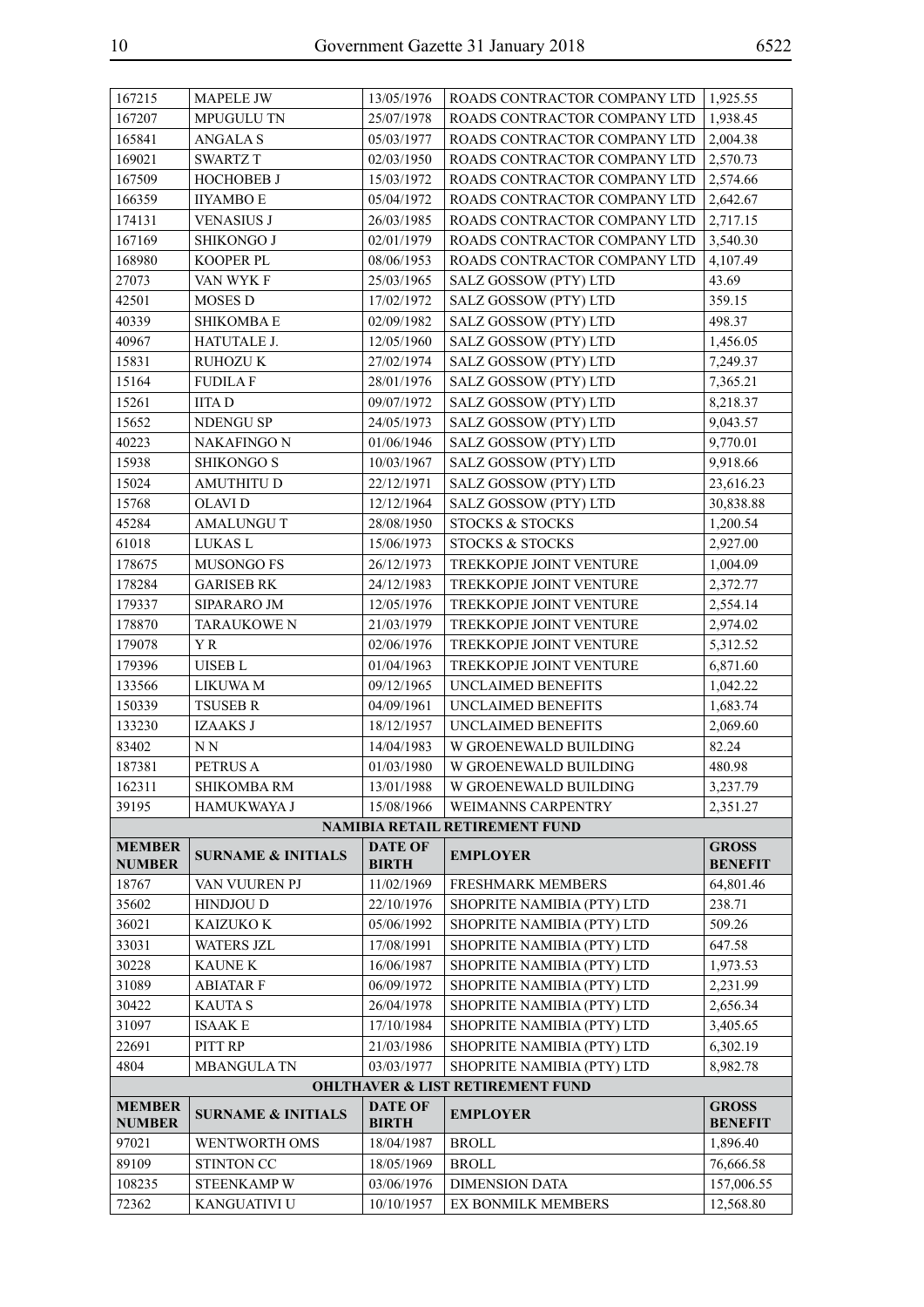| 97233                          | <b>HAOSES L</b>               | 29/09/1966                     | <b>FARMING DIVISION</b>                                        | 892.82                         |
|--------------------------------|-------------------------------|--------------------------------|----------------------------------------------------------------|--------------------------------|
| 71587                          | TOBIAS M                      | 18/05/1965                     | <b>FARMING DIVISION</b>                                        | 17,287.52                      |
| 105881                         | <b>IITA S</b>                 | 19/03/1978                     | HANGANA SEAFOOD                                                | 916.93                         |
| 106101                         | <b>KAMPASIA</b>               | 13/06/1968                     | HANGANA SEAFOOD                                                | 955.50                         |
| 105767                         | <b>DOMINGU AD</b>             | 28/12/1972                     | HANGANA SEAFOOD                                                | 1,009.44                       |
| 114740                         | <b>FORBES EAD</b>             | 02/12/1966                     | MODEL PICK N PAY SUPERMARKETS                                  | 337.40                         |
| 118346                         | <b>SWARTBOOI SS</b>           | 22/06/1991                     | MODEL PICK N PAY SUPERMARKETS                                  | 445.94                         |
| 118842                         | <b>SHAKIYA SN</b>             | 04/09/1986                     | MODEL PICK N PAY SUPERMARKETS                                  | 596.90                         |
| 118303                         | PIETERS SC                    | 22/07/1988                     | MODEL PICK N PAY SUPERMARKETS                                  | 844.94                         |
| 118729                         | KAVENDJI J                    | 18/02/1982                     | MODEL PICK N PAY SUPERMARKETS                                  | 1,011.18                       |
| 117668                         | <b>FESTUS G</b>               | 04/04/1988                     | MODEL PICK N PAY SUPERMARKETS                                  | 2,028.63                       |
| 116378                         | <b>CLOETE PC</b>              | 23/07/1972                     | MODEL PICK N PAY SUPERMARKETS                                  | 2,345.96                       |
| 112429                         | <b>LIPANGE M</b>              | 25/12/1983                     | MODEL PICK N PAY SUPERMARKETS                                  | 3,996.43                       |
| 60071                          | <b>SIEGFRIED S</b>            | 24/07/1973                     | MODEL PICK N PAY SUPERMARKETS                                  | 7,334.16                       |
| 119784                         | <b>KWIZI JA</b>               | 20/03/1971                     | MODEL PICK N PAY SUPERMARKETS                                  | 11,199.37                      |
| 62987                          | NGOIMUNE E                    | 26/01/1973                     | <b>NAMIBIA BREWERIES</b>                                       | 125.52                         |
| 110787                         | PERINGANDA AS                 | 17/04/1978                     | NAMIBIA BREWERIES                                              | 52,487.51                      |
| 95648                          | <b>KASIKI</b> L               | 20/05/1948                     | <b>NAMIBIA DAIRIES</b>                                         | 213.14                         |
| 122459                         | NGUNDJA T                     | 27/10/1984                     | <b>NAMIBIA DAIRIES</b>                                         | 413.21                         |
| 122556                         | <b>JOSEPH T</b>               | 02/10/1988                     | <b>NAMIBIA DAIRIES</b>                                         | 440.19                         |
| 122505                         | <b>EKANDJON</b>               | 16/09/1984                     | <b>NAMIBIA DAIRIES</b>                                         | 465.21                         |
| 122696                         | <b>HASHEELA C</b>             | 10/01/1987                     | <b>NAMIBIA DAIRIES</b>                                         | 465.21                         |
| 122670                         | MBAKO K                       | 03/09/1987                     | <b>NAMIBIA DAIRIES</b>                                         | 466.44                         |
| 107638                         | <b>HAMUNYELA V</b>            | 26/12/1980                     | <b>NAMIBIA DAIRIES</b>                                         | 520.01                         |
| 109444                         | <b>NANDJENI F</b>             | 21/03/1975                     | <b>NAMIBIA DAIRIES</b>                                         | 629.02                         |
| 122441                         | <b>HAOSEB F</b>               | 06/12/1980                     | <b>NAMIBIA DAIRIES</b>                                         | 1,406.26                       |
| 88315                          | <b>GABRIEL FP</b>             | 20/10/1966                     | <b>NAMIBIA DAIRIES</b>                                         | 1,935.26                       |
| 108031                         | <b>KAMHULU G</b>              | 07/04/1979                     | <b>NAMIBIA DAIRIES</b>                                         | 3,900.36                       |
| 113204                         | <b>KATAU IM</b>               | 26/08/1987                     | <b>NAMIBIA DAIRIES</b>                                         | 7,655.02                       |
| 82252                          | ANGOLO <sub>S</sub>           | 13/05/1982                     | <b>NAMIBIA DAIRIES</b>                                         | 70,704.66                      |
| 30406                          | <b>BARNABAS J</b>             | 01/01/1968                     | <b>NAMIBIA DAIRIES</b>                                         | 94,026.04                      |
| 70068                          | <b>AMUKOSHI M</b>             | 08/08/1974                     | <b>NAMIBIA DAIRIES</b>                                         | 114,113.62                     |
| 116165                         | PHILLIPUS HMP                 | 05/02/1988                     | O&L LEISURE                                                    | 2,892.89                       |
| 115789                         | PIETERSON G                   | 08/01/1988                     | O&L LEISURE                                                    | 3,353.01                       |
| 116556                         | <b>JULIUS W</b>               | 29/01/1974                     | <b>OHLTHAVER &amp; LIST CENTRE</b>                             | 62,507.04                      |
| 112020                         | <b>EYSELEE MR</b>             | 19/05/1971                     | <b>OHLTHAVER &amp; LIST CENTRE</b>                             | 188,007.05                     |
| 89192                          | <b>JOUBERT F</b>              | 07/01/1977                     | <b>OHLTHAVER &amp; LIST CENTRE</b>                             | 334,065.94                     |
| 93718                          | <b>SWARTBOOI RS</b>           | 08/09/1987                     | WINDHOEK SCHLACHTEREI                                          | 3,082.89                       |
|                                |                               |                                | PRICEWATERHOUSECOOPERS NAMIBIA RETIREMENT FUND                 |                                |
| <b>MEMBER</b>                  | <b>SURNAME &amp; INITIALS</b> | <b>DATE OF</b>                 | <b>EMPLOYER</b>                                                | <b>GROSS</b>                   |
| <b>NUMBER</b>                  |                               | <b>BIRTH</b>                   |                                                                | <b>BENEFIT</b>                 |
| 3719                           | <b>HIWILEPO M</b>             | 26/11/1974                     | <b>PRICEWATERHOUSECOOPERS</b><br><b>PRICEWATERHOUSECOOPERS</b> | 57.38                          |
| 6203                           | <b>KISTING C</b>              | 14/04/1982                     |                                                                | 257.08                         |
| 2321                           | SOMSEB C                      | 16/04/1979                     | PRICEWATERHOUSECOOPERS                                         | 270.00                         |
| 6416                           | <b>GAINUB HS</b>              | 04/08/1977                     | <b>PRICEWATERHOUSECOOPERS</b>                                  | 1,899.27                       |
| 5339                           | HAUSIKU A M                   | 07/10/1982                     | PRICEWATERHOUSECOOPERS                                         | 3,696.26                       |
| 6670                           | <b>GWEJARW</b>                | 22/02/1981                     | PRICEWATERHOUSECOOPERS                                         | 11,071.23                      |
| 4332                           | <b>JANSEN VAN VU</b>          | 08/09/1979                     | <b>PRICEWATERHOUSECOOPERS</b>                                  | 13,798.70                      |
|                                |                               |                                | RURAL DEVELOPMENT CENTRE PENSION FUND                          |                                |
| <b>MEMBER</b><br><b>NUMBER</b> | <b>SURNAME &amp; INITIALS</b> | <b>DATE OF</b><br><b>BIRTH</b> | <b>EMPLOYER</b>                                                | <b>GROSS</b><br><b>BENEFIT</b> |
| 108                            | <b>HAIMBODI I</b>             | 02/06/1953                     | <b>ALL MEMBERS</b>                                             | 17,021.19                      |
| 78                             | <b>ELIAS M</b>                | 22/08/1949                     | <b>ALL MEMBERS</b>                                             | 17,065.32                      |
| 604                            | <b>MANDUME D</b>              | 17/06/1944                     | <b>ALL MEMBERS</b>                                             | 79,337.01                      |
|                                |                               |                                |                                                                |                                |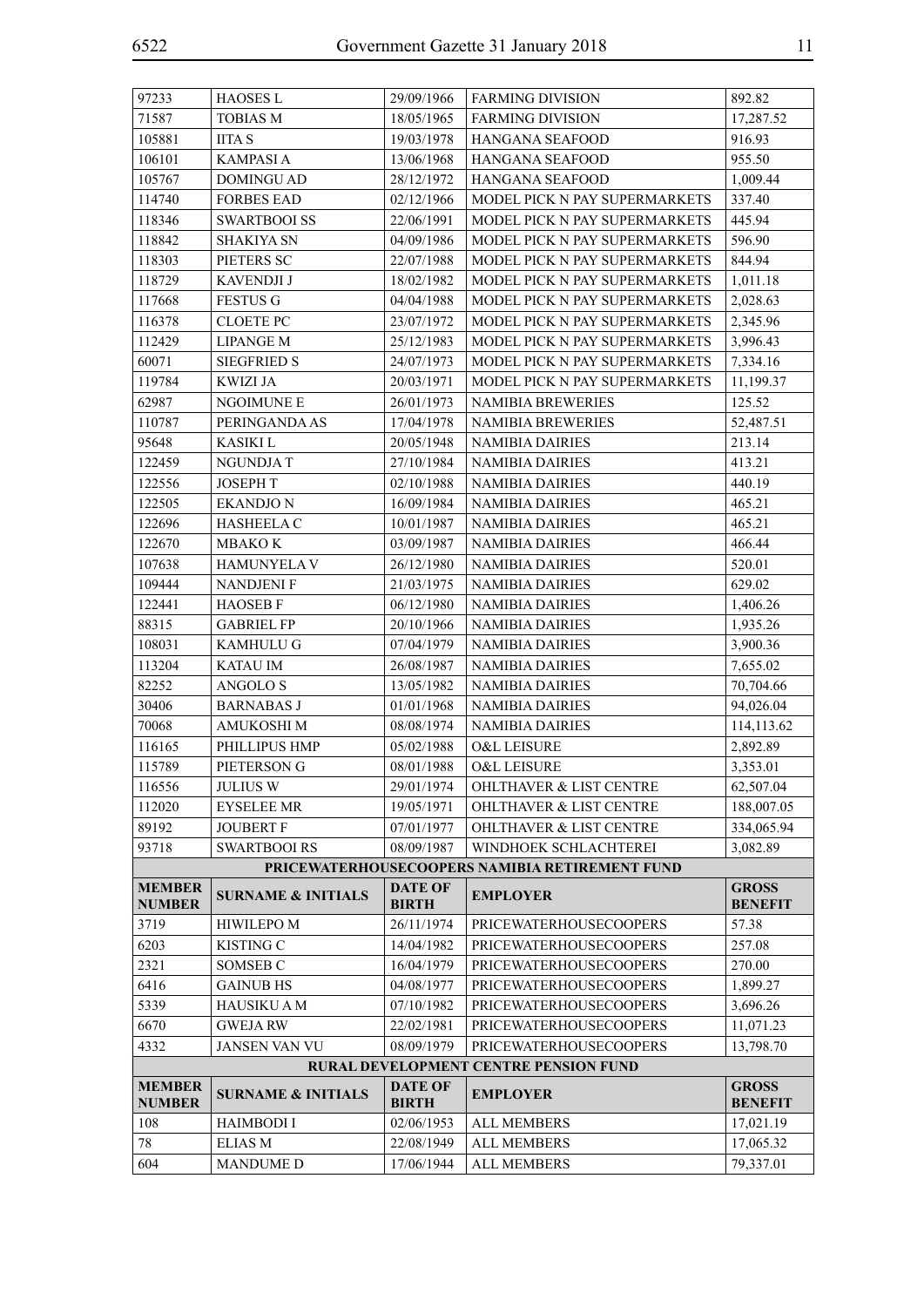|                                |                               |                                | <b>SKORPION ZINC PROVIDENT FUND</b>                        |                                |
|--------------------------------|-------------------------------|--------------------------------|------------------------------------------------------------|--------------------------------|
| <b>MEMBER</b><br><b>NUMBER</b> | <b>SURNAME &amp; INITIALS</b> | <b>DATE OF</b><br><b>BIRTH</b> | <b>EMPLOYER</b>                                            | <b>GROSS</b><br><b>BENEFIT</b> |
| 12122                          | <b>BESSINGER CG</b>           | 31/07/1954                     | <b>SKORPION ZINC MINE</b>                                  | 470.00                         |
| 13340                          | <b>MANYENJE R</b>             | 23/02/1977                     | <b>SKORPION ZINC MINE</b>                                  | 988.81                         |
| 12289                          | <b>BARNARD BJ</b>             | 13/01/1955                     | <b>SKORPION ZINC MINE</b>                                  | 1,913.76                       |
| 13633                          | <b>MBEHA AM</b>               | 15/05/1986                     | <b>SKORPION ZINC MINE</b>                                  | 2,054.50                       |
| 12564                          | <b>BEUKES L</b>               | 15/10/1979                     | <b>SKORPION ZINC MINE</b>                                  | 2,842.09                       |
| 9644                           | <b>NAUYOMAP</b>               | 05/08/1986                     | <b>SKORPION ZINC MINE</b>                                  | 3,324.48                       |
| 9733                           | <b>KANJIRI R</b>              | 26/02/1976                     | <b>SKORPION ZINC MINE</b>                                  | 4,202.08                       |
| 9393                           | <b>KACHIGUNDA T</b>           | 06/08/1964                     | <b>SKORPION ZINC MINE</b>                                  | 4,680.47                       |
| 13251                          | DE KOKER J                    | 23/10/1967                     | <b>SKORPION ZINC MINE</b>                                  | 13,526.78                      |
| 9865                           | <b>AUGUSTINUS K</b>           | 09/10/1979                     | <b>SKORPION ZINC MINE</b>                                  | 31,756.74                      |
| 6980                           | <b>JANKOWITZ G</b>            | 11/11/1969                     | <b>SKORPION ZINC MINE</b>                                  | 64,385.20                      |
|                                |                               |                                | <b>ROSSING PENSION FUND</b>                                |                                |
| <b>MEMBER</b><br><b>NUMBER</b> | <b>SURNAME &amp; INITIALS</b> | <b>DATE OF</b><br><b>BIRTH</b> | <b>EMPLOYER</b>                                            | <b>GROSS</b><br><b>BENEFIT</b> |
| 20770                          | <b>PETRUS B</b>               | 01/04/1953                     | ROSSING PENSION FUND                                       | 35,706.02                      |
| 10600                          | <b>PETRUS BT</b>              | 02/05/1943                     | <b>ROSSING PENSION FUND</b>                                | 147,153.24                     |
|                                |                               |                                | <b>WBV PENSION FUND</b>                                    |                                |
| <b>MEMBER</b><br><b>NUMBER</b> | <b>SURNAME &amp; INITIALS</b> | <b>DATE OF</b><br><b>BIRTH</b> | <b>EMPLOYER</b>                                            | <b>GROSS</b><br><b>BENEFIT</b> |
| 14231                          | DE BRUYN J                    | 15/03/1959                     | WINDHOEK (WBW)                                             | 69,813.05                      |
| 20745                          | <b>FILLIPUS D</b>             | 14/04/1981                     | <b>SWAKOP BUILDING (WBHB)</b>                              | 469.78                         |
| 20231                          | <b>MATOMOLA V</b>             | 30/11/1953                     | WINDHOEK (WBW)                                             | 1,705.13                       |
| 20222                          | <b>MATOMOLAL</b>              | 12/05/1980                     | WINDHOEK (WBW)                                             | 2,078.25                       |
| 18465                          | ROOI C                        | 20/02/1981                     | WINDHOEK (WBW)                                             | 2,435.00                       |
| 20443                          | <b>CLOETE Y</b>               | 12/06/1988                     | WINDHOEK (WBW)                                             | 7,489.33                       |
| 18732                          | <b>SHEEPO S</b>               | 15/04/1976                     | WINDHOEK (WBW)                                             | 7,520.85                       |
|                                |                               |                                |                                                            |                                |
| 19453                          | <b>ADELINO R</b>              | 01/01/1991                     | WINDHOEK (WBW)                                             | 8,177.54                       |
|                                |                               |                                | ALEXANDER FORBES NAMIBIA RETIREMENT FUND (PENSION SECTION) |                                |
| <b>MEMBER</b><br><b>NUMBER</b> | <b>SURNAME &amp; INITIALS</b> | <b>DATE OF</b><br><b>BIRTH</b> | <b>EMPLOYER</b>                                            | <b>GROSS</b><br><b>BENEFIT</b> |
| 16454                          | <b>PAULUS T</b>               | 10/03/1966                     | <b>ADGROUP</b>                                             | 2,737.13                       |
| 16446                          | <b>KANGUMBE E</b>             | 04/05/1954                     | <b>ADGROUP</b>                                             | 3,220.09                       |
| 13277                          | DE WAAL SJ                    | 15/11/1976                     | AFRICA ONLINE (AFRICA) (PTY)                               | 5,171.40                       |
| 248                            | NEGUMBO JN                    | 24/04/1982                     | ALLERS ALIMINIUM                                           | 4,263.56                       |
| 17574                          | <b>MATHEUS S</b>              | 06/06/1966                     | ALLERS ALUMINIUM                                           | 184,196.60                     |
| 17370                          | WITBOOI R                     | 07/09/1985                     | ALLIED ELECTRONICS CORPORA-<br><b>TION</b>                 | 77.91                          |
| 302                            | KOTJIPATI U                   | 25/06/1957                     | ALLIED ELECTRONICS CORPORA-<br><b>TION</b>                 | 598.18                         |
| 17361                          | <b>STRYDOM AG</b>             | 09/07/1973                     | ALLIED ELECTRONICS CORPORA-<br><b>TION</b>                 | 665.43                         |
| 17388                          | <b>SWARTS C</b>               | 12/09/1983                     | ALLIED ELECTRONICS CORPORA-<br><b>TION</b>                 | 2,250.92                       |
| 17612                          | KLITZKE JI                    | 29/11/1975                     | ALLIED ELECTRONICS CORPORA-<br><b>TION</b>                 | 289,914.12                     |
| 16951                          | HOA DOM O                     | 06/07/1962                     | ANDERSON TRANSPORT                                         | 2,027.14                       |
| 10031                          | <b>SHAMUKWAOP</b>             | 08/12/1984                     | ATLANTIC CHICKEN                                           | 111.04                         |
| 10022                          | <b>NUMBALA PK</b>             | 31/03/1975                     | ATLANTIC CHICKEN                                           | 1,007.02                       |
| 1554                           | MARITZ Z                      | 23/11/1966                     | <b>BDO SPENCER STEWARD</b>                                 | 73.29                          |
| 1741                           | PIETERSEN J                   | 01/02/1980                     | <b>BDO SPENCER STEWARD</b>                                 | 181.02                         |
| 1791                           | <b>SHANIKA E</b>              | 26/05/1980                     | <b>BDO SPENCER STEWARD</b>                                 | 404.44                         |
| 2542                           | <b>KEYS Z</b>                 | 07/12/1976                     | <b>BDO SPENCER STEWARD</b>                                 | 432.92                         |
| 1392<br>1651                   | CELOTTO U                     | 01/05/1980<br>02/03/1950       | <b>BDO SPENCER STEWARD</b>                                 | 965.64                         |

 $\blacksquare$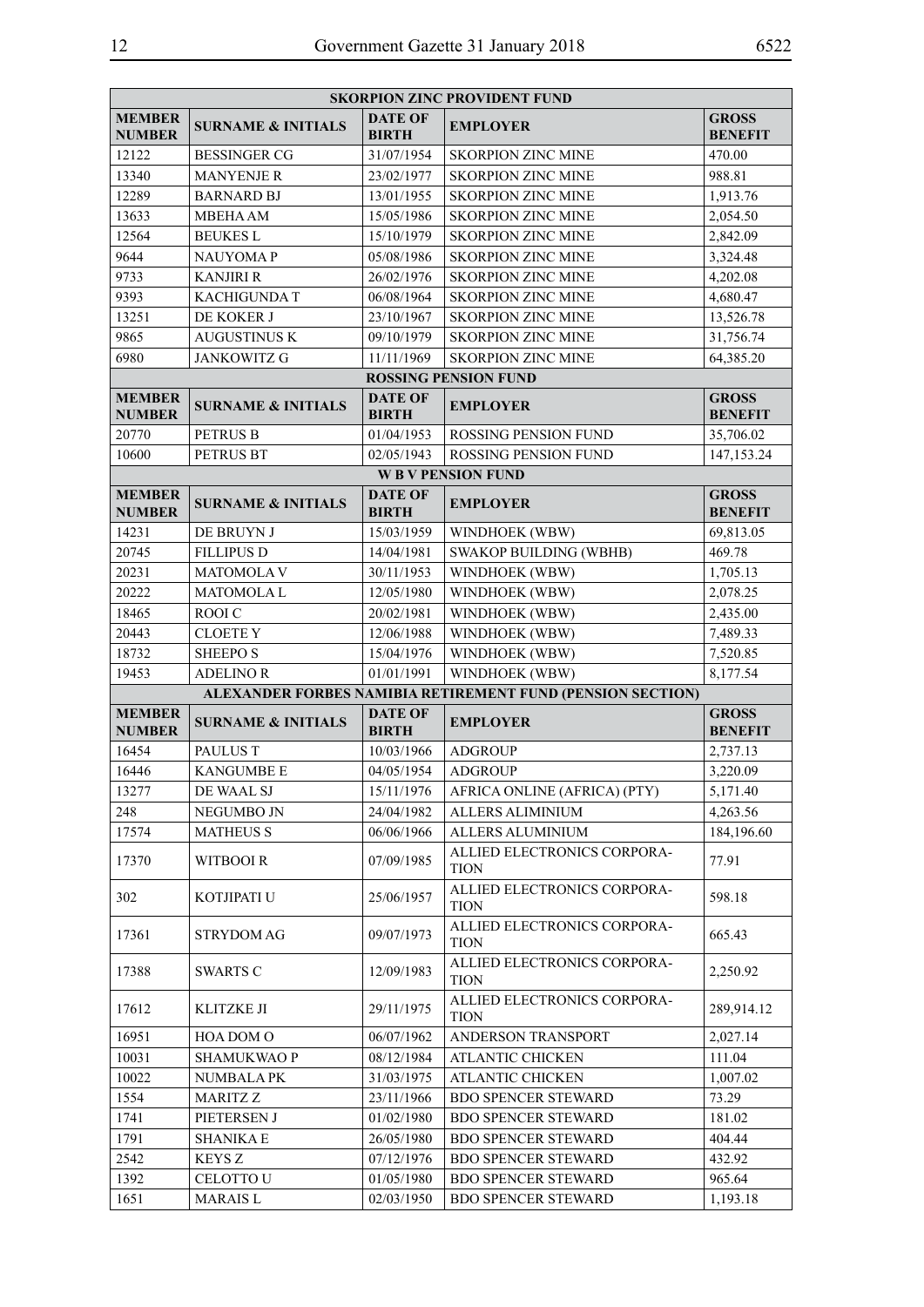| 2399  | <b>KAMBERIPA I</b>   | 26/06/1973 | <b>BDO SPENCER STEWARD</b>       | 1,547.84  |
|-------|----------------------|------------|----------------------------------|-----------|
| 1961  | NGHAMA G             | 25/05/1981 | <b>BDO SPENCER STEWARD</b>       | 1,686.04  |
| 1210  | MENNE CT             | 26/11/1972 | <b>BDO SPENCER STEWARD</b>       | 2,094.41  |
| 1163  | PISTOR H             | 05/10/1970 | <b>BDO SPENCER STEWARD</b>       | 2,307.90  |
| 1228  | <b>TAZIWA LM</b>     | 07/03/1978 | <b>BDO SPENCER STEWARD</b>       | 2,883.60  |
| 2551  | <b>BEUKES PA</b>     | 12/07/1955 | <b>BDO SPENCER STEWARD</b>       | 3,200.16  |
| 1937  | VAN RENSBURG         | 05/07/1979 | <b>BDO SPENCER STEWARD</b>       | 4,744.46  |
| 2232  | <b>FAUL A</b>        | 22/04/1973 | <b>BDO SPENCER STEWARD</b>       | 6,527.78  |
| 1341  | <b>JUTAR</b>         | 23/05/1970 | <b>BDO SPENCER STEWARD</b>       | 8,894.86  |
| 18678 | <b>HAMATA J</b>      | 11/08/1983 | <b>BRUKARROS MEAT PROCESSORS</b> | 47.17     |
| 17094 | <b>BOOYSEN PN</b>    | 12/01/1985 | BRUKARROS MEAT PROCESSORS        | 141.46    |
| 16993 | <b>SHEKAW</b>        | 27/05/1984 | BRUKARROS MEAT PROCESSORS        | 162.26    |
| 17019 | HITEKALUTE J         | 04/08/1964 | BRUKARROS MEAT PROCESSORS        | 179.34    |
| 17086 | <b>SWARTBOOI E</b>   | 28/06/1984 | BRUKARROS MEAT PROCESSORS        | 286.65    |
| 17001 | ТНІНАКО FK           | 10/09/1976 | BRUKARROS MEAT PROCESSORS        | 794.03    |
| 17051 | VAN NEEL WJ          | 01/08/1973 | BRUKARROS MEAT PROCESSORS        | 1,055.37  |
| 17043 | <b>TEOFILUS F</b>    | 14/02/1983 | BRUKARROS MEAT PROCESSORS        | 1,112.51  |
| 18686 | MUDJUU C             | 08/06/1989 | BRUKARROS MEAT PROCESSORS        | 1,139.12  |
| 1180  | MELONGO J            | 14/09/1986 | BRUKARROS MEAT PROCESSORS        | 2,769.73  |
| 18694 | <b>HENOK S</b>       | 23/12/1971 | BRUKARROS MEAT PROCESSORS        | 2,827.97  |
| 11291 | <b>VISAGIE WEM</b>   | 03/09/1986 | CASHBUILD (NAMIBIA) (PTY) LTD    | 791.70    |
| 11282 | <b>ALBERTOS ZZ</b>   | 31/08/1978 | CASHBUILD (NAMIBIA) (PTY) LTD    | 815.08    |
| 11304 | <b>BARTLOMEUS AB</b> | 16/06/1983 | CASHBUILD (NAMIBIA) (PTY) LTD    | 7,954.72  |
| 13269 | <b>BEUKES MN</b>     | 08/05/1983 | <b>CHANNEL LIFE</b>              | 60.51     |
| 1074  | MWAALA V             | 17/08/1962 | CITY SAND (PTY) LTD              | 168.86    |
| 1104  | <b>KARIJERE RK</b>   | 16/09/1963 | CITY SAND (PTY) LTD              | 214.08    |
| 1007  | NAMAKAKU F           | 20/06/1982 | CITY SAND (PTY) LTD              | 413.07    |
| 1031  | JOOSTE M E           | 16/05/1976 | CITY SAND (PTY) LTD              | 914.57    |
| 1651  | <b>KAMATI G</b>      | 20/06/1970 | CITY SAND (PTY) LTD              | 919.49    |
| 1724  | <b>COLYNE</b>        | 14/09/1975 | CITY SAND (PTY) LTD              | 975.63    |
| 1015  | KANGOOTUI MJ         | 25/08/1958 | CITY SAND (PTY) LTD              | 1,050.91  |
| 2992  | <b>HURTER D</b>      | 05/05/1976 | CITY SAND (PTY) LTD              | 1,229.20  |
| 965   | <b>KAMATI D N</b>    | 02/07/1978 | CITY SAND (PTY) LTD              | 1,328.93  |
| 2135  | MULEKA J             | 07/11/1961 | CITY SAND (PTY) LTD              | 1,472.08  |
| 1678  | <b>KAVETO SM</b>     | 08/02/1980 | CITY SAND (PTY) LTD              | 1,490.44  |
| 1597  | <b>MATJOKWE T</b>    | 14/10/1974 | CITY SAND (PTY) LTD              | 1,537.54  |
| 1708  | <b>CHRISTIAAN M</b>  | 09/08/1979 | CITY SAND (PTY) LTD              | 1,600.66  |
| 1660  | <b>KANYANGAL</b>     | 20/06/1973 | CITY SAND (PTY) LTD              | 1,703.86  |
| 1694  | <b>MBANGO J</b>      | 01/08/1975 | CITY SAND (PTY) LTD              | 1,835.75  |
| 2020  | <b>SCHEEPERS RR</b>  | 22/07/1972 | CITY SAND (PTY) LTD              | 2,199.54  |
| 981   | <b>BEUKES JC</b>     | 10/04/1959 | CITY SAND (PTY) LTD              | 2,446.04  |
| 1716  | <b>NDJOZE I</b>      | 14/09/1950 | CITY SAND (PTY) LTD              | 2,483.92  |
| 3638  | <b>JOHANNES SS</b>   | 02/05/1980 | CITY SAND (PTY) LTD              | 2,755.79  |
| 931   | <b>GAWESEB S</b>     | 10/12/1970 | CITY SAND (PTY) LTD              | 3,722.43  |
| 787   | <b>HAMUTOKO TT</b>   | 19/01/1983 | CITY SAND (PTY) LTD              | 4,021.37  |
| 1571  | PETRUS J             | 20/09/1973 | CITY SAND (PTY) LTD              | 4,027.53  |
| 906   | <b>SHIMWOSHILI</b>   | 05/05/1965 | CITY SAND (PTY) LTD              | 4,102.67  |
| 868   | <b>MATJOKINE MA</b>  | 26/08/1977 | CITY SAND (PTY) LTD              | 4,193.74  |
| 1546  | <b>AWALA A</b>       | 20/09/1976 | CITY SAND (PTY) LTD              | 4,784.56  |
| 990   | <b>LUBBE IDJ</b>     | 04/09/1979 | CITY SAND (PTY) LTD              | 5,971.49  |
| 1589  | OCKHUIZEN NC         | 10/10/1983 | CITY SAND (PTY) LTD              | 6,568.14  |
| 728   | MPINGE J             | 01/04/1982 | CITY SAND (PTY) LTD              | 7,253.17  |
| 3620  | <b>COLLEN CS</b>     | 09/09/1972 | CITY SAND (PTY) LTD              | 8,551.50  |
| 451   | <b>COLLENG</b>       | 06/09/1972 | CITY SAND (PTY) LTD              | 8,987.02  |
| 744   | MUDUMBI J            | 14/12/1975 | CITY SAND (PTY) LTD              | 10,044.75 |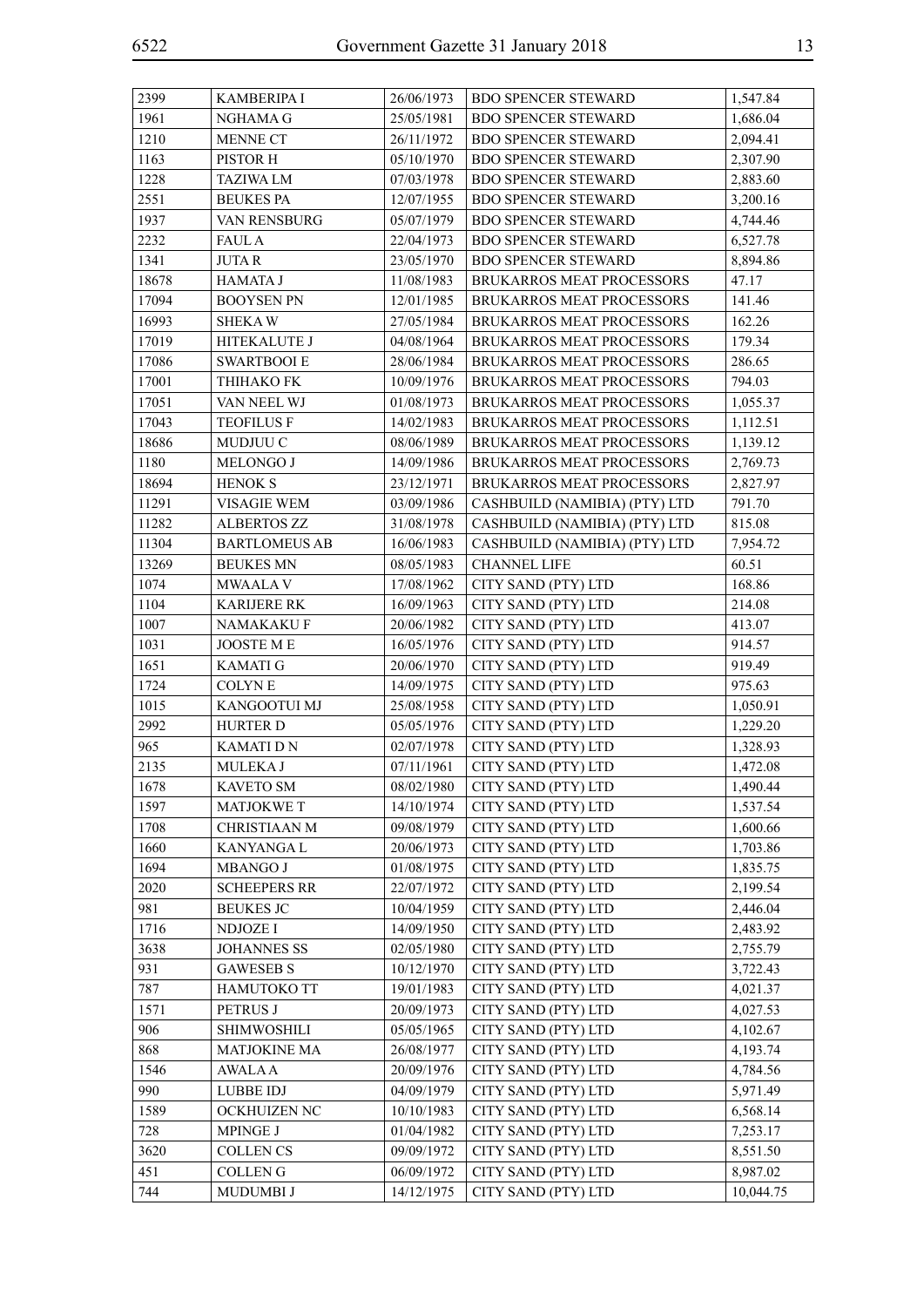| 361<br><b>JOHANNES SS</b><br>CITY SAND (PTY) LTD<br>12,271.93<br>20/05/1980<br>175<br><b>SHIDIMBWENI</b><br>20/12/1977<br>CITY SAND (PTY) LTD<br>15,856.89<br>345<br>KAMBARA B<br>CITY SAND (PTY) LTD<br>16,271.19<br>17/02/1973<br>124<br><b>HAIKALI IT</b><br>CITY SAND (PTY) LTD<br>30/04/1976<br>16,562.88<br>1520<br>STEENKAMP C<br>12/08/1964<br>CITY SAND (PTY) LTD<br>16,663.88<br>183<br>CITY SAND (PTY) LTD<br>19,868.26<br><b>SIMON G</b><br>30/03/1975<br>1473<br>25/04/1951<br>CITY SAND (PTY) LTD<br>20,142.14<br><b>ARAEB J</b><br>353<br>29,448.89<br><b>HOXOBEB C</b><br>07/03/1977<br>CITY SAND (PTY) LTD<br>329<br><b>MALAKIAL</b><br>10/02/1952<br>CITY SAND (PTY) LTD<br>33,208.23<br>337<br><b>AMENKUT</b><br>CITY SAND (PTY) LTD<br>40,287.49<br>12/09/1953<br>94<br>REINHARDT F<br>21/07/1956<br>CITY SAND (PTY) LTD<br>102,156.54<br>1228<br>CITY SAND (PTY) LTD<br>237,536.42<br><b>GENIS G</b><br>30/12/1951<br>78<br>24/07/1956<br><b>SHIKOMBAF</b><br>CITY SAND (PTY) LTD<br>248,624.04<br><b>CLICKS SAFEWAY</b><br>11207<br><b>VRIES N</b><br>81.39<br>20/02/1989<br>11142<br><b>LOMBARDT R</b><br>12/02/1981<br><b>CLICKS SAFEWAY</b><br>388.98<br>11215<br>392.69<br><b>MUTATE IJ</b><br>20/07/1985<br><b>CLICKS SAFEWAY</b><br>11134<br>23/02/1977<br><b>CLICKS SAFEWAY</b><br>458.91<br><b>TJITUNGO E</b><br>17485<br><b>NOWASEB G</b><br>01/01/1980<br><b>CLICKS SAFEWAY</b><br>663.00<br>11126<br>VAN WYK BF<br>18/02/1986<br><b>CLICKS SAFEWAY</b><br>788.19<br>11088<br><b>SCHOEMANH</b><br>06/06/1975<br><b>CLICKS SAFEWAY</b><br>938.14<br>11169<br><b>DARIES CL</b><br>28/02/1984<br><b>CLICKS SAFEWAY</b><br>1,223.17<br>11240<br><b>EIMAN AB</b><br><b>CLICKS SAFEWAY</b><br>11/04/1992<br>1,236.19<br><b>VRIES MD</b><br><b>CLICKS SAFEWAY</b><br>11118<br>10/09/1982<br>1,516.65<br>17477<br><b>TITUS SD</b><br>01/01/1980<br><b>CLICKS SAFEWAY</b><br>1,760.17<br>11177<br>19/02/1980<br>13,839.07<br><b>HAOSEB AD</b><br><b>CLICKS SAFEWAY</b><br>11151<br><b>ZWENI XF</b><br>01/06/1979<br><b>CLICKS SAFEWAY</b><br>52,402.09<br>3557<br>13/08/1981<br>CORVIMA INVESTMENTS (PTY) LTD<br><b>JEVU NA</b><br>1,802.07<br><b>CROSSROADS DISTRIBUTION</b><br>11525<br>16/08/1979<br>62.63<br>AMWAAMA GP<br>NAMIBIA<br><b>CROSSROADS DISTRIBUTION</b><br>11541<br><b>GANAOB G</b><br>25/11/1960<br>466.54<br><b>NAMIBIA</b><br><b>CROSSROADS DISTRIBUTION</b><br>11452<br><b>ANGUKAM</b><br>11/09/1969<br>478.90<br>NAMIBIA<br><b>CROSSROADS DISTRIBUTION</b><br>09/10/1961<br>645.97<br><b>JACOBS WH</b><br>  11444<br>NAMIBIA<br>CROSSROADS DISTRIBUTION<br>20/05/1976<br>909.48<br>11495<br>NDJAMBA A<br><b>NAMIBIA</b><br><b>CROSSROADS DISTRIBUTION</b><br>08/06/1972<br>11533<br><b>MYNHARDT CP</b><br>1,255.30<br><b>NAMIBIA</b><br><b>CROSSROADS DISTRIBUTION</b><br>14/09/1948<br>11550<br>NGHIYOLWA J<br>2,078.60<br><b>NAMIBIA</b><br><b>CROSSROADS DISTRIBUTION</b><br>11410<br><b>MOUTON A</b><br>28/03/1969<br>3,987.65<br><b>NAMIBIA</b><br><b>CROSSROADS DISTRIBUTION</b><br>11517<br>11/01/1974<br>7,978.99<br>KASTOOR A<br><b>NAMIBIA</b><br><b>CROSSROADS DISTRIBUTION</b><br>11401<br>TJINGORO JJ<br>29/08/1957<br>8,531.64<br><b>NAMIBIA</b><br><b>CROSSROADS DISTRIBUTION</b><br>11487<br>SHAPAKA M<br>02/02/1948<br>10,423.97<br><b>NAMIBIA</b><br>CROSSROADS DISTRIBUTION<br>11509<br>17/07/1988<br>12,515.66<br><b>HAIKELA AN</b><br><b>NAMIBIA</b><br><b>CROSSROADS DISTRIBUTION</b><br>11398<br><b>SMIT L E</b><br>16/02/1956<br>334,074.79<br><b>NAMIBIA</b><br>11380<br><b>CLOETE PP</b><br>389.69<br>03/05/1986<br>EMBWIINDA FISHING (PTY) LTD<br>11363<br><b>CLOETE PV</b><br>EMBWIINDA FISHING (PTY) LTD<br>497.89<br>26/02/1958<br>11371<br>DE GOUVEIA J O<br>21/06/1983<br>EMBWIINDA FISHING (PTY) LTD<br>2,489.38<br>1414<br>ENGEN NAMIBIA (PTY) LTD<br>280.05<br>DE JAGER W<br>22/08/1979 | 841 | <b>KAMBINDALN</b> | 14/08/1979 | CITY SAND (PTY) LTD | 11,880.53 |
|-------------------------------------------------------------------------------------------------------------------------------------------------------------------------------------------------------------------------------------------------------------------------------------------------------------------------------------------------------------------------------------------------------------------------------------------------------------------------------------------------------------------------------------------------------------------------------------------------------------------------------------------------------------------------------------------------------------------------------------------------------------------------------------------------------------------------------------------------------------------------------------------------------------------------------------------------------------------------------------------------------------------------------------------------------------------------------------------------------------------------------------------------------------------------------------------------------------------------------------------------------------------------------------------------------------------------------------------------------------------------------------------------------------------------------------------------------------------------------------------------------------------------------------------------------------------------------------------------------------------------------------------------------------------------------------------------------------------------------------------------------------------------------------------------------------------------------------------------------------------------------------------------------------------------------------------------------------------------------------------------------------------------------------------------------------------------------------------------------------------------------------------------------------------------------------------------------------------------------------------------------------------------------------------------------------------------------------------------------------------------------------------------------------------------------------------------------------------------------------------------------------------------------------------------------------------------------------------------------------------------------------------------------------------------------------------------------------------------------------------------------------------------------------------------------------------------------------------------------------------------------------------------------------------------------------------------------------------------------------------------------------------------------------------------------------------------------------------------------------------------------------------------------------------------------------------------------------------------------------------------------------------------------------------------------------------------------------------------------------------------------------------------------------------------------------------------------------------------------------------------------------------------------------------------------------------------------------------------------------------------------------------------------------------------------------------------------------------------------------------------------------------------------------------------------------------------------------------------------------------------|-----|-------------------|------------|---------------------|-----------|
|                                                                                                                                                                                                                                                                                                                                                                                                                                                                                                                                                                                                                                                                                                                                                                                                                                                                                                                                                                                                                                                                                                                                                                                                                                                                                                                                                                                                                                                                                                                                                                                                                                                                                                                                                                                                                                                                                                                                                                                                                                                                                                                                                                                                                                                                                                                                                                                                                                                                                                                                                                                                                                                                                                                                                                                                                                                                                                                                                                                                                                                                                                                                                                                                                                                                                                                                                                                                                                                                                                                                                                                                                                                                                                                                                                                                                                                                         |     |                   |            |                     |           |
|                                                                                                                                                                                                                                                                                                                                                                                                                                                                                                                                                                                                                                                                                                                                                                                                                                                                                                                                                                                                                                                                                                                                                                                                                                                                                                                                                                                                                                                                                                                                                                                                                                                                                                                                                                                                                                                                                                                                                                                                                                                                                                                                                                                                                                                                                                                                                                                                                                                                                                                                                                                                                                                                                                                                                                                                                                                                                                                                                                                                                                                                                                                                                                                                                                                                                                                                                                                                                                                                                                                                                                                                                                                                                                                                                                                                                                                                         |     |                   |            |                     |           |
|                                                                                                                                                                                                                                                                                                                                                                                                                                                                                                                                                                                                                                                                                                                                                                                                                                                                                                                                                                                                                                                                                                                                                                                                                                                                                                                                                                                                                                                                                                                                                                                                                                                                                                                                                                                                                                                                                                                                                                                                                                                                                                                                                                                                                                                                                                                                                                                                                                                                                                                                                                                                                                                                                                                                                                                                                                                                                                                                                                                                                                                                                                                                                                                                                                                                                                                                                                                                                                                                                                                                                                                                                                                                                                                                                                                                                                                                         |     |                   |            |                     |           |
|                                                                                                                                                                                                                                                                                                                                                                                                                                                                                                                                                                                                                                                                                                                                                                                                                                                                                                                                                                                                                                                                                                                                                                                                                                                                                                                                                                                                                                                                                                                                                                                                                                                                                                                                                                                                                                                                                                                                                                                                                                                                                                                                                                                                                                                                                                                                                                                                                                                                                                                                                                                                                                                                                                                                                                                                                                                                                                                                                                                                                                                                                                                                                                                                                                                                                                                                                                                                                                                                                                                                                                                                                                                                                                                                                                                                                                                                         |     |                   |            |                     |           |
|                                                                                                                                                                                                                                                                                                                                                                                                                                                                                                                                                                                                                                                                                                                                                                                                                                                                                                                                                                                                                                                                                                                                                                                                                                                                                                                                                                                                                                                                                                                                                                                                                                                                                                                                                                                                                                                                                                                                                                                                                                                                                                                                                                                                                                                                                                                                                                                                                                                                                                                                                                                                                                                                                                                                                                                                                                                                                                                                                                                                                                                                                                                                                                                                                                                                                                                                                                                                                                                                                                                                                                                                                                                                                                                                                                                                                                                                         |     |                   |            |                     |           |
|                                                                                                                                                                                                                                                                                                                                                                                                                                                                                                                                                                                                                                                                                                                                                                                                                                                                                                                                                                                                                                                                                                                                                                                                                                                                                                                                                                                                                                                                                                                                                                                                                                                                                                                                                                                                                                                                                                                                                                                                                                                                                                                                                                                                                                                                                                                                                                                                                                                                                                                                                                                                                                                                                                                                                                                                                                                                                                                                                                                                                                                                                                                                                                                                                                                                                                                                                                                                                                                                                                                                                                                                                                                                                                                                                                                                                                                                         |     |                   |            |                     |           |
|                                                                                                                                                                                                                                                                                                                                                                                                                                                                                                                                                                                                                                                                                                                                                                                                                                                                                                                                                                                                                                                                                                                                                                                                                                                                                                                                                                                                                                                                                                                                                                                                                                                                                                                                                                                                                                                                                                                                                                                                                                                                                                                                                                                                                                                                                                                                                                                                                                                                                                                                                                                                                                                                                                                                                                                                                                                                                                                                                                                                                                                                                                                                                                                                                                                                                                                                                                                                                                                                                                                                                                                                                                                                                                                                                                                                                                                                         |     |                   |            |                     |           |
|                                                                                                                                                                                                                                                                                                                                                                                                                                                                                                                                                                                                                                                                                                                                                                                                                                                                                                                                                                                                                                                                                                                                                                                                                                                                                                                                                                                                                                                                                                                                                                                                                                                                                                                                                                                                                                                                                                                                                                                                                                                                                                                                                                                                                                                                                                                                                                                                                                                                                                                                                                                                                                                                                                                                                                                                                                                                                                                                                                                                                                                                                                                                                                                                                                                                                                                                                                                                                                                                                                                                                                                                                                                                                                                                                                                                                                                                         |     |                   |            |                     |           |
|                                                                                                                                                                                                                                                                                                                                                                                                                                                                                                                                                                                                                                                                                                                                                                                                                                                                                                                                                                                                                                                                                                                                                                                                                                                                                                                                                                                                                                                                                                                                                                                                                                                                                                                                                                                                                                                                                                                                                                                                                                                                                                                                                                                                                                                                                                                                                                                                                                                                                                                                                                                                                                                                                                                                                                                                                                                                                                                                                                                                                                                                                                                                                                                                                                                                                                                                                                                                                                                                                                                                                                                                                                                                                                                                                                                                                                                                         |     |                   |            |                     |           |
|                                                                                                                                                                                                                                                                                                                                                                                                                                                                                                                                                                                                                                                                                                                                                                                                                                                                                                                                                                                                                                                                                                                                                                                                                                                                                                                                                                                                                                                                                                                                                                                                                                                                                                                                                                                                                                                                                                                                                                                                                                                                                                                                                                                                                                                                                                                                                                                                                                                                                                                                                                                                                                                                                                                                                                                                                                                                                                                                                                                                                                                                                                                                                                                                                                                                                                                                                                                                                                                                                                                                                                                                                                                                                                                                                                                                                                                                         |     |                   |            |                     |           |
|                                                                                                                                                                                                                                                                                                                                                                                                                                                                                                                                                                                                                                                                                                                                                                                                                                                                                                                                                                                                                                                                                                                                                                                                                                                                                                                                                                                                                                                                                                                                                                                                                                                                                                                                                                                                                                                                                                                                                                                                                                                                                                                                                                                                                                                                                                                                                                                                                                                                                                                                                                                                                                                                                                                                                                                                                                                                                                                                                                                                                                                                                                                                                                                                                                                                                                                                                                                                                                                                                                                                                                                                                                                                                                                                                                                                                                                                         |     |                   |            |                     |           |
|                                                                                                                                                                                                                                                                                                                                                                                                                                                                                                                                                                                                                                                                                                                                                                                                                                                                                                                                                                                                                                                                                                                                                                                                                                                                                                                                                                                                                                                                                                                                                                                                                                                                                                                                                                                                                                                                                                                                                                                                                                                                                                                                                                                                                                                                                                                                                                                                                                                                                                                                                                                                                                                                                                                                                                                                                                                                                                                                                                                                                                                                                                                                                                                                                                                                                                                                                                                                                                                                                                                                                                                                                                                                                                                                                                                                                                                                         |     |                   |            |                     |           |
|                                                                                                                                                                                                                                                                                                                                                                                                                                                                                                                                                                                                                                                                                                                                                                                                                                                                                                                                                                                                                                                                                                                                                                                                                                                                                                                                                                                                                                                                                                                                                                                                                                                                                                                                                                                                                                                                                                                                                                                                                                                                                                                                                                                                                                                                                                                                                                                                                                                                                                                                                                                                                                                                                                                                                                                                                                                                                                                                                                                                                                                                                                                                                                                                                                                                                                                                                                                                                                                                                                                                                                                                                                                                                                                                                                                                                                                                         |     |                   |            |                     |           |
|                                                                                                                                                                                                                                                                                                                                                                                                                                                                                                                                                                                                                                                                                                                                                                                                                                                                                                                                                                                                                                                                                                                                                                                                                                                                                                                                                                                                                                                                                                                                                                                                                                                                                                                                                                                                                                                                                                                                                                                                                                                                                                                                                                                                                                                                                                                                                                                                                                                                                                                                                                                                                                                                                                                                                                                                                                                                                                                                                                                                                                                                                                                                                                                                                                                                                                                                                                                                                                                                                                                                                                                                                                                                                                                                                                                                                                                                         |     |                   |            |                     |           |
|                                                                                                                                                                                                                                                                                                                                                                                                                                                                                                                                                                                                                                                                                                                                                                                                                                                                                                                                                                                                                                                                                                                                                                                                                                                                                                                                                                                                                                                                                                                                                                                                                                                                                                                                                                                                                                                                                                                                                                                                                                                                                                                                                                                                                                                                                                                                                                                                                                                                                                                                                                                                                                                                                                                                                                                                                                                                                                                                                                                                                                                                                                                                                                                                                                                                                                                                                                                                                                                                                                                                                                                                                                                                                                                                                                                                                                                                         |     |                   |            |                     |           |
|                                                                                                                                                                                                                                                                                                                                                                                                                                                                                                                                                                                                                                                                                                                                                                                                                                                                                                                                                                                                                                                                                                                                                                                                                                                                                                                                                                                                                                                                                                                                                                                                                                                                                                                                                                                                                                                                                                                                                                                                                                                                                                                                                                                                                                                                                                                                                                                                                                                                                                                                                                                                                                                                                                                                                                                                                                                                                                                                                                                                                                                                                                                                                                                                                                                                                                                                                                                                                                                                                                                                                                                                                                                                                                                                                                                                                                                                         |     |                   |            |                     |           |
|                                                                                                                                                                                                                                                                                                                                                                                                                                                                                                                                                                                                                                                                                                                                                                                                                                                                                                                                                                                                                                                                                                                                                                                                                                                                                                                                                                                                                                                                                                                                                                                                                                                                                                                                                                                                                                                                                                                                                                                                                                                                                                                                                                                                                                                                                                                                                                                                                                                                                                                                                                                                                                                                                                                                                                                                                                                                                                                                                                                                                                                                                                                                                                                                                                                                                                                                                                                                                                                                                                                                                                                                                                                                                                                                                                                                                                                                         |     |                   |            |                     |           |
|                                                                                                                                                                                                                                                                                                                                                                                                                                                                                                                                                                                                                                                                                                                                                                                                                                                                                                                                                                                                                                                                                                                                                                                                                                                                                                                                                                                                                                                                                                                                                                                                                                                                                                                                                                                                                                                                                                                                                                                                                                                                                                                                                                                                                                                                                                                                                                                                                                                                                                                                                                                                                                                                                                                                                                                                                                                                                                                                                                                                                                                                                                                                                                                                                                                                                                                                                                                                                                                                                                                                                                                                                                                                                                                                                                                                                                                                         |     |                   |            |                     |           |
|                                                                                                                                                                                                                                                                                                                                                                                                                                                                                                                                                                                                                                                                                                                                                                                                                                                                                                                                                                                                                                                                                                                                                                                                                                                                                                                                                                                                                                                                                                                                                                                                                                                                                                                                                                                                                                                                                                                                                                                                                                                                                                                                                                                                                                                                                                                                                                                                                                                                                                                                                                                                                                                                                                                                                                                                                                                                                                                                                                                                                                                                                                                                                                                                                                                                                                                                                                                                                                                                                                                                                                                                                                                                                                                                                                                                                                                                         |     |                   |            |                     |           |
|                                                                                                                                                                                                                                                                                                                                                                                                                                                                                                                                                                                                                                                                                                                                                                                                                                                                                                                                                                                                                                                                                                                                                                                                                                                                                                                                                                                                                                                                                                                                                                                                                                                                                                                                                                                                                                                                                                                                                                                                                                                                                                                                                                                                                                                                                                                                                                                                                                                                                                                                                                                                                                                                                                                                                                                                                                                                                                                                                                                                                                                                                                                                                                                                                                                                                                                                                                                                                                                                                                                                                                                                                                                                                                                                                                                                                                                                         |     |                   |            |                     |           |
|                                                                                                                                                                                                                                                                                                                                                                                                                                                                                                                                                                                                                                                                                                                                                                                                                                                                                                                                                                                                                                                                                                                                                                                                                                                                                                                                                                                                                                                                                                                                                                                                                                                                                                                                                                                                                                                                                                                                                                                                                                                                                                                                                                                                                                                                                                                                                                                                                                                                                                                                                                                                                                                                                                                                                                                                                                                                                                                                                                                                                                                                                                                                                                                                                                                                                                                                                                                                                                                                                                                                                                                                                                                                                                                                                                                                                                                                         |     |                   |            |                     |           |
|                                                                                                                                                                                                                                                                                                                                                                                                                                                                                                                                                                                                                                                                                                                                                                                                                                                                                                                                                                                                                                                                                                                                                                                                                                                                                                                                                                                                                                                                                                                                                                                                                                                                                                                                                                                                                                                                                                                                                                                                                                                                                                                                                                                                                                                                                                                                                                                                                                                                                                                                                                                                                                                                                                                                                                                                                                                                                                                                                                                                                                                                                                                                                                                                                                                                                                                                                                                                                                                                                                                                                                                                                                                                                                                                                                                                                                                                         |     |                   |            |                     |           |
|                                                                                                                                                                                                                                                                                                                                                                                                                                                                                                                                                                                                                                                                                                                                                                                                                                                                                                                                                                                                                                                                                                                                                                                                                                                                                                                                                                                                                                                                                                                                                                                                                                                                                                                                                                                                                                                                                                                                                                                                                                                                                                                                                                                                                                                                                                                                                                                                                                                                                                                                                                                                                                                                                                                                                                                                                                                                                                                                                                                                                                                                                                                                                                                                                                                                                                                                                                                                                                                                                                                                                                                                                                                                                                                                                                                                                                                                         |     |                   |            |                     |           |
|                                                                                                                                                                                                                                                                                                                                                                                                                                                                                                                                                                                                                                                                                                                                                                                                                                                                                                                                                                                                                                                                                                                                                                                                                                                                                                                                                                                                                                                                                                                                                                                                                                                                                                                                                                                                                                                                                                                                                                                                                                                                                                                                                                                                                                                                                                                                                                                                                                                                                                                                                                                                                                                                                                                                                                                                                                                                                                                                                                                                                                                                                                                                                                                                                                                                                                                                                                                                                                                                                                                                                                                                                                                                                                                                                                                                                                                                         |     |                   |            |                     |           |
|                                                                                                                                                                                                                                                                                                                                                                                                                                                                                                                                                                                                                                                                                                                                                                                                                                                                                                                                                                                                                                                                                                                                                                                                                                                                                                                                                                                                                                                                                                                                                                                                                                                                                                                                                                                                                                                                                                                                                                                                                                                                                                                                                                                                                                                                                                                                                                                                                                                                                                                                                                                                                                                                                                                                                                                                                                                                                                                                                                                                                                                                                                                                                                                                                                                                                                                                                                                                                                                                                                                                                                                                                                                                                                                                                                                                                                                                         |     |                   |            |                     |           |
|                                                                                                                                                                                                                                                                                                                                                                                                                                                                                                                                                                                                                                                                                                                                                                                                                                                                                                                                                                                                                                                                                                                                                                                                                                                                                                                                                                                                                                                                                                                                                                                                                                                                                                                                                                                                                                                                                                                                                                                                                                                                                                                                                                                                                                                                                                                                                                                                                                                                                                                                                                                                                                                                                                                                                                                                                                                                                                                                                                                                                                                                                                                                                                                                                                                                                                                                                                                                                                                                                                                                                                                                                                                                                                                                                                                                                                                                         |     |                   |            |                     |           |
|                                                                                                                                                                                                                                                                                                                                                                                                                                                                                                                                                                                                                                                                                                                                                                                                                                                                                                                                                                                                                                                                                                                                                                                                                                                                                                                                                                                                                                                                                                                                                                                                                                                                                                                                                                                                                                                                                                                                                                                                                                                                                                                                                                                                                                                                                                                                                                                                                                                                                                                                                                                                                                                                                                                                                                                                                                                                                                                                                                                                                                                                                                                                                                                                                                                                                                                                                                                                                                                                                                                                                                                                                                                                                                                                                                                                                                                                         |     |                   |            |                     |           |
|                                                                                                                                                                                                                                                                                                                                                                                                                                                                                                                                                                                                                                                                                                                                                                                                                                                                                                                                                                                                                                                                                                                                                                                                                                                                                                                                                                                                                                                                                                                                                                                                                                                                                                                                                                                                                                                                                                                                                                                                                                                                                                                                                                                                                                                                                                                                                                                                                                                                                                                                                                                                                                                                                                                                                                                                                                                                                                                                                                                                                                                                                                                                                                                                                                                                                                                                                                                                                                                                                                                                                                                                                                                                                                                                                                                                                                                                         |     |                   |            |                     |           |
|                                                                                                                                                                                                                                                                                                                                                                                                                                                                                                                                                                                                                                                                                                                                                                                                                                                                                                                                                                                                                                                                                                                                                                                                                                                                                                                                                                                                                                                                                                                                                                                                                                                                                                                                                                                                                                                                                                                                                                                                                                                                                                                                                                                                                                                                                                                                                                                                                                                                                                                                                                                                                                                                                                                                                                                                                                                                                                                                                                                                                                                                                                                                                                                                                                                                                                                                                                                                                                                                                                                                                                                                                                                                                                                                                                                                                                                                         |     |                   |            |                     |           |
|                                                                                                                                                                                                                                                                                                                                                                                                                                                                                                                                                                                                                                                                                                                                                                                                                                                                                                                                                                                                                                                                                                                                                                                                                                                                                                                                                                                                                                                                                                                                                                                                                                                                                                                                                                                                                                                                                                                                                                                                                                                                                                                                                                                                                                                                                                                                                                                                                                                                                                                                                                                                                                                                                                                                                                                                                                                                                                                                                                                                                                                                                                                                                                                                                                                                                                                                                                                                                                                                                                                                                                                                                                                                                                                                                                                                                                                                         |     |                   |            |                     |           |
|                                                                                                                                                                                                                                                                                                                                                                                                                                                                                                                                                                                                                                                                                                                                                                                                                                                                                                                                                                                                                                                                                                                                                                                                                                                                                                                                                                                                                                                                                                                                                                                                                                                                                                                                                                                                                                                                                                                                                                                                                                                                                                                                                                                                                                                                                                                                                                                                                                                                                                                                                                                                                                                                                                                                                                                                                                                                                                                                                                                                                                                                                                                                                                                                                                                                                                                                                                                                                                                                                                                                                                                                                                                                                                                                                                                                                                                                         |     |                   |            |                     |           |
|                                                                                                                                                                                                                                                                                                                                                                                                                                                                                                                                                                                                                                                                                                                                                                                                                                                                                                                                                                                                                                                                                                                                                                                                                                                                                                                                                                                                                                                                                                                                                                                                                                                                                                                                                                                                                                                                                                                                                                                                                                                                                                                                                                                                                                                                                                                                                                                                                                                                                                                                                                                                                                                                                                                                                                                                                                                                                                                                                                                                                                                                                                                                                                                                                                                                                                                                                                                                                                                                                                                                                                                                                                                                                                                                                                                                                                                                         |     |                   |            |                     |           |
|                                                                                                                                                                                                                                                                                                                                                                                                                                                                                                                                                                                                                                                                                                                                                                                                                                                                                                                                                                                                                                                                                                                                                                                                                                                                                                                                                                                                                                                                                                                                                                                                                                                                                                                                                                                                                                                                                                                                                                                                                                                                                                                                                                                                                                                                                                                                                                                                                                                                                                                                                                                                                                                                                                                                                                                                                                                                                                                                                                                                                                                                                                                                                                                                                                                                                                                                                                                                                                                                                                                                                                                                                                                                                                                                                                                                                                                                         |     |                   |            |                     |           |
|                                                                                                                                                                                                                                                                                                                                                                                                                                                                                                                                                                                                                                                                                                                                                                                                                                                                                                                                                                                                                                                                                                                                                                                                                                                                                                                                                                                                                                                                                                                                                                                                                                                                                                                                                                                                                                                                                                                                                                                                                                                                                                                                                                                                                                                                                                                                                                                                                                                                                                                                                                                                                                                                                                                                                                                                                                                                                                                                                                                                                                                                                                                                                                                                                                                                                                                                                                                                                                                                                                                                                                                                                                                                                                                                                                                                                                                                         |     |                   |            |                     |           |
|                                                                                                                                                                                                                                                                                                                                                                                                                                                                                                                                                                                                                                                                                                                                                                                                                                                                                                                                                                                                                                                                                                                                                                                                                                                                                                                                                                                                                                                                                                                                                                                                                                                                                                                                                                                                                                                                                                                                                                                                                                                                                                                                                                                                                                                                                                                                                                                                                                                                                                                                                                                                                                                                                                                                                                                                                                                                                                                                                                                                                                                                                                                                                                                                                                                                                                                                                                                                                                                                                                                                                                                                                                                                                                                                                                                                                                                                         |     |                   |            |                     |           |
|                                                                                                                                                                                                                                                                                                                                                                                                                                                                                                                                                                                                                                                                                                                                                                                                                                                                                                                                                                                                                                                                                                                                                                                                                                                                                                                                                                                                                                                                                                                                                                                                                                                                                                                                                                                                                                                                                                                                                                                                                                                                                                                                                                                                                                                                                                                                                                                                                                                                                                                                                                                                                                                                                                                                                                                                                                                                                                                                                                                                                                                                                                                                                                                                                                                                                                                                                                                                                                                                                                                                                                                                                                                                                                                                                                                                                                                                         |     |                   |            |                     |           |
|                                                                                                                                                                                                                                                                                                                                                                                                                                                                                                                                                                                                                                                                                                                                                                                                                                                                                                                                                                                                                                                                                                                                                                                                                                                                                                                                                                                                                                                                                                                                                                                                                                                                                                                                                                                                                                                                                                                                                                                                                                                                                                                                                                                                                                                                                                                                                                                                                                                                                                                                                                                                                                                                                                                                                                                                                                                                                                                                                                                                                                                                                                                                                                                                                                                                                                                                                                                                                                                                                                                                                                                                                                                                                                                                                                                                                                                                         |     |                   |            |                     |           |
|                                                                                                                                                                                                                                                                                                                                                                                                                                                                                                                                                                                                                                                                                                                                                                                                                                                                                                                                                                                                                                                                                                                                                                                                                                                                                                                                                                                                                                                                                                                                                                                                                                                                                                                                                                                                                                                                                                                                                                                                                                                                                                                                                                                                                                                                                                                                                                                                                                                                                                                                                                                                                                                                                                                                                                                                                                                                                                                                                                                                                                                                                                                                                                                                                                                                                                                                                                                                                                                                                                                                                                                                                                                                                                                                                                                                                                                                         |     |                   |            |                     |           |
|                                                                                                                                                                                                                                                                                                                                                                                                                                                                                                                                                                                                                                                                                                                                                                                                                                                                                                                                                                                                                                                                                                                                                                                                                                                                                                                                                                                                                                                                                                                                                                                                                                                                                                                                                                                                                                                                                                                                                                                                                                                                                                                                                                                                                                                                                                                                                                                                                                                                                                                                                                                                                                                                                                                                                                                                                                                                                                                                                                                                                                                                                                                                                                                                                                                                                                                                                                                                                                                                                                                                                                                                                                                                                                                                                                                                                                                                         |     |                   |            |                     |           |
|                                                                                                                                                                                                                                                                                                                                                                                                                                                                                                                                                                                                                                                                                                                                                                                                                                                                                                                                                                                                                                                                                                                                                                                                                                                                                                                                                                                                                                                                                                                                                                                                                                                                                                                                                                                                                                                                                                                                                                                                                                                                                                                                                                                                                                                                                                                                                                                                                                                                                                                                                                                                                                                                                                                                                                                                                                                                                                                                                                                                                                                                                                                                                                                                                                                                                                                                                                                                                                                                                                                                                                                                                                                                                                                                                                                                                                                                         |     |                   |            |                     |           |
|                                                                                                                                                                                                                                                                                                                                                                                                                                                                                                                                                                                                                                                                                                                                                                                                                                                                                                                                                                                                                                                                                                                                                                                                                                                                                                                                                                                                                                                                                                                                                                                                                                                                                                                                                                                                                                                                                                                                                                                                                                                                                                                                                                                                                                                                                                                                                                                                                                                                                                                                                                                                                                                                                                                                                                                                                                                                                                                                                                                                                                                                                                                                                                                                                                                                                                                                                                                                                                                                                                                                                                                                                                                                                                                                                                                                                                                                         |     |                   |            |                     |           |
|                                                                                                                                                                                                                                                                                                                                                                                                                                                                                                                                                                                                                                                                                                                                                                                                                                                                                                                                                                                                                                                                                                                                                                                                                                                                                                                                                                                                                                                                                                                                                                                                                                                                                                                                                                                                                                                                                                                                                                                                                                                                                                                                                                                                                                                                                                                                                                                                                                                                                                                                                                                                                                                                                                                                                                                                                                                                                                                                                                                                                                                                                                                                                                                                                                                                                                                                                                                                                                                                                                                                                                                                                                                                                                                                                                                                                                                                         |     |                   |            |                     |           |
|                                                                                                                                                                                                                                                                                                                                                                                                                                                                                                                                                                                                                                                                                                                                                                                                                                                                                                                                                                                                                                                                                                                                                                                                                                                                                                                                                                                                                                                                                                                                                                                                                                                                                                                                                                                                                                                                                                                                                                                                                                                                                                                                                                                                                                                                                                                                                                                                                                                                                                                                                                                                                                                                                                                                                                                                                                                                                                                                                                                                                                                                                                                                                                                                                                                                                                                                                                                                                                                                                                                                                                                                                                                                                                                                                                                                                                                                         |     |                   |            |                     |           |
|                                                                                                                                                                                                                                                                                                                                                                                                                                                                                                                                                                                                                                                                                                                                                                                                                                                                                                                                                                                                                                                                                                                                                                                                                                                                                                                                                                                                                                                                                                                                                                                                                                                                                                                                                                                                                                                                                                                                                                                                                                                                                                                                                                                                                                                                                                                                                                                                                                                                                                                                                                                                                                                                                                                                                                                                                                                                                                                                                                                                                                                                                                                                                                                                                                                                                                                                                                                                                                                                                                                                                                                                                                                                                                                                                                                                                                                                         |     |                   |            |                     |           |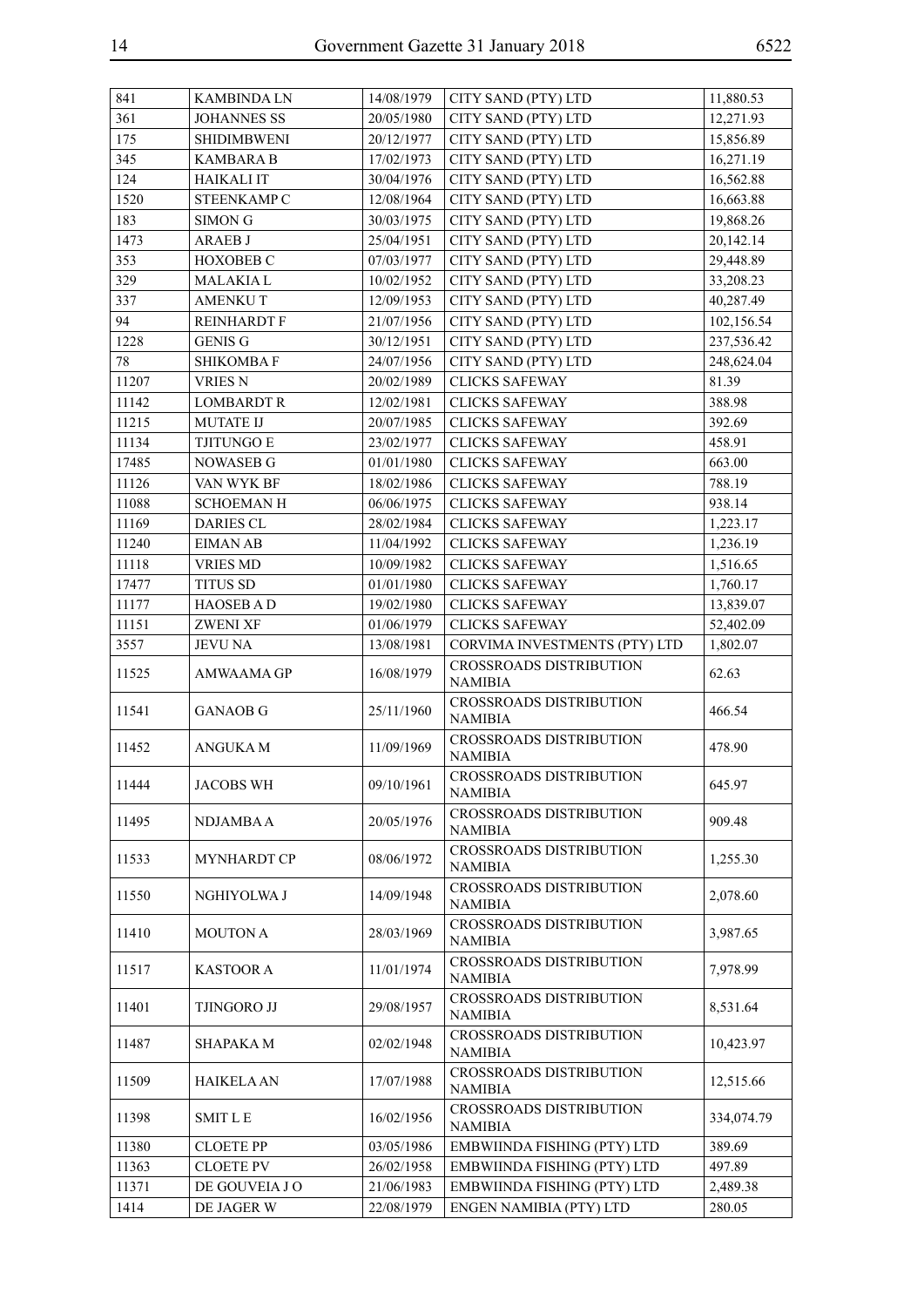| 10677 | <b>KAZAOM</b>        | 20/07/1962 | ENGEN NAMIBIA (PTY) LTD            | 518.41     |
|-------|----------------------|------------|------------------------------------|------------|
| 655   | MINNAAR C M          | 24/04/1979 | ENGEN NAMIBIA (PTY) LTD            | 1,321.90   |
| 1279  | <b>AWASEB E</b>      | 27/08/1964 | ENGEN NAMIBIA (PTY) LTD            | 2,378.65   |
| 1309  | DU PLESSIS J         | 31/08/1982 | ENGEN NAMIBIA (PTY) LTD            | 2,464.71   |
| 1252  | <b>BAUMGARTEN A</b>  | 23/03/1967 | ENGEN NAMIBIA (PTY) LTD            | 2,585.12   |
| 1384  | <b>OCKHUIZEN QE</b>  | 25/04/1978 | ENGEN NAMIBIA (PTY) LTD            | 3,515.97   |
| 1040  | TJIHUKUNUNA M        | 19/11/1977 | ENGEN NAMIBIA (PTY) LTD            | 4,346.15   |
| 914   | THERON JN            | 09/09/1969 | ENGEN NAMIBIA (PTY) LTD            | 26,163.06  |
| 493   | <b>SHIMBULU T F</b>  | 04/07/1954 | ENGEN NAMIBIA (PTY) LTD            | 205,203.88 |
| 15113 | <b>HORN Y K</b>      | 28/06/1973 | ERONGO RED COMPANY (PTY) LTD       | 38.49      |
| 15121 | VAN ZYL DJ           | 26/12/1954 | ERONGO RED COMPANY (PTY) LTD       | 5,390.61   |
| 13552 | <b>HANSEN H</b>      | 13/02/1988 | FASHION RETAILERS (PTY) LTD        | 92.62      |
| 13404 | <b>JANSEN S</b>      | 29/10/1985 | <b>FASHION RETAILERS (PTY) LTD</b> | 111.13     |
| 13439 | <b>IMBONDI TSI</b>   | 28/08/1986 | <b>FASHION RETAILERS (PTY) LTD</b> | 392.86     |
| 13391 | <b>GUIGAN NK</b>     | 01/05/1944 | FASHION RETAILERS (PTY) LTD        | 405.99     |
| 13544 | <b>TJIKUUA R</b>     | 02/09/1990 | FASHION RETAILERS (PTY) LTD        | 424.73     |
| 13641 | <b>LIMON GS</b>      | 10/12/1990 | FASHION RETAILERS (PTY) LTD        | 514.96     |
| 13412 | PACK JJ              | 09/04/1985 | FASHION RETAILERS (PTY) LTD        | 561.37     |
| 13421 | <b>MONDZINGER M</b>  | 06/02/1973 | <b>FASHION RETAILERS (PTY) LTD</b> | 599.30     |
| 13498 | MWANYANGOYO S        | 30/11/1969 | FASHION RETAILERS (PTY) LTD        | 750.02     |
| 13528 | EISEB C              | 28/02/1985 | FASHION RETAILERS (PTY) LTD        | 1,047.35   |
| 13625 | NOWASEB L            | 13/09/1981 | FASHION RETAILERS (PTY) LTD        | 1,431.76   |
| 13633 | PAULINO HB           | 26/05/1989 | <b>FASHION RETAILERS (PTY) LTD</b> | 1,434.56   |
| 13471 | <b>MATHEUS PH</b>    | 13/06/1987 | FASHION RETAILERS (PTY) LTD        | 1,572.03   |
| 13501 | TITUS AMUNYELA S     | 27/09/1985 | <b>FASHION RETAILERS (PTY) LTD</b> | 1,589.21   |
| 13455 | HAMMERSLAG A         | 10/12/1985 | FASHION RETAILERS (PTY) LTD        | 1,732.66   |
| 13579 | <b>MAJIEDT GJD</b>   | 26/04/1989 | FASHION RETAILERS (PTY) LTD        | 1,890.62   |
| 13609 | <b>SKRYWER B</b>     | 17/09/1981 | <b>FASHION RETAILERS (PTY) LTD</b> | 1,955.92   |
| 13668 | <b>MARTHINUS B</b>   | 10/09/1982 | <b>FASHION RETAILERS (PTY) LTD</b> | 3,980.50   |
| 13617 | KATJOTENJA MP        | 11/12/1985 | FASHION RETAILERS (PTY) LTD        | 4,003.50   |
| 13650 | <b>ROBERTS C</b>     | 22/10/1990 | <b>FASHION RETAILERS (PTY) LTD</b> | 5,580.73   |
| 13480 | NDJAWELA O           | 25/08/1989 | <b>FASHION RETAILERS (PTY) LTD</b> | 7,507.19   |
| 13536 | <b>KLAZENT</b>       | 05/03/1989 | FASHION RETAILERS (PTY) LTD        | 8,546.26   |
| 13510 | DOLL N               | 02/08/1975 | FASHION RETAILERS (PTY) LTD        | 11,967.89  |
| 10782 | <b>SHIITA S</b>      | 08/10/1972 | <b>G FOUR S MANNED SECURITY</b>    | 68.74      |
| 10758 | WILLHELM NT          | 20/11/1981 | <b>G FOUR S MANNED SECURITY</b>    | 83.81      |
| 10839 | MUHONGO SN           | 03/08/1978 | <b>G FOUR S MANNED SECURITY</b>    | 84.77      |
| 10944 | <b>SHIKUSHO I</b>    | 22/12/1988 | <b>G FOUR S MANNED SECURITY</b>    | 131.69     |
| 10707 | <b>ITHINDI A</b>     | 20/07/1969 | <b>G FOUR S MANNED SECURITY</b>    | 136.69     |
| 10812 | <b>EIASEB B</b>      | 03/03/1976 | <b>G FOUR S MANNED SECURITY</b>    | 139.58     |
| 10863 | <b>NDARAL</b>        | 12/01/1980 | <b>G FOUR S MANNED SECURITY</b>    | 267.19     |
| 10847 | <b>MASAKA JS</b>     | 29/06/1983 | <b>G FOUR S MANNED SECURITY</b>    | 434.65     |
| 10821 | <b>NUUKALA A</b>     | 04/01/1985 | <b>G FOUR S MANNED SECURITY</b>    | 492.78     |
| 10804 | <b>MATHIAS S</b>     | 10/05/1973 | <b>G FOUR S MANNED SECURITY</b>    | 493.72     |
| 10910 | <b>MATENGU LE</b>    | 12/07/1982 | <b>G FOUR S MANNED SECURITY</b>    | 797.68     |
| 10871 | <b>GERTZE JR</b>     | 13/03/1989 | <b>G FOUR S MANNED SECURITY</b>    | 809.78     |
| 10880 | <b>UIRABF</b>        | 07/01/1977 | <b>G FOUR S MANNED SECURITY</b>    | 1,177.97   |
| 18091 | <b>KAMPUMBURA PA</b> | 11/01/1967 | <b>G FOUR S MANNED SECURITY</b>    | 1,458.18   |
| 10731 | <b>IIPINGE S</b>     | 02/02/1969 | <b>G FOUR S MANNED SECURITY</b>    | 1,709.20   |
| 10901 | MOUTON AC            | 30/12/1982 | <b>G FOUR S MANNED SECURITY</b>    | 2,103.06   |
| 10791 | <b>FRITZ G</b>       | 25/03/1957 | <b>G FOUR S MANNED SECURITY</b>    | 2,120.05   |
| 10961 | <b>VELISHAVO RS</b>  | 07/03/1986 | <b>G FOUR S MANNED SECURITY</b>    | 2,516.40   |
| 132   | <b>HAIDULAS</b>      | 27/08/1968 | <b>GABUS PENSION FUND</b>          | 3,927.14   |
| 311   | NDYAMBA P            | 26/01/1960 | <b>GABUS PENSION FUND</b>          | 8,617.09   |
| 3522  | <b>HAILUME TI</b>    | 02/01/1975 | <b>GRINAKER NAMIBIA (PTY) LTD</b>  | 1,064.82   |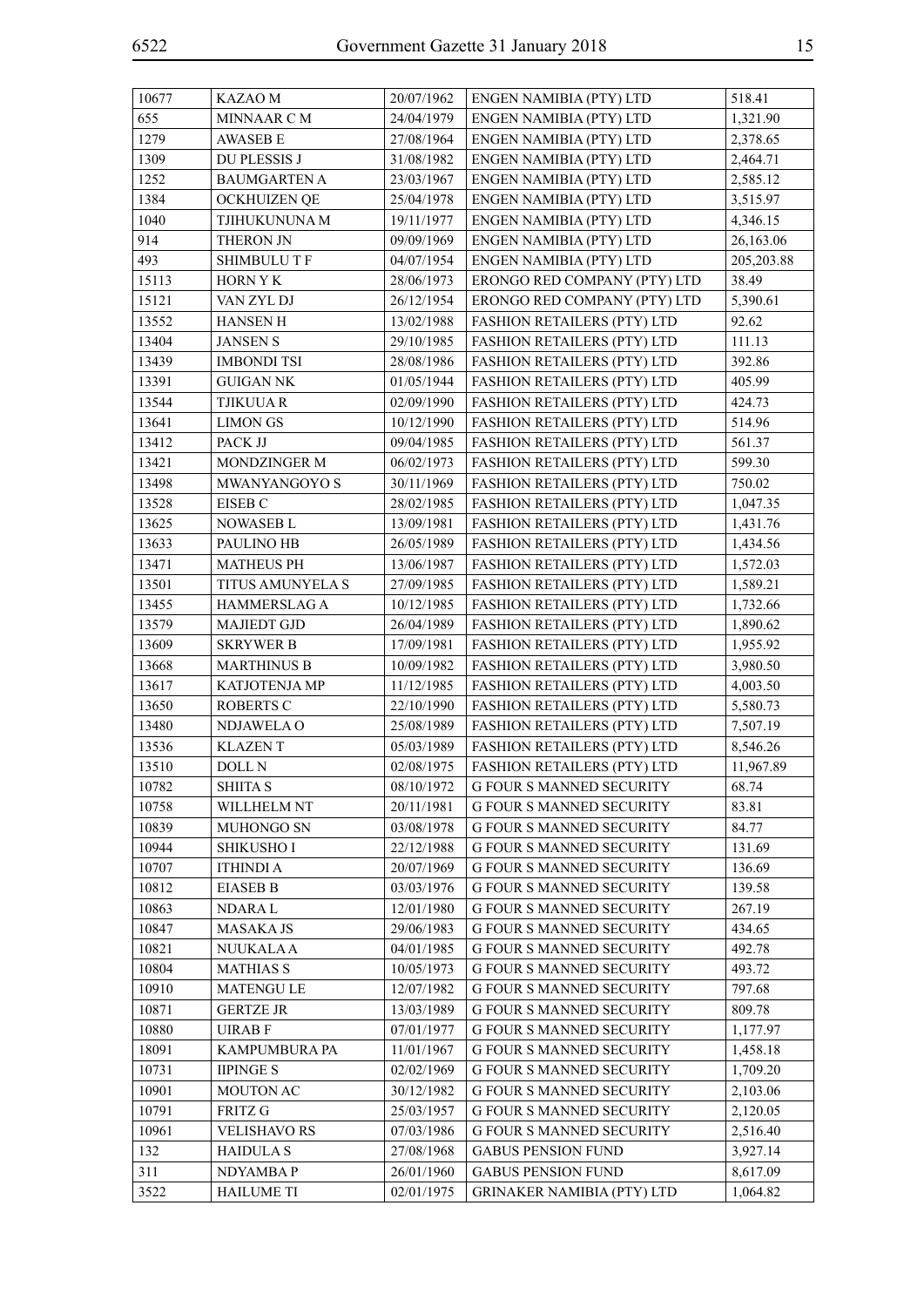| 1008           | <b>RIBEIRO FJ</b>      | 28/08/1968               | <b>GRINAKER NAMIBIA (PTY) LTD</b>                    | 1,752.97               |
|----------------|------------------------|--------------------------|------------------------------------------------------|------------------------|
| 3450           | NGHISHITI M            | 02/03/1950               | <b>GRINAKER NAMIBIA (PTY) LTD</b>                    | 2,736.32               |
| 3671           | <b>MARIJENI R</b>      | 18/06/1975               | <b>GRINAKER NAMIBIA (PTY) LTD</b>                    | 37,207.35              |
| 3166           | FERREIRA U             | 26/06/1949               | <b>GRINAKER NAMIBIA (PTY) LTD</b>                    | 78,095.94              |
| 78             | <b>MARKGRAAF CP</b>    | 28/09/1944               | HOTEL SAFARI                                         | 36,331.32              |
| 221            | <b>CLAASEN H</b>       | 09/12/1944               | <b>HOSPIPLAN</b>                                     | 22,471.86              |
| 892            | WURSTHENING T          | 31/08/1974               | <b>HOSPIPLAN</b>                                     | 41,321.69              |
| 248            | <b>DEBRUYNS MM</b>     | 12/04/1963               | <b>HOSPIPLAN</b>                                     | 87,725.24              |
| 1112           | KANDOMBO CJ            | 23/01/1971               | <b>HOSPIPLAN</b>                                     | 109.28                 |
| 13331          | <b>EINBECK AD</b>      | 29/11/1984               | INCREDIBLE CONNECTIONS                               | 186.27                 |
| 13366          | <b>CAMM DS</b>         | 26/03/1977               | INCREDIBLE CONNECTIONS                               | 227.53                 |
| 13358          | <b>LOUW G</b>          | 16/05/1987               | INCREDIBLE CONNECTIONS                               | 434.62                 |
| 18252          | <b>JANTZE Z</b>        | 26/03/1987               | <b>INCREDIBLE CONNECTIONS</b>                        | 1,001.46               |
| 13340          | <b>VENTER JD</b>       | 21/04/1981               | INCREDIBLE CONNECTIONS                               | 1,611.68               |
| 15326          | NASHIKU J              | 14/07/1990               | INDONGO TOYOTA (PTY) LTD                             | 86.53                  |
| 15318          | <b>HOSEAP</b>          | 13/11/1981               | INDONGO TOYOTA (PTY) LTD                             | 87.03                  |
| 18490          | <b>BENADE KJH</b>      | 02/12/1990               | INDONGO TOYOTA (PTY) LTD                             | 122.62                 |
| 15342          | <b>AIPINGE TJ</b>      | 21/04/1985               | INDONGO TOYOTA (PTY) LTD                             | 148.51                 |
| 17515          | <b>BASSON N</b>        | 01/01/1980               | INDONGO TOYOTA (PTY) LTD                             | 329.33                 |
| 18465          | <b>MANDUME AN</b>      | 01/03/1978               | INDONGO TOYOTA (PTY) LTD                             | 364.94                 |
| 17523          | MCKNIGHT JA            | 25/09/1985               | INDONGO TOYOTA (PTY) LTD                             | 506.85                 |
| 18414          | <b>KLEOFAS EN</b>      | 30/12/1966               | INDONGO TOYOTA (PTY) LTD                             | 582.56                 |
| 15458          | <b>DANIEL SP</b>       | 23/12/1992               | INDONGO TOYOTA (PTY) LTD                             | 768.98                 |
| 18473          | <b>SHILUNGAP</b>       | 16/02/1954               | INDONGO TOYOTA (PTY) LTD                             | 1,200.95               |
| 15334          | ZAH I                  | 01/06/1972               | INDONGO TOYOTA (PTY) LTD                             | 1,317.32               |
| 18384          | DE KOCK W              | 09/01/1983               | INDONGO TOYOTA (PTY) LTD                             | 1,383.91               |
| 15385          | <b>KIESSLING GW</b>    | 03/12/1977               | INDONGO TOYOTA (PTY) LTD                             | 1,789.42               |
| 18503          | <b>MAREE LH</b>        | 11/12/1981               | INDONGO TOYOTA (PTY) LTD                             | 1,810.97               |
| 15351          | DE VOSS FR             | 06/08/1981               | INDONGO TOYOTA (PTY) LTD                             | 2,710.46               |
| 15369          | STEENKAMP G            | 24/03/1985               | INDONGO TOYOTA (PTY) LTD                             | 3,843.84               |
| 18520          | <b>KARIKO SB</b>       | 22/11/1987               | INDONGO TOYOTA (PTY) LTD                             | 4,045.18               |
| 18431          | <b>OUSEB M</b>         | 05/12/1985               | INDONGO TOYOTA (PTY) LTD                             | 5,396.45               |
| 18376          | <b>BOUWER M</b>        | 16/11/1983               | INDONGO TOYOTA (PTY) LTD                             | 5,903.70               |
| 18481          | <b>KASUPIH</b>         | 10/06/1952               | INDONGO TOYOTA (PTY) LTD                             | 6,621.37               |
| 18368          | <b>BURGER MM</b>       | 22/02/1982               | INDONGO TOYOTA (PTY) LTD                             | 8,121.06               |
| 18457          | ROOTGERS JN            |                          |                                                      | 8,460.86               |
|                |                        | 09/02/1956<br>23/05/1965 | INDONGO TOYOTA (PTY) LTD<br>INDONGO TOYOTA (PTY) LTD |                        |
| 18406<br>18449 | <b>HILIFILUA H</b>     |                          | INDONGO TOYOTA (PTY) LTD                             | 14,946.96              |
|                | <b>GRAY WTR</b>        | 17/12/1960               |                                                      | 15,204.53              |
| 15415<br>15423 | <b>HODGSON M</b>       | 18/01/1973               | INDONGO TOYOTA (PTY) LTD                             | 36,527.98              |
|                | VICTOR D<br>VAN WYK JT | 01/05/1959<br>24/08/1965 | INDONGO TOYOTA (PTY) LTD                             | 40,426.61<br>58,480.97 |
| 15440          |                        |                          | INDONGO TOYOTA (PTY) LTD<br>INDONGO TOYOTA (PTY) LTD |                        |
| 15431          | NOECHEL E              | 05/05/1977               |                                                      | 79,442.18              |
| 426            | VISAGIE EC             | 17/06/1971               | JARMAN FUNERAL SERVICES                              | 47.27                  |
| 396            | <b>GOEIEMAN NL</b>     | 19/09/1974               | JARMAN FUNERAL SERVICES                              | 302.55                 |
| 574            | <b>GURISEB W</b>       | 21/04/1960               | JARMAN FUNERAL SERVICES                              | 336.17                 |
| 418            | REEDER F               | 06/05/1980               | <b>JARMAN FUNERAL SERVICES</b>                       | 12,866.07              |
| 345            | VON LUTTISHAU          | 02/02/1982               | JOOSTE TRANSPORT                                     | 93.85                  |
| 1368           | AMWAAMA J              | 20/12/1970               | <b>JOOSTE TRANSPORT</b>                              | 353.94                 |
| 1066           | <b>SMITT</b>           | 23/10/1987               | <b>JOOSTE TRANSPORT</b>                              | 690.15                 |
| 1147           | <b>JACOBS A</b>        | 14/09/1964               | <b>JOOSTE TRANSPORT</b>                              | 1,899.92               |
| 825            | <b>MUKOROLI M</b>      | 09/05/1979               | <b>JOOSTE TRANSPORT</b>                              | 2,022.06               |
| 914            | <b>LABUSCHAGNE E</b>   | 11/11/1967               | <b>JOOSTE TRANSPORT</b>                              | 4,018.75               |
| 13935          | VAN ZYL LM             | 17/03/1977               | <b>JOOSTE TRANSPORT</b>                              | 5,113.19               |
| 13943          | <b>KAPP C</b>          | 18/06/1960               | <b>JOOSTE TRANSPORT</b>                              | 187,525.84             |
| 15245          | <b>RADIPHUTI A S</b>   | 09/09/1977               | KAAP AGRI (NAMIBIA)(PTY) LTD                         | 76.12                  |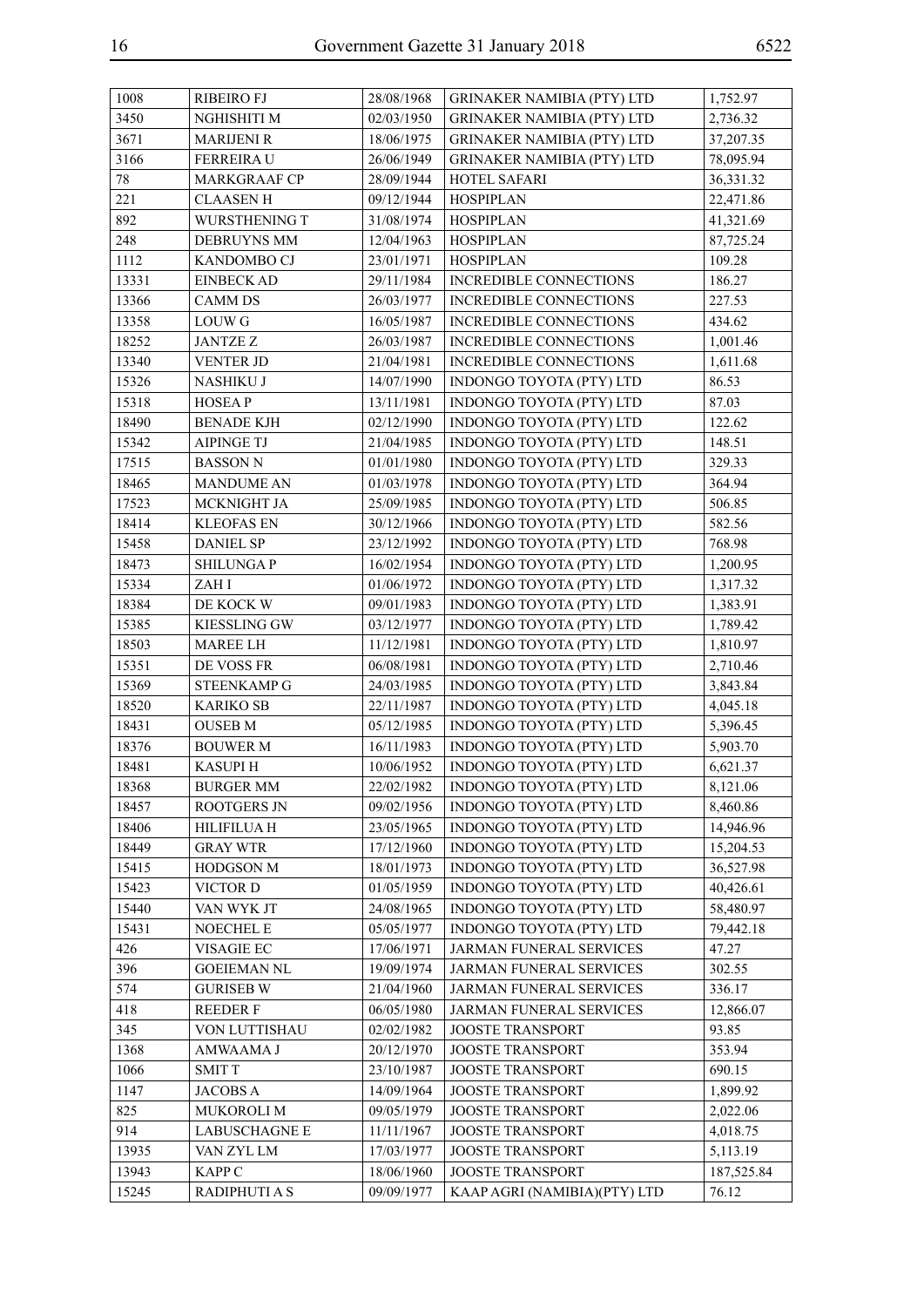| 15253 | SHIKONGO TH          | 10/11/1981 | KAAP AGRI (NAMIBIA)(PTY) LTD    | 133.83    |
|-------|----------------------|------------|---------------------------------|-----------|
| 15229 | EISEB I              | 03/02/1990 | KAAP AGRI (NAMIBIA)(PTY) LTD    | 148.61    |
| 15211 | <b>ESPACH M</b>      | 19/07/1972 | KAAP AGRI (NAMIBIA)(PTY) LTD    | 613.73    |
| 15270 | VAN ZYL N            | 12/02/1988 | KAAP AGRI (NAMIBIA)(PTY) LTD    | 1,407.79  |
| 16292 | <b>AUWANGAF</b>      | 12/08/1988 | <b>LAURELTON REIGN DIAMONDS</b> | 265.08    |
| 16268 | <b>KATJIVIKUA GK</b> | 31/03/1984 | LAURELTON REIGN DIAMONDS        | 739.36    |
| 16276 | <b>KAZONDENDU S</b>  | 17/11/1978 | LAURELTON REIGN DIAMONDS        | 2,160.89  |
| 124   | <b>HOAEB AR</b>      | 10/10/1975 | MARVEST MARBLE (PTY) LTD        | 284.80    |
| 167   | <b>MWATUKANGE M</b>  | 04/05/1949 | MARVEST MARBLE (PTY) LTD        | 533.65    |
| 11738 | PITER T              | 30/11/1988 | <b>MASSMART NAMIBIA</b>         | 60.98     |
| 11673 | KANDOVAZU N          | 22/02/1988 | <b>MASSMART NAMIBIA</b>         | 245.90    |
| 11614 | <b>KOPPER H</b>      | 01/12/1979 | <b>MASSMART NAMIBIA</b>         | 339.62    |
| 11703 | SHIPPIKI E           | 29/10/1987 | <b>MASSMART NAMIBIA</b>         | 494.69    |
| 11622 | <b>NANUS CF</b>      | 21/03/1982 | <b>MASSMART NAMIBIA</b>         | 508.15    |
| 11720 | <b>KANIME E N</b>    | 12/07/1982 | <b>MASSMART NAMIBIA</b>         | 765.64    |
| 11801 | <b>ROOY RS</b>       | 22/11/1992 | <b>MASSMART NAMIBIA</b>         | 960.43    |
| 11690 | <b>GOAGOSEB N</b>    | 13/07/1990 | <b>MASSMART NAMIBIA</b>         | 1,332.68  |
| 11797 | <b>DIAMOND K</b>     | 09/07/1989 | MASSMART NAMIBIA                | 1,370.96  |
| 11762 | AOSEB <sub>C</sub>   | 28/01/1984 | <b>MASSMART NAMIBIA</b>         | 1,565.19  |
| 11771 | <b>OCHURUB R</b>     | 01/02/1989 | <b>MASSMART NAMIBIA</b>         | 1,565.19  |
| 11681 | <b>AFRIKANER K</b>   | 19/07/1986 | <b>MASSMART NAMIBIA</b>         | 2,644.35  |
| 11657 | DE KLERK EA          | 22/02/1981 | <b>MASSMART NAMIBIA</b>         | 3,657.20  |
| 16063 | <b>ARANGIES LGR</b>  | 01/02/1973 | <b>MAXES OFFICE MACHINES</b>    | 2,890.28  |
| 16161 | <b>STOLTZY</b>       | 09/01/1975 | <b>MAXES OFFICE MACHINES</b>    | 3,139.58  |
| 16080 | <b>COETZEE AE</b>    | 26/04/1979 | <b>MAXES OFFICE MACHINES</b>    | 3,440.65  |
| 16152 | <b>REX MA</b>        | 20/05/1981 | <b>MAXES OFFICE MACHINES</b>    | 6,881.42  |
| 16128 | <b>KAMBATUKU S</b>   | 02/10/1962 | MAXES OFFICE MACHINES           | 7,429.02  |
| 16179 | WILLEMSE OA          | 22/09/1974 | MAXES OFFICE MACHINES           | 7,701.55  |
| 17531 | <b>BRANDT CCJ</b>    | 31/08/1974 | <b>MAXES OFFICE MACHINES</b>    | 8,479.65  |
| 16110 | <b>KAKONDJA KP</b>   | 17/06/1984 | MAXES OFFICE MACHINES           | 9,010.60  |
| 16071 | <b>COETZEE EJ</b>    | 27/11/1978 | MAXES OFFICE MACHINES           | 10,295.48 |
| 16098 | <b>HILARIUS D</b>    | 29/07/1974 | <b>MAXES OFFICE MACHINES</b>    | 13,528.71 |
| 16101 | <b>IZAAKSD</b>       | 13/07/1978 | MAXES OFFICE MACHINES           | 23,846.97 |
| 16144 | KOTZE AJ             | 19/04/1973 | MAXES OFFICE MACHINES           | 72,331.99 |
| 13765 | VAN WYK BZL          | 24/01/1981 | MEDICLINIC HOLDINGS (PTY)LTD    | 255.92    |
| 13838 | VISAGIE GL           | 28/08/1980 | MEDICLINIC HOLDINGS (PTY)LTD    | 318.63    |
| 13811 | <b>TAK WJ</b>        | 30/10/1979 | MEDICLINIC HOLDINGS (PTY)LTD    | 446.43    |
| 13749 | WANTENAAR JMM        | 18/03/1967 | MEDICLINIC HOLDINGS (PTY)LTD    | 795.17    |
| 18287 | <b>NANTANGA N</b>    | 06/06/1976 | MEDICLINIC HOLDINGS (PTY)LTD    | 875.04    |
| 13781 | <b>HAPAORIE</b>      | 09/08/1980 | MEDICLINIC HOLDINGS (PTY)LTD    | 1,047.14  |
| 13820 | <b>BESTER A</b>      | 07/02/1986 | MEDICLINIC HOLDINGS (PTY)LTD    | 1,096.88  |
| 18279 | <b>KAURIPEKE E</b>   | 20/06/1957 | MEDICLINIC HOLDINGS (PTY)LTD    | 1,949.09  |
| 18295 | <b>GILLE Z</b>       | 14/02/1970 | MEDICLINIC HOLDINGS (PTY)LTD    | 1,970.59  |
| 18317 | MUCHILA PM           | 22/09/1972 | MEDICLINIC HOLDINGS (PTY)LTD    | 2,707.08  |
| 18309 | <b>HARAGAES A</b>    | 22/06/1959 | MEDICLINIC HOLDINGS (PTY)LTD    | 3,134.35  |
| 13757 | <b>ADOLF J</b>       | 21/06/1980 | MEDICLINIC HOLDINGS (PTY)LTD    | 3,477.75  |
| 13731 | VAN WYK BZL          | 24/01/1981 | MEDICLINIC HOLDINGS (PTY)LTD    | 4,481.91  |
| 18261 | <b>GAWESES A</b>     | 23/11/1961 | MEDICLINIC HOLDINGS (PTY)LTD    | 13,766.26 |
| 13722 | <b>TALLIARD V</b>    | 28/12/1973 | MEDICLINIC HOLDINGS (PTY)LTD    | 83,924.97 |
| 18147 | <b>HAIPINGE FN</b>   | 15/05/1983 | MINEWORKERS UNION OF NAMIBIA    | 403.67    |
| 761   | VAN ZYL AC           | 02/03/1950 | <b>MINOLCO</b>                  | 393.75    |
| 680   | <b>SCHOLTZ J</b>     | 18/11/1963 | <b>MINOLCO</b>                  | 461.29    |
| 1201  | THOM T               | 06/07/1975 | <b>MINOLCO</b>                  | 6,795.20  |
| 12505 | <b>JANSEN R</b>      | 30/04/1988 | MR PRICE GROUP                  | 38.13     |
| 12891 | <b>ENGELBRECHT T</b> | 08/01/1989 | MR PRICE GROUP                  | 125.32    |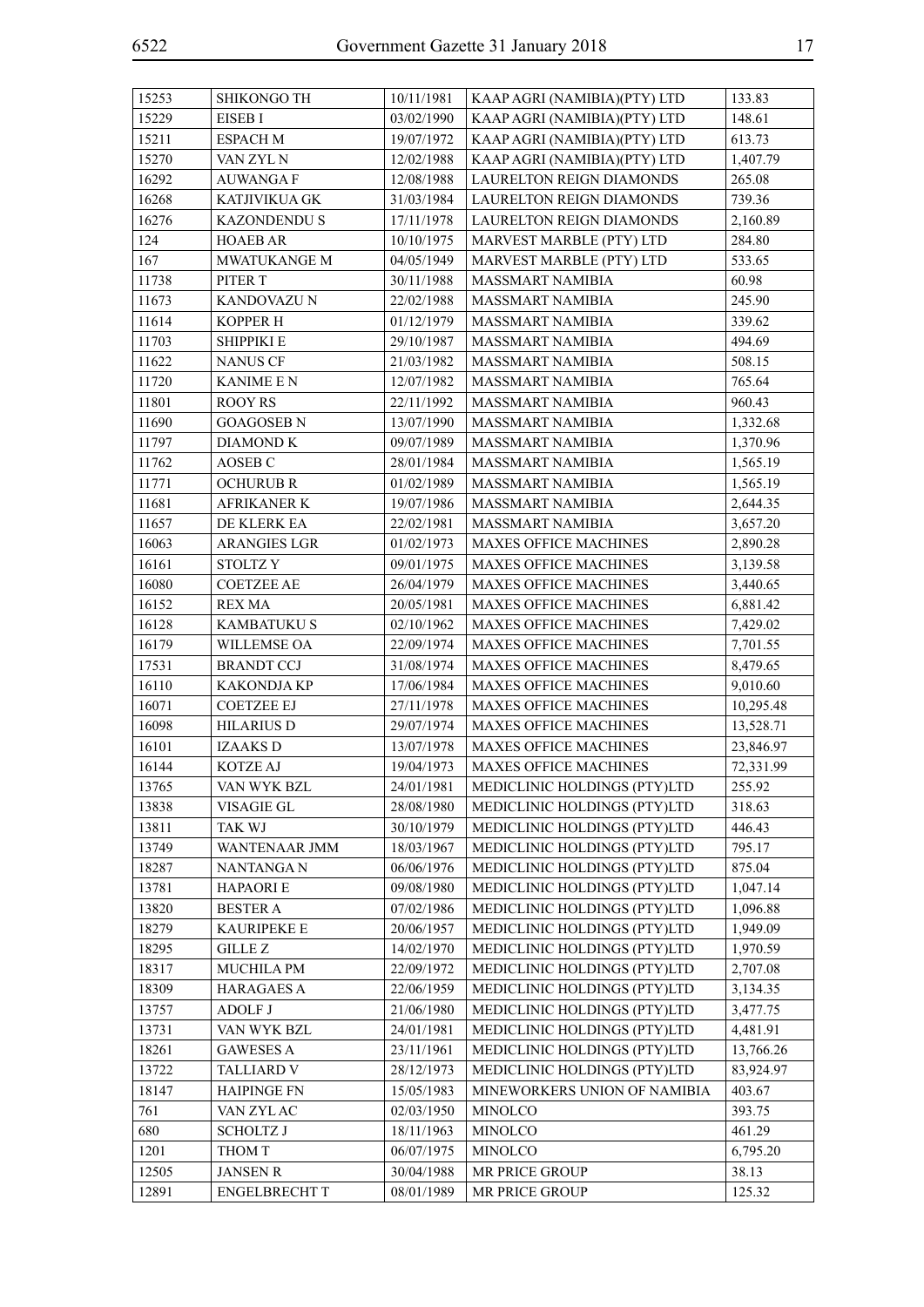| 12823 | SHININGENI AT       | 19/10/1982 | <b>MR PRICE GROUP</b> | 181.52   |
|-------|---------------------|------------|-----------------------|----------|
| 12921 | KANGONDO HH         | 15/12/1984 | MR PRICE GROUP        | 187.20   |
| 12831 | <b>MOUTON FS</b>    | 22/02/1981 | MR PRICE GROUP        | 239.40   |
| 12912 | NGONGO NV           | 30/05/1989 | MR PRICE GROUP        | 248.20   |
| 12840 | <b>BERNADUS M</b>   | 04/10/1987 | MR PRICE GROUP        | 248.85   |
| 12343 | <b>LOUWAM</b>       | 31/01/1988 | MR PRICE GROUP        | 276.72   |
| 12416 | <b>KATUUTJA N</b>   | 16/12/1981 | MR PRICE GROUP        | 333.87   |
| 12190 | <b>BOOIS DL</b>     | 05/08/1981 | MR PRICE GROUP        | 346.79   |
| 12572 | WILSON AV           | 15/03/1985 | MR PRICE GROUP        | 355.38   |
| 13072 | <b>TJAMEYA RK</b>   | 05/05/1989 | MR PRICE GROUP        | 357.89   |
| 13145 | <b>ANGULA HD</b>    | 17/09/1989 | MR PRICE GROUP        | 382.98   |
| 13005 | <b>WEMMERT LL</b>   | 07/06/1980 | MR PRICE GROUP        | 410.87   |
| 12904 | <b>TJIVEZE FK</b>   | 01/04/1982 | MR PRICE GROUP        | 512.35   |
| 12815 | <b>NILENGE S</b>    | 20/08/1982 | MR PRICE GROUP        | 549.31   |
| 12327 | <b>THOMAS G</b>     | 25/09/1985 | MR PRICE GROUP        | 560.00   |
| 12866 | <b>HANSE CK</b>     | 07/10/1990 | MR PRICE GROUP        | 567.34   |
| 12882 | <b>GOAGOSES CR</b>  | 22/10/1981 | MR PRICE GROUP        | 625.13   |
| 12777 | <b>GURIRAS E</b>    | 26/11/1988 | MR PRICE GROUP        | 656.82   |
| 12807 | <b>COETZEE NC</b>   | 06/12/1978 | MR PRICE GROUP        | 689.09   |
| 12980 | <b>SCHOLTZ SM</b>   | 17/01/1990 | MR PRICE GROUP        | 694.17   |
| 12955 | <b>MUTUMBULWA M</b> | 27/02/1990 | MR PRICE GROUP        | 710.30   |
| 12971 | KAZONGANGA J        | 10/09/1990 | MR PRICE GROUP        | 711.91   |
| 12653 | KAMBWESHE JT        | 23/03/1972 | <b>MR PRICE GROUP</b> | 778.69   |
| 12611 | VAN WYK JJ          | 29/01/1990 | MR PRICE GROUP        | 798.55   |
| 12742 | <b>BEUKES MC</b>    | 01/11/1983 | <b>MR PRICE GROUP</b> | 921.05   |
| 12351 | <b>MINNIES AJ</b>   | 20/03/1959 | MR PRICE GROUP        | 950.20   |
| 12424 | <b>KWEDHI AI</b>    | 02/11/1986 | MR PRICE GROUP        | 1,004.29 |
| 12696 | <b>BRAGA MM</b>     | 29/03/1990 | MR PRICE GROUP        | 1,014.52 |
| 12599 | DU TOIT JG          | 20/04/1984 | MR PRICE GROUP        | 1,019.64 |
| 12254 | TJIKUMISE Y         | 10/06/1982 | MR PRICE GROUP        | 1,093.12 |
| 12688 | NGALANGI RK         | 14/02/1989 | MR PRICE GROUP        | 1,178.40 |
| 12670 | <b>SHAMPAPI HM</b>  | 03/10/1982 | MR PRICE GROUP        | 1,186.75 |
| 12734 | <b>FINDLEY RD</b>   | 14/04/1986 | MR PRICE GROUP        | 1,197.98 |
| 12718 | <b>GARISES A</b>    | 08/04/1982 | MR PRICE GROUP        | 1,226.25 |
| 12530 | $\sf{MOUTON}$ E     | 17/03/1987 | MR PRICE GROUP        | 1,236.49 |
| 12394 | <b>FILLEMON A</b>   | 03/08/1987 | MR PRICE GROUP        | 1,314.42 |
| 12203 | <b>RUITER M</b>     | 17/12/1976 | MR PRICE GROUP        | 1,343.81 |
| 13013 | <b>BRANDT HA</b>    | 24/01/1986 | MR PRICE GROUP        | 1,347.66 |
| 12386 | <b>TANZLER MW</b>   | 05/08/1961 | MR PRICE GROUP        | 1,390.69 |
| 12491 | <b>SWARTBOOI M</b>  | 17/02/1989 | MR PRICE GROUP        | 1,448.36 |
| 12262 | <b>HOABES L</b>     | 15/04/1979 | MR PRICE GROUP        | 1,455.50 |
| 13129 | URIS E              | 04/04/1990 | MR PRICE GROUP        | 1,496.18 |
| 12181 | KIIGA MK            | 06/07/1975 | MR PRICE GROUP        | 1,503.14 |
| 12459 | <b>KLAASEN W</b>    | 22/03/1983 | MR PRICE GROUP        | 1,526.18 |
| 13048 | <b>VISAGIE RF</b>   | 03/02/1988 | MR PRICE GROUP        | 1,544.32 |
| 12246 | <b>TJIPANGA B A</b> | 09/09/1976 | MR PRICE GROUP        | 1,574.09 |
| 12211 | <b>KWERE A</b>      | 23/10/1979 | MR PRICE GROUP        | 1,574.56 |
| 12521 | <b>OARUM S</b>      | 21/12/1988 | MR PRICE GROUP        | 1,588.04 |
| 12360 | <b>RISURO ST</b>    | 13/02/1983 | MR PRICE GROUP        | 1,605.89 |
| 13081 | <b>GAISES N</b>     | 02/05/1992 | MR PRICE GROUP        | 1,619.20 |
| 12220 | HARASES MA          | 06/04/1977 | MR PRICE GROUP        | 1,624.06 |
| 13056 | <b>AFRIKANER RM</b> | 12/05/1992 | MR PRICE GROUP        | 1,855.10 |
| 13111 | <b>MOUTON J</b>     | 07/09/1993 | MR PRICE GROUP        | 1,940.83 |
| 13102 | <b>GOA EISES N</b>  | 28/04/1991 | MR PRICE GROUP        | 1,976.33 |
| 12581 | <b>GREENWOOD WD</b> | 19/04/1987 | MR PRICE GROUP        | 2,127.02 |
|       |                     |            |                       |          |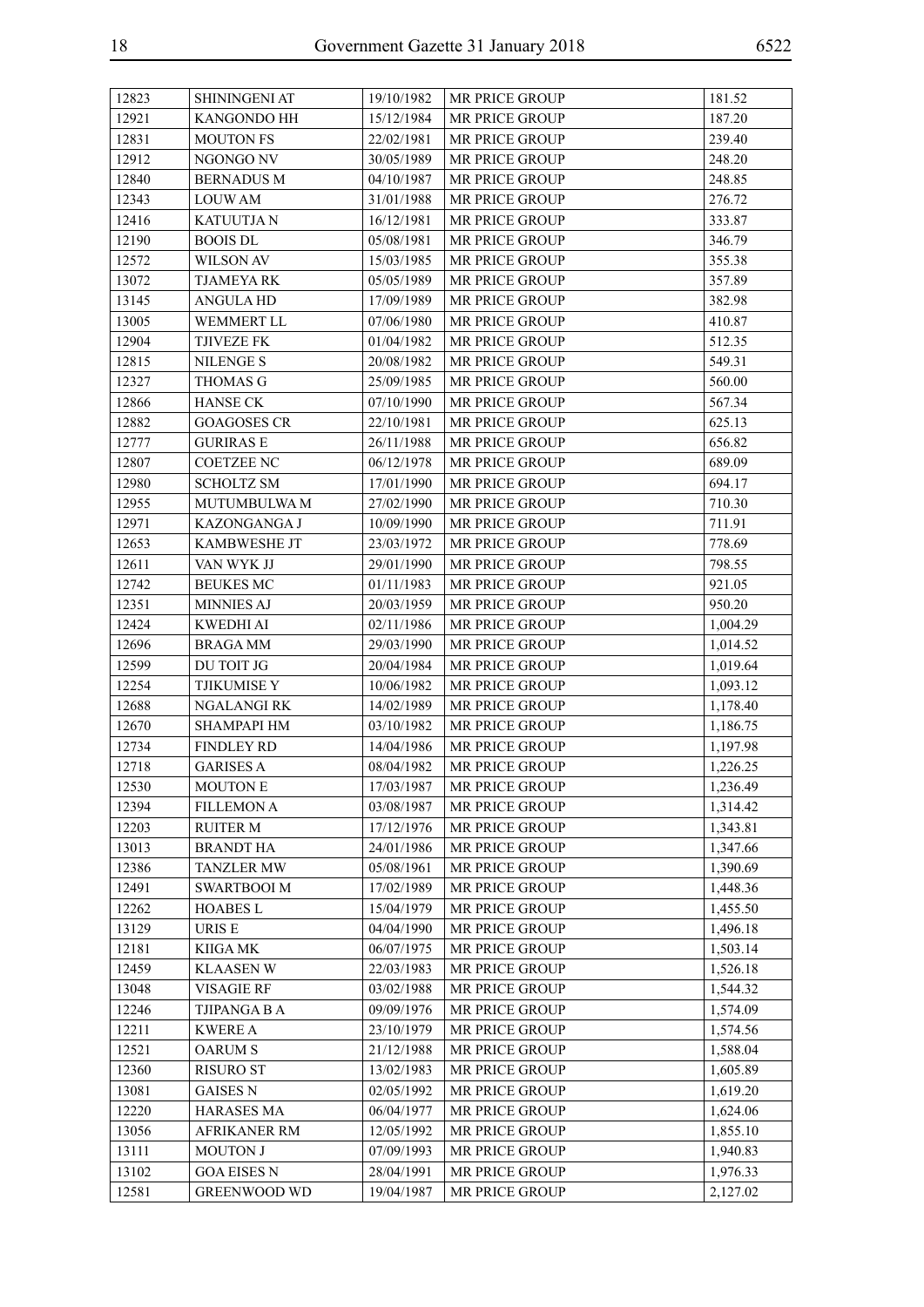| 12238 | <b>MICHAEL F</b>         | 01/03/1973               | <b>MR PRICE GROUP</b>                        | 2,412.78  |
|-------|--------------------------|--------------------------|----------------------------------------------|-----------|
| 12483 | <b>GOWASES S</b>         | 04/06/1974               | MR PRICE GROUP                               | 2,456.37  |
| 12602 | <b>GAWESEB DL</b>        | 09/03/1991               | MR PRICE GROUP                               | 2,533.04  |
| 12645 | VAN DER WESTHUIZEN<br>GR | 28/11/1981               | MR PRICE GROUP                               | 2,998.94  |
| 12564 | OPPERMAN PA              | 23/06/1986               | MR PRICE GROUP                               | 3,289.56  |
| 12556 | <b>MAASDORP RF</b>       | 23/11/1976               | MR PRICE GROUP                               | 3,611.20  |
| 12301 | <b>BOOYSEN FM</b>        | 19/01/1987               | MR PRICE GROUP                               | 3,630.90  |
| 12378 | <b>STEYN H</b>           | 20/12/1961               | <b>MR PRICE GROUP</b>                        | 17,715.00 |
| 4685  | <b>SCOTT C</b>           | 30/05/1984               | MR PRICE GROUP                               | 27,352.13 |
| 11860 | <b>ISAACS HZ</b>         | 19/04/1973               | <b>MULTICHOICE</b>                           | 28.11     |
| 11843 | MBEWE JC                 | 09/06/1985               | <b>MULTICHOICE</b>                           | 29.05     |
| 10995 | <b>STOMAN RJ</b>         | 04/08/1975               | MURRAY & ROBERTS NAMIBIA                     | 9,806.74  |
| 11011 | <b>HANKEY CW</b>         | 18/07/1965               | MURRAY & ROBERTS NAMIBIA                     | 88,296.01 |
| 15083 | <b>TJIJENDA D</b>        | 01/01/1975               | NAKARA CC                                    | 366.50    |
| 14982 | VAN WYK N                | 17/07/1981               | NAKARA CC                                    | 424.94    |
| 15075 | SHIVAALENI K             | 05/04/1974               | NAKARA CC                                    | 432.74    |
| 15105 | <b>UISES G</b>           | 09/12/1982               | NAKARA CC                                    | 620.74    |
| 15041 | <b>KAWASEB MM</b>        | 06/01/1982               | <b>NAKARA CC</b>                             | 2,172.30  |
| 15059 | <b>MATAL</b>             | 29/12/1984               | NAKARA CC                                    | 3,286.66  |
| 15024 | <b>HAUSIKU N</b>         | 08/08/1977               | NAKARA CC                                    | 3,840.75  |
| 15091 | <b>TJITUKAE</b>          | 20/04/1980               | <b>NAKARACC</b>                              | 4,034.94  |
| 15016 | <b>GOABAS E</b>          | 07/05/1961               | <b>NAKARACC</b>                              | 49,231.59 |
| 574   | <b>KAARONDA BW</b>       | 22/04/1975               | <b>NAMCOR</b>                                | 26.87     |
| 558   | <b>TJAANDJA A</b>        | 01/07/1966               | <b>NAMCOR</b>                                | 35.78     |
| 434   | <b>GAROBES EJ</b>        | 30/03/1977               | <b>NAMCOR</b>                                | 44.84     |
| 612   |                          |                          |                                              | 61.17     |
|       | <b>KAMBULU MK</b>        | 14/11/1984<br>14/12/1976 | <b>NAMCOR</b>                                |           |
| 191   | KAPINGANA L              |                          | <b>NAMCOR</b>                                | 383.83    |
| 108   | <b>OLIVIER PJ</b>        | 04/06/1965               | <b>NAMCOR</b>                                | 625.54    |
| 329   | <b>BAUMANN A</b>         | 12/05/1977               | <b>NAMCOR</b>                                | 1,031.96  |
| 388   | WILLEMSE CP              | 13/02/1973               | <b>NAMCOR</b>                                | 1,435.77  |
| 230   | <b>BEUKES THE</b>        | 15/09/1979               | <b>NAMCOR</b>                                | 2,183.05  |
| 15164 | MUNALYE E                | 21/03/1950               | NAMIBIA GRAPE COMPANY                        | 100.19    |
| 15172 | MWENGO U                 | 03/06/1950               | NAMIBIA GRAPE COMPANY                        | 141.53    |
| 15202 | <b>HAINGURA A</b>        | 29/11/1963               | NAMIBIA GRAPE COMPANY                        | 12,361.93 |
| 15156 | <b>MAKANGA BK</b>        | 11/01/1952               | NAMIBIA GRAPE COMPANY                        | 29,868.69 |
| 16357 | <b>DJUULUME HM</b>       | 11/09/1986               | NAMIBIA JOINERY SUPPLIES CC                  | 55.86     |
| 16331 | <b>THOBIAS BB</b>        | 14/05/1971               | NAMIBIA JOINERY SUPPLIES CC                  | 63.84     |
| 16373 | <b>TJAZUKO G</b>         | 04/04/1977               | NAMIBIA JOINERY SUPPLIES CC                  | 109.55    |
| 16365 | <b>MUHONGIR</b>          | 21/07/1986               | NAMIBIA JOINERY SUPPLIES CC                  | 205.72    |
| 16322 | WITBOOI MM               | 27/09/1983               | NAMIBIA JOINERY SUPPLIES CC                  | 725.52    |
| 16403 | HORONGO M                | 06/05/1976               | NAMIBIA JOINERY SUPPLIES CC                  | 1,058.92  |
| 16381 | <b>NAMALENGAS</b>        | 03/03/1974               | NAMIBIA JOINERY SUPPLIES CC                  | 5,040.26  |
| 16411 | TJAMEYA W M              | 13/07/1979               | NAMIBIA JOINERY SUPPLIES CC                  | 8,409.02  |
| 16420 | SHIPANGELA NS            | 01/06/1982               | NAMIBIA JOINERY SUPPLIES CC                  | 14,752.85 |
| 16349 | <b>MARAIS F A</b>        | 14/09/1969               | NAMIBIA JOINERY SUPPLIES CC                  | 17,349.62 |
| 18546 | <b>HORASEB J</b>         | 09/05/1958               | NAMIBIA MARBLE & GRANITE (PTY)<br><b>LTD</b> | 26.07     |
| 18554 | SHIKOJENI T              | 15/05/1972               | NAMIBIA MARBLE & GRANITE (PTY)<br><b>LTD</b> | 1,445.08  |
| 78    | GURIRAB W                | 25/03/1969               | NAMIBIA MARBLE & GRANITE (PTY)<br><b>LTD</b> | 2,490.03  |
| 15695 | <b>SMIT PA</b>           | 09/08/1985               | NAMIBIA PUBLISHING HOUSE                     | 26.70     |
| 15881 | VAN WYK A                | 28/10/1973               | NAMIBIA PUBLISHING HOUSE                     | 28.46     |
| 15920 | <b>ENGELBRECHT J</b>     | 27/08/1973               | NAMIBIA PUBLISHING HOUSE                     | 48.59     |
| 15717 | VAN WYK D                | 20/04/1983               | NAMIBIA PUBLISHING HOUSE                     | 53.48     |
|       |                          |                          |                                              |           |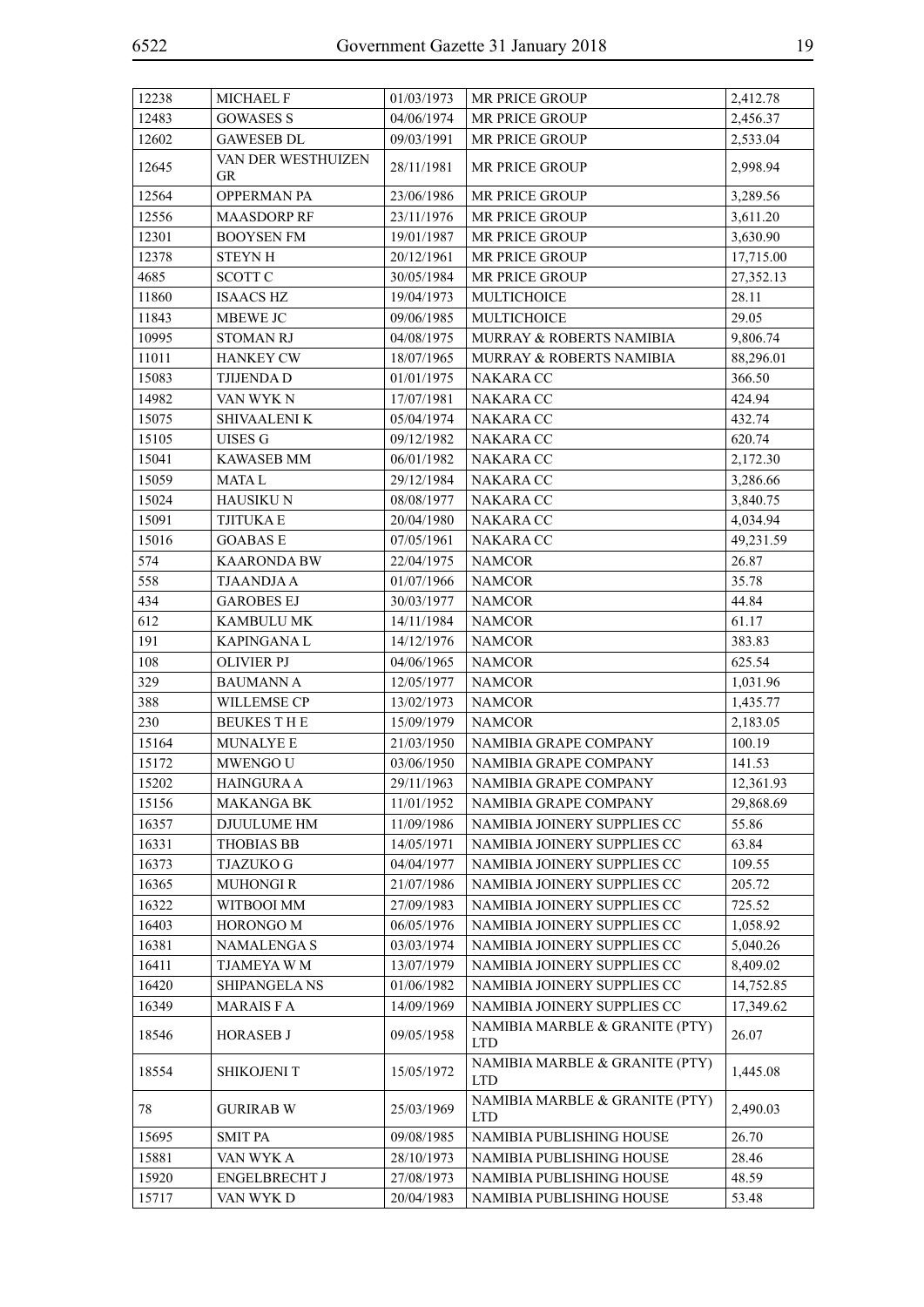| 15989 | <b>COSBURN E</b>     | 22/08/1968 | NAMIBIA PUBLISHING HOUSE | 90.30      |
|-------|----------------------|------------|--------------------------|------------|
| 16021 | <b>KETJIPERUE EU</b> | 29/01/1974 | NAMIBIA PUBLISHING HOUSE | 120.22     |
| 16004 | <b>GAROEB R</b>      | 18/07/1966 | NAMIBIA PUBLISHING HOUSE | 135.57     |
| 15750 | VAN WYK N            | 06/02/1974 | NAMIBIA PUBLISHING HOUSE | 203.11     |
| 15911 | <b>LOUWD</b>         | 03/05/1981 | NAMIBIA PUBLISHING HOUSE | 295.64     |
| 16047 | <b>MAKENAE</b>       | 12/09/1967 | NAMIBIA PUBLISHING HOUSE | 296.77     |
| 15652 | VAN WYK DB           | 15/04/1966 | NAMIBIA PUBLISHING HOUSE | 611.33     |
| 16039 | <b>LOPES S</b>       | 19/12/1961 | NAMIBIA PUBLISHING HOUSE | 697.30     |
| 16012 | <b>INDONGO E</b>     | 19/08/1960 | NAMIBIA PUBLISHING HOUSE | 826.27     |
| 16055 | <b>MARITZ MJE</b>    | 17/12/1952 | NAMIBIA PUBLISHING HOUSE | 914.79     |
| 15725 | NEGONGO HN           | 08/04/1978 | NAMIBIA PUBLISHING HOUSE | 919.77     |
| 15644 | <b>TJIROZE M</b>     | 11/08/1958 | NAMIBIA PUBLISHING HOUSE | 1,236.12   |
| 15628 | <b>ROTHNER A</b>     | 15/12/1944 | NAMIBIA PUBLISHING HOUSE | 1,562.84   |
| 15636 | <b>SHEEHAMA B</b>    | 09/04/1969 | NAMIBIA PUBLISHING HOUSE | 1,737.59   |
| 15733 | VAN DER MERWE A      | 09/08/1953 | NAMIBIA PUBLISHING HOUSE | 1,744.49   |
| 15997 | <b>ALMIRAL D</b>     | 14/08/1970 | NAMIBIA PUBLISHING HOUSE | 1,766.75   |
| 15709 | <b>FURTER S</b>      | 09/01/1977 | NAMIBIA PUBLISHING HOUSE | 1,841.76   |
| 15776 | <b>COETZEE AE</b>    | 26/04/1979 | NAMIBIA PUBLISHING HOUSE | 2,117.48   |
| 15610 | <b>MICHAELS G</b>    | 19/04/1945 | NAMIBIA PUBLISHING HOUSE | 2,169.56   |
| 15687 | <b>HUSSELMANN FG</b> | 25/07/1977 | NAMIBIA PUBLISHING HOUSE | 2,217.57   |
| 15954 | <b>ARANGIES L</b>    | 01/02/1973 | NAMIBIA PUBLISHING HOUSE | 2,447.22   |
| 15768 | <b>ROUX B</b>        | 25/08/1972 | NAMIBIA PUBLISHING HOUSE | 3,064.43   |
| 15831 | DE KOE M             | 01/11/1977 | NAMIBIA PUBLISHING HOUSE | 3,509.56   |
| 15849 | <b>MALAN JG</b>      | 09/10/1970 | NAMIBIA PUBLISHING HOUSE | 3,687.46   |
| 15806 | DE WET J             | 06/08/1966 | NAMIBIA PUBLISHING HOUSE | 5,981.10   |
| 15741 | <b>GEEKIE DAWE L</b> | 09/01/1947 | NAMIBIA PUBLISHING HOUSE | 17,013.49  |
| 15938 | <b>EIASES C</b>      | 22/07/1960 | NAMIBIA PUBLISHING HOUSE | 17,865.96  |
| 17558 | AMAKALI L            | 24/01/1944 | NAMIBIA PUBLISHING HOUSE | 92,005.13  |
| 16896 | <b>BRANDT JJ</b>     | 02/01/1987 | O BEHRENS & CO (PTY) LTD | 40.19      |
| 16934 | <b>SWARTBOOI J</b>   | 06/05/1985 | O BEHRENS & CO (PTY) LTD | 51.21      |
| 16926 | WILLEMSE DL          | 02/01/1986 | O BEHRENS & CO (PTY) LTD | 54.35      |
| 16900 | HAAKURIA M           | 01/04/1970 | O BEHRENS & CO (PTY) LTD | 88.54      |
| 16888 | <b>ALUEENDO R</b>    | 30/04/1951 | O BEHRENS & CO (PTY) LTD | 89.66      |
| 18660 | <b>ORTNER P</b>      | 08/05/1973 | O BEHRENS & CO (PTY) LTD | 214.62     |
| 16918 | TITUS JB             | 03/06/1984 | O BEHRENS & CO (PTY) LTD | 254.61     |
| 15563 | <b>SHIINDA A</b>     | 06/04/1966 | ORANJEMUND CONTRACTORS   | 7,056.14   |
| 15547 | <b>MOSTERT JFE</b>   | 23/06/1958 | ORANJEMUND CONTRACTORS   | 8,109.20   |
| 15601 | <b>NAMUTENYA S</b>   | 26/04/1970 | ORANJEMUND CONTRACTORS   | 23,756.51  |
| 15482 | VAN WYK DG           | 22/08/1962 | ORANJEMUND CONTRACTORS   | 54,249.31  |
| 16721 | <b>EISEB O</b>       | 24/05/1984 | PEDACO ENGINEERING       | 1,721.50   |
| 16713 | <b>TJIMBUNDU E</b>   | 19/06/1973 | PEDACO ENGINEERING       | 4,518.02   |
| 16748 | DU PLESSIS JL        | 16/06/1982 | PEDACO ENGINEERING       | 5,741.97   |
| 16730 | NORTJE GN            | 05/09/1975 | PEDACO ENGINEERING       | 5,750.60   |
| 16756 | <b>SINCLAIR T</b>    | 31/08/1974 | PEDACO ENGINEERING       | 5,965.50   |
| 16811 | <b>CARVALHO RMF</b>  | 16/05/1980 | PEDACO ENGINEERING       | 24,842.93  |
| 16691 | DU PLESSIS PC        | 10/05/1964 | PEDACO ENGINEERING       | 29,926.73  |
| 16802 | UIRAB J              | 03/08/1968 | PEDACO ENGINEERING       | 48,562.94  |
| 16799 | NELL RC              | 14/11/1968 | PEDACO ENGINEERING       | 72,399.35  |
| 35    | <b>KAUPANGUAN</b>    | 01/06/1964 | PEDACO ENGINEERING       | 89,175.65  |
| 16781 | MUUNDJUA JG          | 07/09/1952 | PEDACO ENGINEERING       | 104,361.42 |
| 15300 | VAN WYK S            | 02/05/1950 | PRINTECH CC              | 3,634.97   |
| 15288 | <b>SCHWARTZ S</b>    | 12/07/1945 | PRINTECH CC              | 3,985.66   |
| 51    | LONDT C              | 26/05/1960 | PRINTECH CC              | 9,035.40   |
| 14583 | <b>GROBLER M</b>     | 28/02/1979 | <b>PW PAMPE</b>          | 139.04     |
| 13978 | <b>NASOABF</b>       | 18/12/1969 | <b>PW PAMPE</b>          | 210.68     |
|       |                      |            |                          |            |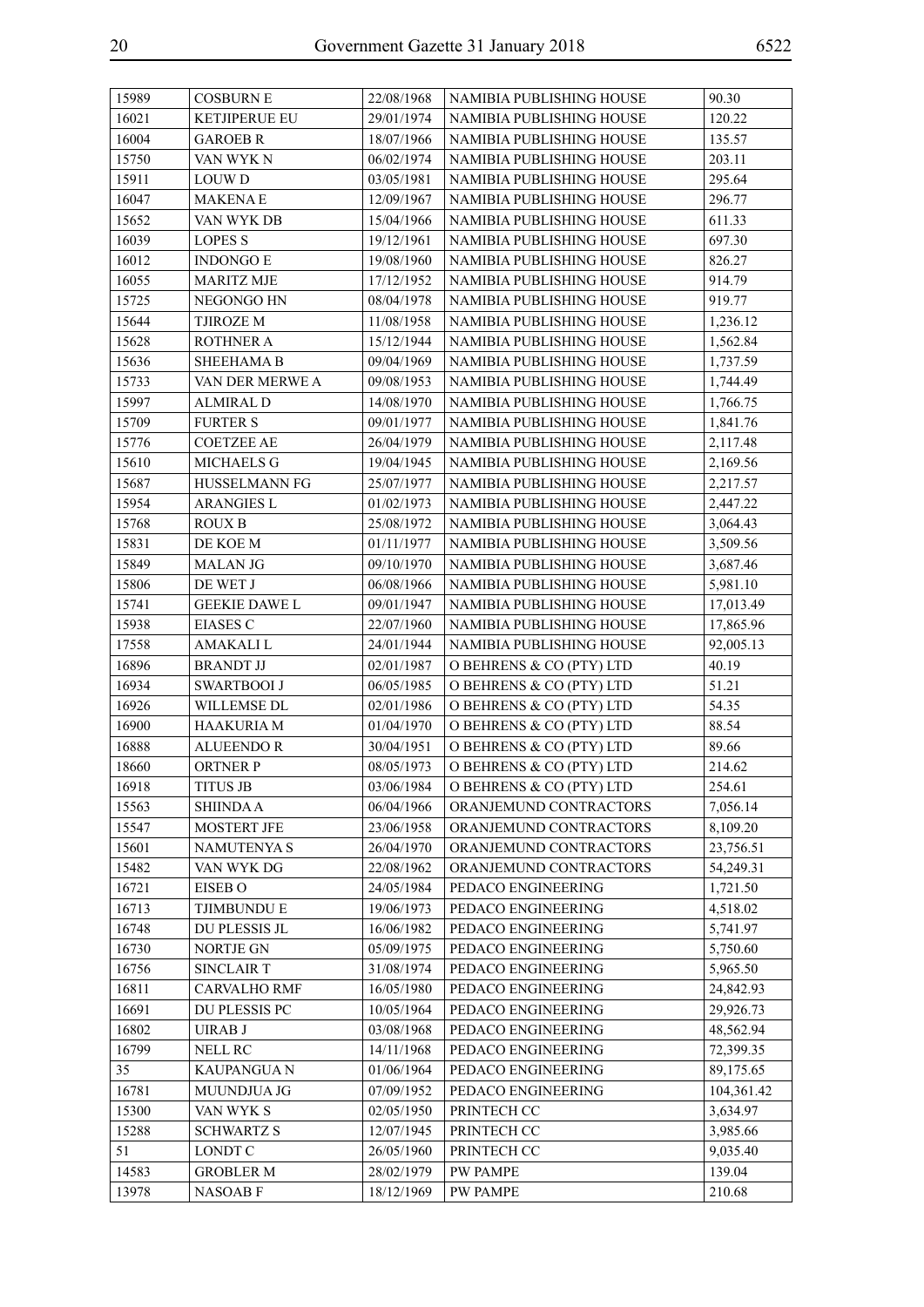| 14109 | DE JAGER WH           | 18/06/1985 | <b>PW PAMPE</b>        | 285.36      |
|-------|-----------------------|------------|------------------------|-------------|
| 14117 | <b>ERASMUS T</b>      | 22/07/1984 | <b>PW PAMPE</b>        | 285.36      |
| 13960 | <b>ELAGO B</b>        | 01/12/1979 | PW PAMPE               | 460.14      |
| 14567 | <b>HAMUTENYA EKK</b>  | 01/02/1978 | <b>PW PAMPE</b>        | 539.76      |
| 14494 | VAN WYK A             | 18/10/1977 | PW PAMPE               | 1,199.48    |
| 14061 | <b>GORASAB S</b>      | 30/04/1968 | <b>PW PAMPE</b>        | 1,485.87    |
| 14303 | <b>LOUW CN</b>        | 09/05/1966 | PW PAMPE               | 1,531.27    |
| 14575 | MBWALALA J            | 01/03/1989 | PW PAMPE               | 1,575.84    |
| 14168 | <b>GOWASEB L</b>      | 30/04/1976 | PW PAMPE               | 1,600.49    |
| 14435 | <b>SHILONGO P</b>     | 24/03/1977 | <b>PW PAMPE</b>        | 1,773.74    |
| 14516 | N E                   | 31/01/1975 | <b>PW PAMPE</b>        | 1,889.50    |
| 14141 | <b>FRANS C</b>        | 01/11/1958 | <b>PW PAMPE</b>        | 2,094.95    |
| 14362 | <b>NEHALE J</b>       | 31/12/1973 | <b>PW PAMPE</b>        | 2,349.23    |
| 14052 | <b>HAFENI I</b>       | 14/04/1974 | <b>PW PAMPE</b>        | 2,755.26    |
| 14150 | <b>GAROEB J</b>       | 16/04/1959 | <b>PW PAMPE</b>        | 3,531.17    |
| 14524 | VAN WYK H             | 03/08/1974 | <b>PW PAMPE</b>        | 3,711.55    |
| 14133 | <b>FESTUS F</b>       | 12/06/1958 | PW PAMPE               | 5,624.74    |
| 14443 | <b>SIMON D</b>        | 12/02/1963 | <b>PW PAMPE</b>        | 6,315.50    |
| 14427 | SHILONGO G            | 30/06/1976 | PW PAMPE               | 6,449.36    |
| 14231 | <b>KAMBONDE G</b>     | 01/01/1960 | <b>PW PAMPE</b>        | 6,649.96    |
| 14095 | DAVID M               | 20/06/1947 | PW PAMPE               | 8,705.81    |
| 14036 | <b>MALEMBE T</b>      | 26/02/1962 | <b>PW PAMPE</b>        | 8,812.68    |
| 14532 | VAN WYK S             | 28/02/1978 | PW PAMPE               | 11,124.46   |
| 14311 | <b>LOUW DJ</b>        | 20/07/1962 | <b>PW PAMPE</b>        | 11,374.60   |
| 14281 | <b>KRIEL L</b>        | 15/08/1977 | PW PAMPE               | 11,609.79   |
| 14265 | <b>KOEKEMOER PR</b>   | 11/12/1970 | <b>PW PAMPE</b>        | 11,737.67   |
| 13951 | <b>FRANS C</b>        | 11/11/1958 | <b>PW PAMPE</b>        | 12,603.65   |
| 14508 | VAN WYK DD            | 06/06/1979 | <b>PW PAMPE</b>        | 14,393.39   |
| 14486 | <b>TITUS A</b>        | 12/02/1966 | <b>PW PAMPE</b>        | 15,193.68   |
| 14206 | <b>HAIHAMBO V</b>     | 12/11/1963 | <b>PW PAMPE</b>        | 15,345.63   |
| 14451 | STAFFORD EVANS H      | 15/07/1966 | PW PAMPE               | 20,852.00   |
| 14460 | <b>STOMAN H</b>       | 29/03/1979 | PW PAMPE               | 23,250.74   |
| 14354 | <b>NEDERLOF E</b>     | 30/10/1975 | <b>PW PAMPE</b>        | 27,358.56   |
| 14044 | <b>CARLOS M</b>       | 28/08/1967 | <b>PW PAMPE</b>        | 30,276.74   |
| 14184 | НАІНАМВО Ғ            | 01/06/1956 | <b>PW PAMPE</b>        | 30,325.45   |
| 14257 | <b>KLEOPHAS J</b>     | 27/08/1949 | <b>PW PAMPE</b>        | 30,720.06   |
| 14176 | <b>GROBLER MR</b>     | 28/02/1979 | PW PAMPE               | 32,008.19   |
| 14346 | <b>MWETULUNDELA B</b> | 05/05/1941 | <b>PW PAMPE</b>        | 32,961.70   |
| 14214 | <b>HEISE GAW</b>      | 22/05/1941 | <b>PW PAMPE</b>        | 34,408.67   |
| 14559 | VILJOEN CM            | 05/11/1971 | PW PAMPE               | 39,179.02   |
| 14541 | VAN ZYL G             | 26/05/1977 | <b>PW PAMPE</b>        | 42,062.07   |
| 14273 | <b>KRAUER GE</b>      | 02/07/1976 | PW PAMPE               | 43,496.96   |
| 14371 | <b>NELL IS</b>        | 18/12/1967 | PW PAMPE               | 44, 163. 12 |
| 14401 | <b>SCHEEPERS ACF</b>  | 20/06/1969 | <b>PW PAMPE</b>        | 50,335.24   |
| 14028 | <b>KHARUCHAB S</b>    | 01/09/1954 | <b>PW PAMPE</b>        | 66,204.47   |
| 14338 | <b>MULLER H</b>       | 16/12/1968 | PW PAMPE               | 68,560.84   |
| 14079 | <b>BARNARD S</b>      | 11/12/1961 | <b>PW PAMPE</b>        | 97,544.54   |
| 14087 | <b>BRANDT G</b>       | 26/05/1940 | PW PAMPE               | 110,427.54  |
| 14125 | <b>FADEN HD</b>       | 20/09/1938 | PW PAMPE               | 142,054.13  |
| 14478 | <b>THIRION FP</b>     | 15/12/1944 | <b>PW PAMPE</b>        | 339,401.17  |
| 582   | <b>MARTIN F</b>       | 12/12/1977 | PYRAMID FREIGHT        | 1,149.16    |
| 14672 | AIBES GN              | 02/01/1978 | RELYANT RETAIL NAMIBIA | 31.61       |
| 14915 | <b>JANSEN S</b>       | 03/03/1985 | RELYANT RETAIL NAMIBIA | 43.62       |
| 14923 | <b>LEWIN VY</b>       | 04/04/1985 | RELYANT RETAIL NAMIBIA | 46.89       |
| 14656 | <b>MBAEVA RD</b>      | 23/06/1983 | RELYANT RETAIL NAMIBIA | 70.70       |
|       |                       |            |                        |             |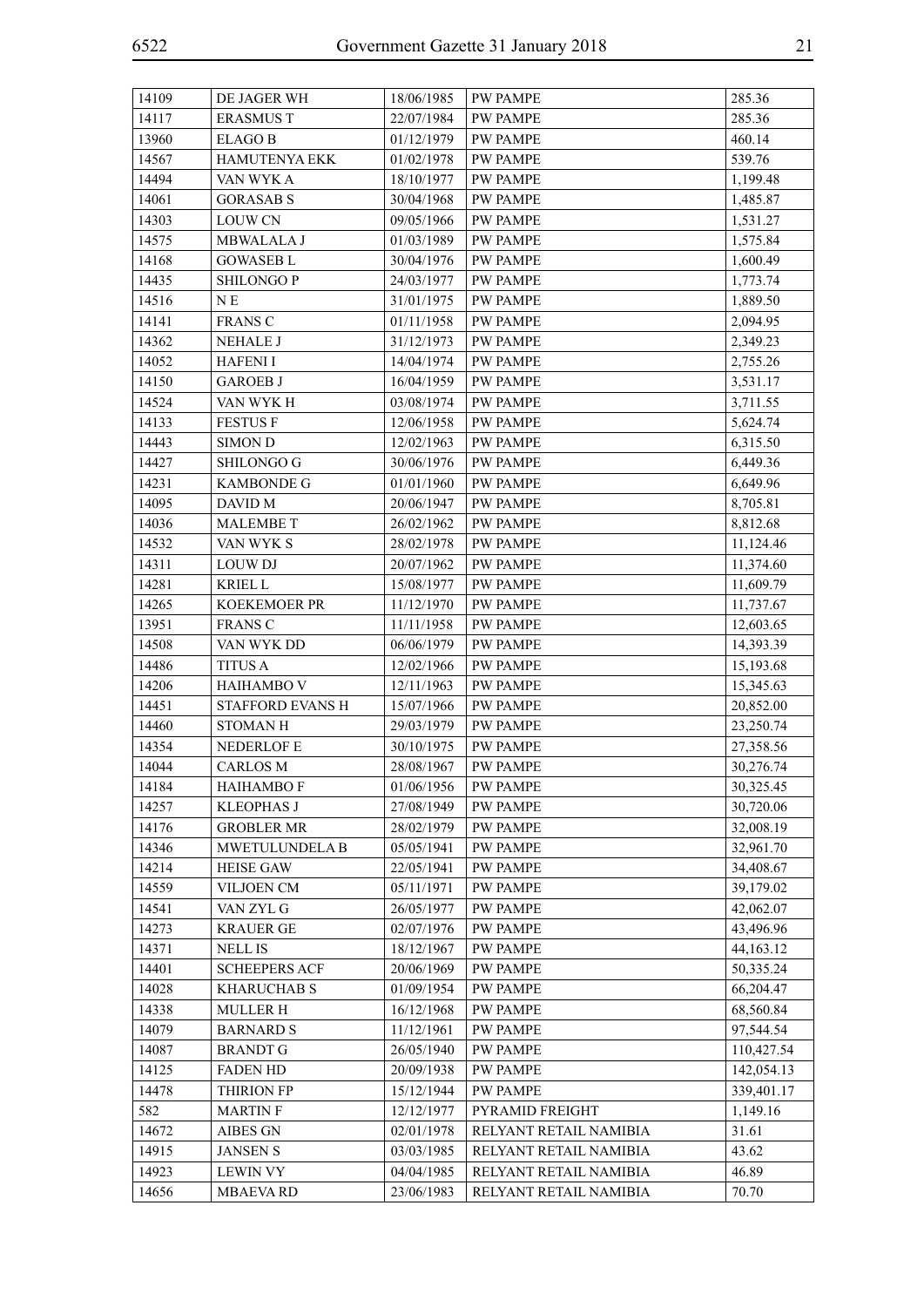| 14745 | <b>RUSBERG F</b>     | 28/04/1963 | RELYANT RETAIL NAMIBIA   | 89.04      |
|-------|----------------------|------------|--------------------------|------------|
| 14761 | <b>HOEBEB M</b>      | 01/01/1977 | RELYANT RETAIL NAMIBIA   | 95.98      |
| 14907 | <b>COETZEE DS</b>    | 26/09/1987 | RELYANT RETAIL NAMIBIA   | 314.07     |
| 14885 | <b>GANES MC</b>      | 20/07/1971 | RELYANT RETAIL NAMIBIA   | 369.63     |
| 14851 | NUGURIS M            | 23/03/1984 | RELYANT RETAIL NAMIBIA   | 381.76     |
| 14630 | <b>IMBAMBA MT</b>    | 04/02/1983 | RELYANT RETAIL NAMIBIA   | 388.96     |
| 14869 | BOCK G               | 11/02/1967 | RELYANT RETAIL NAMIBIA   | 396.01     |
| 14664 | DERDAY B             | 02/12/1978 | RELYANT RETAIL NAMIBIA   | 406.41     |
| 14818 | <b>GASEB L</b>       | 05/12/1974 | RELYANT RETAIL NAMIBIA   | 436.19     |
| 14770 | SHIDONDOLA JN        | 15/01/1976 | RELYANT RETAIL NAMIBIA   | 624.28     |
| 14737 | NGHIMWENAVALI G      | 04/06/1976 | RELYANT RETAIL NAMIBIA   | 630.75     |
| 14834 | <b>MATTHYS AB</b>    | 28/10/1977 | RELYANT RETAIL NAMIBIA   | 640.26     |
| 14974 | <b>COETZEE EE</b>    | 28/05/1965 | RELYANT RETAIL NAMIBIA   | 698.57     |
| 14842 | <b>VRIES T</b>       | 24/03/1983 | RELYANT RETAIL NAMIBIA   | 861.15     |
| 14711 | TALAYA GL            | 07/12/1975 | RELYANT RETAIL NAMIBIA   | 987.19     |
| 14729 | <b>ROUTH L</b>       | 27/05/1965 | RELYANT RETAIL NAMIBIA   | 1,200.33   |
| 14877 | <b>KRUGER P</b>      | 03/01/1960 | RELYANT RETAIL NAMIBIA   | 1,307.13   |
| 14753 | STEYN KJ             | 28/02/1989 | RELYANT RETAIL NAMIBIA   | 1,412.82   |
| 14826 | VAN ROOYEN R         | 09/12/1981 | RELYANT RETAIL NAMIBIA   | 2,570.73   |
| 14591 | <b>BENZ M</b>        | 01/09/1969 | RELYANT RETAIL NAMIBIA   | 2.919.54   |
| 14788 | <b>BEUKES AD</b>     | 27/08/1978 | RELYANT RETAIL NAMIBIA   | 3,040.31   |
| 14966 | KAZONGANGO B         | 07/05/1968 | RELYANT RETAIL NAMIBIA   | 3,832.15   |
| 14621 | <b>GROENEWALDT S</b> | 05/08/1973 | RELYANT RETAIL NAMIBIA   | 4,450.91   |
| 14648 | SWARTZ C             | 15/12/1975 | RELYANT RETAIL NAMIBIA   | 4,462.92   |
| 14681 | TJAKAURUA E          | 16/05/1975 | RELYANT RETAIL NAMIBIA   | 4,910.42   |
| 14699 | <b>GAROES J</b>      | 04/01/1979 | RELYANT RETAIL NAMIBIA   | 5,160.10   |
| 11878 | HAGEMAN L            | 15/11/1970 | ROADS CONTRACTOR COMPANY | 1,941.55   |
| 13323 | <b>NOABEB TSA</b>    | 26/03/1986 | <b>ROCLA PIPES</b>       | 54.90      |
| 13293 | MOSES B              | 10/10/1973 | <b>ROCLA PIPES</b>       | 312.22     |
| 78    | VAN WYK KL           | 12/12/1969 | SA HIGH COMMISION        | 116,152.60 |
| 27    | DOESEB E             | 25/02/1965 | SANITILE                 | 31,137.81  |
| 2569  | <b>GAMATHAM RC</b>   | 03/05/1984 | SEFALANA CASH AND CARRY  | 75.52      |
| 17264 | <b>BUSCH GJ</b>      | 19/06/1985 | SEFALANA CASH AND CARRY  | 99.18      |
| 17230 | <b>BENARES B</b>     | 04/05/1990 | SEFALANA CASH AND CARRY  | 136.95     |
| 2119  | ROOZA MM             | 29/06/1961 | SEFALANA CASH AND CARRY  | 155.73     |
| 17221 | ROOI M               | 18/12/1987 | SEFALANA CASH AND CARRY  | 205.91     |
| 17191 | <b>MUTILIFA LNL</b>  | 30/08/1979 | SEFALANA CASH AND CARRY  | 224.05     |
| 1872  | <b>VINTE A</b>       | 03/08/1982 | SEFALANA CASH AND CARRY  | 246.79     |
| 17256 | <b>OANIBEB DW</b>    | 16/03/1985 | SEFALANA CASH AND CARRY  | 281.35     |
| 17213 | <b>BROWN IJ</b>      | 23/06/1990 | SEFALANA CASH AND CARRY  | 379.12     |
| 2208  | <b>NEGUMBO A</b>     | 08/12/1979 | SEFALANA CASH AND CARRY  | 406.22     |
| 1732  | <b>AFRIKANER S</b>   | 08/09/1985 | SEFALANA CASH AND CARRY  | 462.48     |
| 17167 | <b>KAKWENDE W S</b>  | 03/08/1980 | SEFALANA CASH AND CARRY  | 690.42     |
| 2399  | <b>FERISHJ</b>       | 27/07/1964 | SEFALANA CASH AND CARRY  | 692.65     |
| 17141 | VAN WYK S            | 03/06/1966 | SEFALANA CASH AND CARRY  | 823.14     |
| 17183 | <b>CLOETE WP</b>     | 09/05/1989 | SEFALANA CASH AND CARRY  | 824.63     |
| 17205 | PEACOCK A            | 22/11/1990 | SEFALANA CASH AND CARRY  | 853.85     |
| 1406  | <b>SITOTI JM</b>     | 06/06/1979 | SEFALANA CASH AND CARRY  | 1,099.23   |
| 17124 | <b>GURIRAB B</b>     | 13/03/1967 | SEFALANA CASH AND CARRY  | 1,118.87   |
| 2348  | <b>SCHIETEKAT R</b>  | 11/06/1969 | SEFALANA CASH AND CARRY  | 1,139.32   |
| 17132 | <b>RHOMANIC</b>      | 02/10/1968 | SEFALANA CASH AND CARRY  | 1,723.23   |
| 17116 | <b>MUHEWA AK</b>     | 21/09/1967 | SEFALANA CASH AND CARRY  | 1,743.46   |
| 981   | <b>ALCOCK F J</b>    | 16/04/1972 | SEFALANA CASH AND CARRY  | 2,329.48   |
| 17108 |                      |            |                          |            |
|       | <b>HOXOBEB E</b>     | 17/03/1969 | SEFALANA CASH AND CARRY  | 2,516.77   |
| 1457  | <b>SCHEEPERS L</b>   | 12/11/1964 | SEFALANA CASH AND CARRY  | 3,187.52   |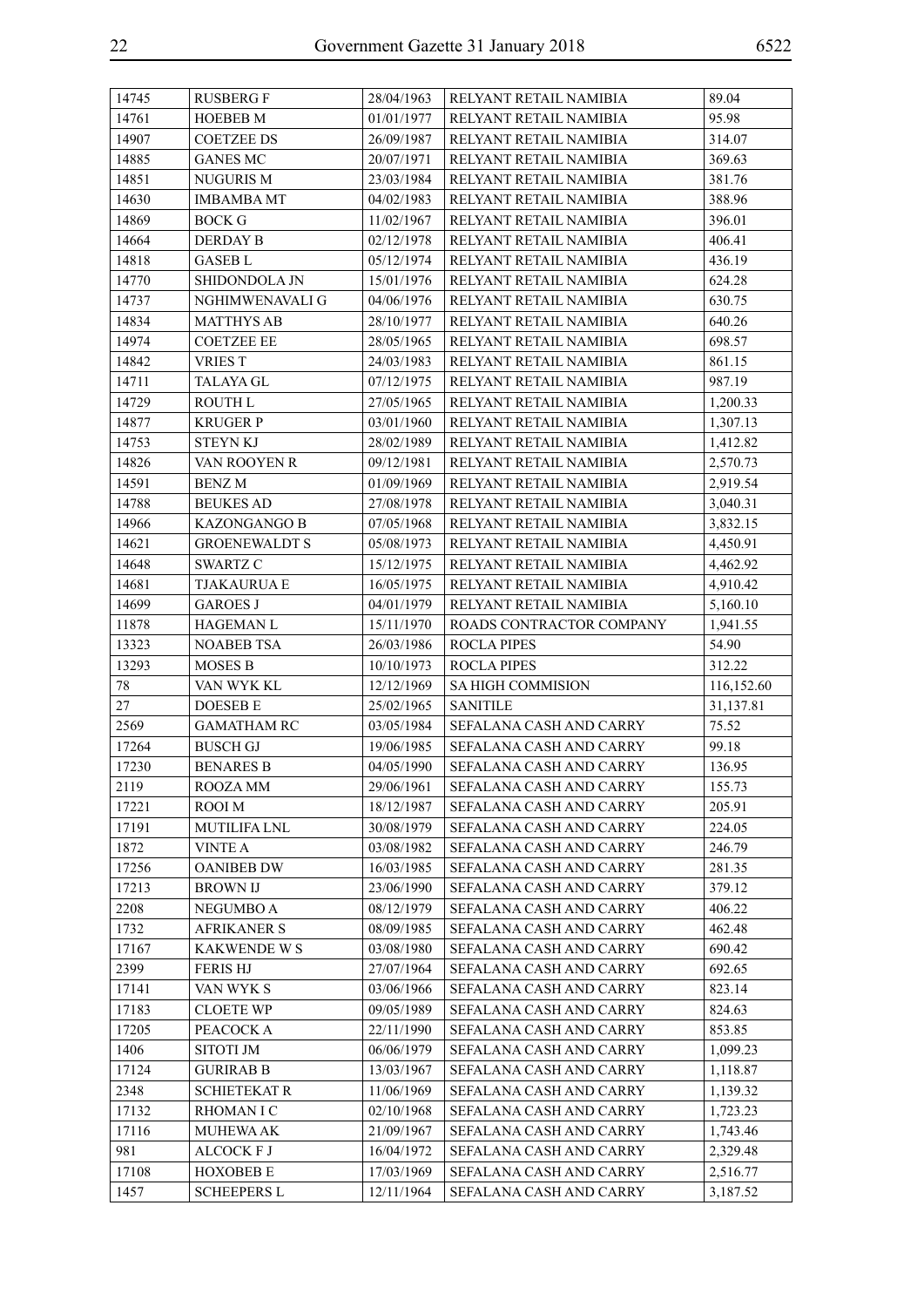| 531   | NGHIHEPA J           | 02/10/1969 | SEFALANA CASH AND CARRY                 | 4,516.32   |
|-------|----------------------|------------|-----------------------------------------|------------|
| 507   | <b>TJIZEPE J</b>     | 25/03/1964 | SEFALANA CASH AND CARRY                 | 4,915.28   |
| 17272 | VAN ROOY S           | 30/07/1983 | SEFALANA CASH AND CARRY                 | 5,505.42   |
| 671   | LUKAS H              | 24/08/1947 | SEFALANA CASH AND CARRY                 | 6,171.88   |
| 17329 | <b>KOOPER W</b>      | 02/03/1975 | SEFALANA CASH AND CARRY                 | 8,274.01   |
| 17337 | NDOZI KS             | 30/06/1966 | SEFALANA CASH AND CARRY                 | 9,143.75   |
| 17345 | <b>KATJARIUA J</b>   | 01/01/1963 | SEFALANA CASH AND CARRY                 | 11,081.28  |
| 400   | <b>KAHUKU A</b>      | 15/01/1949 | SEFALANA CASH AND CARRY                 | 14,935.29  |
| 17582 | NITSCHE AJ           | 25/04/1965 | SEFALANA CASH AND CARRY                 | 187,570.40 |
| 12050 | <b>JANSEN HK</b>     | 26/03/1962 | <b>SUPREME NAMIBIA PTY LTD</b>          | 31.78      |
| 12025 | <b>NANUB P</b>       | 22/12/1977 | SUPREME NAMIBIA PTY LTD                 | 48.30      |
| 11975 | VISAGIE LF           | 16/01/1965 | SUPREME NAMIBIA PTY LTD                 | 48.88      |
| 12076 | <b>KAPENAINA J</b>   | 13/07/1983 | <b>SUPREME NAMIBIA PTY LTD</b>          | 48.89      |
| 12033 | <b>CLOETE P</b>      | 02/04/1979 | SUPREME NAMIBIA PTY LTD                 | 146.30     |
| 11983 | POTGIETER BC         | 12/11/1969 | SUPREME NAMIBIA PTY LTD                 | 163.49     |
| 11932 | KOTJIPATI GB         | 19/02/1969 | SUPREME NAMIBIA PTY LTD                 | 244.15     |
| 12041 | DIERGAARDT T         | 12/05/1973 | SUPREME NAMIBIA PTY LTD                 | 510.33     |
| 12068 | <b>MULEKA PP</b>     | 25/12/1988 | SUPREME NAMIBIA PTY LTD                 | 554.14     |
| 11967 | SHELONGO J           | 05/05/1971 | <b>SUPREME NAMIBIA PTY LTD</b>          | 626.81     |
| 12173 | THIART CA            | 19/11/1965 | <b>SUPREME NAMIBIA PTY LTD</b>          | 644.13     |
| 11941 | <b>ROSS K</b>        | 16/12/1981 | SUPREME NAMIBIA PTY LTD                 | 663.78     |
| 11991 | <b>MULEKA PP</b>     | 31/10/1977 | SUPREME NAMIBIA PTY LTD                 | 702.23     |
| 12114 | NEKUNDI J            | 14/03/1986 | SUPREME NAMIBIA PTY LTD                 | 1,015.82   |
| 12122 | VAN WYK VW           | 09/10/1992 | SUPREME NAMIBIA PTY LTD                 | 1,070.06   |
| 12017 | KAMARA A             | 10/12/1970 | SUPREME NAMIBIA PTY LTD                 | 1,278.56   |
| 12157 | <b>SITHOLE NML</b>   | 04/12/1979 | SUPREME NAMIBIA PTY LTD                 | 1,288.26   |
| 12149 | <b>SHILONGO SS</b>   | 21/12/1971 | SUPREME NAMIBIA PTY LTD                 | 4,613.13   |
| 12165 | <b>TJOMBONDE FHB</b> | 20/06/1976 | SUPREME NAMIBIA PTY LTD                 | 7,264.03   |
| 11045 | <b>ROOINASIE CJ</b>  | 02/09/1982 | <b>TRUWORTHS</b>                        | 29.02      |
| 11053 | <b>JOSEPH J</b>      | 22/12/1961 | <b>TRUWORTHS</b>                        | 56.38      |
| 11037 | <b>KERAMEN GG</b>    | 26/06/1976 | <b>TRUWORTHS</b>                        | 97.86      |
| 18139 | <b>HAKURIA G</b>     | 26/01/1976 | VECTOR LOGISTICS (PTY) LTD              | 406.47     |
| 10987 | <b>MAAROHANYE SO</b> | 23/08/1982 | VECTOR LOGISTICS (PTY) LTD              | 778.90     |
| 16845 | LABUSCHAGNE J        | 22/05/1970 | VOX TELECOM (PTY) LTD                   | 2,176.30   |
| 16861 | <b>HOXOBEB P</b>     | 28/12/1986 | VOX TELECOM (PTY) LTD                   | 2,549.25   |
| 16870 | <b>BURTZE MJ</b>     | 15/09/1975 | VOX TELECOM (PTY) LTD                   | 2,817.65   |
| 16853 | <b>ACKERMANN CP</b>  | 24/10/1984 | VOX TELECOM (PTY) LTD                   | 5,727.76   |
| 16837 | DIERGAARDT PGM       | 15/09/1975 | VOX TELECOM (PTY) LTD                   | 8,441.10   |
| 299   | SHUUYA J             | 11/11/1963 | VOX TELECOM (PTY) LTD                   | 110,441.53 |
| 612   | <b>ROSS MP</b>       | 23/10/1971 | VOX TELECOM (PTY) LTD                   | 436,200.41 |
| 795   | <b>UUSHONAT</b>      | 27/11/1980 | WINDHOEK CONSULTING ENGINEERS           | 1,875.70   |
| 141   | <b>GANASEB W</b>     | 20/07/1975 | WINDHOEK CONSULTING ENGINEERS           | 15,737.96  |
| 16560 | MOTOOMULL JJ         | 05/02/1961 | WINDHOEK INTERNATIONAL                  | 38.31      |
|       |                      |            | <b>SCHOOL</b><br>WINDHOEK INTERNATIONAL |            |
| 16667 | VAN ZYL WP           | 03/09/1976 | <b>SCHOOL</b>                           | 83.36      |
| 18619 | <b>KATJATENJA VU</b> | 02/12/1989 | WINDHOEK INTERNATIONAL<br><b>SCHOOL</b> | 466.83     |
| 16497 | <b>EISES E</b>       | 10/06/1965 | WINDHOEK INTERNATIONAL<br><b>SCHOOL</b> | 700.45     |
| 16527 | <b>HOESES G</b>      | 11/10/1973 | WINDHOEK INTERNATIONAL<br><b>SCHOOL</b> | 905.57     |
| 18627 | <b>NAMWELE MS</b>    | 01/05/1978 | WINDHOEK INTERNATIONAL<br><b>SCHOOL</b> | 938.57     |
| 16659 | STRYDOM C            | 31/01/1972 | WINDHOEK INTERNATIONAL<br><b>SCHOOL</b> | 1,014.29   |
|       |                      |            |                                         |            |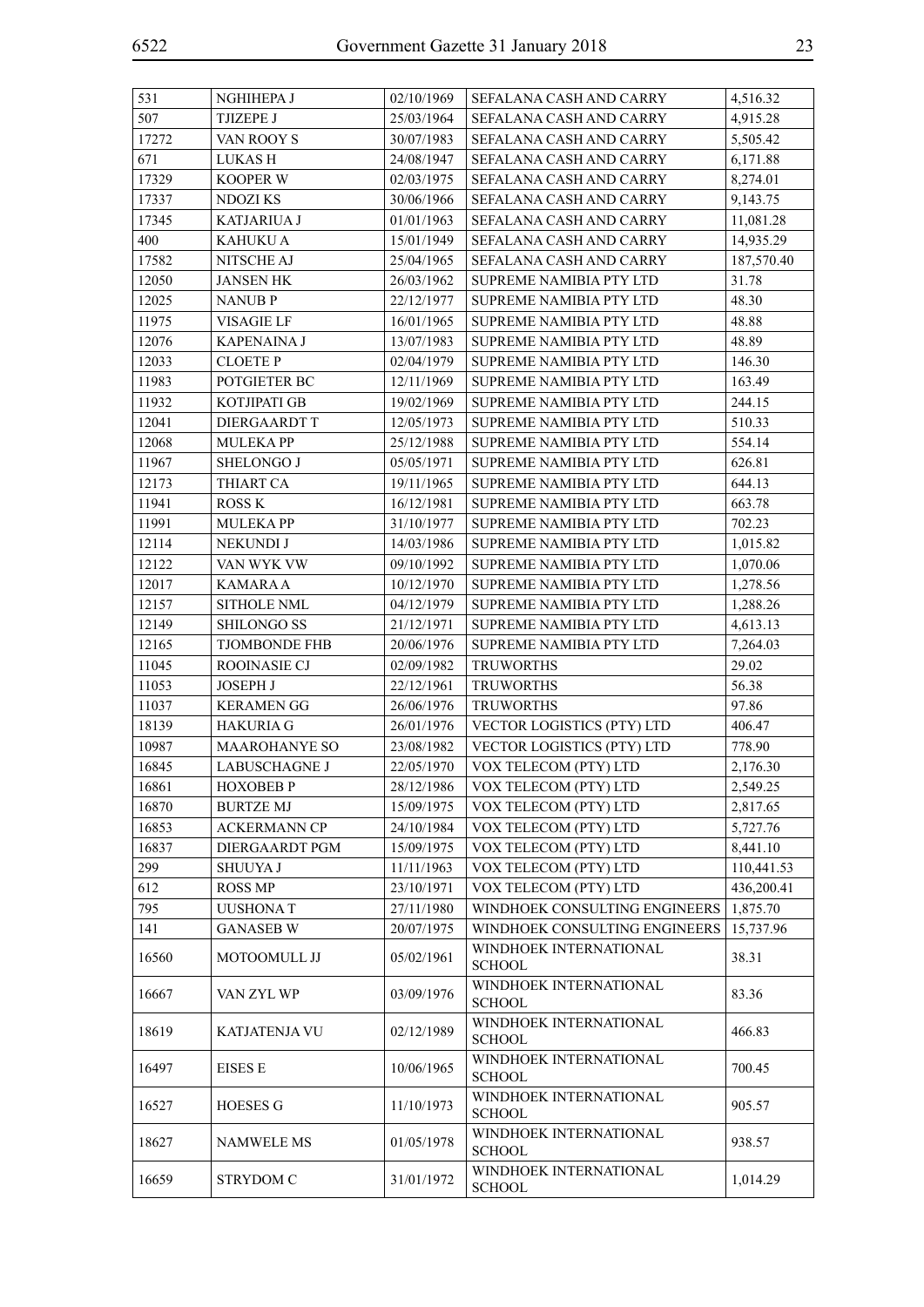| 16586          | <b>NAFTALIE B</b>             | 22/05/1974               | WINDHOEK INTERNATIONAL<br><b>SCHOOL</b>                      | 3,442.32       |
|----------------|-------------------------------|--------------------------|--------------------------------------------------------------|----------------|
|                |                               |                          | WINDHOEK INTERNATIONAL                                       |                |
| 302            | <b>KONJORES</b>               | 21/11/1966               | <b>SCHOOL</b>                                                | 4,530.51       |
| 16675          | <b>AVAFIA DM</b>              | 25/02/1946               | WINDHOEK INTERNATIONAL<br><b>SCHOOL</b>                      | 4,848.56       |
| 370            | <b>NAUYOMAN</b>               | 11/10/1973               | WINDHOEK INTERNATIONAL<br><b>SCHOOL</b>                      | 8,038.57       |
| 16489          | DA CUNHA E E                  | 18/09/1984               | WINDHOEK INTERNATIONAL<br><b>SCHOOL</b>                      | 8,510.96       |
| 16519          | <b>GAWANAB S</b>              | 04/01/1978               | WINDHOEK INTERNATIONAL<br><b>SCHOOL</b>                      | 12,964.14      |
| 16632          | PFEIFER D                     | 10/10/1957               | WINDHOEK INTERNATIONAL<br><b>SCHOOL</b>                      | 16,668.45      |
| 16641          | <b>SCHWARTBOOY L B</b>        | 24/10/1978               | WINDHOEK INTERNATIONAL<br><b>SCHOOL</b>                      | 17,878.31      |
| 191            | <b>GOAGOSEB E</b>             | 26/09/1963               | WINDHOEK INTERNATIONAL<br><b>SCHOOL</b>                      | 22,133.59      |
| 18635          | PANIZZA RM                    | 18/09/1968               | WINDHOEK INTERNATIONAL<br><b>SCHOOL</b>                      | 24,608.59      |
| 16501          | <b>FIELD L</b>                | 14/07/1957               | WINDHOEK INTERNATIONAL<br><b>SCHOOL</b>                      | 78,983.83      |
| 183            | VAN DER MERWE                 | 17/12/1981               | WINDHOEK STATIONERS (PTY) LTD                                | 33,146.65      |
| 221            | <b>LOUWR</b>                  | 06/06/1971               | WINDHOEK STATIONERS (PTY) LTD                                | 37,720.17      |
| 10065          | <b>SWARTZ WA</b>              | 28/05/1990               | <b>WOOLWORTHS</b>                                            | 670.13         |
| 10057          | <b>JESAYAP</b>                | 19/04/1984               | <b>WOOLWORTHS</b>                                            | 6,706.33       |
|                |                               |                          | ALEXANDER FORBES NAMIBIA RETIREMENT FUND (PROVIDENT SECTION) |                |
| <b>MEMBER</b>  | <b>SURNAME &amp; INITIALS</b> | <b>DATE OF</b>           | <b>EMPLOYER</b>                                              | <b>GROSS</b>   |
| <b>NUMBER</b>  |                               | <b>BIRTH</b>             |                                                              | <b>BENEFIT</b> |
|                |                               |                          |                                                              |                |
| 12939          | MAY E                         | 11/12/1981               | <b>ACKERMANS MANAGEMENT</b>                                  | 14,269.83      |
| 21521          | <b>CLOETE N</b>               | 05/02/1990               | ACKERMANS NORMAL STAFF                                       | 1,362.90       |
| 2437           | <b>BOOYSEN M</b>              | 15/07/1982               | ACKERMANS NORMAL STAFF                                       | 3,682.12       |
| 779            | VAN WYK Y                     | 08/03/1979               | ACKERMANS NORMAL STAFF                                       | 31,252.88      |
| 13242          | <b>DAPWANGE P</b>             | 04/05/1975               | ALPINE CATERERS (NAMIBIA)                                    | 24.39          |
| 18091          | <b>NDJABAT</b>                | 06/01/1976               | ALPINE CATERERS (NAMIBIA)                                    | 33.85          |
| 13251          | NDESHAANJA M                  | 06/11/1971               | ALPINE CATERERS (NAMIBIA)                                    | 52.55          |
| 17060          | ENNES L                       | 24/10/1975               | ALPINE CATERERS (NAMIBIA)                                    | 52.91          |
| 13358          | <b>TJAVEONDJA H</b>           | 16/09/1952               | ALPINE CATERERS (NAMIBIA)                                    | 415.96         |
| 13331          | <b>SHIGWEDHAP</b>             | 16/09/1963               | ALPINE CATERERS (NAMIBIA)                                    | 947.50         |
| 13293          | <b>KASUTO A</b>               | 19/06/1951               | ALPINE CATERERS (NAMIBIA)                                    | 25,585.88      |
| 13374          | TARA U KOWE N                 | 21/03/1979               | AVENG (NAMIBIA)                                              | 25.04          |
| 18392          | <b>KHAXABO</b>                | 07/10/1989               | <b>AVENG (NAMIBIA)</b>                                       | 25.88          |
| 18333          | MBOKOMA F                     | 21/07/1990               | <b>AVENG (NAMIBIA)</b>                                       | 28.05          |
| 18244          | <b>GANUSEB N</b>              | 12/11/1983               | <b>AVENG (NAMIBIA)</b>                                       | 28.82          |
| 18180          | <b>HAIPINGE I</b>             | 08/08/1979               | <b>AVENG (NAMIBIA)</b>                                       | 31.40          |
| 18465          | <b>SCHOLTZ CJ</b>             | 14/08/1990               | AVENG (NAMIBIA)                                              | 32.70          |
| 18473          | VAN ZYL L                     | 23/06/1991               | <b>AVENG (NAMIBIA)</b>                                       | 32.70          |
| 18350          | VAN DER MERWE BC              | 16/01/1992               | AVENG (NAMIBIA)                                              | 40.43          |
| 13382          | <b>GURUSEB DC</b>             | 14/06/1989               | AVENG (NAMIBIA)                                              | 43.76          |
| 18279          | RICHTER G                     | 10/08/1981               | <b>AVENG (NAMIBIA)</b>                                       | 43.79          |
| 18546<br>18457 | SHIHEPO DV<br>OCKHUIZEN RAJ   | 03/05/1985<br>02/10/1990 | <b>AVENG (NAMIBIA)</b><br>AVENG (NAMIBIA)                    | 45.85<br>52.32 |
| 18201          | <b>FORBES K L</b>             | 26/05/1986               | <b>AVENG (NAMIBIA)</b>                                       | 87.59          |
| 18317          | <b>SHIYENGO S</b>             | 15/03/1990               | <b>AVENG (NAMIBIA)</b>                                       | 561.01         |
| 18252          | <b>BEUKES R R</b>             | 10/12/1988               | <b>AVENG (NAMIBIA)</b>                                       | 681.78         |
| 13366          | <b>NJEMBO S</b>               | 17/01/1977               | <b>AVENG (NAMIBIA)</b>                                       | 2,540.09       |
| 13455          | <b>RIBEIRO FJ</b>             | 28/08/1968               | <b>AVENG (NAMIBIA)</b>                                       | 3,117.74       |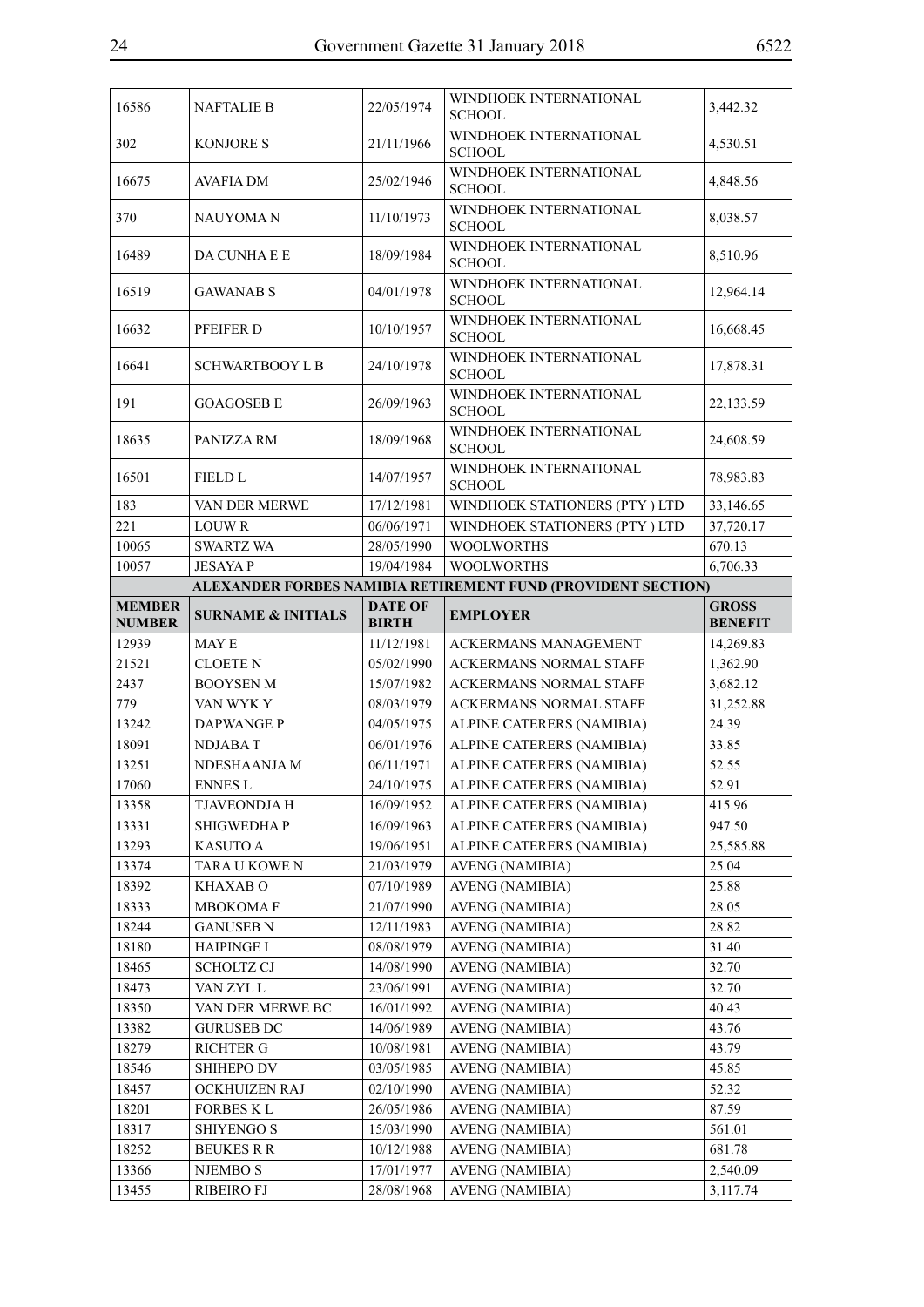| ۰.<br>۰,<br>× |
|---------------|
|---------------|

| 21571 | NGHISHITI B         | 28/02/1950 | <b>AVENG (NAMIBIA)</b>                 | 3,602.85   |
|-------|---------------------|------------|----------------------------------------|------------|
| 18171 | <b>SHAMANGE B</b>   | 12/08/1983 | <b>AVENG (NAMIBIA)</b>                 | 8,854.11   |
| 13439 | <b>MARIJENI R</b>   | 18/06/1975 | <b>AVENG (NAMIBIA)</b>                 | 57,306.58  |
| 21563 | <b>BUTCHER QD</b>   | 28/11/1956 | <b>AVENG (NAMIBIA)</b>                 | 177,013.67 |
| 13447 | POTGIETER CD        | 08/08/1967 | <b>AVENG (NAMIBIA)</b>                 | 188,749.23 |
| 19704 | <b>JAFETH T</b>     | 14/11/1960 | <b>BLAAUWS HOLDINGS (PTY) LTD</b>      | 469.70     |
| 19666 | TJIHAMBUMA I        | 11/07/1973 | <b>BLAAUWS HOLDINGS (PTY) LTD</b>      | 914.38     |
| 17574 | <b>ASSER H</b>      | 22/04/1976 | <b>BLAAUWS HOLDINGS (PTY) LTD</b>      | 3,266.43   |
| 14630 | <b>PAULUS P</b>     | 15/02/1969 | <b>BLAAUWS HOLDINGS (PTY) LTD</b>      | 5,072.37   |
| 14648 | <b>BARNARD JA</b>   | 15/05/1950 | <b>BLAAUWS HOLDINGS (PTY) LTD</b>      | 9,441.42   |
| 116   | MAYE H              | 16/09/1981 | <b>B-MOBILE CAR RENTAL</b>             | 1,478.40   |
| 175   | <b>BOSCH TN</b>     | 12/12/1974 | <b>BRICK &amp; CONCRETE INDUSTRIES</b> | 2,176.39   |
| 1392  | <b>TJINGAETE R</b>  | 22/07/1980 | BRICK & CONCRETE INDUSTRIES            | 2,246.03   |
| 1074  | <b>SO-OABEB A</b>   | 28/11/1948 | BRICK & CONCRETE INDUSTRIES            | 2,535.92   |
| 159   | <b>BOCK S</b>       | 05/06/1950 | BRICK & CONCRETE INDUSTRIES            | 3,126.82   |
| 922   | PIETERSE JH         | 26/07/1957 | BRICK & CONCRETE INDUSTRIES            | 4,537.44   |
| 1767  | <b>LUCASP</b>       | 12/02/1950 | BRICK & CONCRETE INDUSTRIES            | 8,227.77   |
| 2615  | <b>SHAANIKA KS</b>  | 11/08/1959 | BRICK & CONCRETE INDUSTRIES            | 9,160.83   |
| 1589  | <b>HASHIDALA A</b>  | 10/04/1952 | <b>BRICK &amp; CONCRETE INDUSTRIES</b> | 11,449.34  |
| 1571  | <b>GEBHARDT H</b>   | 30/11/1951 | <b>BRICK &amp; CONCRETE INDUSTRIES</b> | 13,055.46  |
| 1431  | <b>KAMBONDE RNN</b> | 01/01/1977 | BRICK & CONCRETE INDUSTRIES            | 39,905.10  |
| 18724 | <b>ALBIN ST</b>     | 01/06/1981 | DUNDEE PRECIOUS METALS                 | 52.56      |
| 18732 | <b>KALOLAH</b>      | 27/01/1975 | <b>DUNDEE PRECIOUS METALS</b>          | 1,213.41   |
| 10031 | <b>COETZEE M</b>    | 16/07/1985 | DUNDEE PRECIOUS METALS                 | 1,594.19   |
| 13722 | KONDJASHILI P       | 06/02/1962 | DUNDEE PRECIOUS METALS                 | 2,993.97   |
| 13773 | <b>DAMASEB FE</b>   | 23/08/1982 | DUNDEE PRECIOUS METALS                 | 3,393.65   |
| 13765 | $\rm DE$ KOE E      | 06/05/1956 | DUNDEE PRECIOUS METALS                 | 3,889.78   |
| 18708 | SHIPANGA JT         | 15/04/1989 | DUNDEE PRECIOUS METALS                 | 3,968.58   |
| 18716 | PAULUS J            | 06/06/1950 | <b>DUNDEE PRECIOUS METALS</b>          | 10,150.06  |
| 13714 | <b>HALEINGE NN</b>  | 05/01/1950 | DUNDEE PRECIOUS METALS                 | 19,992.26  |
| 13757 | HANGULA H           | 08/08/1952 | DUNDEE PRECIOUS METALS                 | 46,481.89  |
| 14206 | <b>SCHRODER BJ</b>  | 10/08/1979 | EDCON (PTY) LTD                        | 25.32      |
| 11045 | <b>FREYGANG CS</b>  | 01/06/1972 | EDCON (PTY) LTD                        | 26.76      |
| 14125 | <b>KARUAIHE U</b>   | 28/05/1985 | EDCON (PTY) LTD                        | 27.32      |
| 14231 | TJIKONGO L          | 16/11/1978 | EDCON (PTY) LTD                        | 27.94      |
| 14257 | <b>AARON CT</b>     | 05/03/1977 | EDCON (PTY) LTD                        | 29.11      |
| 10944 | MOSS TL             | 12/09/1981 | EDCON (PTY) LTD                        | 32.35      |
| 14192 | PIETERS J           | 11/05/1981 | EDCON (PTY) LTD                        | 39.27      |
| 14141 | <b>MARENGAR</b>     | 12/06/1982 | EDCON (PTY) LTD                        | 53.89      |
| 11070 | <b>GOAGOSEB M</b>   | 15/08/1973 | EDCON (PTY) LTD                        | 56.95      |
| 10995 | <b>SKRYWER B</b>    | 17/09/1981 | EDCON (PTY) LTD                        | 59.02      |
| 14303 | <b>GOAGOB S</b>     | 16/10/1983 | EDCON (PTY) LTD                        | 59.24      |
| 10910 | <b>LAMOELA CE</b>   | 25/04/1978 | EDCON (PTY) LTD                        | 61.87      |
| 11088 | <b>INNES DM</b>     | 09/03/1985 | EDCON (PTY) LTD                        | 64.07      |
| 19097 | <b>NORESES P</b>    | 21/08/1983 | EDCON (PTY) LTD                        | 73.05      |
| 10987 | <b>SIBUNGO R</b>    | 09/05/1970 | EDCON (PTY) LTD                        | 76.00      |
| 14150 | MOUTON OM           | 05/03/1979 | EDCON (PTY) LTD                        | 88.03      |
| 10928 | <b>LOUW B</b>       | 29/11/1962 | EDCON (PTY) LTD                        | 248.73     |
| 20745 | <b>MARENGAKS</b>    | 01/01/1980 | EDCON (PTY) LTD                        | 266.11     |
| 10979 | PRINSONSKY M        | 05/08/1975 | EDCON (PTY) LTD                        | 277.02     |
| 14273 | <b>CLOETE WW</b>    | 24/04/1968 | EDCON (PTY) LTD                        | 309.34     |
| 20737 | UZEI V              | 01/01/1980 | EDCON (PTY) LTD                        | 329.57     |
| 14290 | FREEMAN BM          | 18/04/1981 | EDCON (PTY) LTD                        | 378.34     |
| 10901 | <b>LABANS</b>       | 12/04/1970 | EDCON (PTY) LTD                        | 437.09     |
| 14249 | <b>BOCK E</b>       | 07/07/1974 | EDCON (PTY) LTD                        | 547.29     |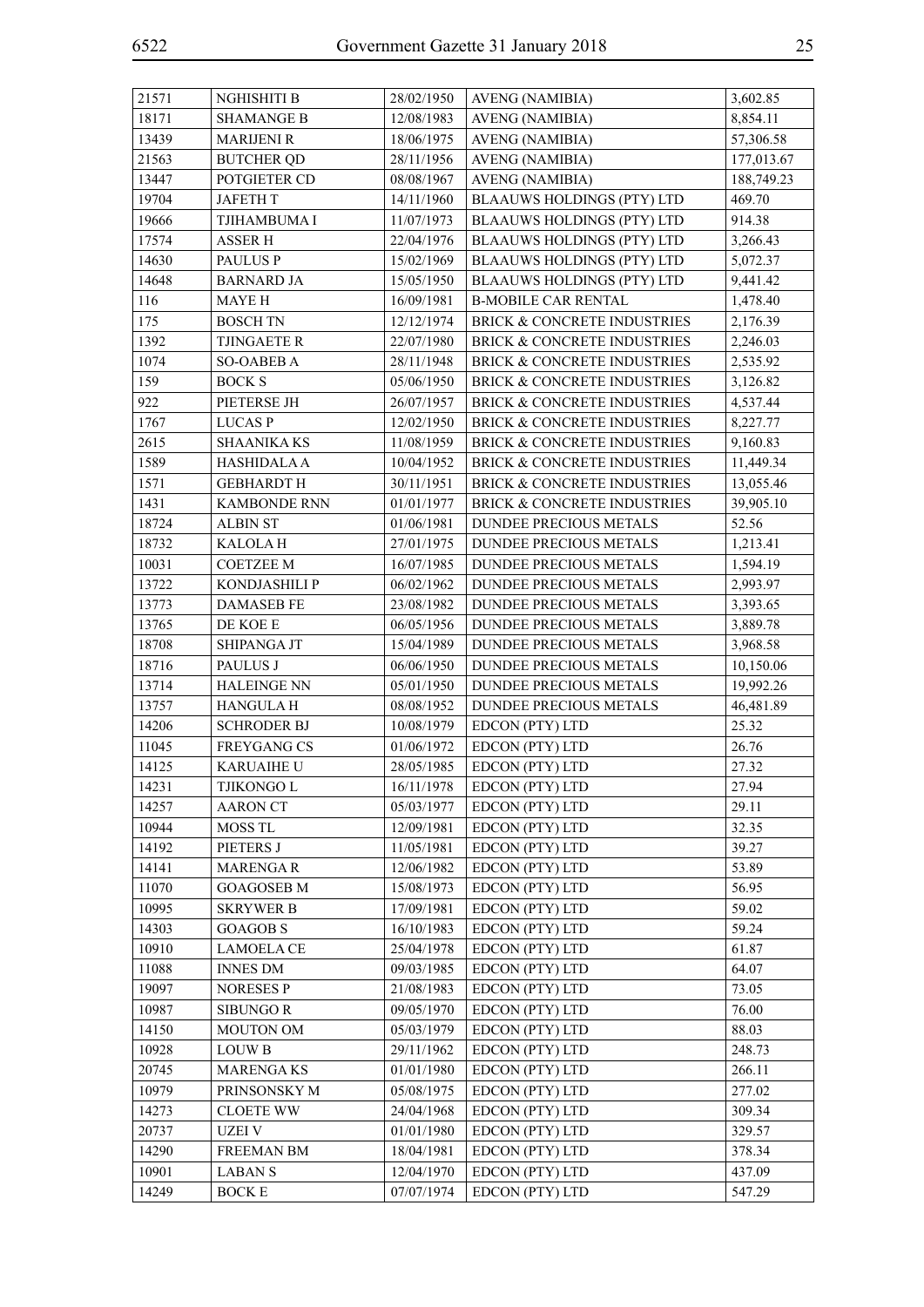| 14214 | <b>SMITH BB</b>      | 22/11/1977 | EDCON (PTY) LTD                   | 753.36    |
|-------|----------------------|------------|-----------------------------------|-----------|
| 11011 | DE KLERK A           | 03/04/1984 | EDCON (PTY) LTD                   | 778.23    |
| 11002 | VAN ZYL J            | 05/04/1964 | EDCON (PTY) LTD                   | 993.77    |
| 108   | <b>AMUTENYA FNK</b>  | 19/03/1986 | EDCON (PTY) LTD                   | 1,008.61  |
| 19089 | <b>ASSEGAAI CW</b>   | 22/04/1991 | EDCON (PTY) LTD                   | 1,080.06  |
| 10880 | KOEGELENBERG J       | 13/08/1956 | EDCON (PTY) LTD                   | 1,089.06  |
| 14311 | HAIHAMBO M           | 28/03/1970 | EDCON (PTY) LTD                   | 1,552.09  |
| 10961 | NGHIFIKEPUNYE P      | 02/10/1980 | EDCON (PTY) LTD                   | 2,206.80  |
| 10871 | <b>KARIPO CE</b>     | 23/05/1977 | EDCON (PTY) LTD                   | 4,632.54  |
| 14281 | <b>AFRIKANER G</b>   | 08/04/1966 | EDCON (PTY) LTD                   | 6,646.29  |
| 11100 | <b>KAHIHA B</b>      | 24/10/1976 | EDCON (PTY) LTD                   | 8,308.59  |
| 10936 | MOISES L             | 01/05/1983 | EDCON (PTY) LTD                   | 12,941.01 |
| 21628 | <b>HAOSEB AJ</b>     | 21/10/1983 | EDCON (PTY) LTD                   | 14,737.21 |
| 2704  | <b>CLOETE M</b>      | 04/03/1987 | EDCON (PTY) LTD                   | 48,156.80 |
| 18881 | NDJAVERA MM          | 29/03/1990 | <b>ELWIWA</b>                     | 44.89     |
| 13919 | <b>ENGELBRECHT E</b> | 20/10/1977 | <b>ELWIWA</b>                     | 124.16    |
| 17248 | NAMGONGON J          | 20/03/1987 | <b>ELWIWA</b>                     | 199.87    |
| 18848 | <b>EMBANGAN</b>      | 24/12/1983 | <b>ELWIWA</b>                     | 211.99    |
| 18872 | <b>MEKAY EF</b>      | 21/11/1972 | <b>ELWIWA</b>                     | 389.82    |
| 18864 | KANGOOTUI A          | 23/09/1979 | <b>ELWIWA</b>                     | 445.92    |
| 13935 | <b>HAUFIKU SPN</b>   | 06/04/1973 | <b>ELWIWA</b>                     | 633.07    |
| 13889 | <b>IYAMBOP</b>       | 14/11/1954 | <b>ELWIWA</b>                     | 2,576.12  |
| 17256 | PETRUS E             | 02/07/1979 | <b>ELWIWA</b>                     | 3,639.95  |
| 17221 | <b>BEUKES S</b>      | 14/10/1966 | <b>ELWIWA</b>                     | 4,259.00  |
| 20991 | NGHIWEWELEKWE T      | 09/06/1974 | <b>ELWIWA</b>                     | 60,477.11 |
| 18554 | <b>NELUMBA HL</b>    | 17/04/1986 | <b>ERNST &amp; YOUNG</b>          | 85.52     |
| 17116 | <b>WEDER S</b>       | 12/04/1983 | <b>ERNST &amp; YOUNG</b>          | 1,933.76  |
| 14061 | <b>AMBROSINI F</b>   | 01/01/1965 | FREDDIE FISH PROCESSORS           | 259.91    |
| 14052 | NASHINDYO P          | 27/04/1956 | FREDDIE FISH PROCESSORS           | 4,673.72  |
| 20834 | KONDYASHILI S        | 24/02/1951 | FREDDIE FISH PROCESSORS           | 35,994.33 |
| 20842 | KATJEPUNDA G         | 17/07/1971 | FREDDIE FISH PROCESSORS           | 36,998.87 |
| 20389 | RAMOTHIBE RC         | 13/03/1991 | <b>GREGS MOTOR SPARES</b>         | 672.05    |
| 17442 | <b>CLAASEN J</b>     | 10/11/1985 | <b>GRINDROD NAMIBIA (PTY) LTD</b> | 202.99    |
| 728   | <b>TJIKUNDI C</b>    | 04/08/1978 | H & H FURNITURE REMOVERS          | 596.89    |
| 698   | RAMPOU D             | 27/04/1947 | H & H FURNITURE REMOVERS          | 1,668.66  |
| 671   | HILKIA TH            | 22/02/1974 | H & H FURNITURE REMOVERS          | 2,851.06  |
| 442   | MASHAMBA MC          | 12/08/1977 | H & H FURNITURE REMOVERS          | 3,301.04  |
| 701   | VAN WYK N            | 23/04/1949 | H & H FURNITURE REMOVERS          | 4,942.31  |
| 311   | <b>TSANDIM</b>       | 11/04/1950 | H & H FURNITURE REMOVERS          | 4,959.58  |
| 264   | <b>SHAILEMO E</b>    | 08/01/1974 | H & H FURNITURE REMOVERS          | 26,240.19 |
| 51    | <b>NARUBEB P</b>     | 04/09/1985 | <b>HANGALA GROUP</b>              | 2,563.63  |
| 60    | <b>KUUAHEE I</b>     | 27/09/1968 | <b>HANGALA GROUP</b>              | 3,614.36  |
| 21717 | MEEKS C              | 30/03/1981 | <b>HILTON WINDHOEK</b>            | 102.11    |
| 21750 | <b>MELANI M</b>      | 16/07/1984 | HILTON WINDHOEK                   | 153.88    |
| 19780 | <b>KAMAHENE EM</b>   | 04/07/1981 | HILTON WINDHOEK                   | 181.21    |
| 21792 | PETRUS J             | 17/07/1984 | HILTON WINDHOEK                   | 186.38    |
| 21814 | <b>SANTOS D</b>      | 30/03/1989 | HILTON WINDHOEK                   | 234.50    |
| 17604 | <b>MALANA</b>        | 15/03/1993 | HILTON WINDHOEK                   | 260.69    |
| 21725 | DREYER C             | 10/08/1989 | HILTON WINDHOEK                   | 268.51    |
| 21741 | <b>KAZEJA BP</b>     | 03/07/1983 | HILTON WINDHOEK                   | 333.98    |
| 21865 | <b>KOCK S</b>        | 30/11/1986 | HILTON WINDHOEK                   | 360.92    |
| 21733 | <b>KAMEIJTO G</b>    | 03/05/1967 | <b>HILTON WINDHOEK</b>            | 366.35    |
| 19739 | <b>HOABEB R</b>      | 16/04/1985 | HILTON WINDHOEK                   | 535.38    |
| 21849 | <b>KAVITA W</b>      | 24/06/1981 | <b>HILTON WINDHOEK</b>            | 667.14    |
| 21768 | <b>LIPPERT T</b>     | 23/11/1988 | HILTON WINDHOEK                   | 708.21    |
|       |                      |            |                                   |           |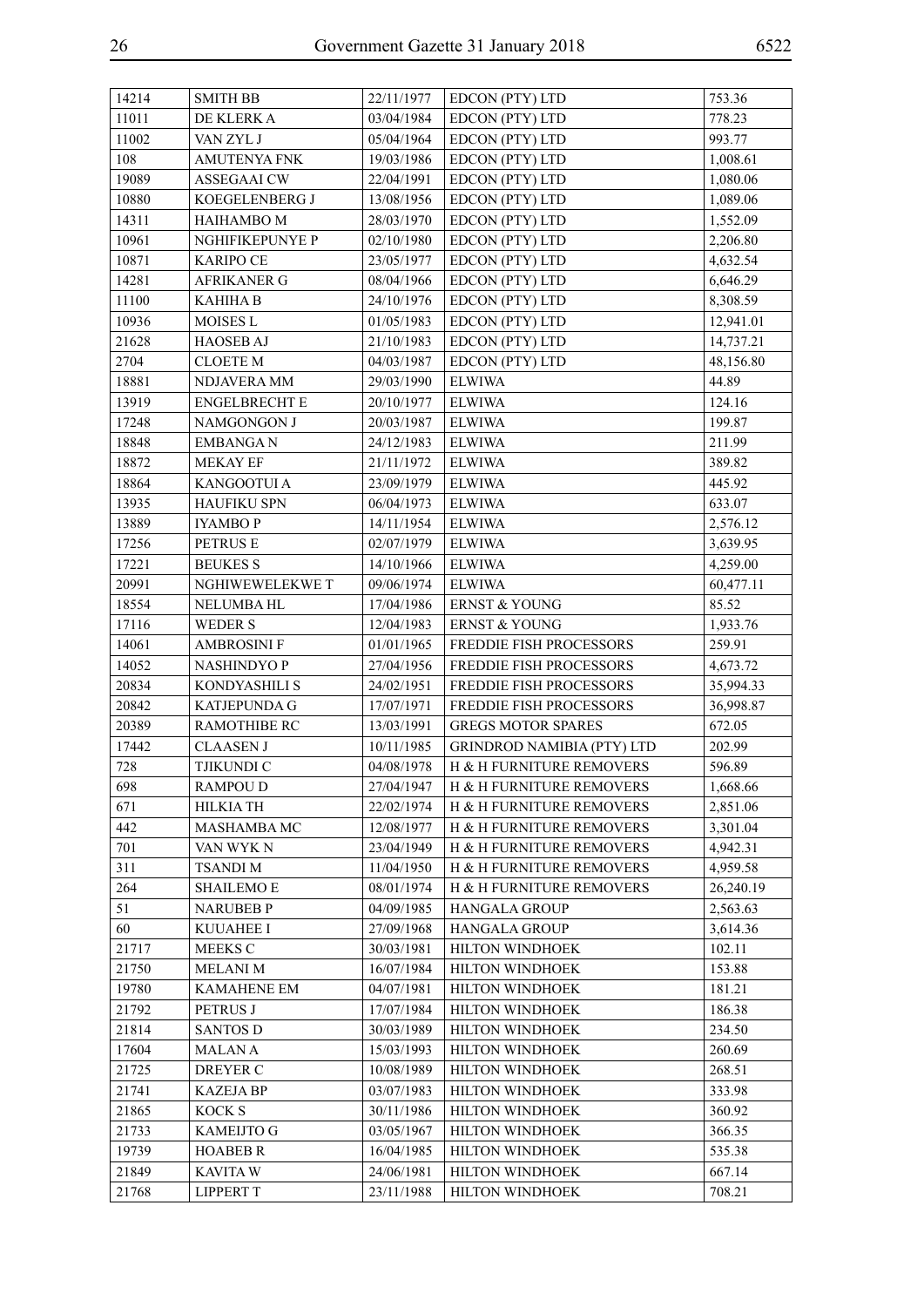| 21857 | VIRGIL V            | 24/10/1990 | <b>HILTON WINDHOEK</b>        | 770.26     |
|-------|---------------------|------------|-------------------------------|------------|
| 21881 | KOCK M              | 23/05/1982 | HILTON WINDHOEK               | 841.61     |
| 14656 | <b>SUNASSY H</b>    | 10/10/1977 | HILTON WINDHOEK               | 849.08     |
| 21890 | <b>HARTNICK R</b>   | 25/09/1981 | HILTON WINDHOEK               | 873.95     |
| 19771 | <b>KOOPMAN N</b>    | 24/04/1989 | HILTON WINDHOEK               | 925.46     |
| 21822 | <b>FERIS L</b>      | 27/05/1985 | HILTON WINDHOEK               | 1,135.93   |
| 19763 | MOSES D             | 29/05/1985 | HILTON WINDHOEK               | 1,138.91   |
| 21776 | <b>JOSOP MJ</b>     | 22/05/1985 | HILTON WINDHOEK               | 1,152.91   |
| 21806 | <b>GARISEB RBS</b>  | 24/08/1985 | HILTON WINDHOEK               | 1,196.52   |
| 19755 | HIIKO J             | 29/09/1989 | <b>HILTON WINDHOEK</b>        | 1,520.59   |
| 21873 | <b>OUSEB E</b>      | 27/08/1980 | HILTON WINDHOEK               | 1,971.95   |
| 21784 | <b>GARISES M</b>    | 16/07/1977 | HILTON WINDHOEK               | 2,572.27   |
| 21831 | <b>GROBLER B</b>    | 14/11/1968 | HILTON WINDHOEK               | 3,537.70   |
| 191   | STEENKAMP R.C       | 03/08/1979 | INTERNET TECHNOLOGIES NAMIBIA | 6,591.55   |
| 19798 | MOSES M             | 22/07/1977 | KALAHARI HOLDINGS LTD         | 1,956.01   |
| 17612 | <b>MBATEMUAS</b>    | 01/06/1984 | KALAHARI HOLDINGS LTD         | 16,185.79  |
| 19801 | <b>NEPAYA S</b>     | 02/08/1947 | KALAHARI HOLDINGS LTD         | 20,969.22  |
| 21971 | <b>MBANGOP</b>      | 10/02/1978 | KANSAI PLASCON NAMIBIA        | 901.85     |
| 21997 | <b>STRAUSS DU</b>   | 31/10/1985 | KANSAI PLASCON NAMIBIA        | 7,443.46   |
| 21989 | KANGOOTUI K         | 11/09/1986 | KANSAI PLASCON NAMIBIA        | 9,872.82   |
| 13846 | <b>LAPOINTE C</b>   | 16/12/1953 | LANGER HEINRICH URANIUM       | 102.68     |
| 18813 | <b>KAPERE AR</b>    | 23/07/1974 | LANGER HEINRICH URANIUM       | 111.18     |
| 17213 | POVANHU A           | 09/04/1983 | LANGER HEINRICH URANIUM       | 310.62     |
| 13862 | <b>LAUBSCHER HD</b> | 09/06/1971 | LANGER HEINRICH URANIUM       | 1,235.42   |
| 13854 | OOSTHUIZEN CJP      | 04/04/1951 | LANGER HEINRICH URANIUM       | 2,032.07   |
| 21008 | VAN DER MERWE W     | 22/03/1961 | LANGER HEINRICH URANIUM       | 83,853.75  |
| 20826 | DU PLESSIS BI       | 10/07/1973 | LANGER HEINRICH URANIUM       | 173,095.50 |
| 20818 | <b>ELAGOT</b>       | 01/04/1963 | LANGER HEINRICH URANIUM       | 301,853.70 |
| 15172 | HOEB <sub>N</sub>   | 08/04/1986 | LINK MANAGEMENT SERVICES      | 25.61      |
| 15181 | <b>HOLLOWAY JD</b>  | 07/01/1985 | LINK MANAGEMENT SERVICES      | 25.62      |
| 15199 | <b>MUKOSHOP</b>     | 15/06/1987 | LINK MANAGEMENT SERVICES      | 28.17      |
| 15202 | <b>GREEN EL</b>     | 14/05/1981 | LINK MANAGEMENT SERVICES      | 28.18      |
| 15211 | <b>KANDEBU O</b>    | 01/02/1989 | LINK MANAGEMENT SERVICES      | 28.18      |
| 15229 | NDJITAVIWA M        | 20/02/1989 | LINK MANAGEMENT SERVICES      | 28.18      |
| 15237 | <b>KAPUTARAT</b>    | 10/03/1987 | LINK MANAGEMENT SERVICES      | 31.00      |
| 15245 | <b>JATAMUNWA EU</b> | 21/12/1979 | LINK MANAGEMENT SERVICES      | 32.87      |
| 15253 | WANDUMBI M          | 01/03/1965 | LINK MANAGEMENT SERVICES      | 33.93      |
| 15261 | <b>LEUKES MF</b>    | 27/11/1981 | LINK MANAGEMENT SERVICES      | 62.90      |
| 15270 | JOB R               | 16/01/1975 | LINK MANAGEMENT SERVICES      | 77.42      |
| 15288 | <b>IITEMBU MN</b>   | 20/02/1984 | LINK MANAGEMENT SERVICES      | 77.94      |
| 15296 | WILLERS C           | 06/04/1976 | LINK MANAGEMENT SERVICES      | 97.16      |
| 15300 | <b>BRENDELL ER</b>  | 21/11/1978 | LINK MANAGEMENT SERVICES      | 111.28     |
| 15318 | <b>SAKARIA S</b>    | 03/09/1971 | LINK MANAGEMENT SERVICES      | 184.04     |
| 15326 | <b>SANDERSON HG</b> | 23/04/1961 | LINK MANAGEMENT SERVICES      | 213.86     |
| 15342 | OOSTHUIZEN J        | 25/04/1988 | LINK MANAGEMENT SERVICES      | 1,584.03   |
| 15351 | OOSTHUIZEN SJD      | 01/05/1962 | LINK MANAGEMENT SERVICES      | 5,414.92   |
| 15369 | LOVELL Z            | 15/02/1970 | LINK MANAGEMENT SERVICES      | 13,101.42  |
| 248   | <b>SAMUEL M</b>     | 13/03/1943 | LUDERITZ SMOKERIES CC         | 143,705.84 |
| 19275 | <b>DAVID JB</b>     | 20/01/1990 | MAQUI DUTY FREE (PTY) LTD     | 37.84      |
| 19283 | <b>HAUFIKU GJ</b>   | 22/05/1977 | MAQUI DUTY FREE (PTY) LTD     | 42.70      |
| 14478 | SIMON A             | 20/10/1989 | MAQUI DUTY FREE (PTY) LTD     | 58.14      |
| 14451 | <b>SHINDIT</b>      | 18/06/1984 | MAQUI DUTY FREE (PTY) LTD     | 147.32     |
| 14460 | <b>GEISEB M</b>     | 31/07/1990 | MAQUI DUTY FREE (PTY) LTD     | 5,311.85   |
| 17701 | <b>MANDEAN A</b>    | 11/03/1987 | MEDSCHEME NAMIBIA             | 3,108.71   |
| 11282 | <b>KRUGER A</b>     | 11/07/1974 | MEDSCHEME NAMIBIA             | 5,535.95   |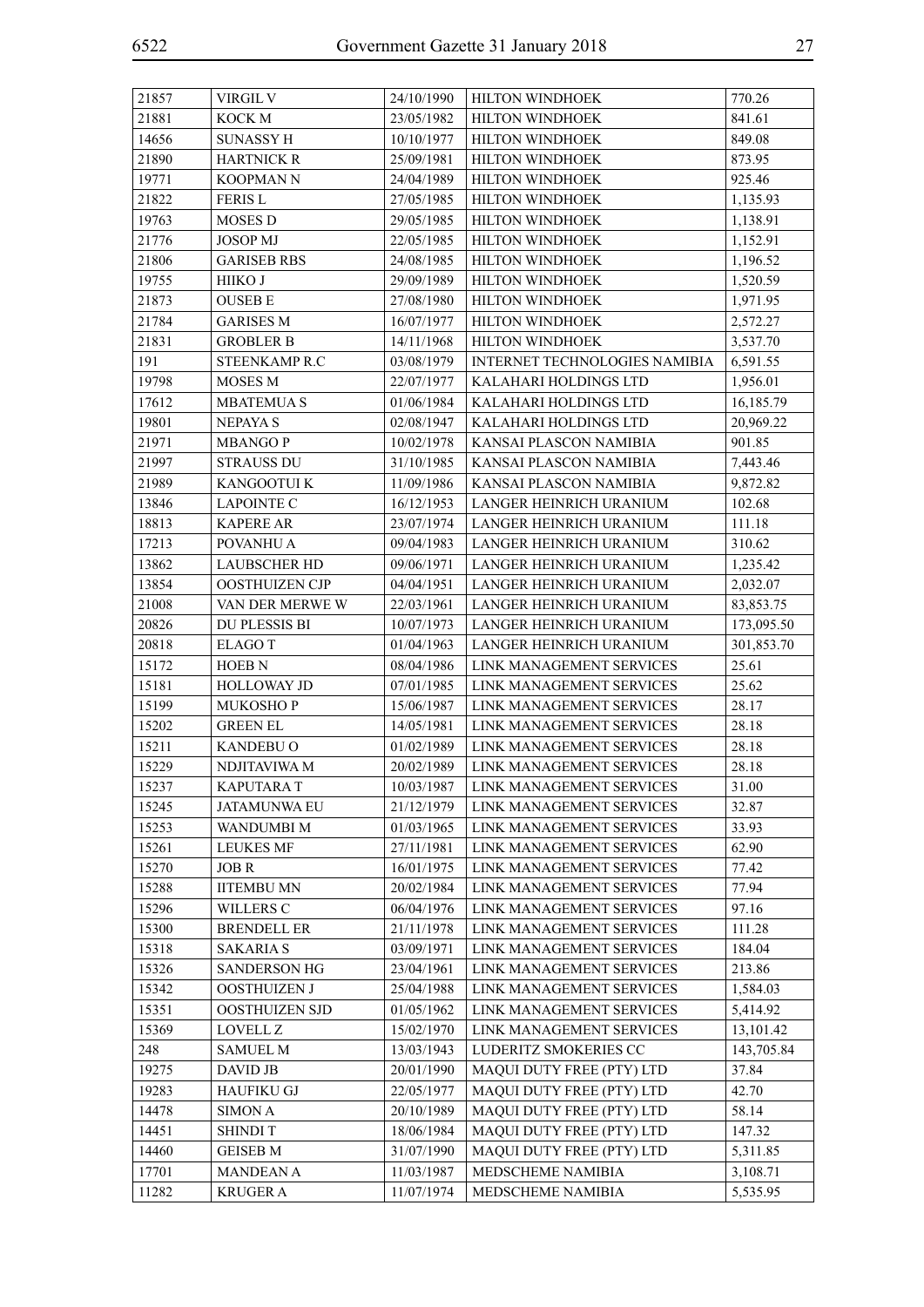| 2437  | <b>HIMSL II</b>      | 23/07/1944 | <b>NAMIBIA MEDIA HOLDINGS</b> | 204.49     |
|-------|----------------------|------------|-------------------------------|------------|
| 22063 | <b>FRANCISCO J</b>   | 03/06/1962 | NAMIBIA MEDIA HOLDINGS        | 483.67     |
| 22055 | <b>HILL GL</b>       | 15/06/1947 | NAMIBIA MEDIA HOLDINGS        | 498.96     |
| 14095 | <b>TREEGER CU</b>    | 05/01/1969 | NAMIBIA MEDIA HOLDINGS        | 570.95     |
| 14109 | NEL N                | 07/08/1974 | <b>NAMIBIA MEDIA HOLDINGS</b> | 631.65     |
| 22128 | NAKANUKA AM          | 19/07/1966 | NAMIBIA MEDIA HOLDINGS        | 1,868.81   |
| 22080 | <b>CLAASEN S</b>     | 01/02/1963 | NAMIBIA MEDIA HOLDINGS        | 1,944.03   |
| 22110 | <b>JANSEN VAN VU</b> | 14/12/1966 | NAMIBIA MEDIA HOLDINGS        | 2,012.73   |
| 17434 | <b>MUKUNGU D</b>     | 11/11/1988 | <b>NAMIBIA MEDIA HOLDINGS</b> | 2,380.53   |
| 22071 | <b>HIMSL II</b>      | 23/07/1944 | NAMIBIA MEDIA HOLDINGS        | 5,332.56   |
| 22098 | <b>KLOPPERS G</b>    | 16/09/1948 | <b>NAMIBIA MEDIA HOLDINGS</b> | 5,606.40   |
| 20851 | <b>STRAUSS GC</b>    | 13/08/1979 | NAMIBIA MEDIA HOLDINGS        | 93,792.65  |
| 22101 | <b>FARENFORT G</b>   | 05/04/1959 | NAMIBIA MEDIA HOLDINGS        | 120,056.78 |
| 13951 | LEWANSCHEK KJ        | 01/05/1976 | <b>NAMIBRAND SAFARIS</b>      | 36.20      |
| 18929 | NUUYOMA MS           | 23/06/1985 | <b>NAMIBRAND SAFARIS</b>      | 52.11      |
| 18899 | <b>SWARTBOOI NL</b>  | 02/10/1982 | NAMIBRAND SAFARIS             | 467.67     |
| 13960 | UIRAB M              | 25/05/1971 | NAMIBRAND SAFARIS             | 614.08     |
| 20729 | <b>HAILONGAS</b>     | 01/01/1980 | NAMIBRAND SAFARIS             | 3,956.68   |
| 22152 | <b>ISAAK L</b>       | 19/04/1968 | NAMIBRAND SAFARIS             | 20,141.71  |
| 17469 | <b>INDONGO EK</b>    | 15/04/1986 | <b>NAMLIFE</b>                | 28.02      |
| 17507 | <b>SHILONGO K</b>    | 31/05/1963 | <b>NAMLIFE</b>                | 33.14      |
| 19194 | <b>SABUTA MA</b>     | 26/12/1978 | <b>NAMLIFE</b>                | 33.18      |
| 17485 | <b>KAMATIW</b>       | 05/06/1981 | <b>NAMLIFE</b>                | 36.34      |
| 14371 | PHILLEMON DA         | 03/10/1976 | <b>NAMLIFE</b>                | 48.82      |
| 19241 | <b>ERASTUS N</b>     | 12/11/1975 | NAMLIFE                       | 57.70      |
| 19216 | KANDJIMI J           | 21/12/1985 | <b>NAMLIFE</b>                | 77.00      |
| 14389 | MWANDINGI D          | 02/07/1972 | <b>NAMLIFE</b>                | 83.08      |
| 14362 | NEPUNDA M            | 16/11/1972 | <b>NAMLIFE</b>                | 106.38     |
| 17477 | <b>GOASES ES</b>     | 20/03/1986 | NAMLIFE                       | 131.49     |
| 14419 | <b>KUNASHA N</b>     | 12/10/1968 | NAMLIFE                       | 133.65     |
| 11151 | <b>AKWAAKE FN</b>    | 17/09/1976 | <b>NAMLIFE</b>                | 302.02     |
| 19224 | THEODOR VS           | 21/08/1978 | <b>NAMLIFE</b>                | 456.17     |
| 19186 | <b>SHOWA FD</b>      | 06/07/1972 | <b>NAMLIFE</b>                | 521.50     |
| 19208 | <b>KATOPA PN</b>     | 23/07/1988 | <b>NAMLIFE</b>                | 583.76     |
| 14397 | PAULUS AP            | 23/05/1980 | <b>NAMLIFE</b>                | 965.02     |
| 14401 | MURONGA AL           | 27/01/1982 | NAMLIFE                       | 1,026.47   |
| 19259 | NANGOLO TH           | 16/03/1974 | <b>NAMLIFE</b>                | 5,978.94   |
| 20443 | <b>MBIDI I</b>       | 11/01/1985 | OJ CONSTRUCTION               | 93.01      |
| 20435 | <b>KANGHONO E</b>    | 06/07/1979 | OJ CONSTRUCTION               | 908.62     |
| 19038 | <b>MAVENJONO W</b>   | 26/09/1982 | OKORUSU FLUORSPAR             | 514.33     |
| 15024 | <b>NAMHINDO MK</b>   | 29/04/1979 | ONGOPOLO MINING LIMITED       | 369.15     |
| 15016 | <b>BEUKESP</b>       | 11/02/1961 | ONGOPOLO MINING LIMITED       | 428.58     |
| 11886 | <b>HAUNONA KM</b>    | 10/10/1971 | PEP MANAGEMENT                | 28.44      |
| 11703 | <b>JOBH</b>          | 22/05/1974 | PEP MANAGEMENT                | 80.92      |
| 11363 | <b>KISTING AG</b>    | 14/10/1967 | PEP MANAGEMENT                | 89.04      |
| 12629 | TJIHENDA CB          | 02/04/1964 | PEP MANAGEMENT                | 97.87      |
| 12611 | TJIHENDA C           | 02/04/1964 | PEP MANAGEMENT                | 145.16     |
| 11797 | <b>BEUKES JAN</b>    | 07/01/1972 | PEP MANAGEMENT                | 148.55     |
| 11401 | <b>GENTZ AK</b>      | 24/01/1971 | PEP MANAGEMENT                | 156.37     |
| 12891 | <b>TROMPA</b>        | 28/06/1948 | PEP MANAGEMENT                | 158.33     |
| 11461 | JANSE VAN RENSBURG C | 08/10/1975 | PEP MANAGEMENT                | 162.60     |
| 11398 | <b>SCHOLTZ AJ</b>    | 04/12/1971 | PEP MANAGEMENT                | 178.82     |
| 11835 | <b>FREEMAN JJ</b>    | 09/03/1980 | PEP MANAGEMENT                | 182.51     |
| 12432 | <b>PLAATJIES PJ</b>  | 25/08/1969 | PEP MANAGEMENT                | 198.86     |
| 12157 | <b>BRANDT T</b>      | 08/10/1954 | PEP MANAGEMENT                | 200.08     |
|       |                      |            |                               |            |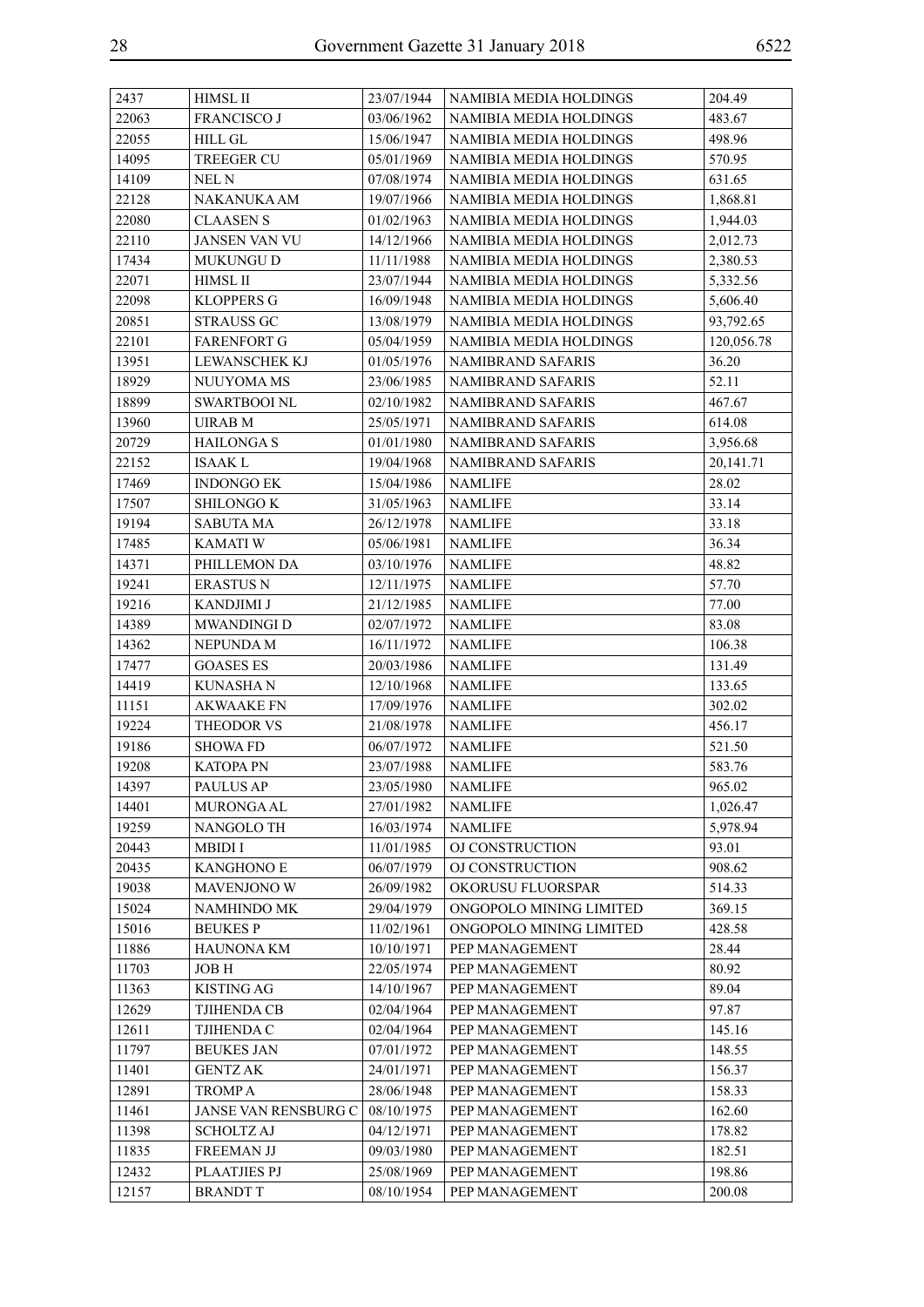| 12114 | <b>CLOETE SE</b>       | 19/06/1975 | PEP MANAGEMENT | 202.36   |
|-------|------------------------|------------|----------------|----------|
| 12041 | <b>FARMER P</b>        | 09/07/1970 | PEP MANAGEMENT | 213.93   |
| 12581 | <b>SWARTZ S</b>        | 21/08/1969 | PEP MANAGEMENT | 216.13   |
| 12131 | <b>HAIPINGE SN</b>     | 05/04/1963 | PEP MANAGEMENT | 221.31   |
| 11975 | KIDO MM                | 04/05/1965 | PEP MANAGEMENT | 222.35   |
| 11321 | <b>FOURIE A</b>        | 26/07/1954 | PEP MANAGEMENT | 237.14   |
| 12190 | <b>SCHIEFER WC</b>     | 24/08/1966 | PEP MANAGEMENT | 254.54   |
| 12246 | <b>LANDSBERG YA</b>    | 04/06/1976 | PEP MANAGEMENT | 264.52   |
| 11843 | <b>HAUSHONA JS</b>     | 30/06/1975 | PEP MANAGEMENT | 291.11   |
| 12360 | MYNHARDT PC            | 25/06/1975 | PEP MANAGEMENT | 319.79   |
| 12335 | <b>MARAIS JW</b>       | 06/07/1958 | PEP MANAGEMENT | 334.30   |
| 11673 | ASHIPALA H             | 07/07/1951 | PEP MANAGEMENT | 340.92   |
| 12254 | <b>KASCHINDI SM</b>    | 14/08/1969 | PEP MANAGEMENT | 343.23   |
| 12874 | <b>SMITH S</b>         | 07/03/1951 | PEP MANAGEMENT | 349.19   |
| 11550 | <b>AMAKUTUWA E</b>     | 24/03/1957 | PEP MANAGEMENT | 356.39   |
| 12351 | <b>MWANDINGI S</b>     | 16/04/1952 | PEP MANAGEMENT | 357.68   |
| 12076 | <b>GEBHARDT RP</b>     | 09/07/1971 | PEP MANAGEMENT | 374.05   |
| 22241 | JOHANNES S             | 03/08/1967 | PEP MANAGEMENT | 387.25   |
| 12386 | NANYEMBA J             | 01/01/1962 | PEP MANAGEMENT | 393.13   |
| 12645 | VAN AARDE M            | 09/06/1967 | PEP MANAGEMENT | 395.01   |
| 11851 | MABASO K               | 25/06/1973 | PEP MANAGEMENT | 399.19   |
| 12548 | <b>STEENKAMP S</b>     | 25/01/1955 | PEP MANAGEMENT | 408.68   |
| 11657 | <b>BOOIS GA</b>        | 02/01/1976 | PEP MANAGEMENT | 417.11   |
| 12670 | VAN DER WESTHUIZEN A   | 31/10/1971 | PEP MANAGEMENT | 429.05   |
| 12564 | <b>SWART P</b>         | 12/12/1979 | PEP MANAGEMENT | 441.73   |
| 12653 | VAN DER MERWE F        | 12/09/1980 | PEP MANAGEMENT | 443.28   |
| 12297 | <b>LOUBSER M</b>       | 22/11/1969 | PEP MANAGEMENT | 446.00   |
| 11436 | ENGELBRECHT ASA        | 12/12/1971 | PEP MANAGEMENT | 480.39   |
| 11509 | <b>GREYTON CA</b>      | 21/05/1978 | PEP MANAGEMENT | 496.77   |
| 11916 | DOESES M               | 12/09/1973 | PEP MANAGEMENT | 507.29   |
| 11720 | <b>COETZEE HG</b>      | 25/09/1977 | PEP MANAGEMENT | 522.92   |
| 12637 | UUSHONA AD             | 06/07/1975 | PEP MANAGEMENT | 524.63   |
| 11380 | <b>HANEKOM AJ</b>      | 15/11/1967 | PEP MANAGEMENT | 531.32   |
| 11801 | <b>KAMBAMBA JDT</b>    | 28/06/1975 | PEP MANAGEMENT | 579.44   |
| 12068 | FARAO RP               | 07/12/1954 | PEP MANAGEMENT | 633.37   |
| 12408 | NEL N                  | 01/04/1971 | PEP MANAGEMENT | 634.20   |
| 12033 | <b>FOURIE OC</b>       | 21/05/1964 | PEP MANAGEMENT | 663.57   |
| 12181 | <b>FELIX U</b>         | 15/02/1973 | PEP MANAGEMENT | 673.64   |
| 11444 | <b>ENGELBRECHT ASA</b> | 12/12/1971 | PEP MANAGEMENT | 692.40   |
| 12599 | <b>TIMOTEUS ON</b>     | 15/05/1969 | PEP MANAGEMENT | 700.45   |
| 11428 | VAN WYK A              | 25/06/1975 | PEP MANAGEMENT | 714.95   |
| 11541 | DE KLERK D             | 24/07/1961 | PEP MANAGEMENT | 730.61   |
| 22250 | <b>JONAS SN</b>        | 23/07/1976 | PEP MANAGEMENT | 738.43   |
| 22233 | <b>JACOBS MA</b>       | 03/01/1960 | PEP MANAGEMENT | 796.69   |
| 22268 | <b>MOUTON MF</b>       | 11/01/1975 | PEP MANAGEMENT | 809.83   |
| 22195 | ALFRED J               | 14/06/1968 | PEP MANAGEMENT | 834.58   |
| 22209 | ASHIPALA H             | 07/07/1951 | PEP MANAGEMENT | 836.72   |
| 11355 | <b>KISTING AG</b>      | 14/10/1967 | PEP MANAGEMENT | 841.62   |
| 22292 | <b>CROUCAM S</b>       | 09/06/1965 | PEP MANAGEMENT | 846.36   |
| 11291 | DE KLERK A             | 12/09/1967 | PEP MANAGEMENT | 872.23   |
| 10090 | <b>KISTING AG</b>      | 14/10/1967 | PEP MANAGEMENT | 874.68   |
| 12173 | <b>KAMBONDE TK</b>     | 13/04/1970 | PEP MANAGEMENT | 931.15   |
| 12483 | SHAKADYA DT            | 06/06/1968 | PEP MANAGEMENT | 948.93   |
| 11584 | <b>CLOETE E</b>        | 07/07/1979 | PEP MANAGEMENT | 1,067.69 |
| 22284 | PLEZENS C              | 28/01/1974 | PEP MANAGEMENT | 1,235.70 |
|       |                        |            |                |          |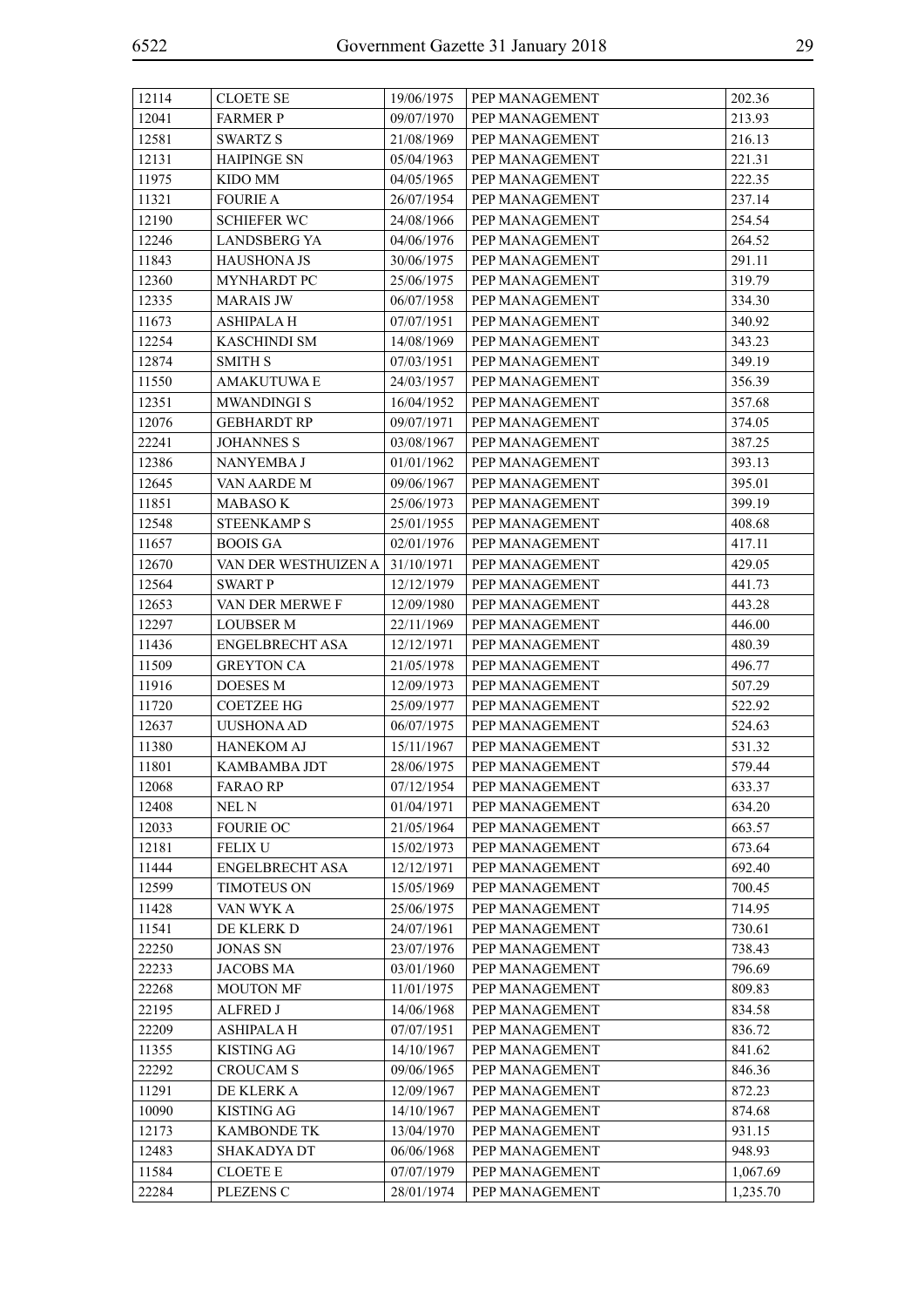| 22187 | HAMATO O              | 25/08/1982 | PEP MANAGEMENT | 1,279.60 |
|-------|-----------------------|------------|----------------|----------|
| 12165 | <b>SHATIWA T</b>      | 14/09/1957 | PEP MANAGEMENT | 1,390.96 |
| 12441 | <b>ROBERTS DL</b>     | 29/06/1968 | PEP MANAGEMENT | 1,462.67 |
| 12840 | <b>LOUW IP</b>        | 08/03/1951 | PEP MANAGEMENT | 1,501.01 |
| 12271 | <b>KRUGER R</b>       | 06/11/1974 | PEP MANAGEMENT | 1,561.50 |
| 12793 | WILLERS J             | 17/03/1961 | PEP MANAGEMENT | 1,581.06 |
| 12921 | VAN ZYL MM            | 04/03/1948 | PEP MANAGEMENT | 1,614.09 |
| 11592 | DE WEE E              | 16/03/1975 | PEP MANAGEMENT | 1,645.94 |
| 12319 | <b>LOUW MS</b>        | 27/10/1962 | PEP MANAGEMENT | 1,648.09 |
| 22217 | <b>DU PREEZ LJ</b>    | 03/09/1976 | PEP MANAGEMENT | 1,714.72 |
| 12220 | <b>BOTHMAY</b>        | 22/08/1962 | PEP MANAGEMENT | 1,742.71 |
| 12769 | <b>VIVIERS AG</b>     | 09/04/1970 | PEP MANAGEMENT | 1,753.47 |
| 11932 | <b>ENGELBRECHT MC</b> | 09/06/1977 | PEP MANAGEMENT | 1,791.55 |
| 11304 | DE KLERK A            | 12/09/1967 | PEP MANAGEMENT | 1,794.47 |
| 12289 | <b>LANDSBERG AJ</b>   | 27/07/1968 | PEP MANAGEMENT | 1,865.99 |
| 11908 | <b>CALLAGHAN M</b>    | 10/01/1962 | PEP MANAGEMENT | 1,903.03 |
| 12718 | VAN WYK V             | 28/07/1963 | PEP MANAGEMENT | 1,941.91 |
| 11690 | <b>GONTES H</b>       | 20/11/1962 | PEP MANAGEMENT | 1,950.74 |
| 11576 | <b>CLOETE E</b>       | 16/08/1958 | PEP MANAGEMENT | 2,015.00 |
| 11631 | MICHAEL F             | 01/03/1973 | PEP MANAGEMENT | 2,061.94 |
| 11665 | PAULTON GB            | 25/07/1969 | PEP MANAGEMENT | 2,075.97 |
| 12751 | <b>VILJOEN WF</b>     | 03/07/1966 | PEP MANAGEMENT | 2,124.05 |
| 12726 | VAN ZYL M             | 25/06/1970 | PEP MANAGEMENT | 2,138.07 |
| 12815 | ZEELIE M              | 09/08/1967 | PEP MANAGEMENT | 2,228.89 |
| 12521 | <b>SMIT R</b>         | 19/04/1966 | PEP MANAGEMENT | 2,244.25 |
| 11410 | <b>HEUBEL AM</b>      | 16/06/1972 | PEP MANAGEMENT | 2,268.47 |
| 12602 | TJETSETA M            | 18/06/1966 | PEP MANAGEMENT | 2,310.75 |
| 11479 | <b>KACHENGA C</b>     | 24/05/1962 | PEP MANAGEMENT | 2,329.47 |
| 12050 | VILHO R               | 06/06/1963 | PEP MANAGEMENT | 2,443.62 |
| 12688 | VAN TONDER CE         | 12/02/1954 | PEP MANAGEMENT | 2,482.41 |
| 12394 | <b>NDJADILA EP</b>    | 13/10/1957 | PEP MANAGEMENT | 2,502.78 |
| 11622 | <b>GARISEB F</b>      | 23/10/1967 | PEP MANAGEMENT | 2,620.11 |
| 12505 | <b>SHIPIKI L</b>      | 30/10/1972 | PEP MANAGEMENT | 2,631.88 |
| 12734 | VAN ZYL R             | 02/07/1970 | PEP MANAGEMENT | 2,690.70 |
| 11606 | TSUSEB E              | 09/03/1974 | PEP MANAGEMENT | 2,769.82 |
| 11371 | HAMMERSLAG AJ         | 22/07/1955 | PEP MANAGEMENT | 2,882.46 |
| 12807 | WUNDERATZKE D         | 16/10/1962 | PEP MANAGEMENT | 2,918.12 |
| 12823 | <b>CHARLIE T</b>      | 30/03/1948 | PEP MANAGEMENT | 2,933.69 |
| 11517 | VAN WYK CH            | 29/04/1976 | PEP MANAGEMENT | 3,029.73 |
| 12009 | VAN RENSBURG N        | 18/12/1969 | PEP MANAGEMENT | 3,206.22 |
| 11894 | <b>GROBELAAR LJJ</b>  | 02/05/1952 | PEP MANAGEMENT | 3,219.99 |
| 12084 | <b>KANDJIMI S</b>     | 04/05/1967 | PEP MANAGEMENT | 3,357.46 |
| 12475 | <b>SCHOLTZ M</b>      | 15/11/1951 | PEP MANAGEMENT | 3,390.44 |
| 12572 | <b>SWARTZ ET</b>      | 28/08/1966 | PEP MANAGEMENT | 3,416.81 |
| 11347 | <b>MAIMBOLWA A</b>    | 27/02/1970 | PEP MANAGEMENT | 3,435.57 |
| 12343 | <b>MUKANDE BS</b>     | 14/07/1957 | PEP MANAGEMENT | 3,457.07 |
| 12785 | WELGEMOED PC          | 26/11/1959 | PEP MANAGEMENT | 3,533.09 |
| 17736 | ZEZE J                | 21/01/1986 | PEP MANAGEMENT | 3,618.88 |
| 22306 | <b>SCHOLTZ GG</b>     | 20/03/1977 | PEP MANAGEMENT | 3,768.96 |
| 12696 | VAN VUUREN C          | 01/02/1968 | PEP MANAGEMENT | 3,829.12 |
| 12301 | <b>LOUW HS</b>        | 29/10/1962 | PEP MANAGEMENT | 4,015.55 |
| 11312 | ETSEBETH A            | 28/12/1970 | PEP MANAGEMENT | 4,039.22 |
| 11762 | <b>BOTHA J</b>        | 05/08/1972 | PEP MANAGEMENT | 4,177.05 |
| 11819 | <b>ELS JEJ</b>        | 01/12/1959 | PEP MANAGEMENT | 4,185.20 |
| 12106 | <b>BEUKES S C</b>     | 30/09/1959 | PEP MANAGEMENT | 4,312.81 |
|       |                       |            |                |          |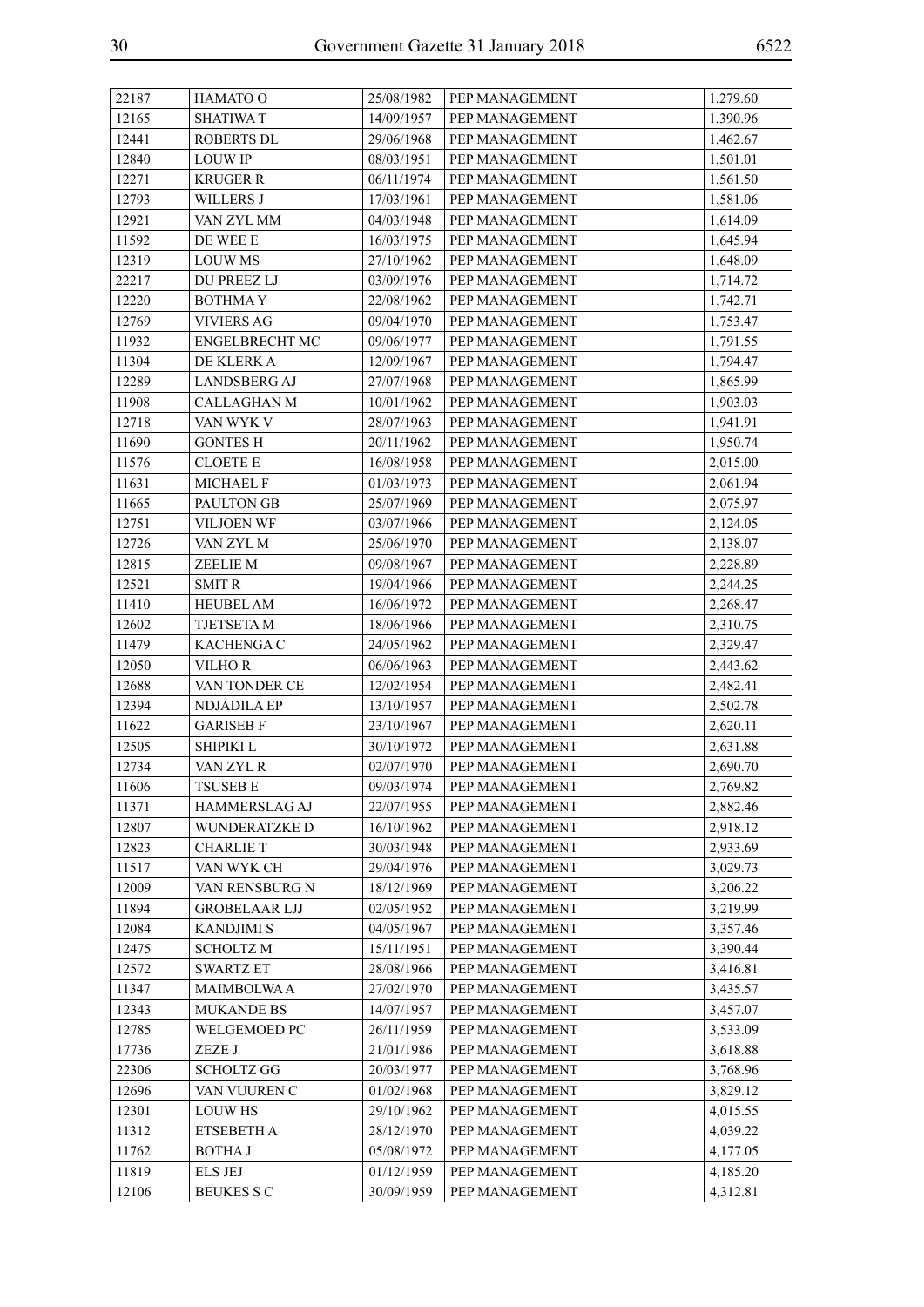| 12238 | <b>SMITY</b>          | 08/06/1967 | PEP MANAGEMENT   | 4,414.90  |
|-------|-----------------------|------------|------------------|-----------|
| 11959 | VAN NIEKERK MM        | 05/04/1959 | PEP MANAGEMENT   | 4,971.61  |
| 11967 | <b>ANJAMBA MN</b>     | 10/09/1973 | PEP MANAGEMENT   | 5,095.84  |
| 12424 | <b>OLIVIER JJ</b>     | 14/01/1972 | PEP MANAGEMENT   | 5,126.47  |
| 12122 | <b>BOSHOFF SJ</b>     | 24/05/1967 | PEP MANAGEMENT   | 5,349.16  |
| 12025 | <b>FOURIE OC</b>      | 21/05/1964 | PEP MANAGEMENT   | 5,727.75  |
| 12556 | <b>STEVENS GM</b>     | 13/06/1964 | PEP MANAGEMENT   | 5,874.11  |
| 12467 | <b>ROBINSON WJL</b>   | 24/05/1960 | PEP MANAGEMENT   | 6,019.10  |
| 11983 | <b>BRANDT MR</b>      | 01/08/1961 | PEP MANAGEMENT   | 6,091.83  |
| 11991 | <b>BRONKHORST MS</b>  | 30/08/1957 | PEP MANAGEMENT   | 6,331.25  |
| 12661 | VAN DER WALT A        | 14/02/1959 | PEP MANAGEMENT   | 6,570.74  |
| 12866 | POTGIETER CM          | 28/02/1939 | PEP MANAGEMENT   | 6,671.56  |
| 12459 | <b>ROBERTS H</b>      | 24/01/1971 | PEP MANAGEMENT   | 6,867.78  |
| 12416 | OCKHUIZEN ME          | 15/06/1959 | PEP MANAGEMENT   | 6,980.18  |
| 12092 | <b>NENKONDI S</b>     | 22/08/1968 | PEP MANAGEMENT   | 7,670.99  |
| 11649 | <b>HEUBEL G</b>       | 18/11/1975 | PEP MANAGEMENT   | 8,093.43  |
| 12211 | VAN ZYL WK            | 23/11/1955 | PEP MANAGEMENT   | 8,114.41  |
| 11495 | SNYMAN C              | 13/05/1967 | PEP MANAGEMENT   | 8,522.18  |
| 11568 | <b>BEUKES E</b>       | 04/03/1968 | PEP MANAGEMENT   | 9,007.56  |
| 12858 | <b>NEL MB</b>         | 11/11/1935 | PEP MANAGEMENT   | 10,145.87 |
| 12912 | VAN ZYL EM            | 16/03/1942 | PEP MANAGEMENT   | 11,895.81 |
| 11789 | DE BRUYN JA           | 15/03/1959 | PEP MANAGEMENT   | 12,012.69 |
| 12262 | <b>KNOETZE ED</b>     | 07/08/1954 | PEP MANAGEMENT   | 12,262.35 |
| 12882 | <b>SWART JMS</b>      | 02/06/1942 | PEP MANAGEMENT   | 14,380.26 |
| 12327 | <b>LUBBE PW</b>       | 02/07/1956 | PEP MANAGEMENT   | 15,936.49 |
| 12513 | <b>SLABBER P</b>      | 23/08/1957 | PEP MANAGEMENT   | 18,173.62 |
| 11754 | <b>BEZUIDENHOUT J</b> | 10/04/1965 | PEP MANAGEMENT   | 22,034.86 |
| 11525 | <b>COETZEE CJ</b>     | 21/04/1964 | PEP MANAGEMENT   | 30,654.59 |
| 12149 | <b>BARLOWT</b>        | 12/05/1973 | PEP MANAGEMENT   | 55,580.95 |
| 13072 | AMBAMBA J             | 04/05/1951 | PEP NORMAL STAFF | 30.40     |
| 16993 | <b>KAFFER R</b>       | 23/10/1972 | PEP NORMAL STAFF | 37.79     |
| 10332 | <b>TOLATA M</b>       | 04/04/1976 | PEP NORMAL STAFF | 41.69     |
| 17825 | <b>KACHENGA C</b>     | 02/08/1975 | PEP NORMAL STAFF | 51.76     |
| 10502 | <b>LOUW JB</b>        | 01/06/1974 | PEP NORMAL STAFF | 80.27     |
| 16764 | AIBES SS              | 06/02/1985 | PEP NORMAL STAFF | 123.21    |
| 10588 | <b>BLOODSTAAN AS</b>  | 11/01/1982 | PEP NORMAL STAFF | 127.34    |
| 16942 | <b>BLAKE J</b>        | 25/08/1987 | PEP NORMAL STAFF | 134.00    |
| 16667 | <b>CLOETE S</b>       | 03/07/1974 | PEP NORMAL STAFF | 137.42    |
| 10464 | PRINS <sub>M</sub>    | 24/09/1978 | PEP NORMAL STAFF | 140.12    |
| 13129 | <b>MASULE E</b>       | 25/04/1985 | PEP NORMAL STAFF | 140.57    |
| 16853 | <b>BEUKES J</b>       | 28/11/1987 | PEP NORMAL STAFF | 144.13    |
| 16829 | PIETERS S             | 26/12/1977 | PEP NORMAL STAFF | 146.60    |
| 10456 | <b>TJIUEZAR</b>       | 03/03/1980 | PEP NORMAL STAFF | 161.67    |
| 10529 | NDISHISHI EN          | 03/04/1984 | PEP NORMAL STAFF | 161.73    |
| 10367 | <b>RUKORO S</b>       | 03/12/1973 | PEP NORMAL STAFF | 162.94    |
| 16969 | <b>MWALA HL</b>       | 17/04/1981 | PEP NORMAL STAFF | 166.19    |
| 17868 | <b>BIKEUR H</b>       | 04/01/1988 | PEP NORMAL STAFF | 169.48    |
| 16845 | <b>ISAAKS YC</b>      | 20/06/1989 | PEP NORMAL STAFF | 188.24    |
| 17779 | <b>MUSIRIKA JI</b>    | 07/11/1990 | PEP NORMAL STAFF | 195.85    |
| 10201 | NANGOLO J             | 28/08/1976 | PEP NORMAL STAFF | 196.09    |
| 10235 | <b>EPAPHRAST</b>      | 31/08/1979 | PEP NORMAL STAFF | 201.45    |
| 10481 | <b>BEUKES S</b>       | 03/02/1987 | PEP NORMAL STAFF | 211.90    |
| 16977 | HEPANGALUME LN        | 23/09/1986 | PEP NORMAL STAFF | 215.10    |
| 13111 | NOMXAB L              | 24/09/1985 | PEP NORMAL STAFF | 225.21    |
| 16811 | <b>KAVITA CT</b>      | 19/11/1969 | PEP NORMAL STAFF | 238.67    |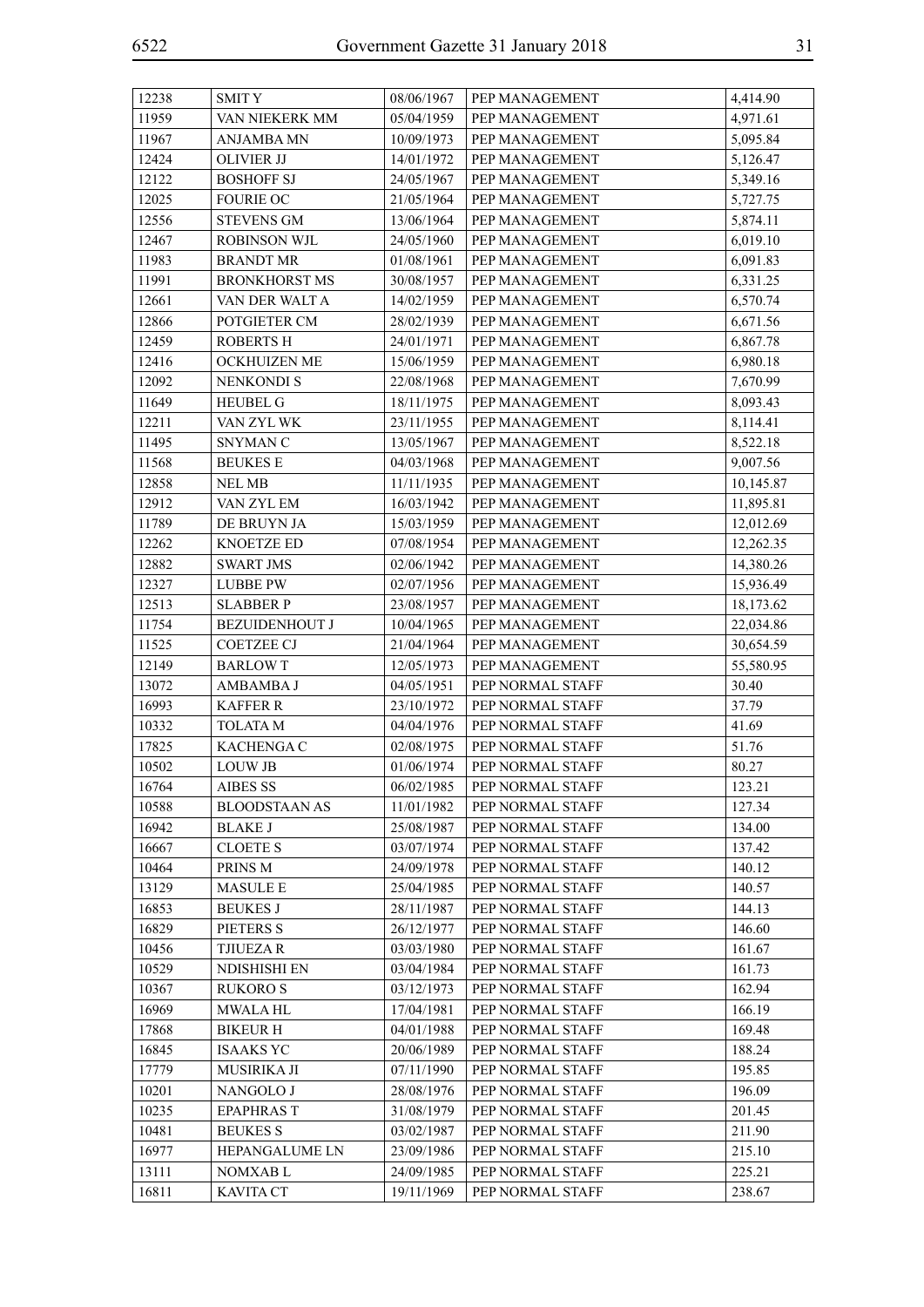| 10260 | <b>BEUKES U</b>     | 31/07/1966 | PEP NORMAL STAFF          | 246.18    |
|-------|---------------------|------------|---------------------------|-----------|
| 16900 | <b>BEUKES A</b>     | 28/02/1987 | PEP NORMAL STAFF          | 267.81    |
| 13081 | <b>NAKHOM S</b>     | 09/12/1976 | PEP NORMAL STAFF          | 267.92    |
| 10472 | AMOSHILA H          | 24/11/1986 | PEP NORMAL STAFF          | 279.18    |
| 16799 | NKOSHI LN           | 30/07/1977 | PEP NORMAL STAFF          | 287.66    |
| 10553 | SHIPANGA KKN        | 23/03/1976 | PEP NORMAL STAFF          | 288.76    |
| 10511 | NEKUNDI LN          | 23/02/1972 | PEP NORMAL STAFF          | 289.66    |
| 10499 | HANGO HN            | 12/12/1965 | PEP NORMAL STAFF          | 318.08    |
| 13030 | <b>IMENE S</b>      | 11/09/1979 | PEP NORMAL STAFF          | 320.22    |
| 13005 | <b>HANGULA A</b>    | 27/07/1975 | PEP NORMAL STAFF          | 321.07    |
| 16837 | <b>TJONGARERO A</b> | 29/03/1981 | PEP NORMAL STAFF          | 321.13    |
| 10243 | <b>BOOIS A</b>      | 23/09/1984 | PEP NORMAL STAFF          | 350.08    |
| 13056 | <b>JOHANNES S</b>   | 08/09/1979 | PEP NORMAL STAFF          | 381.75    |
| 10286 | <b>IZAKS E</b>      | 17/07/1976 | PEP NORMAL STAFF          | 492.40    |
| 10561 | <b>JONAS N</b>      | 28/06/1963 | PEP NORMAL STAFF          | 540.42    |
| 10405 | <b>KAUMUNIKA S</b>  | 24/05/1981 | PEP NORMAL STAFF          | 540.48    |
| 12955 | <b>BERNARD A</b>    | 13/09/1976 | PEP NORMAL STAFF          | 570.02    |
| 13102 | VAN WYK M           | 13/05/1984 | PEP NORMAL STAFF          | 581.62    |
| 10171 | <b>MUREMIA</b>      | 28/08/1976 | PEP NORMAL STAFF          | 585.47    |
| 10103 | <b>SIMASIKU M</b>   | 08/07/1975 | PEP NORMAL STAFF          | 589.90    |
| 16705 | LOUW J              | 01/06/1974 | PEP NORMAL STAFF          | 599.55    |
| 10227 | DE KLERK S          | 29/02/1980 | PEP NORMAL STAFF          | 604.84    |
| 13021 | VAN WYK G           | 02/03/1982 | PEP NORMAL STAFF          | 633.92    |
| 10189 | <b>KIIGAF</b>       | 24/02/1973 | PEP NORMAL STAFF          | 702.20    |
| 13099 | <b>ATALENI A</b>    | 10/01/1978 | PEP NORMAL STAFF          | 712.24    |
| 10359 | NANGHONGA I         | 18/11/1977 | PEP NORMAL STAFF          | 973.25    |
| 10197 | <b>HEPUTAR</b>      | 05/05/1981 | PEP NORMAL STAFF          | 1,296.39  |
| 10154 | <b>IZAKSF</b>       | 10/12/1979 | PEP NORMAL STAFF          | 1,467.56  |
| 10278 | <b>HAMUTENYA M</b>  | 13/03/1982 | PEP NORMAL STAFF          | 1,549.14  |
| 10138 | <b>KATJINDEE R</b>  | 04/12/1975 | PEP NORMAL STAFF          | 1,619.23  |
| 17744 | NGURUNJOKA CN       | 20/02/1980 | PEP NORMAL STAFF          | 1,620.59  |
| 10162 | WILLEMSE H          | 13/12/1978 | PEP NORMAL STAFF          | 1,760.74  |
| 10545 | <b>JOSSOP DP</b>    | 31/12/1981 | PEP NORMAL STAFF          | 1,815.94  |
| 22322 | <b>KHURUSES Y</b>   | 05/11/1979 | PEP NORMAL STAFF          | 1,971.74  |
| 17795 | <b>SHIWEDA G</b>    | 20/10/1981 | PEP NORMAL STAFF          | 2,720.47  |
| 17787 | <b>KANTENE MN</b>   | 16/06/1988 | PEP NORMAL STAFF          | 2,956.25  |
| 12971 | SHIPANDENI T        | 11/09/1973 | PEP NORMAL STAFF          | 3,250.39  |
| 12947 | NANGOLO S           | 15/09/1944 | PEP NORMAL STAFF          | 89,002.80 |
| 27    | <b>ELAGON</b>       | 28/09/1970 | PRO-FIBRE MANUFACTURERS C | 62.83     |
| 94    | CHISOLA JC          | 08/10/1976 | PRO-FIBRE MANUFACTURERS C | 150.89    |
| 86    | <b>HEI-GAUSEB B</b> | 16/04/1968 | PRO-FIBRE MANUFACTURERS C | 179.22    |
| 35    | AMANYANGA AA        | 04/03/1974 | PRO-FIBRE MANUFACTURERS C | 2,484.56  |
| 116   | KISHI N             | 09/03/1980 | PRO-FIBRE MANUFACTURERS C | 2,543.40  |
| 43    | <b>KAMPASI RK</b>   | 09/09/1978 | PRO-FIBRE MANUFACTURERS C | 3,254.56  |
| 124   | KOHLMAN EM          | 22/12/1984 | PRO-FIBRE MANUFACTURERS C | 3,408.04  |
| 51    | PETRUS D            | 22/03/1977 | PRO-FIBRE MANUFACTURERS C | 3,478.94  |
| 78    | <b>SHANINGA MH</b>  | 29/05/1975 | PRO-FIBRE MANUFACTURERS C | 3,538.28  |
| 108   | <b>UIRABT</b>       | 08/04/1964 | PRO-FIBRE MANUFACTURERS C | 4,183.24  |
| 11118 | <b>GAWANAS S</b>    | 04/04/1987 | PROTEA HOTEL WALVIS BAY   | 52.59     |
| 11126 | <b>CHARLIE IC</b>   | 13/10/1976 | PROTEA HOTEL WALVIS BAY   | 609.53    |
| 51    | PRETORIUS C         | 27/11/1984 | <b>RADIO WAVE</b>         | 162.21    |
| 60    | <b>STRYDOM J</b>    | 04/10/1959 | <b>RADIO WAVE</b>         | 87,008.13 |
| 14087 | <b>KUJANE RS</b>    | 13/01/1977 | RAINBOW TRAWLING COMPANY  | 1,168.53  |
| 17931 | <b>UIRAB G</b>      | 26/10/1961 | ROSSING URANIUM (PTY) LTD | 39.52     |
| 17914 | <b>GANASEB G</b>    | 29/04/1977 | ROSSING URANIUM (PTY) LTD | 41.32     |
|       |                     |            |                           |           |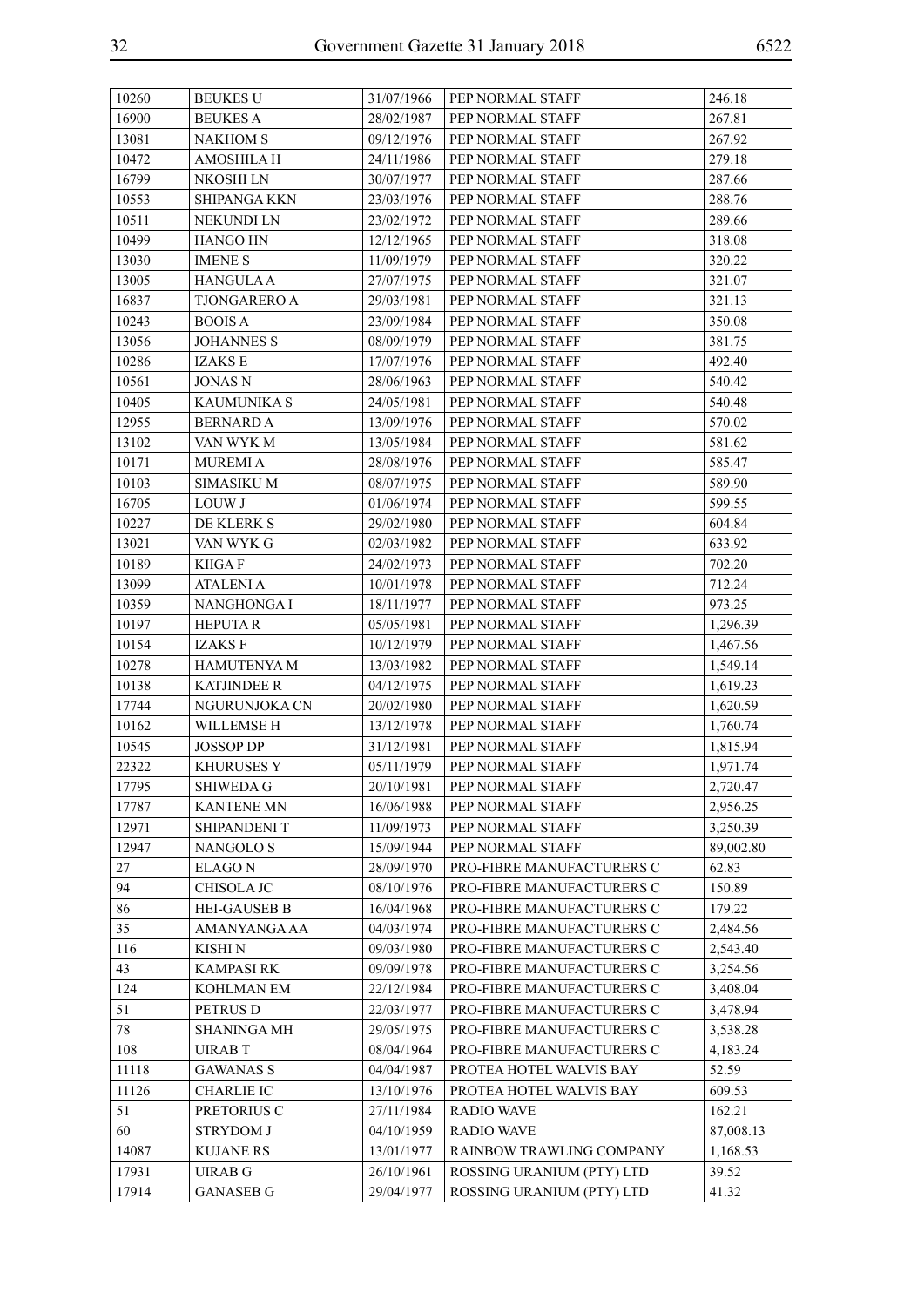| 17973 | <b>HOAEB S</b>      | 12/12/1981 | ROSSING URANIUM (PTY) LTD                   | 44.30        |
|-------|---------------------|------------|---------------------------------------------|--------------|
| 13137 | <b>ARIBEB M</b>     | 06/03/1971 | ROSSING URANIUM (PTY) LTD                   | 48.85        |
| 17876 | <b>HOAEB F</b>      | 03/08/1980 | ROSSING URANIUM (PTY) LTD                   | 48.85        |
| 17884 | <b>HUNIBEB W</b>    | 15/10/1981 | ROSSING URANIUM (PTY) LTD                   | 48.85        |
| 9661  | <b>BRINKMAN FRV</b> | 09/02/1977 | ROSSING URANIUM (PTY) LTD                   | 55.87        |
| 17965 | <b>GOMEB HA</b>     | 22/08/1972 | ROSSING URANIUM (PTY) LTD                   | 117.89       |
| 17922 | <b>HEITAN</b>       | 18/05/1967 | ROSSING URANIUM (PTY) LTD                   | 119.70       |
| 17949 | <b>GOWASEB T</b>    | 23/11/1979 | ROSSING URANIUM (PTY) LTD                   | 119.93       |
| 17906 | <b>IIPINGE E</b>    | 09/09/1970 | ROSSING URANIUM (PTY) LTD                   | 943.90       |
| 13145 | <b>CARLSON PD</b>   | 07/09/1958 | ROSSING URANIUM (PTY) LTD                   | 1,562,500.62 |
| 11185 | <b>MODINO N</b>     | 05/06/1985 | <b>SCHACHTER &amp; NAMDAR NAMIBIA</b>       | 31.59        |
| 11177 | DE KLERK AB         | 11/08/1985 | SCHACHTER & NAMDAR NAMIBIA                  | 440.70       |
| 18953 | UAMUNIKA J          | 25/05/1985 | SENSE OF AFRICA (PTY) LTD                   | 24.30        |
| 17311 | NGEAMA M            | 29/08/1987 | SENSE OF AFRICA (PTY) LTD                   | 24.45        |
| 10782 | VON SCHUMANN R      | 30/06/1976 | SENSE OF AFRICA (PTY) LTD                   | 31.18        |
| 10821 | <b>TEEGA C</b>      | 04/11/1989 | SENSE OF AFRICA (PTY) LTD                   | 35.81        |
| 17361 | NGASHIKUAO L        | 29/08/1984 | SENSE OF AFRICA (PTY) LTD                   | 39.43        |
| 18945 | <b>MOUERS J</b>     | 11/11/1982 | <b>SENSE OF AFRICA (PTY) LTD</b>            | 44.19        |
| 17418 | <b>OPERMANN K</b>   | 18/08/1989 | <b>SENSE OF AFRICA (PTY) LTD</b>            | 46.46        |
| 17396 | <b>AMBUGA B</b>     | 10/12/1986 | SENSE OF AFRICA (PTY) LTD                   | 47.40        |
| 10057 | <b>VERSTER V</b>    | 29/10/1980 | SENSE OF AFRICA (PTY) LTD                   | 48.21        |
| 17370 | <b>SHILUNGA B</b>   | 31/08/1979 | SENSE OF AFRICA (PTY) LTD                   | 48.47        |
| 10839 | <b>TJIHARA G</b>    | 17/02/1973 | SENSE OF AFRICA (PTY) LTD                   | 53.79        |
| 10804 | PFANDER D           | 25/03/1985 | <b>SENSE OF AFRICA (PTY) LTD</b>            | 60.52        |
| 18961 | <b>FISCHY</b>       | 18/12/1983 | SENSE OF AFRICA (PTY) LTD                   | 61.97        |
| 17388 | VAN ZYL S           | 19/09/1985 | SENSE OF AFRICA (PTY) LTD                   | 66.47        |
| 17302 | <b>HOTH K</b>       | 25/01/1981 | SENSE OF AFRICA (PTY) LTD                   | 69.83        |
| 17353 | VAN NEEL A          | 27/04/1987 | SENSE OF AFRICA (PTY) LTD                   | 106.39       |
| 17299 | <b>BEUKES CD</b>    | 04/06/1981 | SENSE OF AFRICA (PTY) LTD                   | 106.98       |
| 10812 | <b>KREPETSCH C</b>  | 11/05/1984 | SENSE OF AFRICA (PTY) LTD                   | 142.78       |
| 10791 | <b>OCKHUIZEN H</b>  | 08/04/1981 | SENSE OF AFRICA (PTY) LTD                   | 153.90       |
| 17337 | <b>FINIS C</b>      | 12/01/1984 | SENSE OF AFRICA (PTY) LTD                   | 163.09       |
| 13986 | <b>GERBER R</b>     | 16/10/1973 | SENSE OF AFRICA (PTY) LTD                   | 403.01       |
| 17345 | <b>EISENEGGER S</b> | 05/12/1983 | <b>SENSE OF AFRICA (PTY) LTD</b>            | 1,612.90     |
| 22543 | VAN SCHALKWYK W     | 17/09/1962 | <b>SHOPRITE NAMIBIA</b>                     | 1,282.07     |
| 22535 | VAN DER MERWE JH    | 14/12/1952 | <b>SHOPRITE NAMIBIA</b>                     | 3,153.45     |
| 14001 | <b>CHIMANAS</b>     | 10/08/1967 | SOUTH AFRICAN CUSTOM UNION                  | 3,629.06     |
| 15148 | KALONGELA NR        | 29/05/1979 | THE NAMIBIA VINEYARDS<br><b>CORPORATION</b> | 154.02       |
| 17566 | <b>CHRISTIAAN H</b> | 07/10/1975 | THE NAMIBIA VINEYARDS<br><b>CORPORATION</b> | 174.70       |
| 19631 | <b>BAISAKO M</b>    | 14/07/1984 | THE NAMIBIA VINEYARDS<br><b>CORPORATION</b> | 1,056.42     |
| 19640 | THINDHIMBA F        | 06/03/1980 | THE NAMIBIA VINEYARDS<br><b>CORPORATION</b> | 1,950.96     |
| 19623 | MARUTA TT           | 12/01/1981 | THE NAMIBIA VINEYARDS<br>CORPORATION        | 12,870.52    |
| 18805 | <b>IMENE F</b>      | 12/04/1970 | TONGAAT HULETT NAM (PTY) LTD                | 283.41       |
| 639   | <b>KHAIRABES R</b>  | 04/06/1970 | TONGAAT HULETT NAM (PTY) LTD                | 586.48       |
| 418   | <b>HUNIBES S</b>    | 20/01/1962 | TONGAAT HULETT NAM (PTY) LTD                | 593.87       |
| 1627  | <b>FALK FR</b>      | 04/10/1963 | TONGAAT HULETT NAM (PTY) LTD                | 594.40       |
| 248   | <b>GOMACHAS CV</b>  | 06/06/1966 | TONGAAT HULETT NAM (PTY) LTD                | 619.50       |
| 281   | HAMUNJELA MN        | 06/02/1974 | TONGAAT HULETT NAM (PTY) LTD                | 645.38       |
| 2518  | NGHINONGELWA        | 02/05/1964 | TONGAAT HULETT NAM (PTY) LTD                | 686.94       |
| 2461  | ANGULA L            | 17/07/1968 | TONGAAT HULETT NAM (PTY) LTD                | 735.86       |
| 1996  | <b>ANDERSON EA</b>  | 21/09/1957 | TONGAAT HULETT NAM (PTY) LTD                | 743.37       |
|       |                     |            |                                             |              |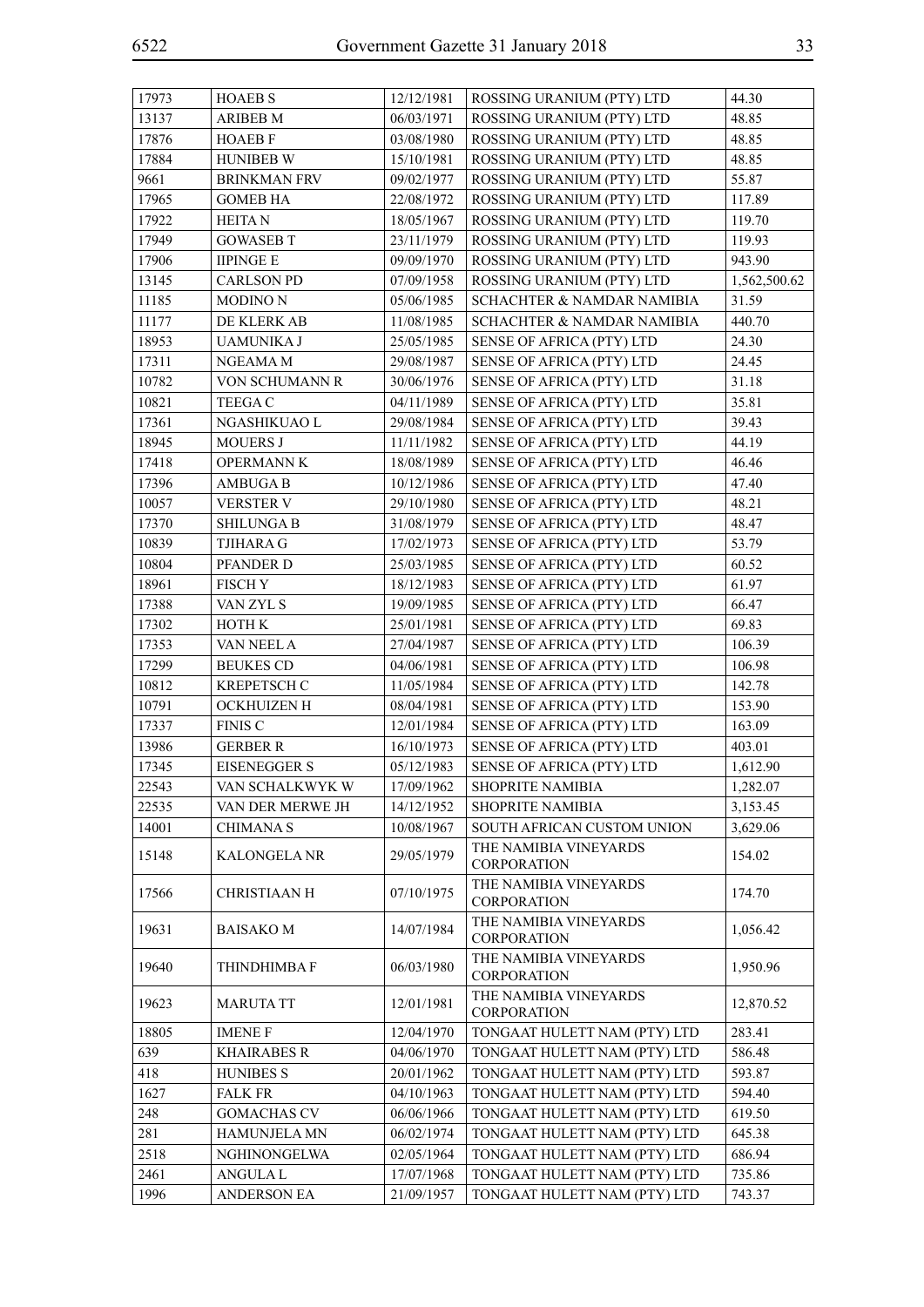| 2909  | <b>BOTES CS</b>                   | 05/11/1985 | TONGAAT HULETT NAM (PTY) LTD | 849.57   |
|-------|-----------------------------------|------------|------------------------------|----------|
| 205   | <b>GEISEB J</b>                   | 11/04/1974 | TONGAAT HULETT NAM (PTY) LTD | 897.28   |
| 698   | <b>MALAULAE</b>                   | 26/12/1976 | TONGAAT HULETT NAM (PTY) LTD | 897.28   |
| 1082  | SHEEHAMA J                        | 12/10/1974 | TONGAAT HULETT NAM (PTY) LTD | 897.28   |
| 647   | KUUNGUMENE C                      | 11/09/1972 | TONGAAT HULETT NAM (PTY) LTD | 930.59   |
| 1511  | <b>KAMATIP</b>                    | 05/08/1967 | TONGAAT HULETT NAM (PTY) LTD | 959.27   |
| 2003  | <b>HAUKAMBE F</b>                 | 08/01/1963 | TONGAAT HULETT NAM (PTY) LTD | 1,035.03 |
| 353   | <b>HAUFIKU A</b>                  | 01/09/1965 | TONGAAT HULETT NAM (PTY) LTD | 1,076.92 |
| 370   | <b>HAWAEB MJK</b>                 | 06/06/1966 | TONGAAT HULETT NAM (PTY) LTD | 1,082.40 |
| 876   | NDEMUEDA H                        | 11/01/1961 | TONGAAT HULETT NAM (PTY) LTD | 1,090.81 |
| 1619  | <b>GARUREB A</b>                  | 24/12/1968 | TONGAAT HULETT NAM (PTY) LTD | 1,145.69 |
| 302   | HANGULA OM                        | 01/11/1984 | TONGAAT HULETT NAM (PTY) LTD | 1,157.60 |
| 1694  | <b>BRETTSCHNEIDE</b>              | 29/08/1967 | TONGAAT HULETT NAM (PTY) LTD | 1,159.91 |
| 787   | NAMBUNDUNGA S                     | 21/02/1961 | TONGAAT HULETT NAM (PTY) LTD | 1,186.01 |
| 345   | <b>HATUTALE M</b>                 | 16/06/1963 | TONGAAT HULETT NAM (PTY) LTD | 1,272.10 |
| 922   | NGHINONGELWA                      | 02/05/1964 | TONGAAT HULETT NAM (PTY) LTD | 1,293.95 |
| 1295  | <b>VATILIFA F</b>                 | 16/11/1963 | TONGAAT HULETT NAM (PTY) LTD | 1,318.01 |
| 1961  | KATSCH J                          | 31/10/1975 | TONGAAT HULETT NAM (PTY) LTD | 1,380.70 |
| 1589  | OOSTHUYSEN HL                     | 09/11/1961 | TONGAAT HULETT NAM (PTY) LTD | 1,515.59 |
| 1228  | <b>STEPHANUS FO</b>               | 05/09/1969 | TONGAAT HULETT NAM (PTY) LTD | 1,524.26 |
| 892   | <b>NAIBEB D</b>                   | 15/03/1968 | TONGAAT HULETT NAM (PTY) LTD | 1,609.58 |
| 35    | AMON M                            | 13/09/1962 | TONGAAT HULETT NAM (PTY) LTD | 1,678.11 |
| 213   | <b>GERHARD A</b>                  | 20/07/1967 | TONGAAT HULETT NAM (PTY) LTD | 1,714.42 |
| 10740 | <b>GOLIATH HK</b>                 | 16/02/1970 | TONGAAT HULETT NAM (PTY) LTD | 1,715.28 |
| 1953  | VAN DYK E                         | 22/04/1985 | TONGAAT HULETT NAM (PTY) LTD | 1,725.54 |
| 2712  | <b>SAALE</b>                      | 22/02/1967 | TONGAAT HULETT NAM (PTY) LTD | 1,917.08 |
| 361   | <b>HAUFIKUT</b>                   | 03/09/1964 | TONGAAT HULETT NAM (PTY) LTD | 1,949.34 |
| 22608 | NGHINONGELWA F                    | 02/05/1964 | TONGAAT HULETT NAM (PTY) LTD | 1,988.47 |
| 1635  | <b>SCHREUDER M</b>                | 01/09/1979 | TONGAAT HULETT NAM (PTY) LTD | 2,278.57 |
| 2135  | <b>BLAAUWL</b>                    | 28/02/1988 | TONGAAT HULETT NAM (PTY) LTD | 2,331.64 |
| 43    | <b>ANDERSON EA</b>                | 21/09/1957 | TONGAAT HULETT NAM (PTY) LTD | 2,366.23 |
| 1520  | <b>HAILONGAT</b>                  | 06/01/1972 | TONGAAT HULETT NAM (PTY) LTD | 2,726.60 |
| 18791 | NGHIWILEPO H                      | 20/11/1970 | TONGAAT HULETT NAM (PTY) LTD | 2,751.96 |
| 22594 | ANGULA L                          | 17/07/1968 | TONGAAT HULETT NAM (PTY) LTD | 2,753.96 |
| 469   | JOHANNES L                        | 01/01/1966 | TONGAAT HULETT NAM (PTY) LTD | 2,829.02 |
| 191   | <b>GEEL V</b>                     | 25/03/1971 | TONGAAT HULETT NAM (PTY) LTD | 2,855.28 |
| 981   | POTGIETER JH                      | 13/09/1950 | TONGAAT HULETT NAM (PTY) LTD | 3,027.32 |
| 17205 | <b>HUNIBES S</b>                  | 20/01/1962 | TONGAAT HULETT NAM (PTY) LTD | 3,230.26 |
| 94    | <b>COETZEE P</b>                  | 13/04/1956 | TONGAAT HULETT NAM (PTY) LTD | 3,380.67 |
| 10758 | <b>KAMBONDE R</b>                 | 01/04/1961 | TONGAAT HULETT NAM (PTY) LTD | 3,639.77 |
| 1601  | <b>HARMSE EJ</b>                  | 02/11/1953 | TONGAAT HULETT NAM (PTY) LTD | 3,768.49 |
| 990   | <b>ROBBERTS HH</b>                | 15/12/1955 | TONGAAT HULETT NAM (PTY) LTD | 4,161.43 |
| 329   | <b>HARMSE EJ</b>                  | 02/11/1953 | TONGAAT HULETT NAM (PTY) LTD | 4,293.95 |
| 20630 | <b>HAIKALIP</b>                   | 19/04/1945 | TONGAAT HULETT NAM (PTY) LTD | 4,305.18 |
| 1007  | <b>ROBERTS JJ</b>                 | 18/10/1965 | TONGAAT HULETT NAM (PTY) LTD | 4,686.68 |
| 1040  | <b>SAAL E</b>                     | 22/02/1967 | TONGAAT HULETT NAM (PTY) LTD | 4,831.02 |
| 1945  | <b>SCHRADER S</b>                 | 24/09/1983 | TONGAAT HULETT NAM (PTY) LTD | 4,862.60 |
| 18783 | <b>MHLUBI DA</b>                  | 29/07/1986 | TONGAAT HULETT NAM (PTY) LTD |          |
|       |                                   |            | TONGAAT HULETT NAM (PTY) LTD | 5,203.20 |
| 1465  | DIERGAARDT RC<br><b>TJIUIJU G</b> | 18/06/1950 |                              | 5,332.22 |
| 18775 |                                   | 17/09/1986 | TONGAAT HULETT NAM (PTY) LTD | 5,388.03 |
| 1074  | <b>SCHOLTZ HFR</b>                | 25/02/1957 | TONGAAT HULETT NAM (PTY) LTD | 5,946.97 |
| 1244  | <b>TROMPY</b>                     | 23/10/1958 | TONGAAT HULETT NAM (PTY) LTD | 5,999.55 |
| 22586 | <b>BLAAUWL</b>                    | 28/02/1988 | TONGAAT HULETT NAM (PTY) LTD | 6,443.89 |
| 13811 | MUELE M                           | 21/04/1974 | TONGAAT HULETT NAM (PTY) LTD | 6,589.03 |
| 1538  | STAPELBERG JC                     | 11/10/1949 | TONGAAT HULETT NAM (PTY) LTD | 8,111.17 |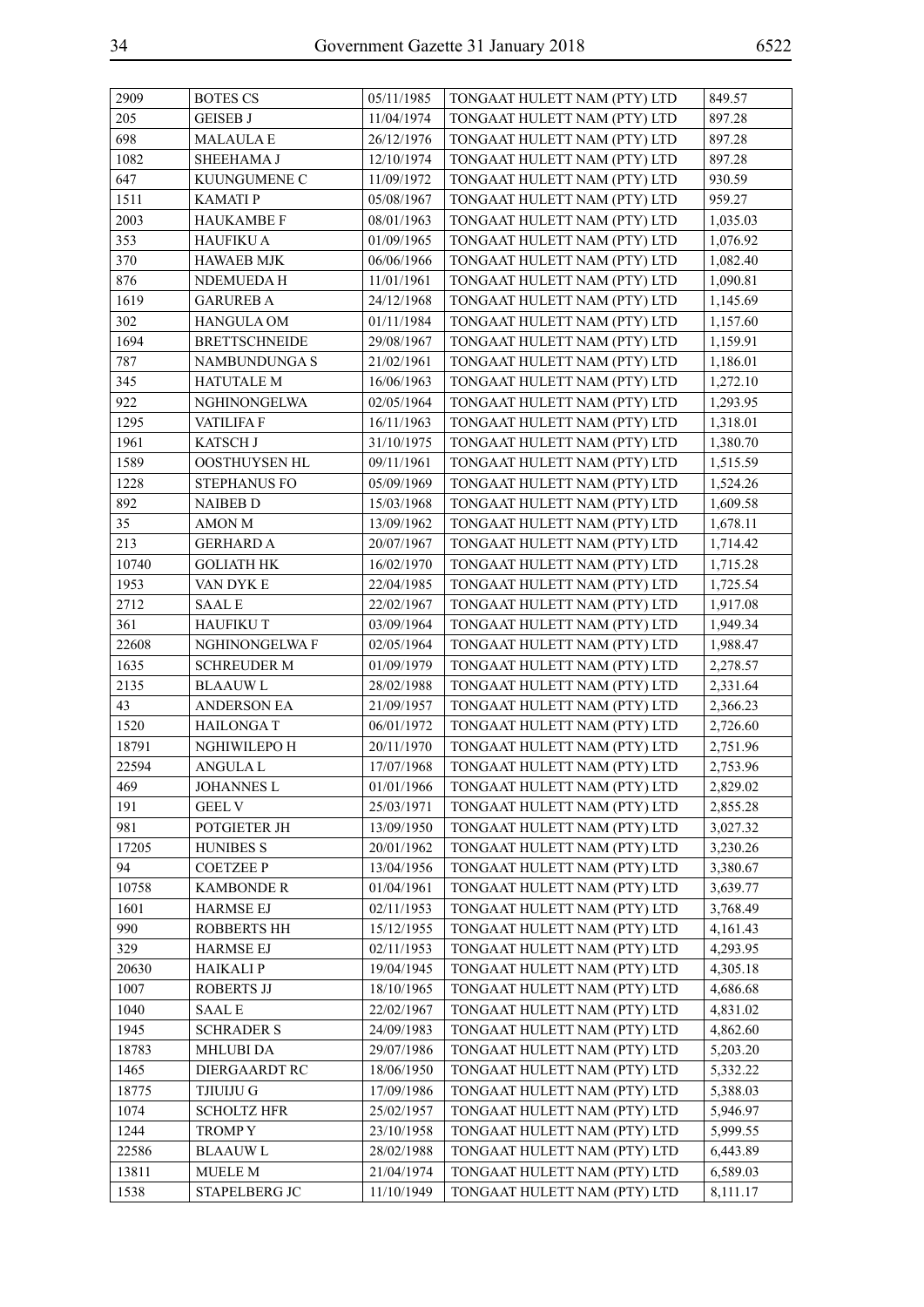| 434   | <b>IMENE F</b>         | 12/04/1970 | TONGAAT HULETT NAM (PTY) LTD | 9,032.77  |
|-------|------------------------|------------|------------------------------|-----------|
| 13838 | POTGIETER JH           | 13/09/1950 | TONGAAT HULETT NAM (PTY) LTD | 9,300.58  |
| 1457  | NORVAL TJ              | 01/09/1959 | TONGAAT HULETT NAM (PTY) LTD | 10,120.90 |
| 2500  | <b>STRUWIG E</b>       | 10/10/1962 | TONGAAT HULETT NAM (PTY) LTD | 10,318.94 |
| 1163  | <b>SHIPINGE J</b>      | 07/08/1976 | TONGAAT HULETT NAM (PTY) LTD | 13,011.75 |
| 1449  | NORVAL IH              | 14/02/1957 | TONGAAT HULETT NAM (PTY) LTD | 13,318.04 |
| 1121  | SHEKUNYENGA P          | 24/12/1978 | TONGAAT HULETT NAM (PTY) LTD | 14,523.10 |
| 221   | <b>GOLIATH HK</b>      | 16/02/1970 | TONGAAT HULETT NAM (PTY) LTD | 26,609.44 |
| 13820 | <b>COETZEE P</b>       | 13/04/1956 | TONGAAT HULETT NAM (PTY) LTD | 30,178.08 |
| 13790 | <b>HURTER LR</b>       | 20/07/1980 | TONGAAT HULETT NAM (PTY) LTD | 30,415.55 |
| 701   | <b>MARGARITES R</b>    | 22/06/1970 | TONGAAT HULETT NAM (PTY) LTD | 80,990.77 |
| 159   | <b>ERASMUS E</b>       | 01/03/1957 | TRAFIGURA SERVICES PTE       | 959.30    |
| 14869 | <b>ESTERHUYSE WJ</b>   | 28/10/1951 | TRENTYRE (NAMIBIA)(PTY) LTD  | 25.96     |
| 20192 | <b>NARIB HH</b>        | 05/12/1976 | TRENTYRE (NAMIBIA)(PTY) LTD  | 47.60     |
| 14885 | <b>LUMINGU HV</b>      | 08/01/1978 | TRENTYRE (NAMIBIA)(PTY) LTD  | 48.70     |
| 20206 | <b>MAASDORP GD</b>     | 28/03/1984 | TRENTYRE (NAMIBIA)(PTY) LTD  | 48.99     |
| 11240 | <b>ANTONIO KT</b>      | 15/08/1979 | TRENTYRE (NAMIBIA)(PTY) LTD  | 52.51     |
| 14770 | <b>MAPENZIR</b>        | 05/06/1973 | TRENTYRE (NAMIBIA)(PTY) LTD  | 65.77     |
| 20150 | KASOKONYA PM           | 24/12/1978 | TRENTYRE (NAMIBIA)(PTY) LTD  | 66.25     |
| 20214 | <b>KANDJALA PM</b>     | 14/02/1977 | TRENTYRE (NAMIBIA)(PTY) LTD  | 74.73     |
| 20001 | <b>SWALELON</b>        | 04/08/1978 | TRENTYRE (NAMIBIA)(PTY) LTD  | 87.25     |
| 19844 | DE BRUIN F             | 02/06/1989 | TRENTYRE (NAMIBIA)(PTY) LTD  | 104.57    |
| 20168 | KALYANGU VK            | 06/08/1980 | TRENTYRE (NAMIBIA)(PTY) LTD  | 123.33    |
| 17621 | DE WAAL LD             | 29/05/1966 | TRENTYRE (NAMIBIA)(PTY) LTD  | 129.56    |
| 20141 | <b>AMUKWAYA K</b>      | 04/12/1987 | TRENTYRE (NAMIBIA)(PTY) LTD  | 272.02    |
| 973   | <b>COETZEE B</b>       | 30/08/1975 | TRENTYRE (NAMIBIA)(PTY) LTD  | 281.46    |
| 1236  | <b>SHANINGWAF</b>      | 13/06/1967 | TRENTYRE (NAMIBIA)(PTY) LTD  | 332.73    |
| 230   | <b>AKWENYE PKK</b>     | 28/08/1974 | TRENTYRE (NAMIBIA)(PTY) LTD  | 334.62    |
| 876   | <b>BLATT JM</b>        | 11/03/1949 | TRENTYRE (NAMIBIA)(PTY) LTD  | 353.43    |
| 2364  | <b>KATEMA PM</b>       | 04/02/1979 | TRENTYRE (NAMIBIA)(PTY) LTD  | 380.36    |
| 20346 | <b>BEZUIDENHOUT NM</b> | 27/04/1967 | TRENTYRE (NAMIBIA)(PTY) LTD  | 395.91    |
| 17655 | <b>HAYES A</b>         | 28/06/1969 | TRENTYRE (NAMIBIA)(PTY) LTD  | 412.34    |
| 19917 | <b>HANEB R</b>         | 02/12/1988 | TRENTYRE (NAMIBIA)(PTY) LTD  | 427.23    |
| 20079 | <b>JOSEF S</b>         | 14/07/1980 | TRENTYRE (NAMIBIA)(PTY) LTD  | 513.18    |
| 299   | ALUGODHI J             | 08/09/1980 | TRENTYRE (NAMIBIA)(PTY) LTD  | 520.70    |
| 20222 | NAMBAMBI SD            | 20/05/1979 | TRENTYRE (NAMIBIA)(PTY) LTD  | 544.23    |
| 19992 | <b>HAWALA I</b>        | 03/10/1980 | TRENTYRE (NAMIBIA)(PTY) LTD  | 591.83    |
| 1767  | <b>SMIT AJ</b>         | 07/12/1990 | TRENTYRE (NAMIBIA)(PTY) LTD  | 625.47    |
| 20231 | <b>GEVERS SA</b>       | 01/05/1986 | TRENTYRE (NAMIBIA)(PTY) LTD  | 639.87    |
| 17647 | STEENKAMP C            | 11/10/1991 | TRENTYRE (NAMIBIA)(PTY) LTD  | 701.12    |
| 2224  | <b>JOHANNES PP</b>     | 02/08/1988 | TRENTYRE (NAMIBIA)(PTY) LTD  | 713.49    |
| 20109 | <b>KATEMA PM</b>       | 04/02/1979 | TRENTYRE (NAMIBIA)(PTY) LTD  | 718.21    |
| 35    | LUSSE I                | 24/11/1970 | TRENTYRE (NAMIBIA)(PTY) LTD  | 762.81    |
| 4499  | WITBOOI AA             | 05/04/1976 | TRENTYRE (NAMIBIA)(PTY) LTD  | 763.78    |
| 20320 | NGHIDIPO M             | 10/07/1978 | TRENTYRE (NAMIBIA)(PTY) LTD  | 780.00    |
| 14940 | <b>GROBLER GJ</b>      | 26/01/1964 | TRENTYRE (NAMIBIA)(PTY) LTD  | 820.17    |
| 19861 | <b>MATHEUS T</b>       | 03/02/1965 | TRENTYRE (NAMIBIA)(PTY) LTD  | 874.14    |
| 19895 | SHIKONGO J             | 06/06/1976 | TRENTYRE (NAMIBIA)(PTY) LTD  | 897.72    |
| 19941 | <b>AFRIKANER A</b>     | 01/01/1987 | TRENTYRE (NAMIBIA)(PTY) LTD  | 1,056.64  |
| 19879 | <b>GAROEB G</b>        | 27/10/1986 | TRENTYRE (NAMIBIA)(PTY) LTD  | 1,099.63  |
| 1937  | <b>USEB R</b>          | 17/12/1982 | TRENTYRE (NAMIBIA)(PTY) LTD  | 1,186.57  |
| 14826 | <b>SOLOMONS SP</b>     | 02/06/1962 | TRENTYRE (NAMIBIA)(PTY) LTD  | 1,315.10  |
| 20338 | NGHIILWAMO H           | 03/08/1978 | TRENTYRE (NAMIBIA)(PTY) LTD  | 1,321.66  |
| 19976 | HAUWANGA A             | 11/03/1986 | TRENTYRE (NAMIBIA)(PTY) LTD  | 1,365.82  |
| 20303 | <b>NAMPADHIS</b>       | 06/09/1983 | TRENTYRE (NAMIBIA)(PTY) LTD  | 1,416.96  |
|       |                        |            |                              |           |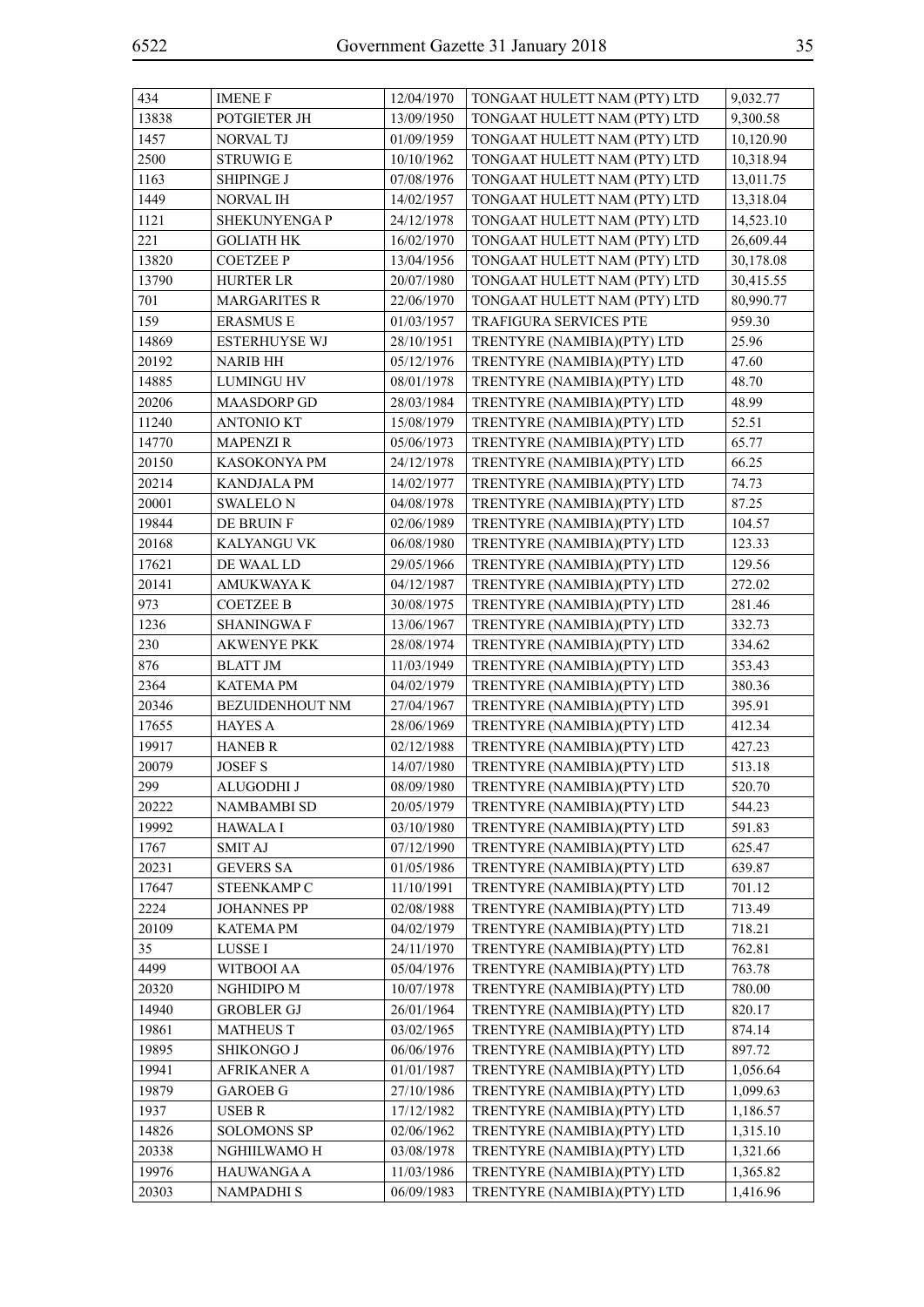| 14923 | <b>GARISEB A</b>   | 09/05/1985 | TRENTYRE (NAMIBIA)(PTY) LTD | 1,462.34  |
|-------|--------------------|------------|-----------------------------|-----------|
| 2097  | <b>JARUKAM</b>     | 09/07/1973 | TRENTYRE (NAMIBIA)(PTY) LTD | 1,553.58  |
| 20036 | <b>HORN MJDW</b>   | 11/04/1986 | TRENTYRE (NAMIBIA)(PTY) LTD | 1,726.00  |
| 20265 | ANASHO HA          | 25/03/1975 | TRENTYRE (NAMIBIA)(PTY) LTD | 1,751.75  |
| 1856  | <b>TAYLOR R</b>    | 21/05/1989 | TRENTYRE (NAMIBIA)(PTY) LTD | 1,777.38  |
| 20273 | <b>LUTOMBI DM</b>  | 20/10/1977 | TRENTYRE (NAMIBIA)(PTY) LTD | 1,785.65  |
| 20095 | KALUNDINGO TIK     | 12/04/1982 | TRENTYRE (NAMIBIA)(PTY) LTD | 1,797.61  |
| 14877 | <b>IIKALI S</b>    | 03/09/1975 | TRENTYRE (NAMIBIA)(PTY) LTD | 1,877.19  |
| 14915 | <b>KARIGUB J</b>   | 08/10/1985 | TRENTYRE (NAMIBIA)(PTY) LTD | 1,987.48  |
| 20061 | VON WIELLIGH A     | 09/09/1984 | TRENTYRE (NAMIBIA)(PTY) LTD | 1,993.50  |
| 14729 | <b>MUSETA ML</b>   | 05/06/1966 | TRENTYRE (NAMIBIA)(PTY) LTD | 2,001.24  |
| 19950 | <b>SIKATA KM</b>   | 29/12/1970 | TRENTYRE (NAMIBIA)(PTY) LTD | 2,070.56  |
| 17663 | <b>KALUMANI IK</b> | 05/06/1967 | TRENTYRE (NAMIBIA)(PTY) LTD | 2,087.36  |
| 14958 | BAM I              | 13/10/1974 | TRENTYRE (NAMIBIA)(PTY) LTD | 2,127.98  |
| 14907 | <b>ALUMANDU RV</b> | 10/07/1979 | TRENTYRE (NAMIBIA)(PTY) LTD | 2,164.02  |
| 1058  | DU PLESSIS H       | 18/06/1988 | TRENTYRE (NAMIBIA)(PTY) LTD | 2,270.02  |
| 3484  | <b>SHILEMBAS</b>   | 06/09/1987 | TRENTYRE (NAMIBIA)(PTY) LTD | 2,311.51  |
| 20044 | IIYAMBO AI         | 15/06/1967 | TRENTYRE (NAMIBIA)(PTY) LTD | 2,313.30  |
| 14681 | <b>SIHOVA JS</b>   | 15/04/1979 | TRENTYRE (NAMIBIA)(PTY) LTD | 2,411.38  |
| 20249 | <b>AMUNYELA JS</b> | 03/12/1974 | TRENTYRE (NAMIBIA)(PTY) LTD | 2,515.78  |
| 19984 | <b>STUMPFE ES</b>  | 24/04/1973 | TRENTYRE (NAMIBIA)(PTY) LTD | 2,569.54  |
| 14893 | <b>GROBLER WJ</b>  | 10/09/1976 | TRENTYRE (NAMIBIA)(PTY) LTD | 3,385.16  |
| 14761 | <b>LESCH JG</b>    | 15/01/1959 | TRENTYRE (NAMIBIA)(PTY) LTD | 3,438.70  |
| 14834 | VAN NIEKERK JJ     | 16/09/1954 | TRENTYRE (NAMIBIA)(PTY) LTD | 3,781.80  |
| 14796 | <b>SHONENA M</b>   | 04/10/1973 | TRENTYRE (NAMIBIA)(PTY) LTD | 3,806.05  |
| 2542  | KAPYA N            | 22/05/1970 | TRENTYRE (NAMIBIA)(PTY) LTD | 3,869.55  |
| 14974 | REDELINGHUYS H     | 12/06/1981 | TRENTYRE (NAMIBIA)(PTY) LTD | 3,903.50  |
| 20281 | <b>ANNANDALE W</b> | 30/12/1988 | TRENTYRE (NAMIBIA)(PTY) LTD | 3,909.96  |
| 14711 | <b>TUMANE T</b>    | 13/09/1960 | TRENTYRE (NAMIBIA)(PTY) LTD | 3,980.76  |
| 1139  | <b>FEBRUARY EO</b> | 29/01/1952 | TRENTYRE (NAMIBIA)(PTY) LTD | 4,207.58  |
| 20010 | HIMUMUINE J        | 02/02/1974 | TRENTYRE (NAMIBIA)(PTY) LTD | 4,241.58  |
| 14966 | RAUTENBACH LK      | 13/04/1967 | TRENTYRE (NAMIBIA)(PTY) LTD | 4,333.48  |
| 19887 | <b>GWOMBULU L</b>  | 18/01/1970 | TRENTYRE (NAMIBIA)(PTY) LTD | 4,542.89  |
| 20125 | KUBAS RM           | 07/07/1975 | TRENTYRE (NAMIBIA)(PTY) LTD | 5,092.04  |
| 20028 | VAN DEN HEEVER AJB | 10/09/1981 | TRENTYRE (NAMIBIA)(PTY) LTD | 6,612.21  |
| 14818 | MUMBANGO J         | 25/12/1969 | TRENTYRE (NAMIBIA)(PTY) LTD | 6,753.72  |
| 17680 | <b>BOTHA E</b>     | 10/07/1968 | TRENTYRE (NAMIBIA)(PTY) LTD | 7,494.24  |
| 14800 | NEGUMBO S          | 06/11/1965 | TRENTYRE (NAMIBIA)(PTY) LTD | 7,564.34  |
| 20117 | KOTZE G            | 13/02/1985 | TRENTYRE (NAMIBIA)(PTY) LTD | 7,960.77  |
| 14737 | VAN ZYL JJJ        | 22/02/1966 | TRENTYRE (NAMIBIA)(PTY) LTD | 8,390.68  |
| 19836 | DE BRUIN D         | 26/03/1984 | TRENTYRE (NAMIBIA)(PTY) LTD | 9,518.45  |
| 1589  | SHOOMBAMO ET       | 30/06/1973 | TRENTYRE (NAMIBIA)(PTY) LTD | 11,505.94 |
| 14842 | <b>ELLIS JJ</b>    | 05/03/1965 | TRENTYRE (NAMIBIA)(PTY) LTD | 11,641.41 |
| 671   | <b>NIKANOR S</b>   | 10/06/1955 | TRENTYRE (NAMIBIA)(PTY) LTD | 13,025.83 |
| 213   | <b>AIPUMBU JS</b>  | 11/12/1968 | TRENTYRE (NAMIBIA)(PTY) LTD | 13,873.74 |
| 2003  | HUSSELMANN WC      | 22/04/1972 | TRENTYRE (NAMIBIA)(PTY) LTD | 18,722.18 |
| 264   | <b>MYBURGH M</b>   | 28/08/1987 | TRENTYRE (NAMIBIA)(PTY) LTD | 20,275.57 |
| 2445  | <b>KIBBLE R</b>    | 09/06/1973 | TRENTYRE (NAMIBIA)(PTY) LTD | 21,684.23 |
| 817   | <b>BLAAUW J</b>    | 08/02/1979 | TRENTYRE (NAMIBIA)(PTY) LTD | 22,116.45 |
| 1724  | SITWALA FM         | 04/04/1957 | TRENTYRE (NAMIBIA)(PTY) LTD | 22,889.72 |
| 2143  | <b>JEREMIAD</b>    | 07/07/1962 | TRENTYRE (NAMIBIA)(PTY) LTD | 24,588.07 |
| 1813  | <b>STUMPFE ES</b>  | 24/04/1973 | TRENTYRE (NAMIBIA)(PTY) LTD | 24,831.86 |
| 833   | RAUTENBACH LK      | 13/04/1967 | TRENTYRE (NAMIBIA)(PTY) LTD | 28,831.56 |
| 2593  | LEY T              | 22/07/1946 | TRENTYRE (NAMIBIA)(PTY) LTD | 30,315.02 |
| 78    | <b>MALHERBE J</b>  | 24/12/1980 | TRENTYRE (NAMIBIA)(PTY) LTD | 33,669.33 |
|       |                    |            |                             |           |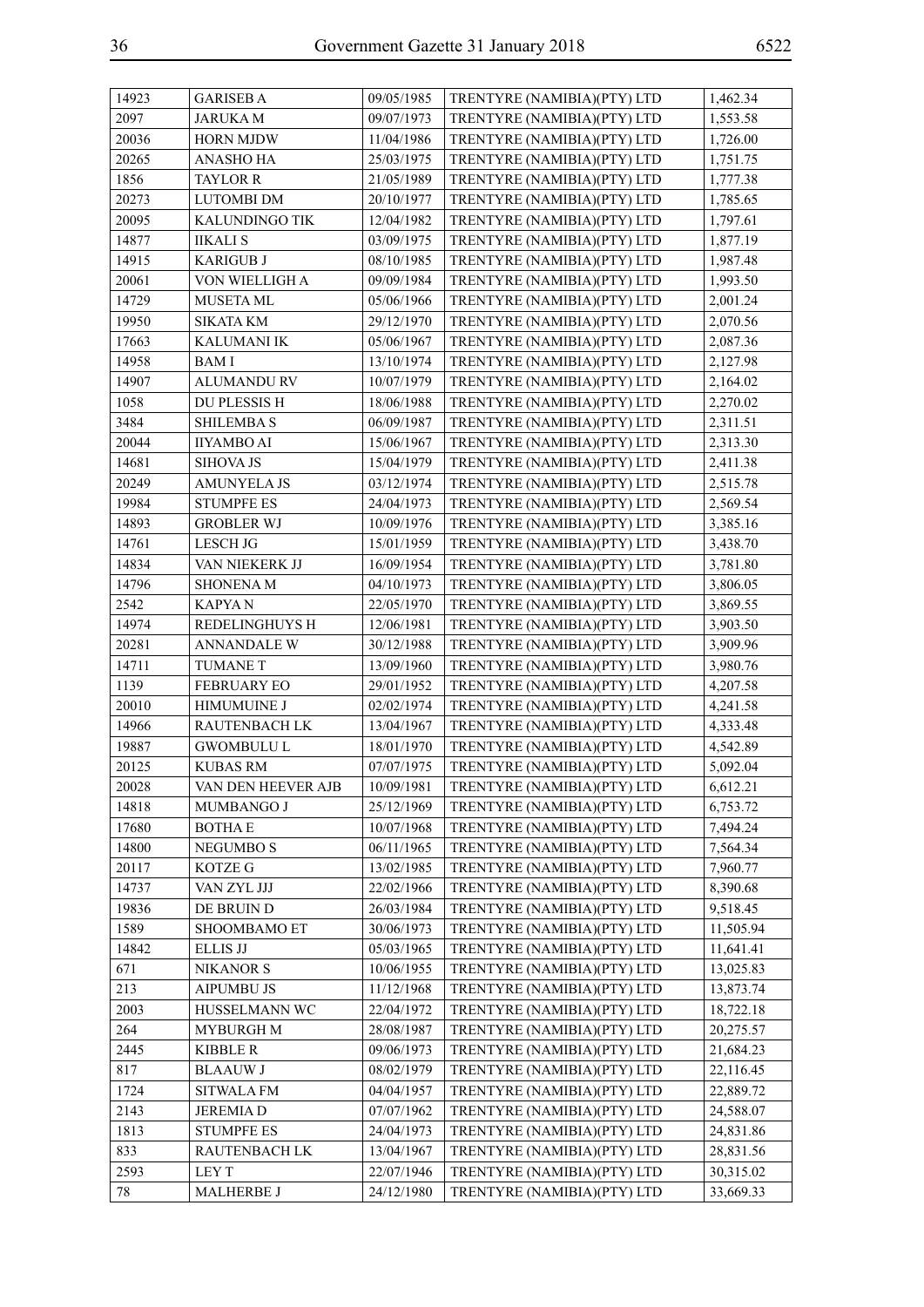| 20923 | <b>WATHEN SB</b>    | 31/03/1965 | TRENTYRE (NAMIBIA)(PTY) LTD     | 56,475.56  |
|-------|---------------------|------------|---------------------------------|------------|
| 1040  | <b>DEWING LB</b>    | 14/12/1955 | TRENTYRE (NAMIBIA)(PTY) LTD     | 74,804.63  |
| 19011 | NAMWANDI T          | 19/04/1982 | <b>TUG RUFT</b>                 | 2,309.68   |
| 14010 | ESAR J              | 16/09/1976 | <b>TUG RUFT</b>                 | 12,119.44  |
| 19429 | <b>KALUWAPA E</b>   | 01/05/1973 | UNITRANS NAMIBIA (PTY) LTD      | 24.85      |
| 19518 | <b>IIPINGE E</b>    | 03/09/1968 | UNITRANS NAMIBIA (PTY) LTD      | 27.89      |
| 14591 | VAN DER ROSS FJ     | 08/03/1964 | UNITRANS NAMIBIA (PTY) LTD      | 41.90      |
| 19348 | <b>EIMAN PT</b>     | 18/12/1976 | UNITRANS NAMIBIA (PTY) LTD      | 64.18      |
| 14567 | <b>HOMSEB JRE</b>   | 30/08/1975 | UNITRANS NAMIBIA (PTY) LTD      | 69.00      |
| 19445 | <b>SWARTZ LE</b>    | 31/05/1978 | UNITRANS NAMIBIA (PTY) LTD      | 78.71      |
| 14532 | <b>CARSTENS SJ</b>  | 25/04/1962 | UNITRANS NAMIBIA (PTY) LTD      | 116.23     |
| 19399 | <b>TJIPURA F</b>    | 12/02/1982 | UNITRANS NAMIBIA (PTY) LTD      | 140.20     |
| 19330 | NGWEDA S            | 22/06/1982 | UNITRANS NAMIBIA (PTY) LTD      | 143.70     |
| 19321 | NESHUKU K           | 05/08/1978 | UNITRANS NAMIBIA (PTY) LTD      | 163.03     |
| 19585 | <b>BAFFRATH D</b>   | 30/03/1968 | UNITRANS NAMIBIA (PTY) LTD      | 171.37     |
| 19313 | <b>NUNUHE SD</b>    | 19/12/1977 | UNITRANS NAMIBIA (PTY) LTD      | 173.70     |
| 14575 | <b>JOSEFATT</b>     | 04/03/1951 | UNITRANS NAMIBIA (PTY) LTD      | 214.88     |
| 14494 | <b>BOCK ER</b>      | 12/07/1973 | UNITRANS NAMIBIA (PTY) LTD      | 225.94     |
| 19453 | <b>GORASEB F</b>    | 10/07/1973 | UNITRANS NAMIBIA (PTY) LTD      | 230.86     |
| 19356 | <b>SHIWEDAP</b>     | 16/08/1977 | UNITRANS NAMIBIA (PTY) LTD      | 244.70     |
| 19461 | SCHOEMAN L          | 18/08/1979 | UNITRANS NAMIBIA (PTY) LTD      | 339.36     |
| 19496 | <b>IINDONGO S</b>   | 29/10/1985 | UNITRANS NAMIBIA (PTY) LTD      | 345.74     |
| 11215 | VENTER A            | 07/02/1961 | UNITRANS NAMIBIA (PTY) LTD      | 353.20     |
| 11207 | <b>MOLLLER A</b>    | 06/12/1967 | UNITRANS NAMIBIA (PTY) LTD      | 355.35     |
| 19500 | <b>ANDIMAH</b>      | 10/08/1976 | UNITRANS NAMIBIA (PTY) LTD      | 369.91     |
| 19534 | <b>KANGOTUE G</b>   | 03/03/1976 | UNITRANS NAMIBIA (PTY) LTD      | 394.90     |
| 14508 | <b>NAKASHESHE T</b> | 10/01/1967 | UNITRANS NAMIBIA (PTY) LTD      | 440.21     |
| 14524 | SHIKONGO M          | 01/05/1975 | UNITRANS NAMIBIA (PTY) LTD      | 451.37     |
| 19291 | POOL JC             | 17/10/1984 | UNITRANS NAMIBIA (PTY) LTD      | 485.52     |
| 19364 | <b>EISEB B</b>      | 31/03/1966 | UNITRANS NAMIBIA (PTY) LTD      | 514.33     |
| 19402 | <b>MALETZKY EE</b>  | 14/05/1971 | UNITRANS NAMIBIA (PTY) LTD      | 547.04     |
| 19551 | <b>ANKONGARN</b>    | 03/09/1974 | UNITRANS NAMIBIA (PTY) LTD      | 617.45     |
| 19577 | KUUGONGELWA ST      | 12/03/1964 | UNITRANS NAMIBIA (PTY) LTD      | 676.14     |
| 14486 | <b>MUSELER K</b>    | 21/10/1964 | UNITRANS NAMIBIA (PTY) LTD      | 758.76     |
| 19411 | <b>KASUTO AK</b>    | 28/12/1972 | UNITRANS NAMIBIA (PTY) LTD      | 852.29     |
| 14613 | VORSTER JC          | 08/03/1979 | UNITRANS NAMIBIA (PTY) LTD      | 1,415.26   |
| 17523 | THEYSE CM           | 01/05/1981 | UNITRANS NAMIBIA (PTY) LTD      | 1,521.85   |
| 17531 | KOOPMAN MA          | 08/11/1990 | UNITRANS NAMIBIA (PTY) LTD      | 2,541.09   |
| 14605 | VAN WYK GJ          | 24/11/1958 | UNITRANS NAMIBIA (PTY) LTD      | 3,553.16   |
| 19470 | KAMEYA JK           | 30/09/1966 | UNITRANS NAMIBIA (PTY) LTD      | 5,106.95   |
| 19305 | DANTU B             | 09/02/1977 | UNITRANS NAMIBIA (PTY) LTD      | 10,966.28  |
| 19372 | <b>SIMEON F</b>     | 02/02/1963 | UNITRANS NAMIBIA (PTY) LTD      | 139,000.52 |
| 21032 | MUNGANDYELA WA      | 20/04/1949 | UNITRANS NAMIBIA (PTY) LTD      | 235,631.87 |
| 13161 | <b>WAGNER JE</b>    | 02/03/1974 | WALVIS BAY SALT REFINERS        | 165.55     |
| 13196 | NGHININGISHIWA O    | 21/03/1975 | WALVIS BAY SALT REFINERS        | 1,127.28   |
| 13188 | <b>NAKALET</b>      | 15/03/1974 | <b>WALVIS BAY SALT REFINERS</b> | 6,852.04   |
| 13226 | <b>MAASDORP BJ</b>  | 21/01/1965 | <b>WECKE &amp; VOIGTS</b>       | 34.05      |
| 18023 | <b>NDARA EN</b>     | 10/12/1975 | <b>WECKE &amp; VOIGTS</b>       | 40.22      |
| 17990 | <b>GERTZE C</b>     | 27/05/1974 | <b>WECKE &amp; VOIGTS</b>       | 67.50      |
| 17035 | <b>CAICAN P</b>     | 30/05/1978 | <b>WECKE &amp; VOIGTS</b>       | 89.70      |
| 13218 | HANDJAMBA H         | 09/06/1951 | <b>WECKE &amp; VOIGTS</b>       | 98.39      |
| 18031 | <b>IIYAMBO A</b>    | 11/12/1966 | <b>WECKE &amp; VOIGTS</b>       | 99.54      |
| 17019 | <b>SWARTZ RR</b>    | 06/03/1972 | <b>WECKE &amp; VOIGTS</b>       | 102.98     |
| 18040 | <b>JOHANNES JS</b>  | 03/04/1983 | <b>WECKE &amp; VOIGTS</b>       | 146.10     |
| 17027 | <b>BOOYSEN C</b>    | 02/11/1980 | <b>WECKE &amp; VOIGTS</b>       | 176.08     |